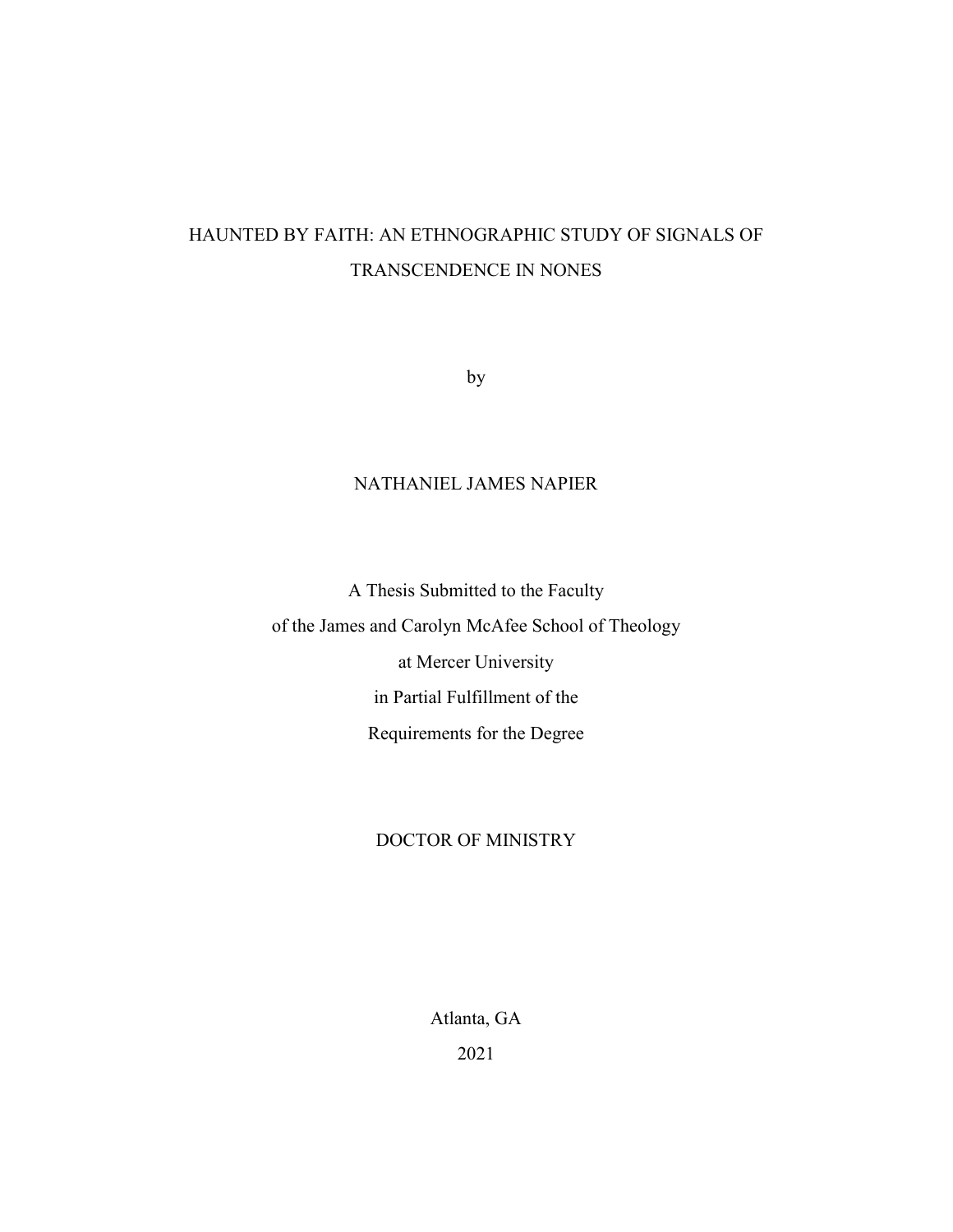# HAUNTED BY FAITH: AN ETHNOGRAPHIC STUDY OF SIGNALS OF TRANSCENDENCE IN NONES

By

# NATHANIEL JAMES NAPIER

Approved:

 $\text{Date}$ Graham B. Walker, Jr., Ph.D Faculty Supervisor  $\Box$  ate Mimi Walker, D. Min. Ministry Coach \_\_\_\_\_\_\_\_\_\_\_\_\_\_\_\_\_\_\_\_\_\_\_\_\_\_\_\_\_\_\_\_\_\_\_\_\_\_\_\_\_\_\_\_\_\_\_\_\_\_\_\_\_\_\_\_\_Date\_\_\_\_\_\_\_\_\_\_\_\_\_\_\_\_\_ David G. Garber, Ph.D Associate Professor of Old Testament and Hebrew Date and  $\Box$ Robert N. Nash, Jr. Ph.D Associate Dean, James & Carolyn McAfee School of Theology

\_\_\_\_\_\_\_\_\_\_\_\_\_\_\_\_\_\_\_\_\_\_\_\_\_\_\_\_\_\_\_\_\_\_\_\_\_\_\_\_\_\_\_\_\_\_\_\_\_\_\_\_\_\_\_\_\_Date\_\_\_\_\_\_\_\_\_\_\_\_\_\_\_\_\_

C. Gregory DeLoach, D. Min. Dean, James and Carolyn McAfee School of Theology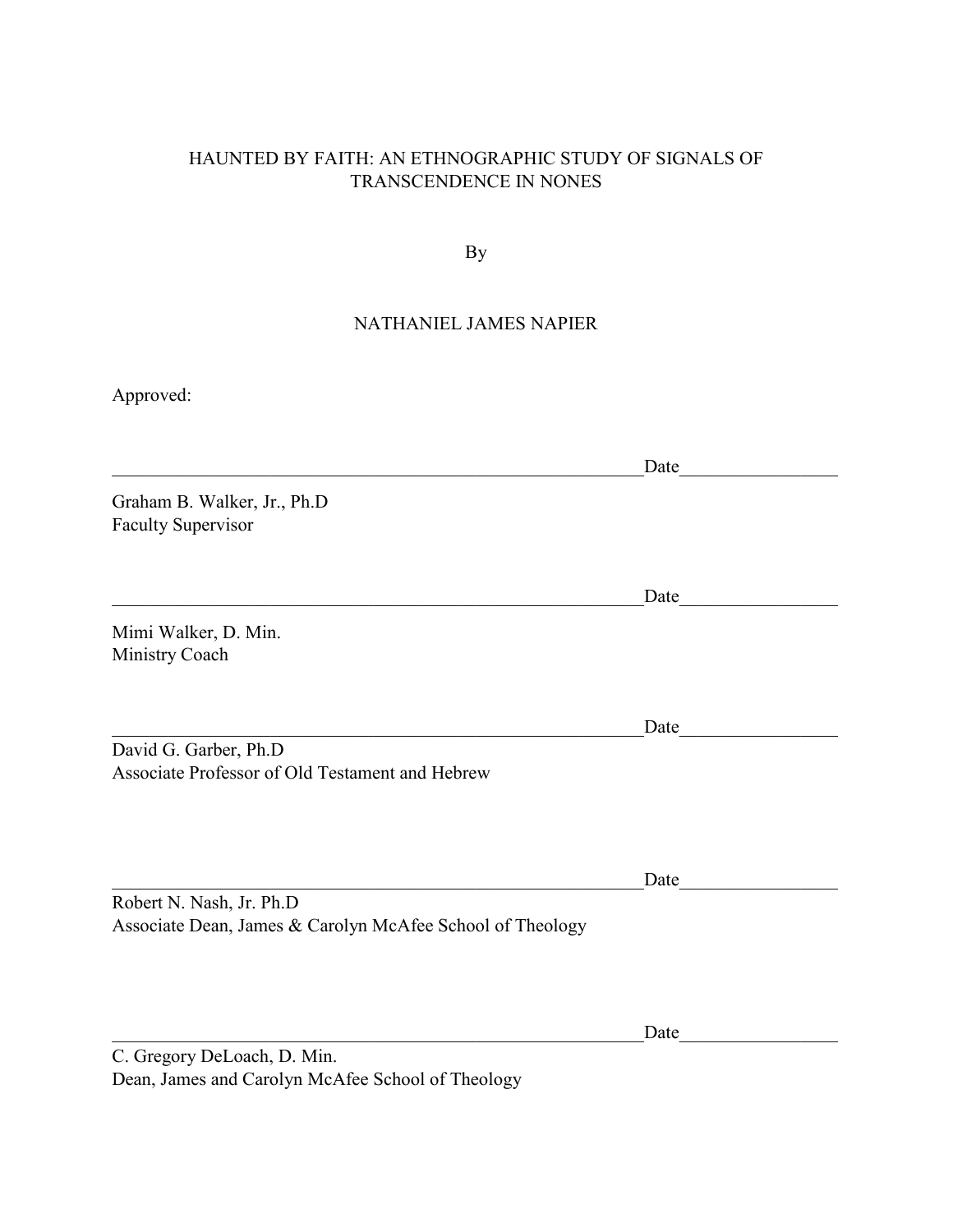Copyright 2021

NATHANIEL JAMES NAPIER

*All Rights Reserved*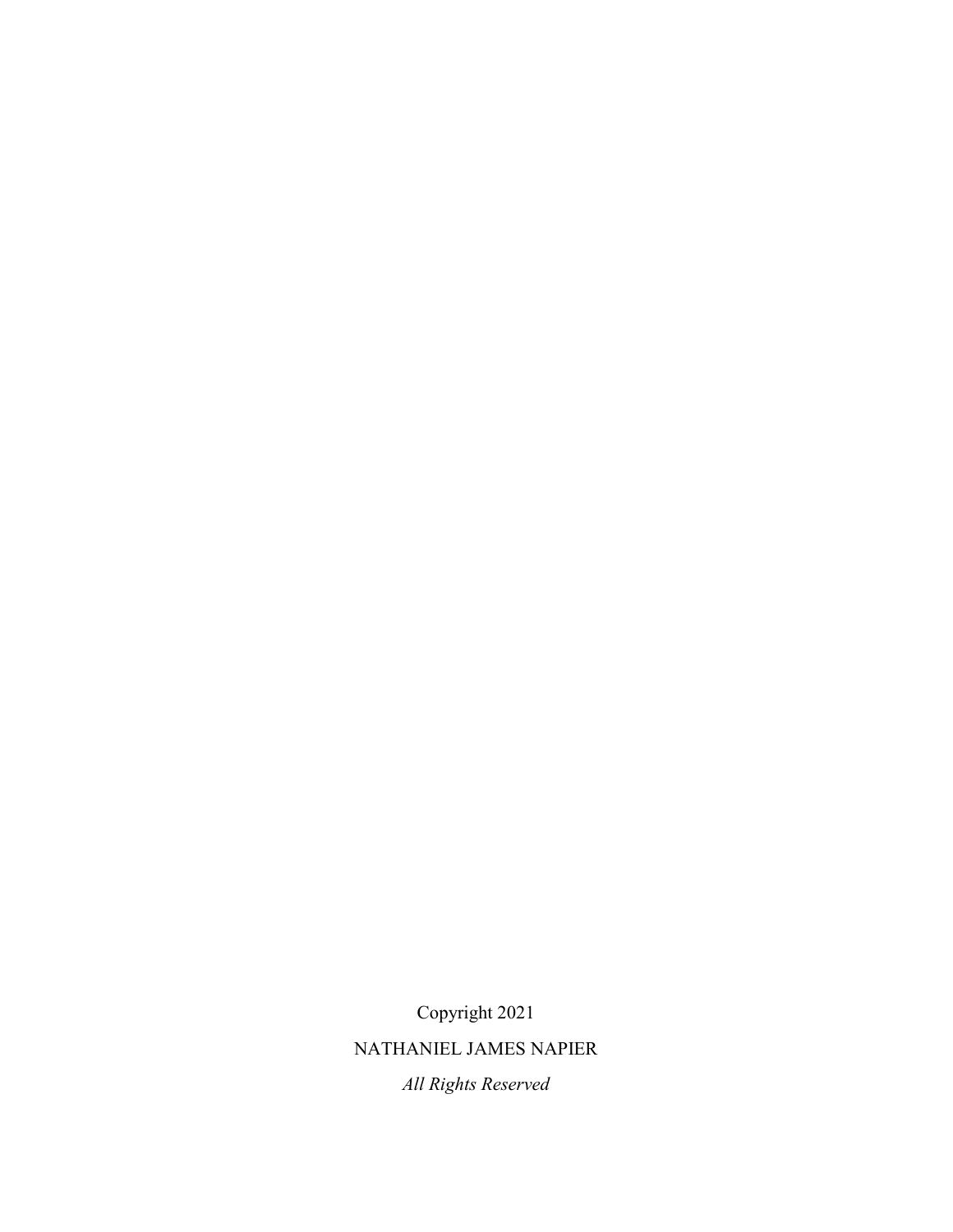### DEDICATION

For my wife, Kelly, who has held my hand Through great joy and great pain and for my daughter, Avalon, who's smile is drawn by God Their Abiding Love is the secret To any good I may write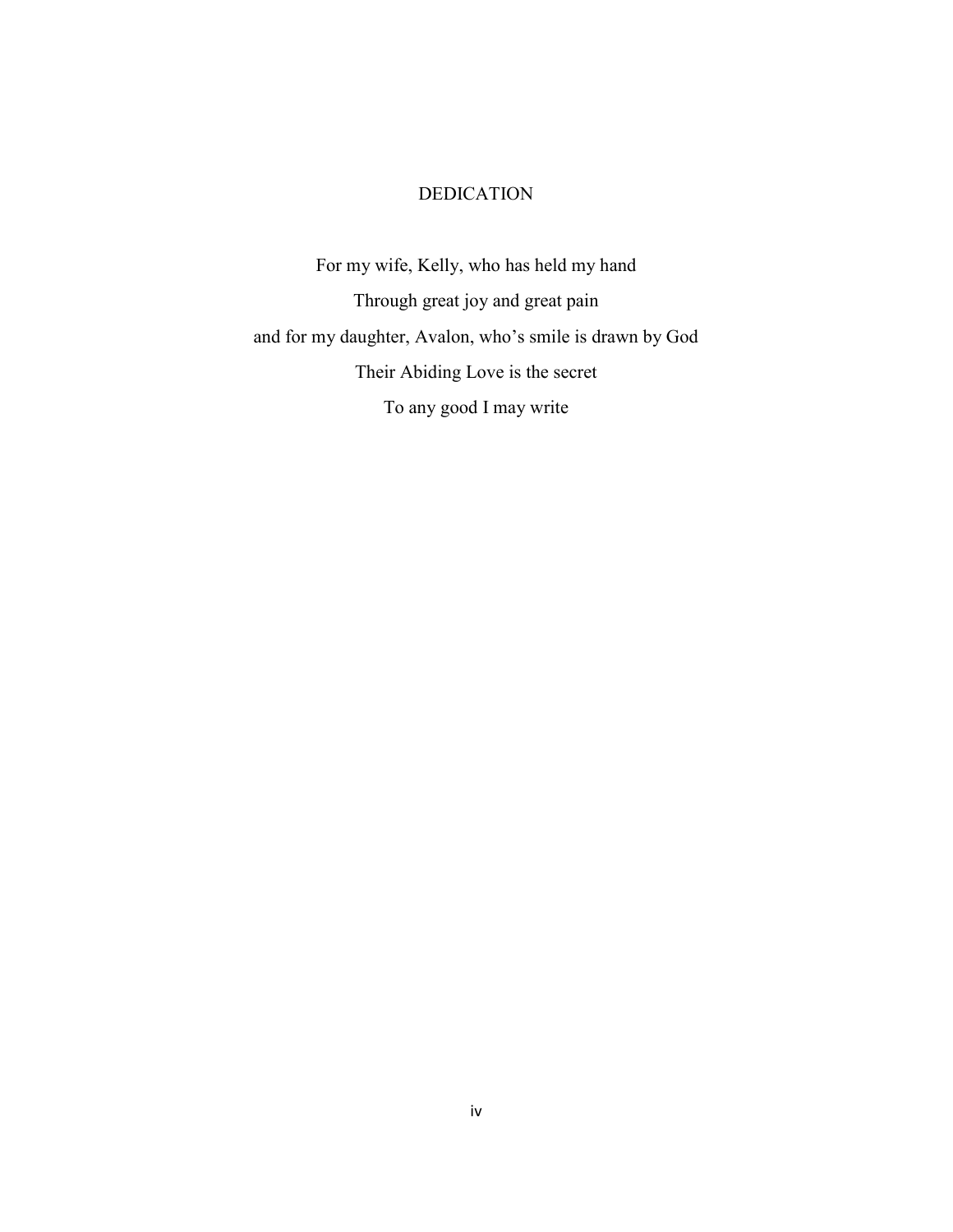# ACKNOWLEDGMENTS

Theology is meant to be fun! If it were a drudgery, its writing would not be so poetic and its ends so serendipitous! Dear reader, please understand that what you hold in your hands has been the product of the fun work of theology that has occurred over a six-year period! Theology, however, is never a linear progression toward the Promised Land. Each year of study has not been heavenly. During a span of six years, life has had its trials and tribulations, but it has also had its great joys and victories. Theology is not life, but it does happen in life, theological discourse and ministry becoming an imprint of our life with God and others. Theology becomes autobiography and autobiography becomes theology.

Fun, however, is never had in isolation. It involves others, both their play and sacrifice "on the bench," so to speak, so that others can engage in the game of talking about God. It is meet and right to acknowledge those who have taken the field with me on what has proven to be a game of several overtimes.

First, I want to thank my wife and children for the long absences they have afforded me to complete this project. My wife has been on this ministerial journey with me for over 20 years. Though my vocational call to ministry has been quite unconventional, she has humored my persistence and stood beside me as I have wrestled with myself, the church, and God. Her sacrificial spirit, strength, and devotion are virtues I deeply admire and thank God for daily. A great part of who I am today is because she calls me her husband. She is more than I deserve and exactly what I need. I am confident without her support this thesis would have been relegated to the dustbin of history.

I thank my children, especially my youngest daughter, for not being too disappointed when "dad was downstairs writing" and I could not play dolls, read books, or even have time for a quick game of Uno. Our family routines at the house were disrupted several times so this thesis could receive attention. My three boys are teenagers, so naturally they like their space, but their lives have been an equal source of inspiration in completing this project. When this thesis became burdensome, and the work seeming impossible, they were often a reason for my perseverance. As their father, one of my greatest responsibilities is to model faithfulness, resolve, and divine virtue to the tasks God has given us. I hope they see that this thesis is what resolve looks like.

Secondly, I want to thank my good friends, Tommy Thompson, Joshua Fite, Chris Abney, John Nardozzi, and Nate Pruitt. They have been recipients of my ideas even before the pointed direction of this thesis was conceived. It is cliché, but dialogue with them has often been "iron sharpening iron," and my ideas have been strengthened because I have them as conversation partners. I thank you all for sharing life with me and am deeply appreciative for every text, email, or phone call where you have made this thesis stronger and encouraged me along the way.

Thirdly, I am infinitely indebted to my teachers. I wish I could repay them with more than words and somehow give them a tangible representation of my thankfulness. I hope this thesis, and my life, is worthy of their dedication.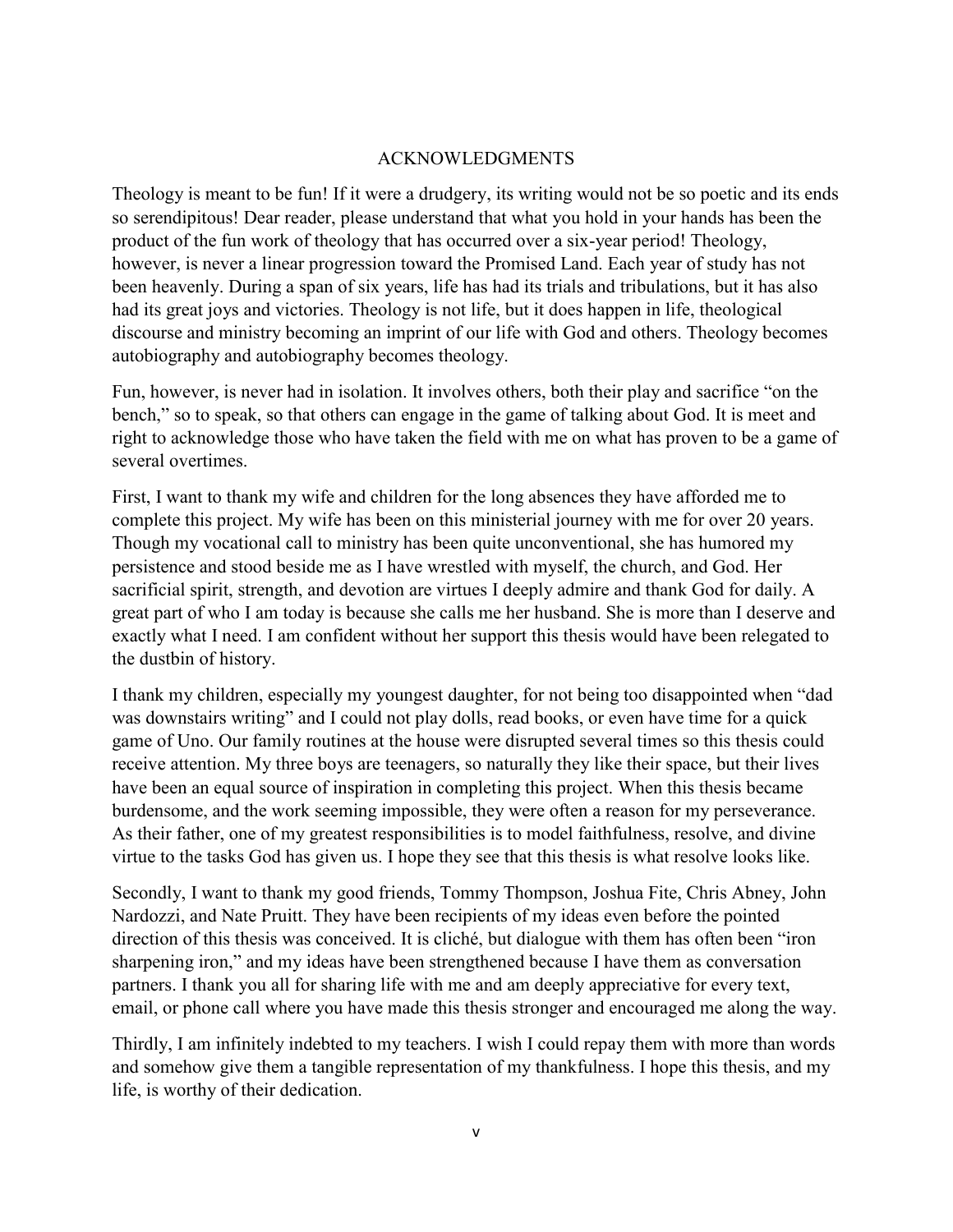I want to especially thank Dr. Denise Massey, Rev. Mimi Walker, and Dr Michelle Brooks-Garber. Dr. Massey's seminar on spirituality was the first after nearly 2 years of no study. She reminded me of my gifts, called caring ministry out of me, and gave me a tool set with a lifetime warranty. The pastoral and listening skills I learned from her made this thesis stronger than it otherwise would have been. I want to thank Rev. Walker, my Ministry Coach, whose attentiveness, and empathy have always been contagious. She has been the good shepherd for me during this project, being the caring voice that comforted my sometimes-troubled spirit and providing pastoral resources with which to think about my vocation. If the Holy Spirit has a pastoral incarnation, it is Mimi Walker. Dr. Garber-Brooks also deserves special thanks. Her patience and keen attentiveness to detail has made me a better pastor, scholar, and writer. The writing seminars with her, a biblical refining fire if there ever was one, separated the sheep from the goats and forced me into narrower categories of research that made this thesis possible. Dr. Garber-Brooks has the patience of Job. I am honored to have sat under her instruction and guidance.

I need to give a special thanks to my thesis advisor Dr. Graham B. Walker. There is not a person on the planet with whom I have done more theology and from whom I have learned so much. In the early years of study, his words often gave embodiment to so much of what I *sensed* about my faith experience. He has a gift for simplifying the complex and I thank him for teaching me to think, read, and write accordingly. This thesis journey has included crisis, loss, and threshold moments, and through it all, he has been beside me. In a word, this thesis may be mine, but he and I crossed the finish line together. I thank you from the depth of my being for every ounce of energy you gave to this thesis. This word will not go forth in vain.

Fourth, I am filled with gratitude for the James and Carolyn McAfee School of Theology. This school is more than a community of scholars; it is a community of pastors that invest in their students. It is a place where making pastors is just as important as making scholars. I pray that this thesis, and my life, is representative of the grace, love, and passion for God that abounds in its halls.

Fifth, I would be remiss to not thank the faith communities that were a part of this journey: Cleveland First Church of the Nazarene and St. Luke's Episcopal Church. I began this project doing ministry in the former and was warmly welcomed into the latter in 2019. I thank both communities for supporting, loving, and shaping me, and allowing me to serve. I trust my work is a faithful representation of these contexts and can be used in their missions.

Lastly, I need to acknowledge my late father, Mitch Napier. My father passed away in the early part of my doctoral studies. It was sudden and unexpected. I have never known pain like I have known it in losing a father without warning. The effects of his passing have lingered over this thesis, and my professional life, saliently. To complete this thesis is a testament that he was my father, I am his son, and that death does not have the final word. The hard work of being faithful is more precious than the degree that is its result.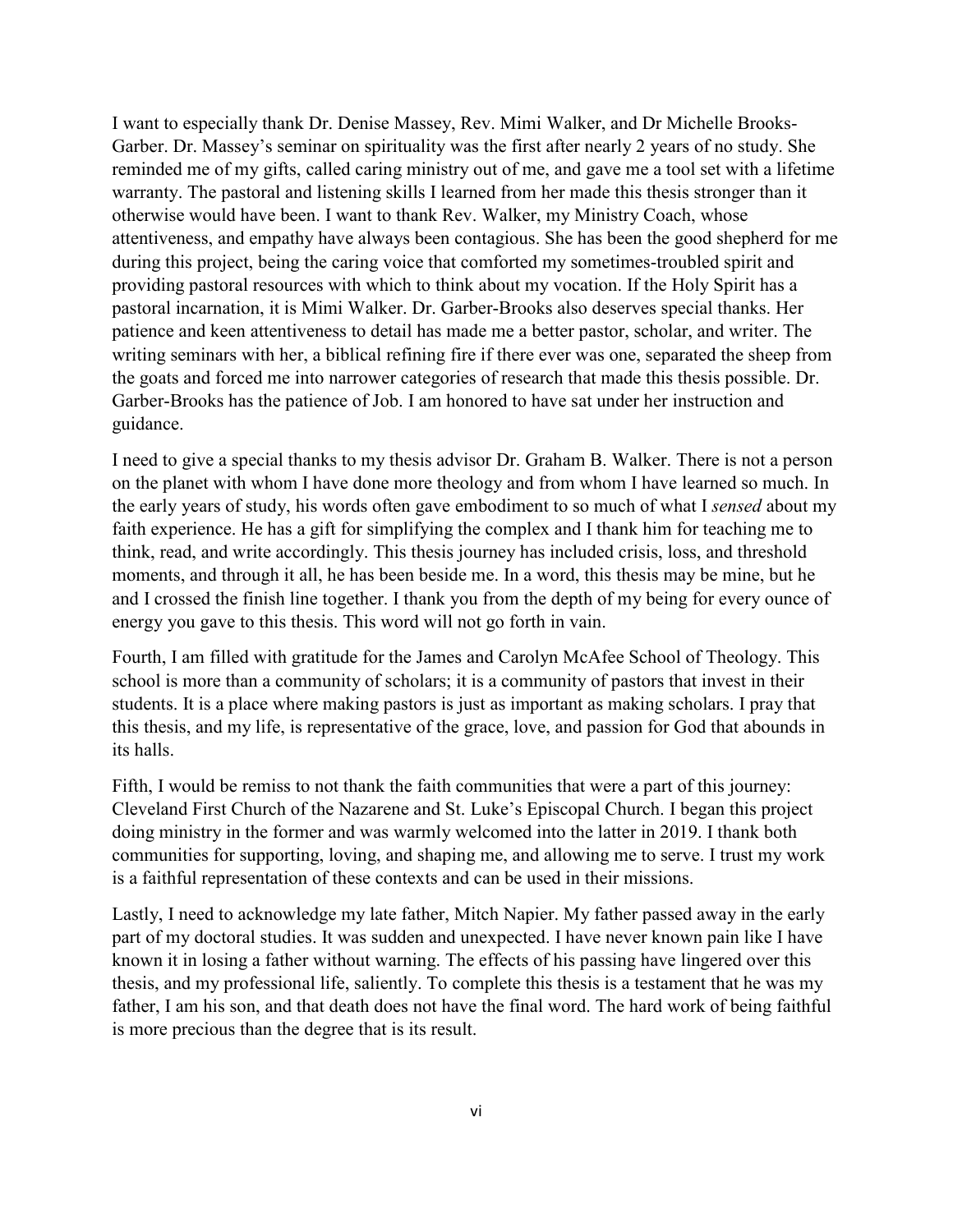# TABLE OF CONTENTS

| Page                                                                                                                                                                        |
|-----------------------------------------------------------------------------------------------------------------------------------------------------------------------------|
|                                                                                                                                                                             |
|                                                                                                                                                                             |
|                                                                                                                                                                             |
| <b>CHAPTERS</b>                                                                                                                                                             |
| Introduction: The West-Listening for Angel's Wings<br>$1_{\cdot}$<br>Significance for Self, Ministry, and the Church14<br>Project Methodology and Methodological Rational16 |
| 2. A History of Philosophical Shifts: Charles Taylor as Tour Guide                                                                                                          |
| Biblical Frames: The Psalter & Acts of the Apostles                                                                                                                         |
| Theology: Perspectives From Below<br>A Universal Anthropology: Rahner's Wager, Bevan's Model59                                                                              |
| Staring into the Abyss: An Imminent End?<br>3.                                                                                                                              |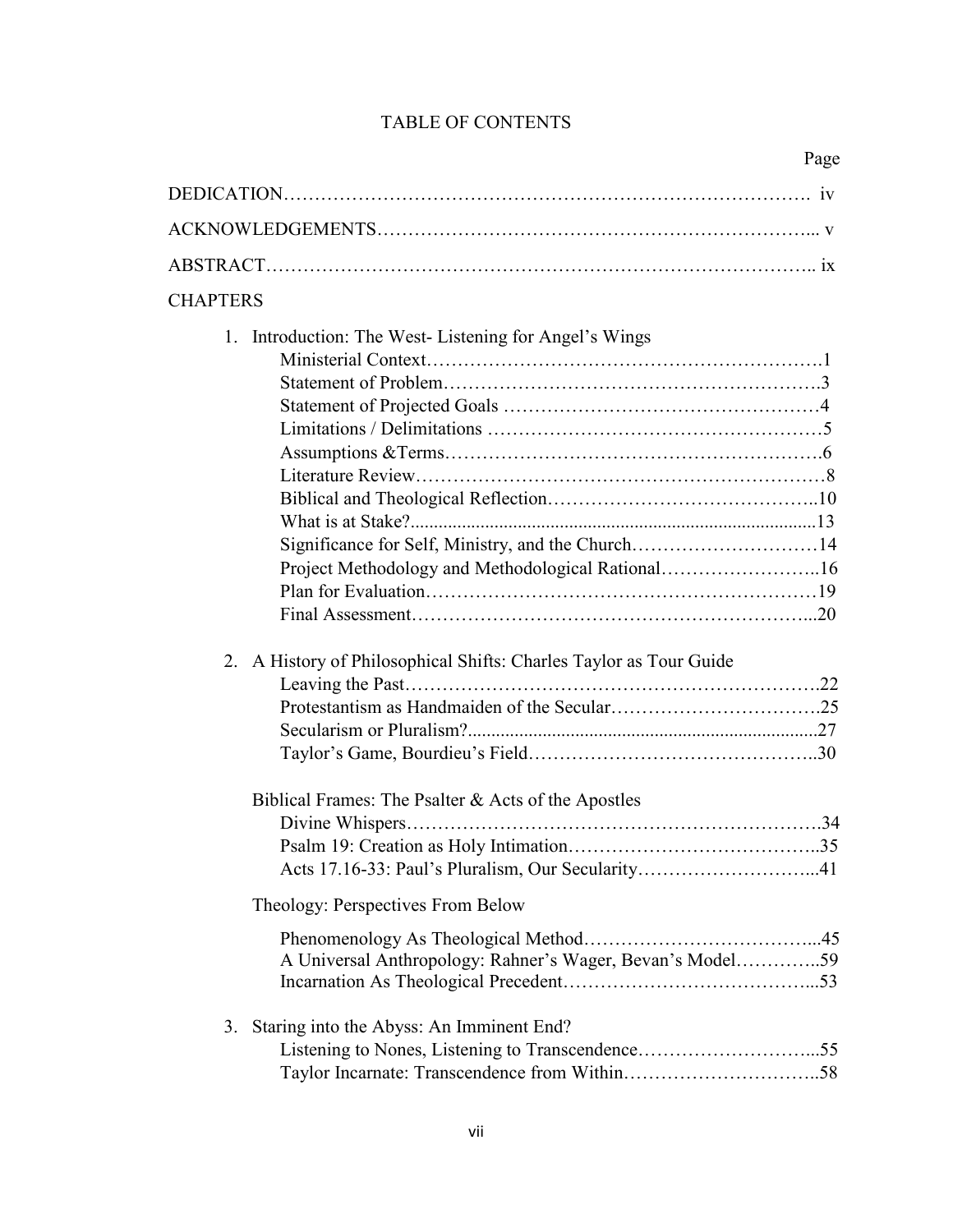# TABLE OF CONTENTS (Continued)

CHAPTER 3 (Continued)

| Interviewing: Descriptive, Structural, and Contrast Questions75                                                     |  |
|---------------------------------------------------------------------------------------------------------------------|--|
|                                                                                                                     |  |
|                                                                                                                     |  |
| 4. Transcendence: An Anthropological Vision                                                                         |  |
|                                                                                                                     |  |
|                                                                                                                     |  |
|                                                                                                                     |  |
|                                                                                                                     |  |
|                                                                                                                     |  |
|                                                                                                                     |  |
|                                                                                                                     |  |
|                                                                                                                     |  |
|                                                                                                                     |  |
| 5. Language As Atonement<br>Implications                                                                            |  |
|                                                                                                                     |  |
| <b>Future Directions</b><br>Local Theologies: Home-Root Metaphor, Incarnation as Imperative119<br><b>APPENDICES</b> |  |
|                                                                                                                     |  |
|                                                                                                                     |  |
|                                                                                                                     |  |
|                                                                                                                     |  |
|                                                                                                                     |  |
|                                                                                                                     |  |
|                                                                                                                     |  |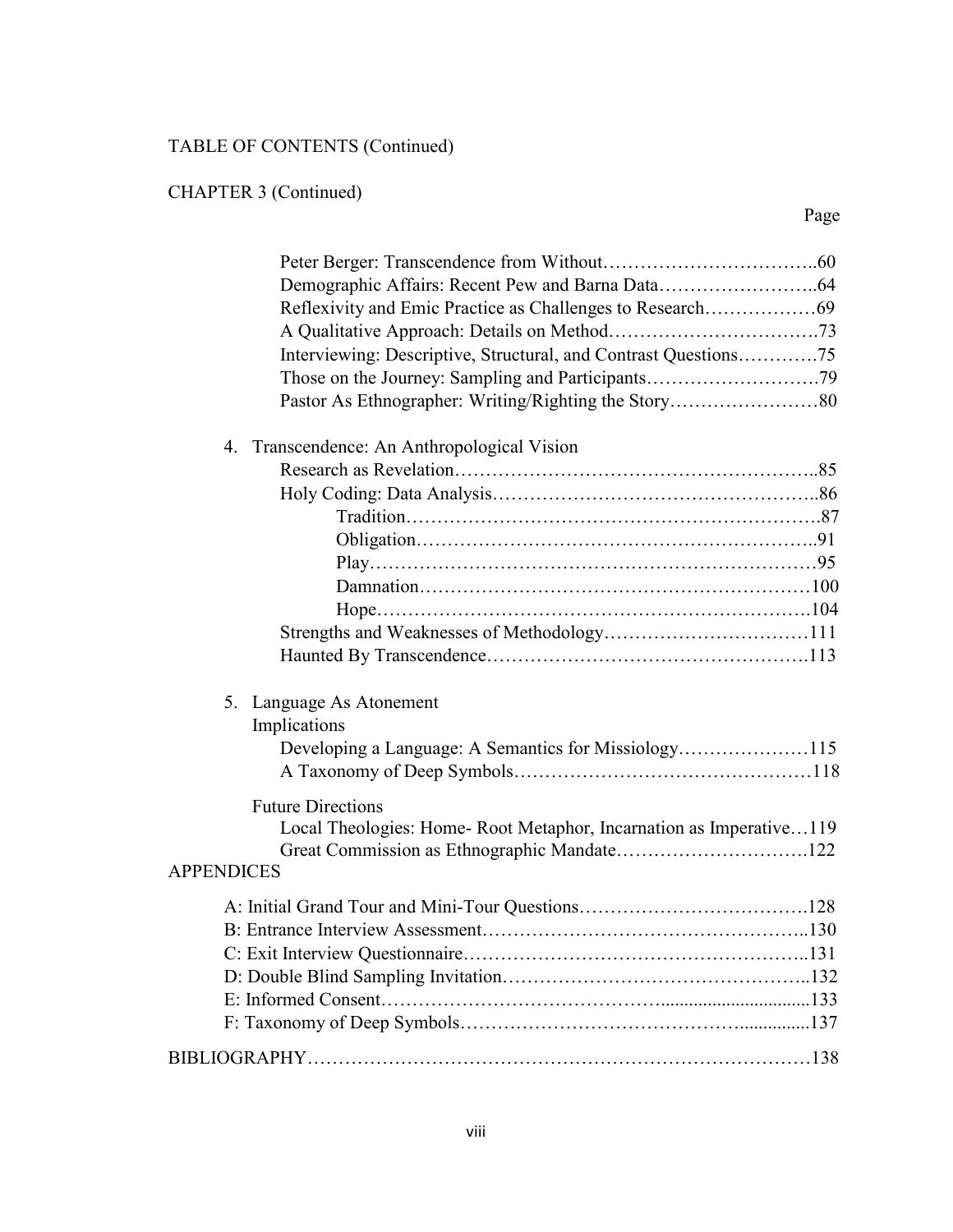#### ABSTRACT

# NATHANIEL JAMES NAPIER HAUNTED BY FAITH: AN ETHNOGRAPHIC STUDY OF SIGNALS OF TRANSCENDENCE IN NONES Under the direction of Graham B. Walker, Jr., Ph.D., Supervisor

 Study after study demonstrates that Christendom is no longer the dominant regulative force it once was. Faith, specifically faith in the Christian story, can no longer be presumed as the dominant narrative in West. According to Pew Research, 1/5 of the US public and 1/3 of adults under 30 years of age, are now no longer religiously affiliated. To press the point further, Nones (persons who claim no religious affiliation) now comprise 20% of the total adult population and it is estimated only 15-20% of the US population regularly attends Sunday worship. The cultural landscape of American religiosity has shifted. This new culture, dubbed by philosopher Charles Taylor as *A Secular Age*, is milieu in which the church now finds itself.

 Given the rise of the Nones, the church now has a mandate not only to label them, but to understand them so that it can better understand how to communicate the Gospel in a changing world. While data demonstrates a lack of devotion to institutional religion, one may wonder if there are expressions of something more than immanence in the lives of those that claim to be Nones? Is there a non-reducible experience to which their lives attest, expressions that are regular occurrences but not empirically justified? If so, what are they and might these expressions be a means of connecting people of faith to people who are non-religious? To this end, this thesis ethnographically explores the *sociological phenomena of signals of transcendence* in Nones as a means of discerning where the old world of the gods may still be operative experientially for those that have never been a part of organized faith. As a point of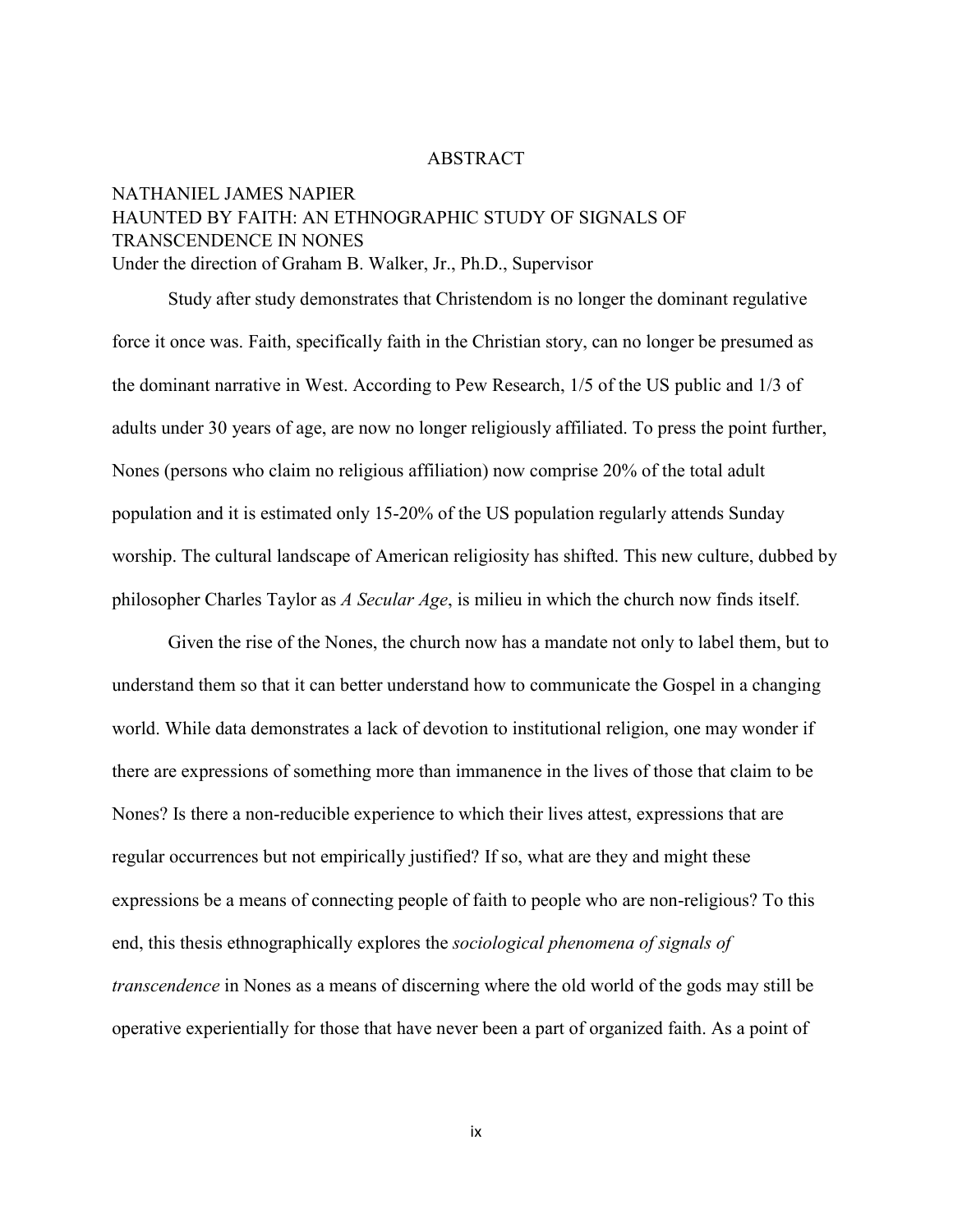further novelty, this thesis does not interview former Christians, but focuses on those who have been raised in this *Secular Age* and never had a personal confession of faith.

 To accomplish this goal, this thesis has three primary large movements: theory (chapter 2), method (chapter 3), and research (chapter 4). After introducing the parameters of the thesis in chapter 1, chapter 2, explores the philosophical, biblical, and theological foundations within which to understand this problem and engage it. Charles Taylor sets the stage of our problem, providing a history of ideas that lead to our context. Pierre Bourdieu's sociological theory then provides a frame for understanding human behavior from within his concepts of *habitus* and *field*. The Book of Acts and the Psalter provide biblical engagement. Finally, phenomenology as theological method is introduced, and an anthropological model of contextual missions issued.

 In chapter 3, method is specifically framed, with special attention to the various sorts of transcendence at work in persons. The project goes into greater statistical depth about the church's cultural challenges, and then turns its attention to the qualitative approach at work in this thesis and the reflexive interviewing method employed. This chapter ends with a brief description of the participants and a pastoral understanding of the role of ethnography within the missional enterprise of the church.

 Chapter 4 is the main body of the reflexive interview process with human subjects and the application of ethnographic technique. This chapter uses five registers of Peter Berger and Edward Farley that occur across all interviews as a means of interpreting participant data. The categories of Tradition, Obligation, Play, Damnation, and Hope are explored in detail as viable transcendent signals in Nones. This chapter ends by framing these findings.

x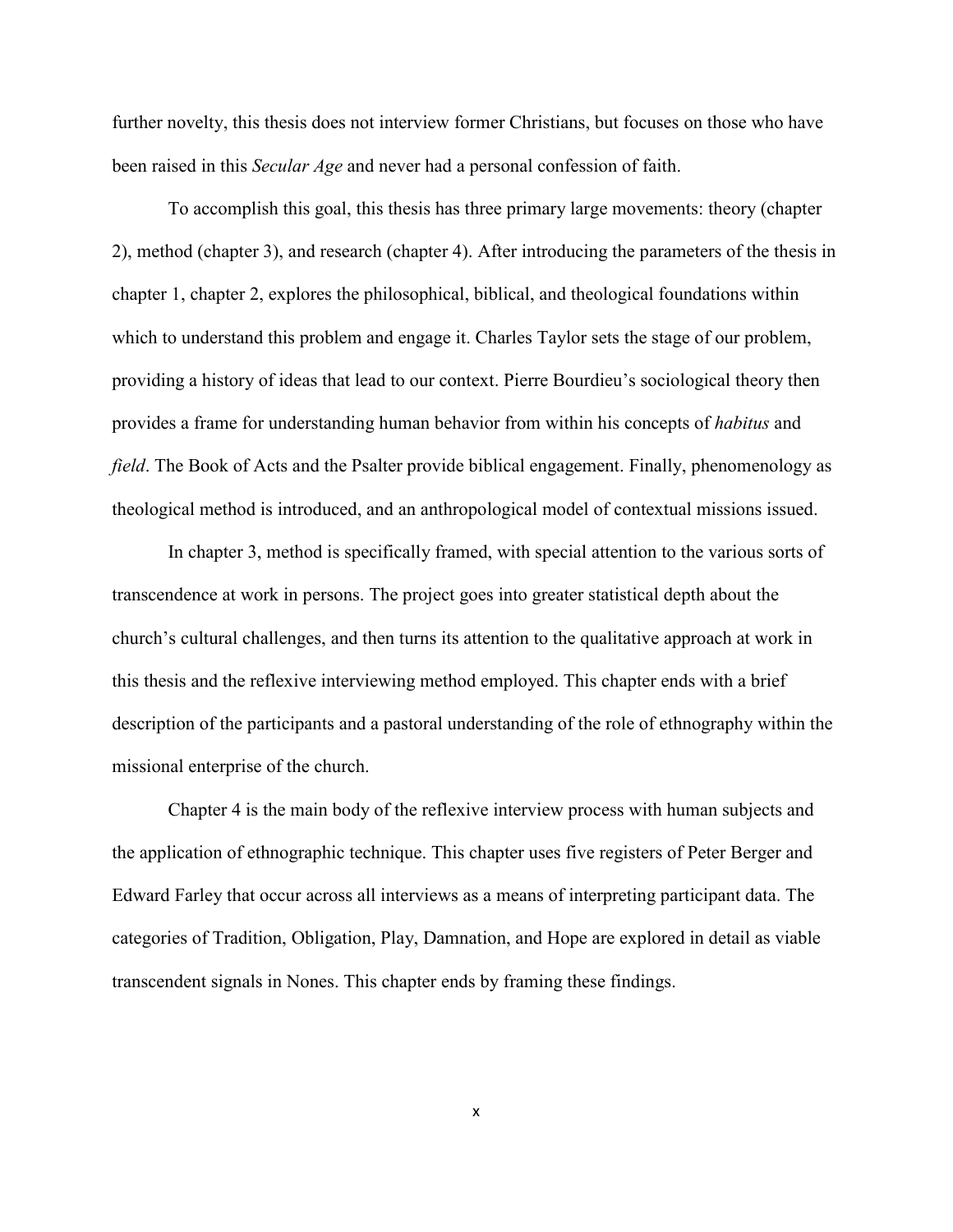Lastly, the thesis concludes by offering a summation of the research and offering a taxonomy of deep symbols that are embodied in Nones. It presents the novel findings of the research, including the new root metaphor of Home for all signals. Finally, it argues that ethnography must be included in any new missiological mandate of the church.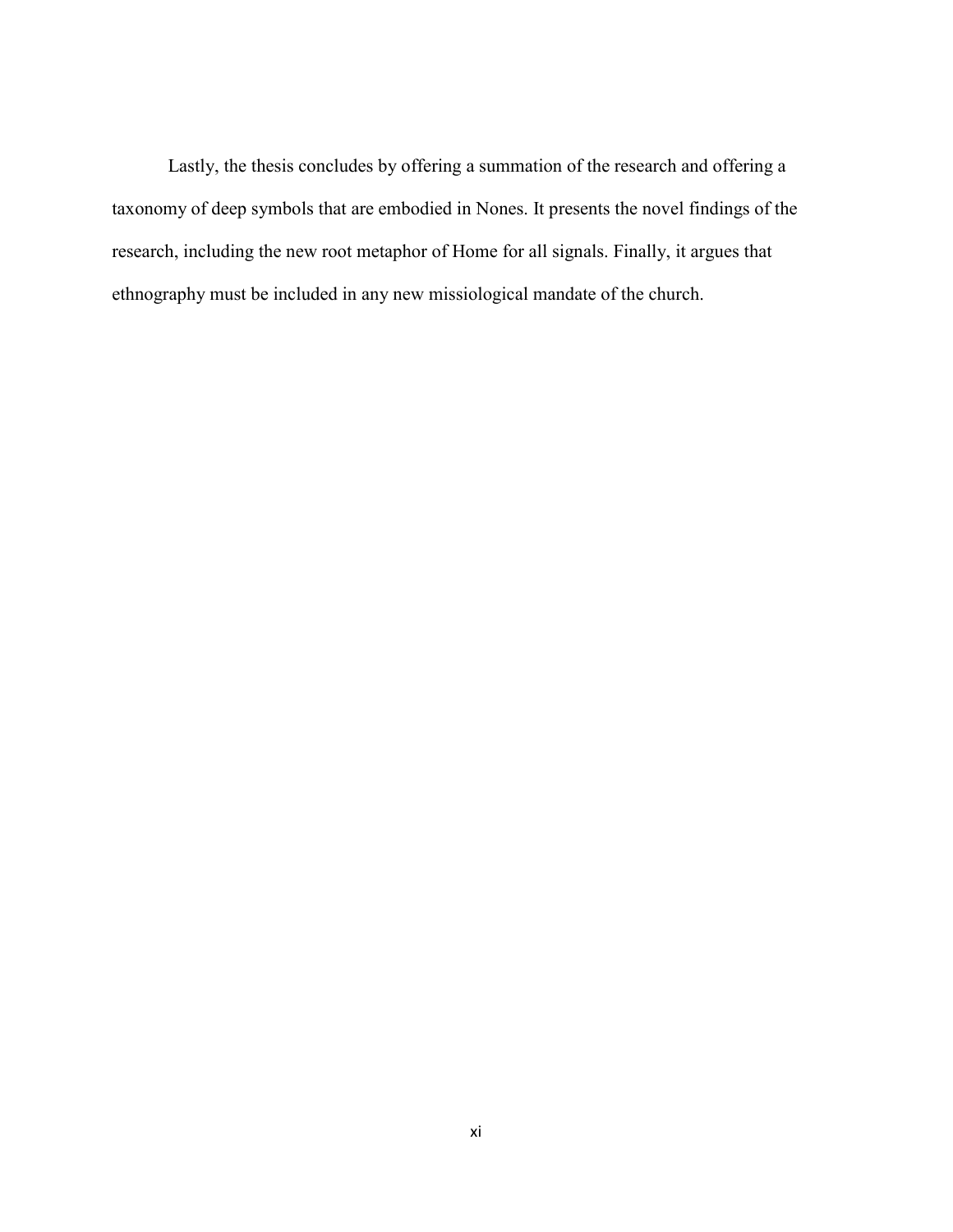#### **CHAPTER 1**

#### **INTRODUCTION: THE WEST- LISTENING FOR ANGELS WINGS**

There is a generalized sense in our culture that with the eclipse of the transcendent, something may have been lost…

…Almost every action of ours has a point; we're trying to get to work or to find a place to buy a bottle of milk after hours. But we can [now] stop and ask why we're doing these things, and that points us beyond to the significance of these significances.  $\frac{1}{1}$ 

Cultures are guided by narratives, strings of linguistic signals, that endow the present with meaning and enables participants to make sense of the world. For much of Western history the resounding narrative that has played this role has been that of Christendom. The history of western civilization was the history of the Christian Church. The discovery of the present, and one's ability to arbitrate it responsibly, was done in relation to the not-too-distant pantheon of Christian symbols, dogma, doctrines, and ritual. These were constant; they were foundational. The language of the Christian church dominated the western global scene, so much so that just decades ago it was not unheard of that a person would learn to read by reading the Bible, even biblical analogies being deployed publicly at whim when making a rhetorical point. For example, there was a time when many knew what was meant by the phrase "a fly in the ointment."<sup>2</sup> Thus it has come as quite a shock to ecclesiastical leaders and concerned laypeople that the powerful narrative of Western Christendom seems to have lost its affluence, and thereby, its influence. There may have been a time when Christendom established the rules of language, but such is no longer the case.

 $\overline{a}$ 

<sup>&</sup>lt;sup>1</sup> Charles Taylor, *A Secular Age* (Cambridge: Belknap Press, 2007), 307-308.

<sup>&</sup>lt;sup>2</sup> Ecclesiastes 10.1 "Dead flies cause the ointment of the apothecary to send forth a stinking savour: so doth a little folly him that is in the reputation of wisdom and honour." See Adam Nichols, *God's Secretaries: The Making of the Kings James Bible* (New York: Perennial, 2004). The King James Bible became a regulative cultural force in Western civilization, saturating culture with its nuance, phraseology, and rendition of God.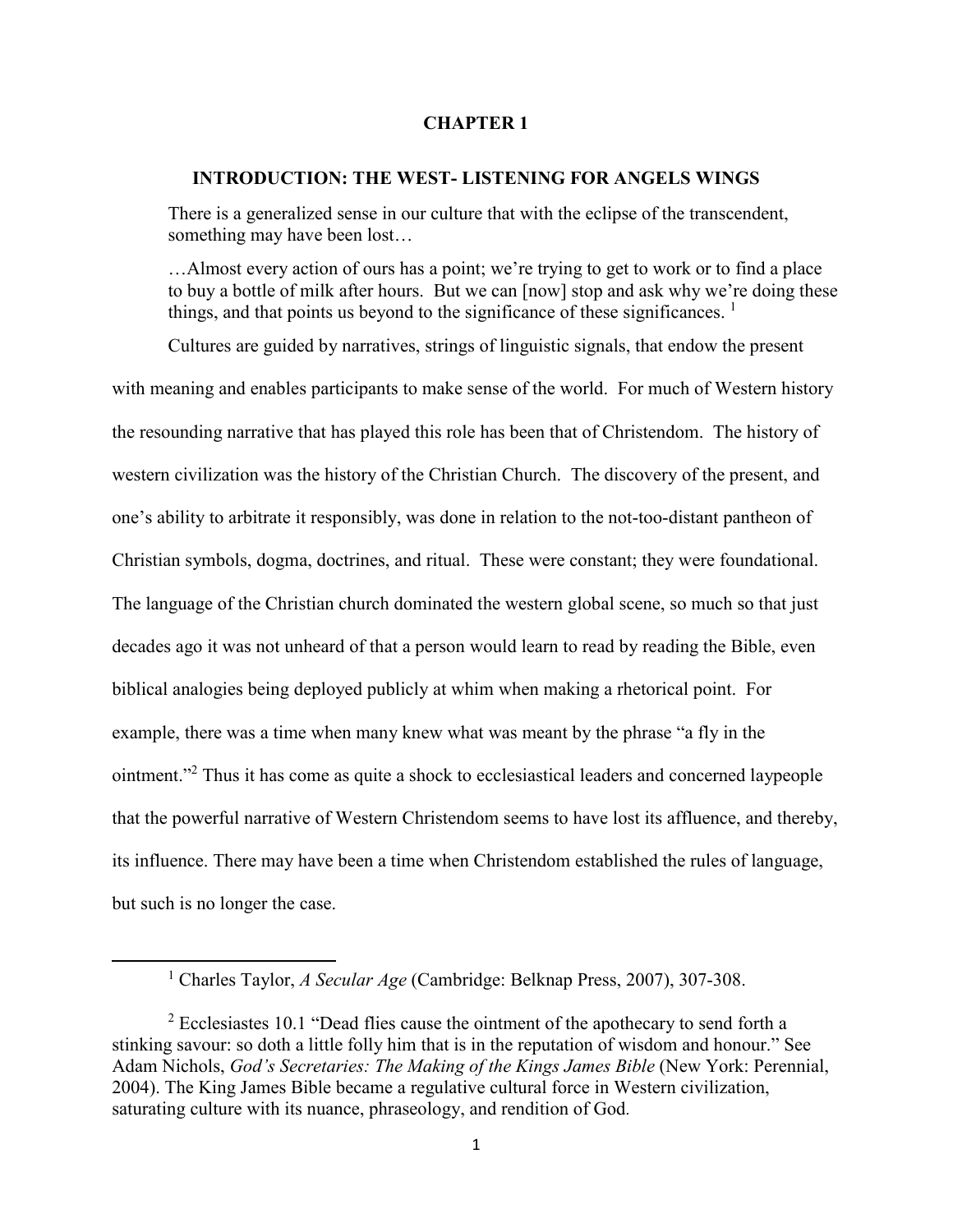Indeed, the decline of Western Christendom is showing no signs of letting up. According to Pew Research, one-fifth of the US public, and one-third of adults under 30, are now no longer religiously affiliated. This is the highest percentage ever recorded in Pew Research studies.<sup>3</sup> The disparaging numbers do not stop there. In the last 5 years, "Nones" (individuals who have no religious affiliation) have increased from 15% to 20% of US adult population: 33 million people now say they have no religious affiliation whatsoever and 6% of those people are atheist to agnostic in orientation.<sup>4</sup> To make matters worse, it now appears that an estimated 120 million [or more] Americans have "no religious orientation in the sense of church involvement."<sup>5</sup> Recent sociology has further demonstrated that for the first time in recorded data, Evangelicals, Catholics, and the non-religious, are all equally represented in the American public.<sup>6</sup>

From a practical perspective, this means there are countless people who attempt to make sense of life without a presumed theological frame of reference, not to mention without engaging a particular Christian heritage. They do not have traditional resources with which to cope with the most challenging aspects of life or in which to express their greatest joys. They do not have a God to whom they regularly pray for comfort. They do not have a church on whom they can lean or in whom they can confide. They do not have a holy book they open in hopes of a divine answer. They are part of that ignominious group of people categorized as "Nones."

 $\overline{a}$ 

<sup>&</sup>lt;sup>3</sup> Pew Research Center. "Nones" on the Rise. Pewforum.org. http://www.pewforum.org/2012/10/09/nones-pm-the-rise/ (Accessed September 27, 2016).

<sup>4</sup> Ibid.

<sup>5</sup> Ron Johnson, *From the Outside In: Connecting to the Community Around You* (St. Louis, Lake Hickory, 2006), 61.

<sup>6</sup> https://www.cnn.com/2019/04/13/us/no-religion-largest-group-first-time-usatrnd/index.html. Accessed 4/13/2019.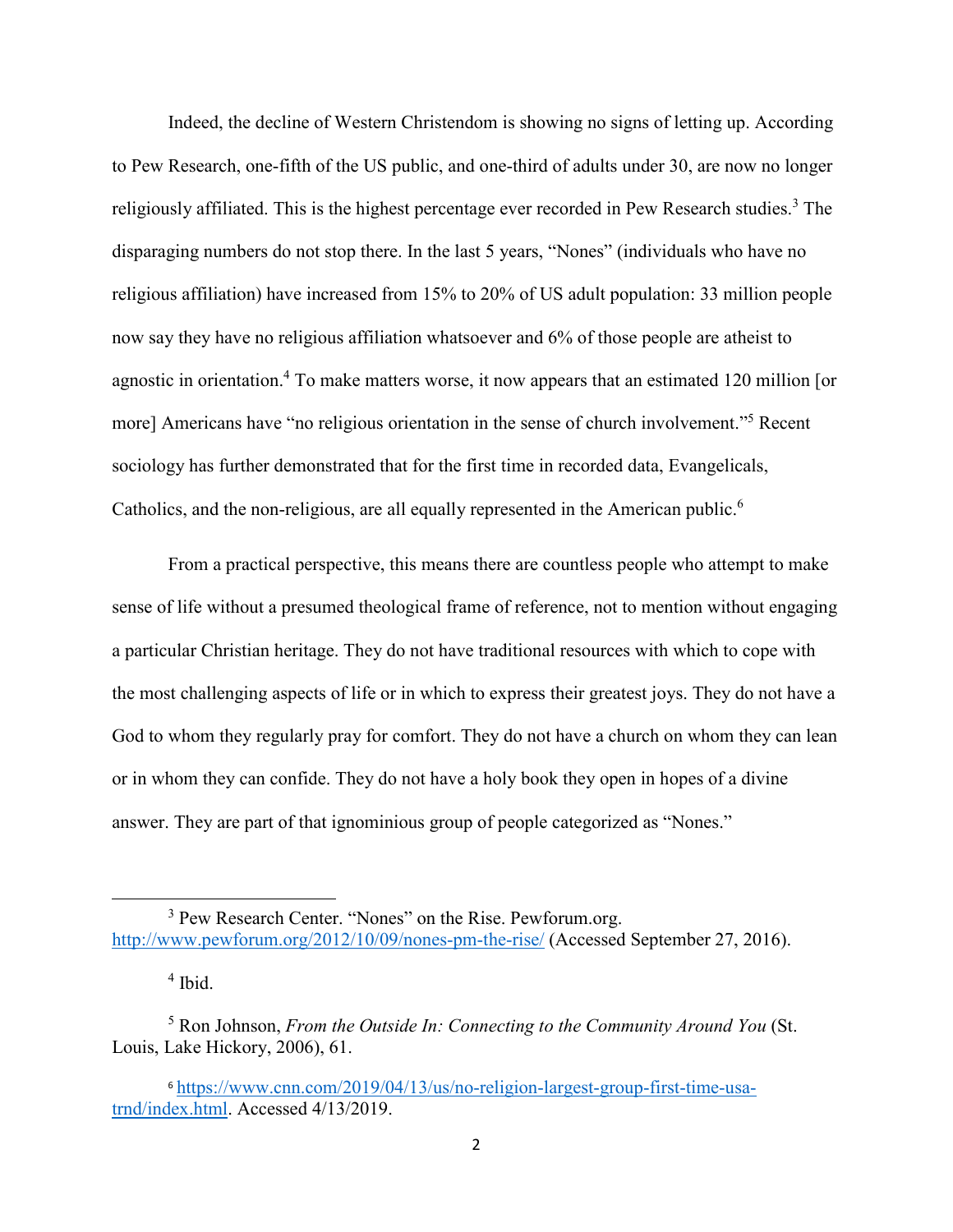Despite the data, however, one cannot but wonder if in the day-to-day comings and goings of those who check the box "none" when asked their religious preference, if there isn't more to their story than this *nothing*, perhaps even more to their stories than even they are aware? Are there transcendental elements of human experience, what Taylor above notes as the "significance of significances," that surface with regularity in their daily lives? Might there be an irreducible experience in the lives of Nones that would testify to more than an empty frame of reference often referred to as the secular? Does the fluttering breeze of angel's wings exist in the background?

### **Statement of Problem**

l

Peter Berger responds in a resoundingly positive fashion and argues that humans share certain activities that testify to a higher ordering of their daily lives.<sup>7</sup> The study of anthropology demonstrates that even humans without a faith confession adopt practices that would testify to a set of values that are not reducible to a purely immanent or empirical frame. Nones may not identify the structure of their lives as *theo*-logical, but *theo-logic* may not be far behind. From a missiological standpoint, it is important to identity these transcendental frames of reference that are unconsciously at work in the lives of Nones because in so doing Churches may have the opportunity to build hermeneutical bridges between institutional faith and secular aspiration, the two possibly embodying many of the same daily convictions though construing them differently.

Therefore, this study investigates the presence signals of transcendence in the lives of Nones. Particularly, it does so among the burgeoning demographic of those who self-identify as

<sup>7</sup> Peter Berger, *A Rumor of Angels: Modern Society and the Rediscovery of the Supernatural* (New York: Doubleday, 1969). The primary thesis of this text is that transcendent values saturate our lives, even lives we believe to be saturated in immanent frames.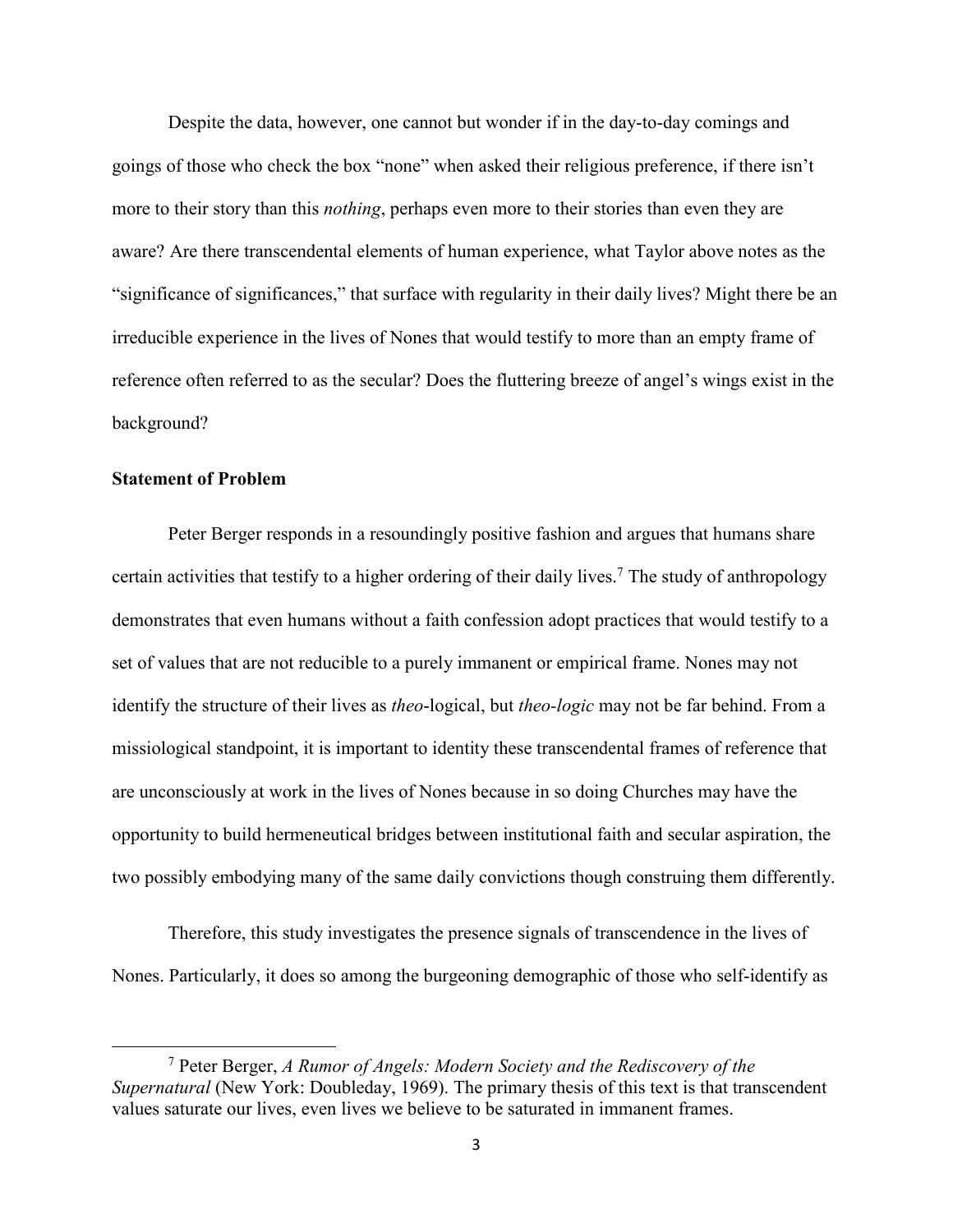non-religious persons and not former Christians. The primary guiding question of this project thesis is: **Where are signals of transcendence in the lives of Nones and how are those signs manifested?** This study pauses with this demographic to discover the cross pressured spaces at the intersection of the sacred/transcendent in the lives of Nones.

# **Statement of Project Goals**

Firstly, then, the project identifies the points at which Peter Berger's signals of transcendence occur in the lives of Nones. Berger's signals are order, play, hope, damnation, and humor.<sup>8</sup> To encapsulate a fuller range of transcendent categories, this thesis also incorporates transcendent signals found in the work of Edward Farley known as "deep symbols." His deep symbols are tradition, obligation, the Real, law, and hope.<sup>9</sup> This thesis observes, via ethnographic interview, how these signals of transcendence are manifested in the daily life of Nones living in the cross pressured spaces of a secular age.<sup>10</sup>

Secondly, this study demonstrates via these signals, that the lives of Nones are more than empty immanent frames. As Peter Berger reminds us, "There is really nothing very funny about finding oneself stranded, alone, in a remote corner of the universe bereft of human meaning..."<sup>11</sup> Might those in the depths of secularity acknowledge a sense of otherness, or belief, and consider exploring those expressions in a religious tradition? What could be the results of using categories

l

 $11$  Ibid., 30.

<sup>8</sup> Berger, 53-70.

<sup>9</sup> Edward Farley, *Deep Symbols: Their Postmodern Effacement and Reclamation* (Valley Forge, PA: Trinity Press International, 1996).

<sup>10</sup> Berger, 49-75.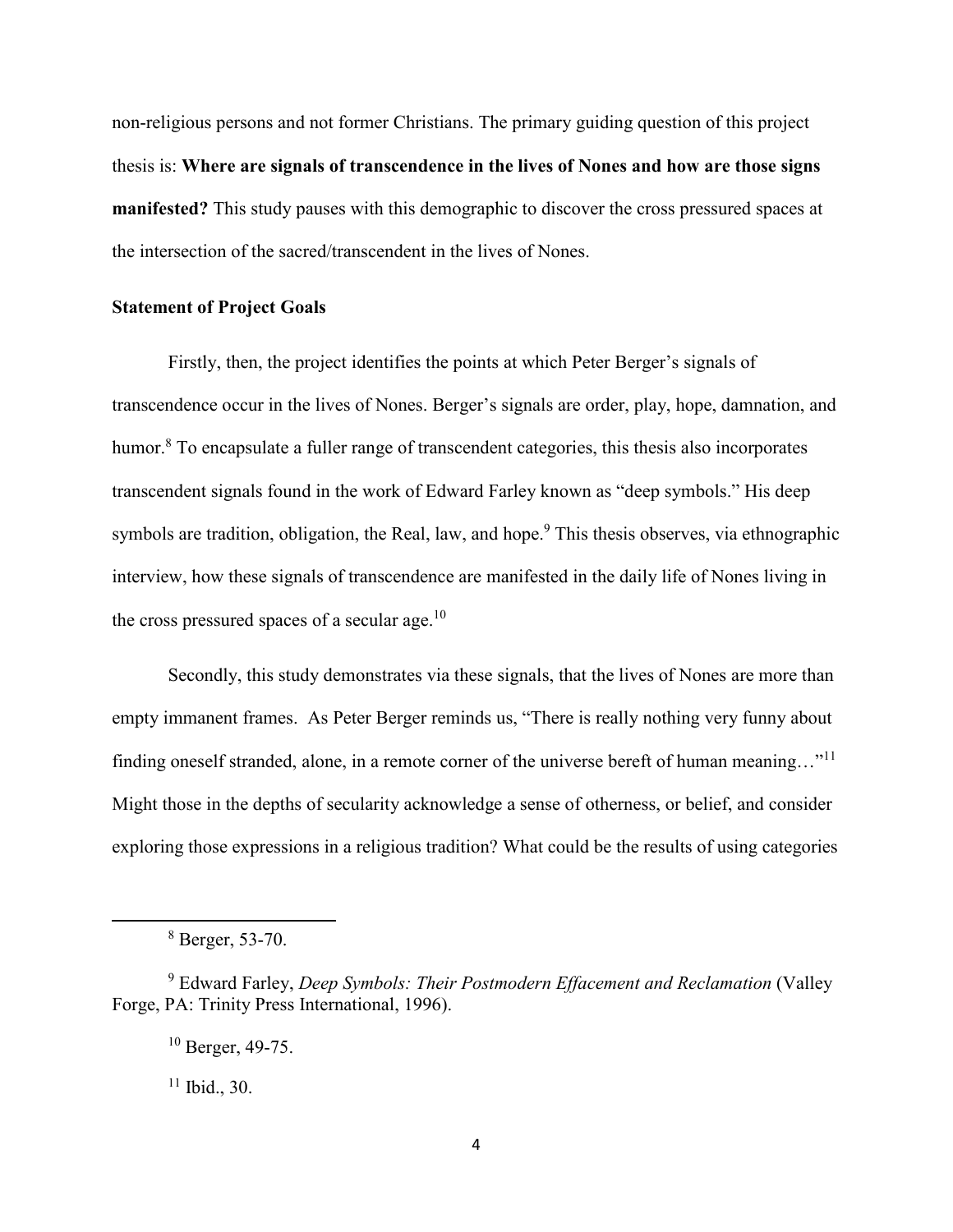of transcendence for building bridges between people of faith and people of no persuasion? This project is undertaken with the conviction that pastors, and local churches, can learn through the art of ethnographic listening and thick description, and that our local church communities can become a presence to those who don't believe in what they are looking for.

Lastly, the goal is to lay semiotic *foundations* that can facilitate the construction of missional practice within a local community that takes seriously the reality that transcendence can be mediated in everyday experience. God is always already present, even in the depths of Sheol.<sup>12</sup> How can missional practice be shaped via everyday theophanic language and where might the church make explicit missiological and theological connections to a generalized sense of transcendent presence? This thesis provides a sense of how these linguistic discoveries can enable missional work between the sacred and the secular, between Nones and the Church.

#### **Limitations / Delimitations**

This project is limited to identifying transcendent elements identified by Peter Berger and Edward Farley. It is *not* interested in the ways "God works" in the lives of Nones as a selfconfession nor is it interested in reinterpreting specific acts as actual Christian acts. There is no attempt to correlate a particular transcendent signal to a particular element of Christian theology. This is not a study in pantheism, panentheism, pluralism, or otherwise. It is a missiological study driven by sociological method on the nature of signals as a means of discovering how Nones integrate transcendent categories into everyday life. The study further limits itself to the reflexive inferential interview method of James Spradley and assumed Spradley's method a viable one.<sup>13</sup> It

l

<sup>12</sup> Psalm 139.8

<sup>13</sup> James P. Spradley, *The Ethnographic Interview* (Long Grove, IL: Waveland Press, 2016).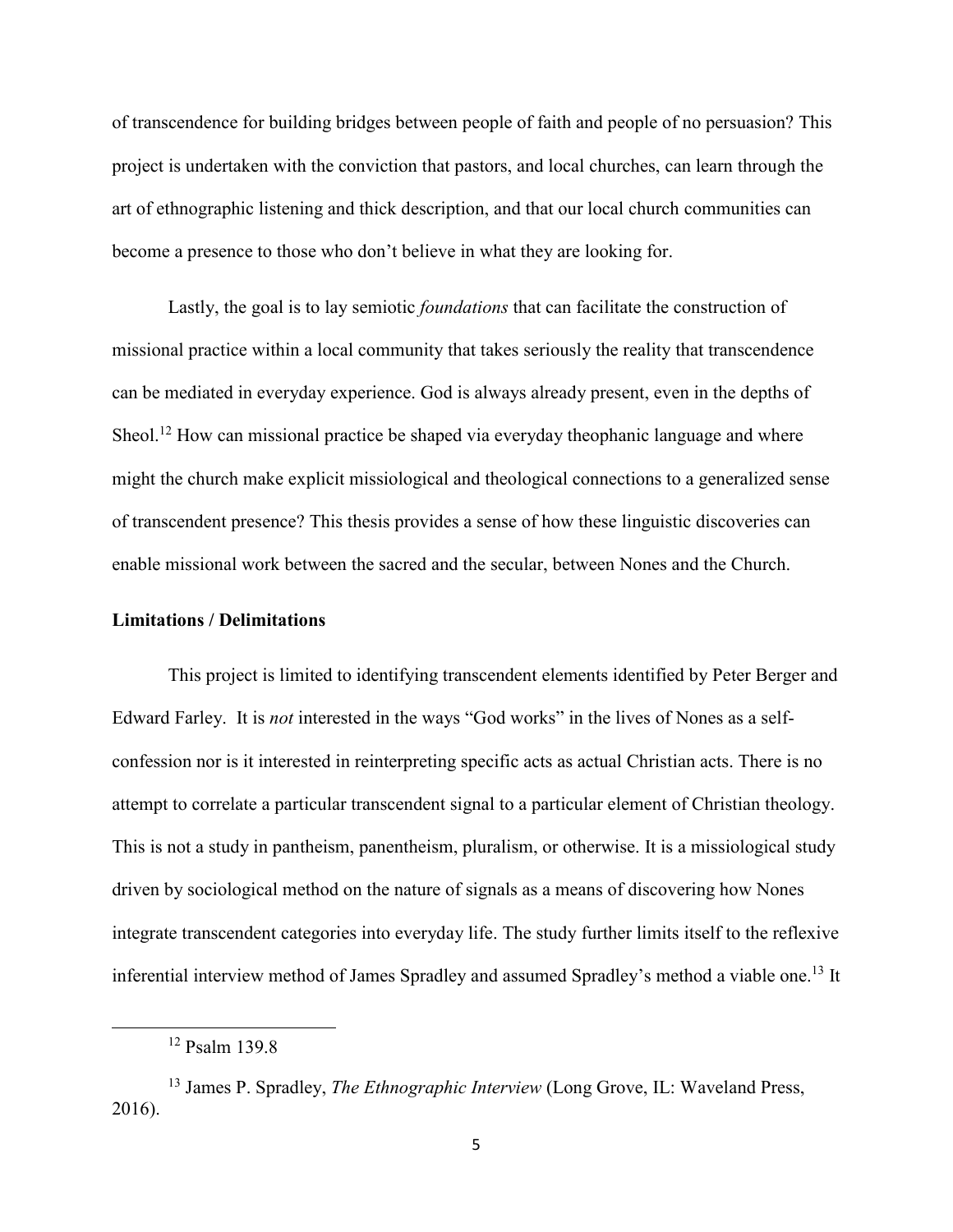further limits itself to the reflexive sociological technique of Pierre Bourdieu and makes no attempt to argue for its validity over other research methodologies.<sup>14</sup>

As qualitative research, this thesis is limited to describing a data condition and cannot produce a significant data set with only a handful of subjects. Thus, I am limiting my study to Nones who are *not* former Christians, who would *most likely* refuse a minister's presence during any threshold moment in their lives (weddings, birth, deaths, etc.) and who self-identify as nonreligious when asked. These will be the three preliminary questions when screening participants. The research was further limited to three participants.

#### **Assumptions**

One of the primary assumptions of this thesis is that the historical context proposed by Charles Taylor in *A Secular Age* is a plausible one. No attempt is made to institute Taylor as a faithful guide; it is assumed throughout. I assume that an inductive approach to theological and sociological research is the most reliable for practical theology and sociological inquiry. Other methods are not used, nor this one justified.

It's assumed Peter Berger and Edward Farley's definitions of signals of transcendence and deep symbols are reliable referents. This thesis does not provide space to argue *for* their position. Consequently, this thesis assumes anthropology a reasonable starting place from which to begin theological inquiry despite the hesitation that might arise from neo-orthodox objections.<sup>15</sup> Therefore, this thesis does *not* assume that a transcendent signal is a signal toward

 $\overline{a}$ 

<sup>14</sup> Pierre Bourdeau & Loic J.D. Wacquant, *An Invitation to Reflexive Sociology* (Chicago: Chicago University Press, 1992).

 $15$  Berger, 50-51.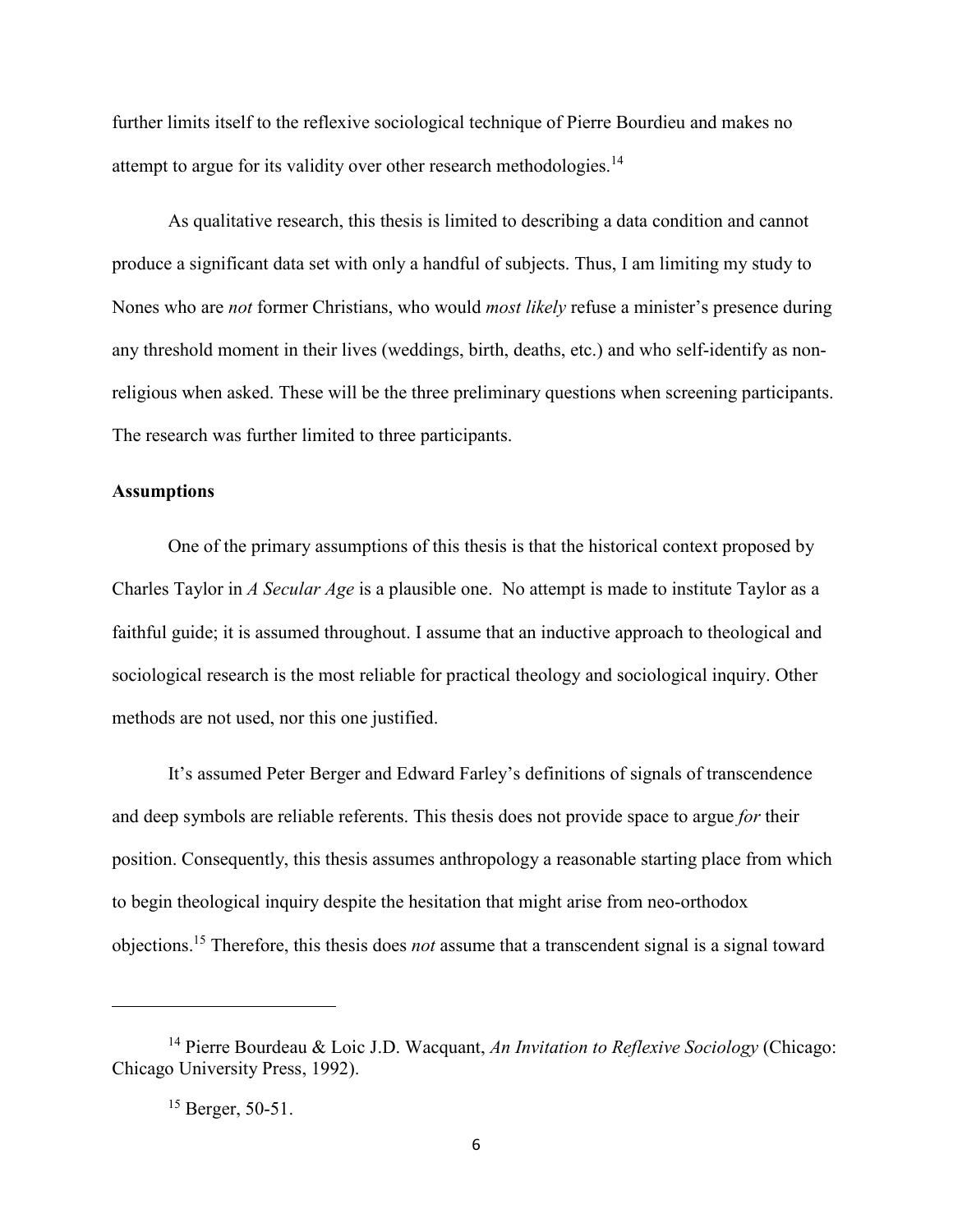the God of the Bible. As Berger notes, whatever else these phenomena of transcendence are, they are human projections encasing an indication of a truly "other" of some sort, perhaps the sort the can be appropriated for Christian theology, but perhaps not. Yet they are non-reductionistic and not subject to empirical establishment. They are encased in human history, social constructions, and daily activities.<sup>16</sup>

#### **Terms**

**Transcendence**- not a technical philosophical term that refers to God, but a word that refers to rising above/pointing beyond the normal, everyday world. It is an immaterial structuration, a phenomenon, that belongs to everyday experience, not predicated upon empiricism.

**Signals-** Human gestures, activities, structures, values, or words that point beyond themselves.

**Deep Symbols**- Words of power, or linguistic constructs, that shape the values of society and guide belief, morality, and action.

**Secular**- In this thesis, secular has two primary meanings. First, when used to describe people, secular simply means those who do not hold to a religious orientation. Secondly, secular may also refer to that which creates the conditions for disbelief. This last definition gets at the heart of why god, et al., is no longer axiomatic yet traces of transcendence still linger in our western context.<sup>17</sup>

 $\overline{\phantom{0}}$ 

<sup>16</sup> Ibid., 47.

<sup>17</sup> Taylor, 2-3.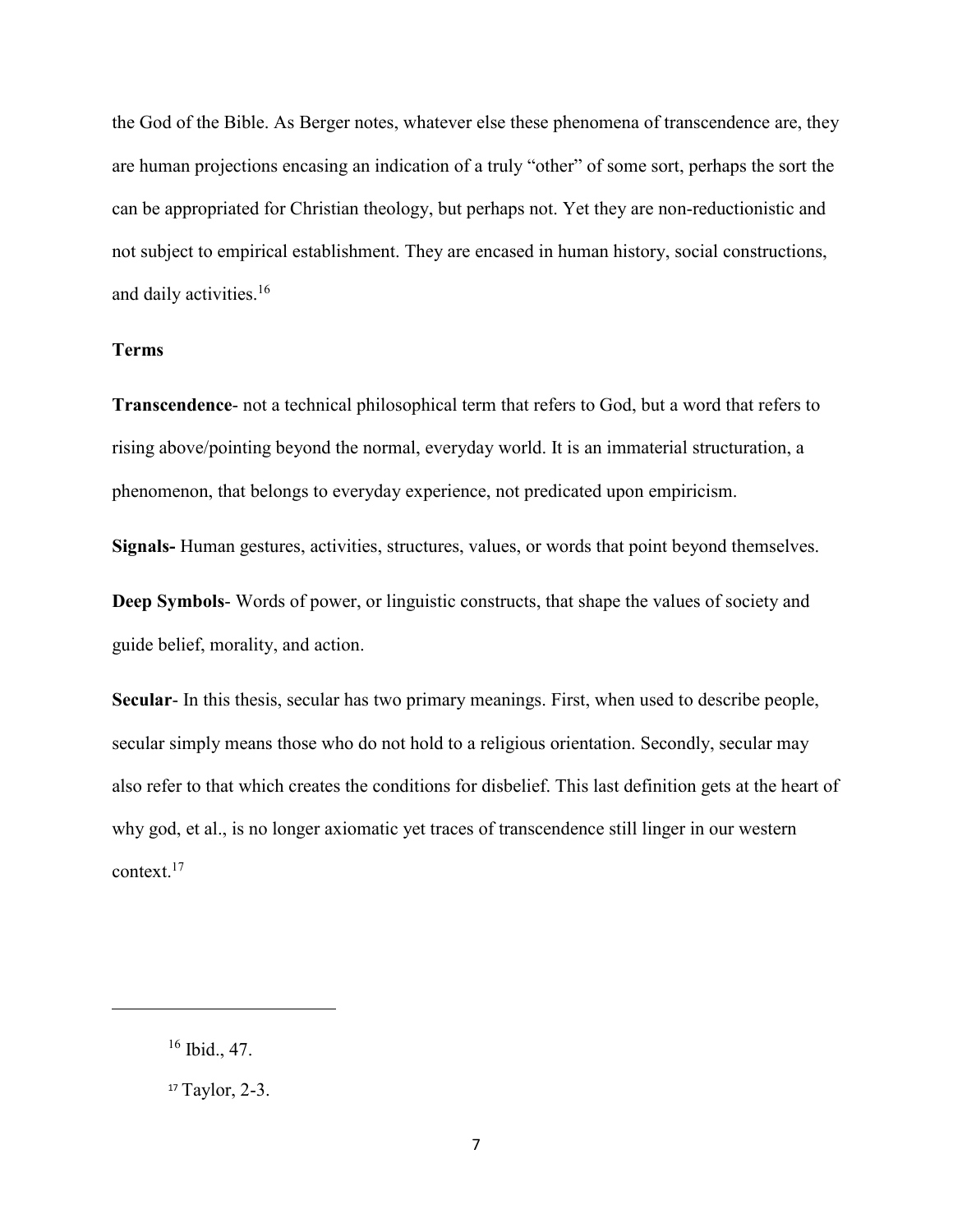**Nones**- Group of persons who are not former Christians and are not part of an institutional church body. They do not use clerical services at threshold moments. People for whom a particular faith is not an assumption.

#### **Literature Review**

*A Secular Age.* Charles Taylor's work is the cultural narrative upon which this project thesis rests.<sup>18</sup> His work is a sweeping movement of western history that describes how civilization has traversed from a world of enchantment to a world of immanent malaise, a world wherein belief is strained of credibility. This thesis assumes Taylor's narrative a credible description of western civilization and uses it as the historical underpinning in the long march toward making the group known as Nones. The language employed by Taylor is used throughout.

*A Rumor of Angels*. Peter Berger's work is equally pivotal. At the dawn of what has become known as postmodernism, Berger was ahead of many of his colleagues in urging caution at the premature obituaries being written for religion and the life of faith. The title is selfdescriptive, *A Rumor of Angels*: a rumor of those things in our everyday lives that communicate something more, a higher sense of origins living alongside us, with us, more than the purely immanent frames of reference academics would have us believe every modern person must believe.<sup>19</sup> Berger recommends theology start by looking for signals of transcendence, not hidden meanings in people's lives, but elements of everyday life that seem to exhibit a connection to the

l

<sup>18</sup> Ibid., 1-22 & 147-218.

<sup>19</sup> Berger, 1-27.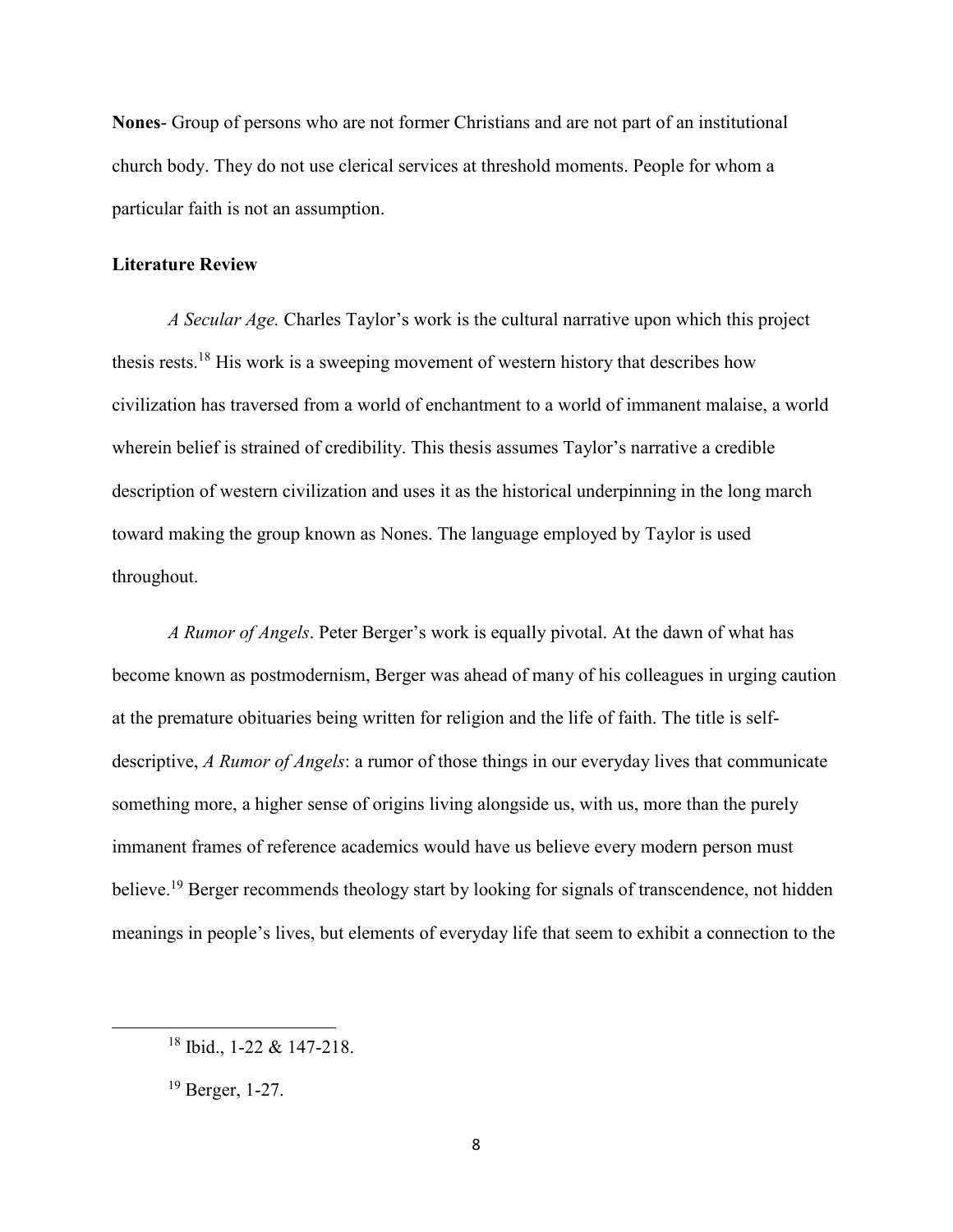supernatural. His signals of order, play, hope, damnation/evil, and humor testify to the transcendent nature of human social organization.

*Deep Symbols*. Like Berger, Edward Farley proposes deeply embedded anthropological tendencies in human behavior. He presents five deep symbols: tradition, obligation, the real, law and hope.<sup>20</sup> These broad categories of everyday existence add non-reductionistic elements to human existence. Further, he introduces the concept of "topical words" with "subwords": signs used to represent metaphorical domains of semiotic coherence.<sup>21</sup> Berger and Farely are used here methodologically as the primary means of measuring stories and as taxonomical ciphers.

*An Invitation to Reflexive Sociology*. Pierre Bourdieu and Loic Wacquant's text serve as methodological principle upon which this thesis resides. The unique contribution of both is their insistence on a reflexive sociology that not only engages the field of their work but cohabitates with their subjects to *build out* a sociological theory.<sup>22</sup> Bourdieu argues that the world is not a spectacle to be gazed upon with foreign theories. Rather, the world is to be treated practically and concretely, and from practical observations theories may then be developed. Sociology is reflexive in nature, adapting to the changing field before it, but never retreating from its concrete setting.

*Field Work in Theology.* Christian Scharen's text,<sup>23</sup> is important because it offers a theological gateway to the theories of Bourdieu and Wacquant. Scharen demonstrates how a

l

 $20$  Farley organizes the chapters of his text according to these deep symbols.

 $21$  Farley, 1-12.

 $22$  Bourdieu & Wacquant, 36-46.

<sup>23</sup> Christian, Scharen, *Fieldwork in Theology: Exploring the Social Context of God's Work in the World* (Grand Rapids: Baker, 2016.)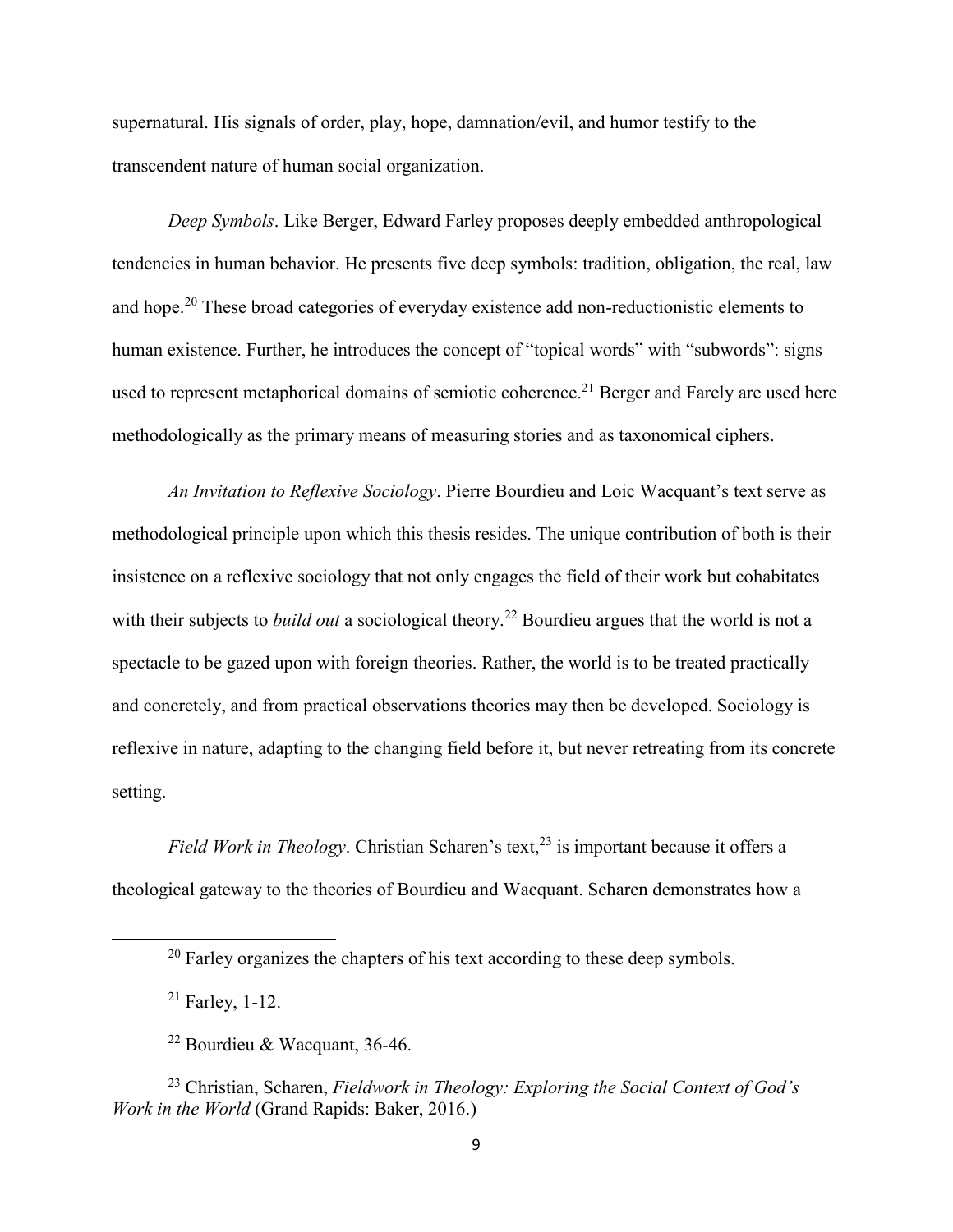theological practitioner might adapt sociological theories and develop an incarnational ethnographic approach. It is a rough field handbook that guides theological practitioners through the marriage of theory and practice.

*The Ethnographic Interview*. James Spradley's text models how to do an ethnographic interview. Spradley's works is a trustworthy guide that takes the reader from the beginning stages of the interview process (finding an informant/selecting your sample size, etc.) to asking various types of questions, to beginning to organize the data, and writing an ethnographic account. His text is full of examples that one might use to pattern their own questions relative to their study. $24$ 

*Ethnography as a Pastoral Practice*. Mary Clark Moschella's book has been influential because it places ethnographic technique squarely into the hands of the pastor, and thus, the local church. What was once an academic afterthought has now become a method of listening, presence, learning, recording, organizing, witnessing, and composing. Ethnography becomes a pastoral means of research, the goal of which is re-writing, and co-authoring, with people.<sup>25</sup>

# **Biblical & Theological Reflection**

The project derived its biblical emphasis from the Psalter and the Book of Acts. Of primary importance is discovering the ways in which scripture witnesses to the reality that God is not held hostage to the primary category of special revelation, nor is the rumor of God located within a specific belief set. Thus, one must consider what biblical texts locate a divine economy

 $\overline{a}$ 

<sup>24</sup> Spradley, 78-200.

<sup>25</sup> Mary Clark Moschella, *Ethnography as a Pastoral Practice: An Introduction* (Cleveland: The Pilgrim Press, 2008).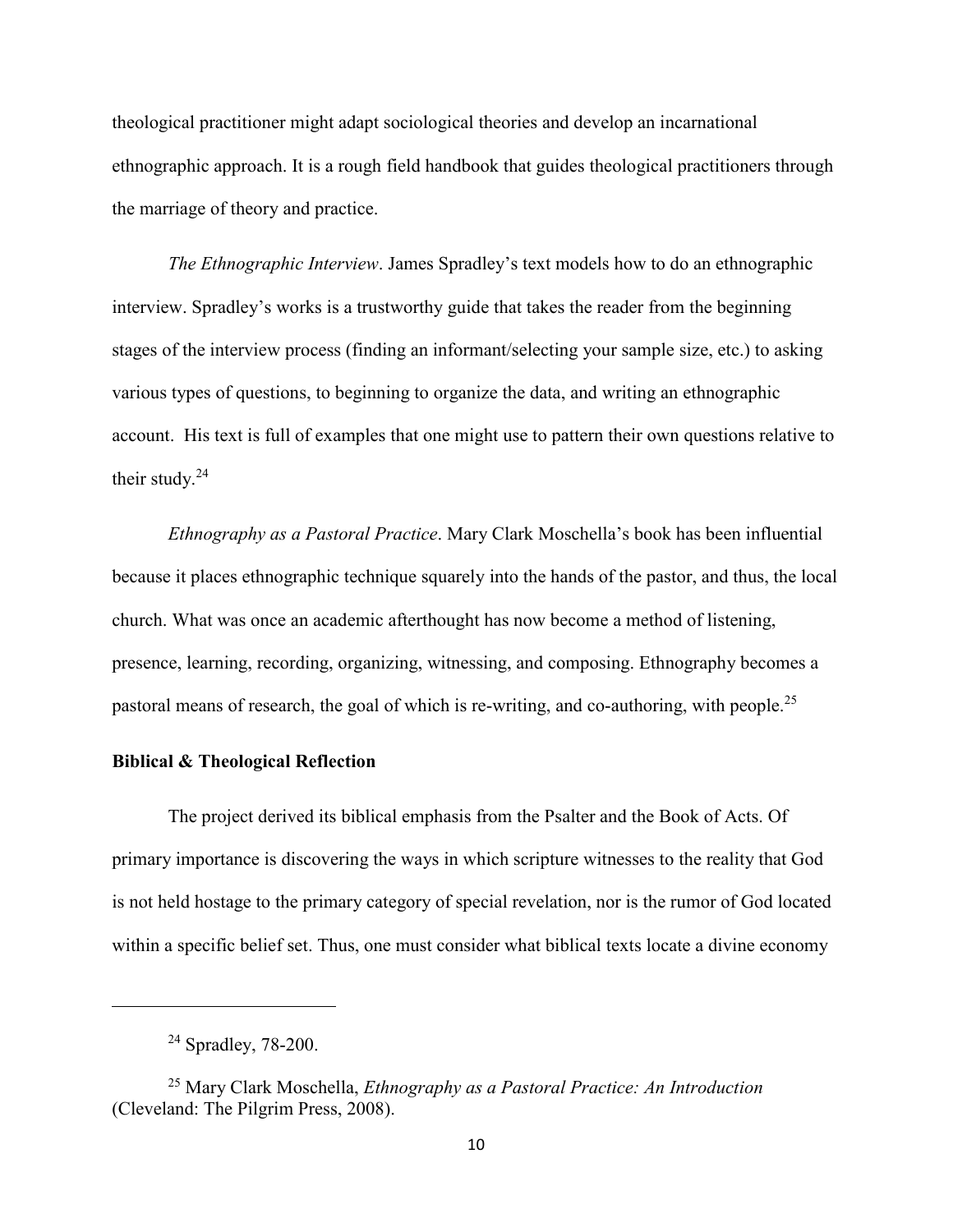that transcends the empirical world and is manifested through creation itself and the intuitions of humanity? Does scripture offer testimony of transcendental markers that, while falling short of absolute creedal confessions, urge one to observe the natural course of the world in such a way that life is not sublimated to the senses, but that the senses give way to a world beyond themselves? For our purposes, two texts are insightful.

**Psalm 19.** In this peculiar Psalm, we see Israel reflecting the background of its wider ancient near eastern counterparts and testifying to the reality that God is made manifest in creation. This is a creation hymn in which natural theology takes center stage as God is revealed through the routine *arrival* of creation. God is made manifest in the heavens that tell of his glory. The expanse declares the work of his hands and the days even pour fourth language about God! Yet all of this is revealed in the very absence of language! Creation does not need a preacher to declare the presence of transcendent beckoning! Creation witnesses to a transcendental presence whose absence is the eternal recurrence of creation. This text offers a means whereby we receive biblical witness that God is present in creation even when believers are not the ones making that witness present. What might this mean for Nones whose views of the world may be truncated by immanent frames of reference? Where are latent deposits of transcendence in the lives of Nones? As part of the goodness of creation, can human life also disclose this glory? How (where?) *does* heaven and earth connect?

**Acts 17.16-33**. This is the wonderful passage of Paul teaching/debating Jews and God-fearing Gentiles, as well as Stoic/Epicurean Philosophers of Athens, about a strange new deity: Jesus Christ. In this passage, Paul finds himself in a pluralistic world, not unlike our secular age.<sup>26</sup> In

 $\overline{\phantom{0}}$ 

<sup>26</sup> Peter L. Berger, *The Many Altars of Modernity: Toward A Paradigm For Religion in a Pluralist Age* (Boston: Walter de Gruyter, 2014). Berger argues that what we really see in culture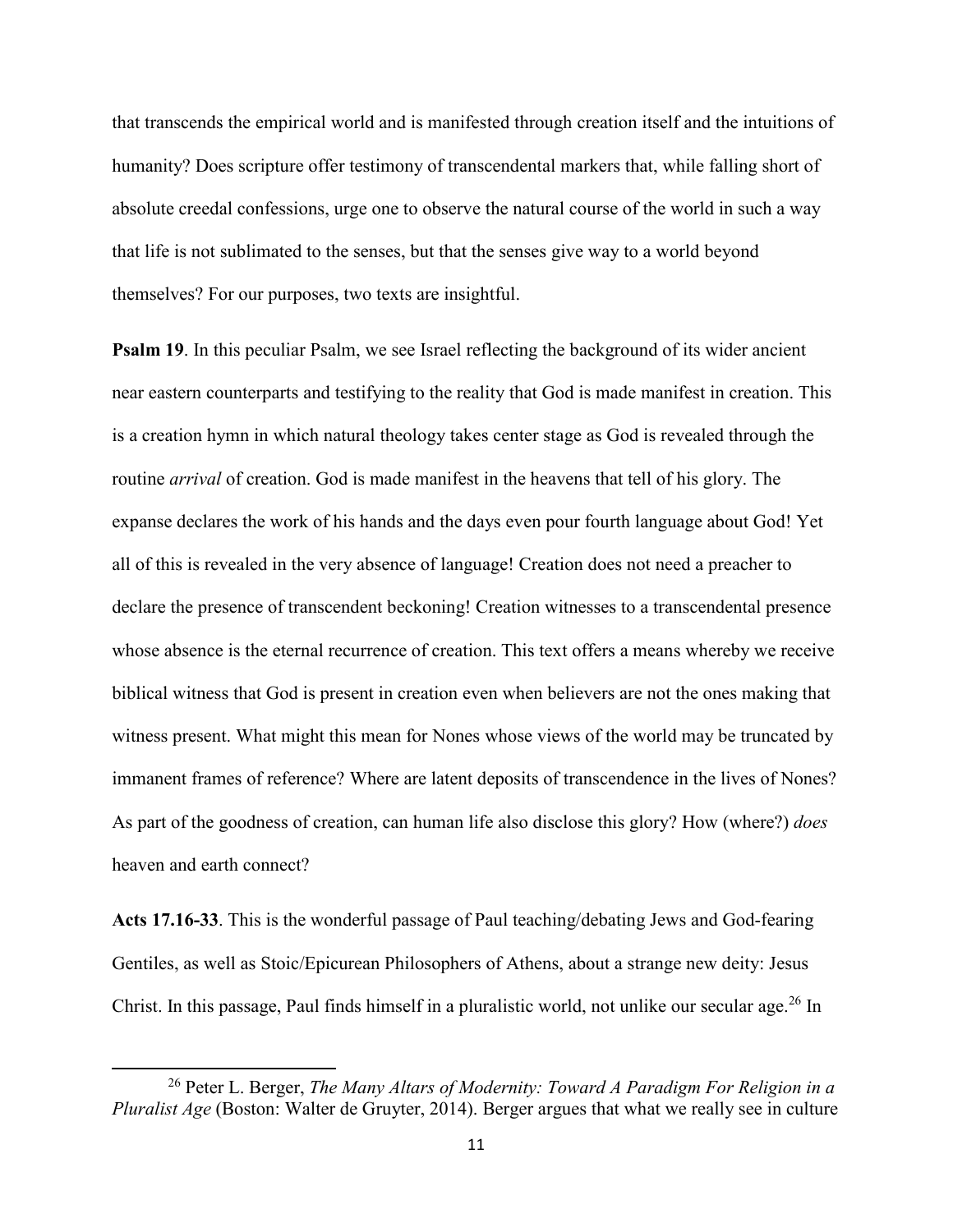this context, one does not find the negation of religion, but the weakening of commitment to any singular mode of belief. In our cultural moment, the consequences are similar: standing beneath the avalanche of uncertainty and doubt that characterizes our moment in history, many are left with religious intimations (like the Athenians) but unsure where to direct their commitment. This scripture testifies that there may be Nones, while not ready to confess a creed, who may feel as if Mars Hill is a part of how they make sense of the world. In what way is the unknown God regulative of the lives of persons in Paul's era and our own?

In addition to biblical frames, there are several theological convictions that support this project. Foremost among these is the conviction that an anthropological contextual model for theology offers a nuanced and responsible way to pursue pastoral ethnography. It holds that human nature, and its social constructs, are holy conduits of divine revelation.<sup>27</sup> This conviction is especially relevant to this thesis because it holds that revelation occurs within broader values and relational patterns of human social construction.

Further, this thesis holds to an incarnational theology: the secular and sacred intermingle. History is riddled with the complex relationship between the sacred and the profane.<sup>28</sup> The exact relationship of these two remains contested, producing works of strong social critique by scholars who would argue that the secular was never a given, but was a development in history.

 $\overline{a}$ 

is not a move toward secularization but a move toward pluralization. In this way, he also critiques Taylor's narrative.

<sup>27</sup> For further extrapolation see Stephan B. Bevans, *Models of Contextual Theology* (Maryknoll, NY: Orbis, 2004), 56.

<sup>28</sup> Barbara Brown Taylor, *An Altar in the World* (New York: Harper Collins, 2009), xvi. "The last place most people look [for God] is right under their feet, in the everyday activities…What possible spiritual significance could a trip to the grocery store have?" See also Jennifer M. Hecht, *Doubt: A history* (New York: HarperOne, 2004).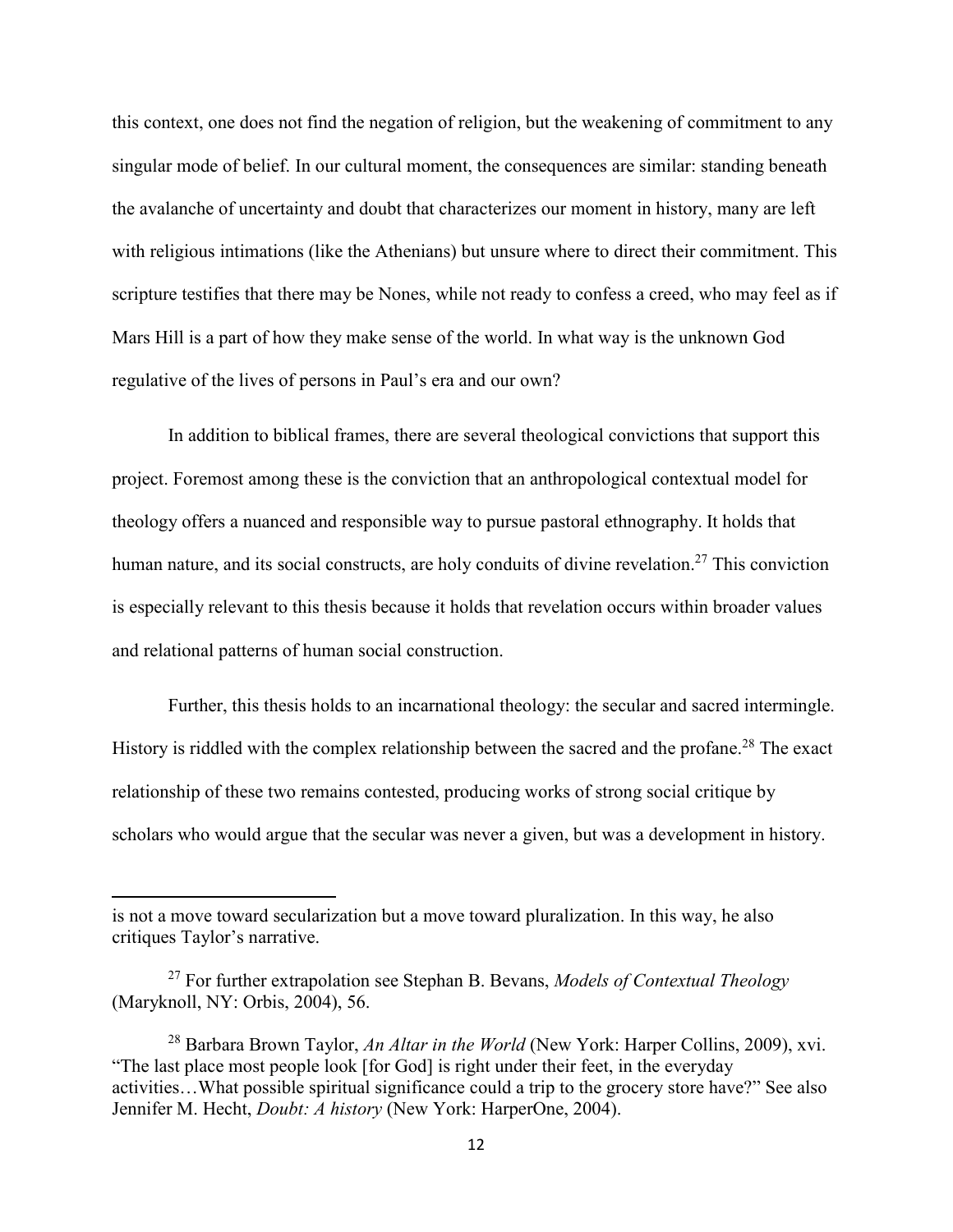Scholars such as Charles Taylor and John Milbank espouse this view, despite their apparent disagreement on the role, development, and origins of secularity.<sup>29</sup> An incarnational theology holds that it is precisely in the mundane of being human that God's revelation is most clearly disclosed.

#### **What is at Stake?**

l

Communication requires a common language. The church cannot communicate with that which it does not understand. Pastoral research must demonstrate that transcendent values are not absent from the lives of people that identify as Nones. It needs to be demonstrated to faith communities that Nones share similar values and order their life in ways not dissimilar from those in the church. Therefore, this study aims to identify transcendent phenomena as a means of providing a foundation that would allow later missiological connection with secular, nonreligious, persons. There are missional bridges to be built and missional languages to be developed and correlated to the sacramental life of the church. As people bound to cultures, and language, we embody signals that cannot be reduced to our senses, nor are they afforded simple explanation. The presence of these signals act as witnesses that invite us to participate in something bigger than ourselves. If we are always already united in forms of life, perhaps we may move past being divided by doctrine and embrace a missiological imperative that extends beyond rote proselytization and includes communing with others in spaces where traces of transcendence are present.

<sup>29</sup> John Milbank, "A Closer Walk on the Wild Side," in *Varieties of Secularism in a Secular Age*, ed. Michael Warner, Johnathan Vanantwerpen, and Craig Calhoun (Cambridge: Harvard University Press, 2010), 55-81.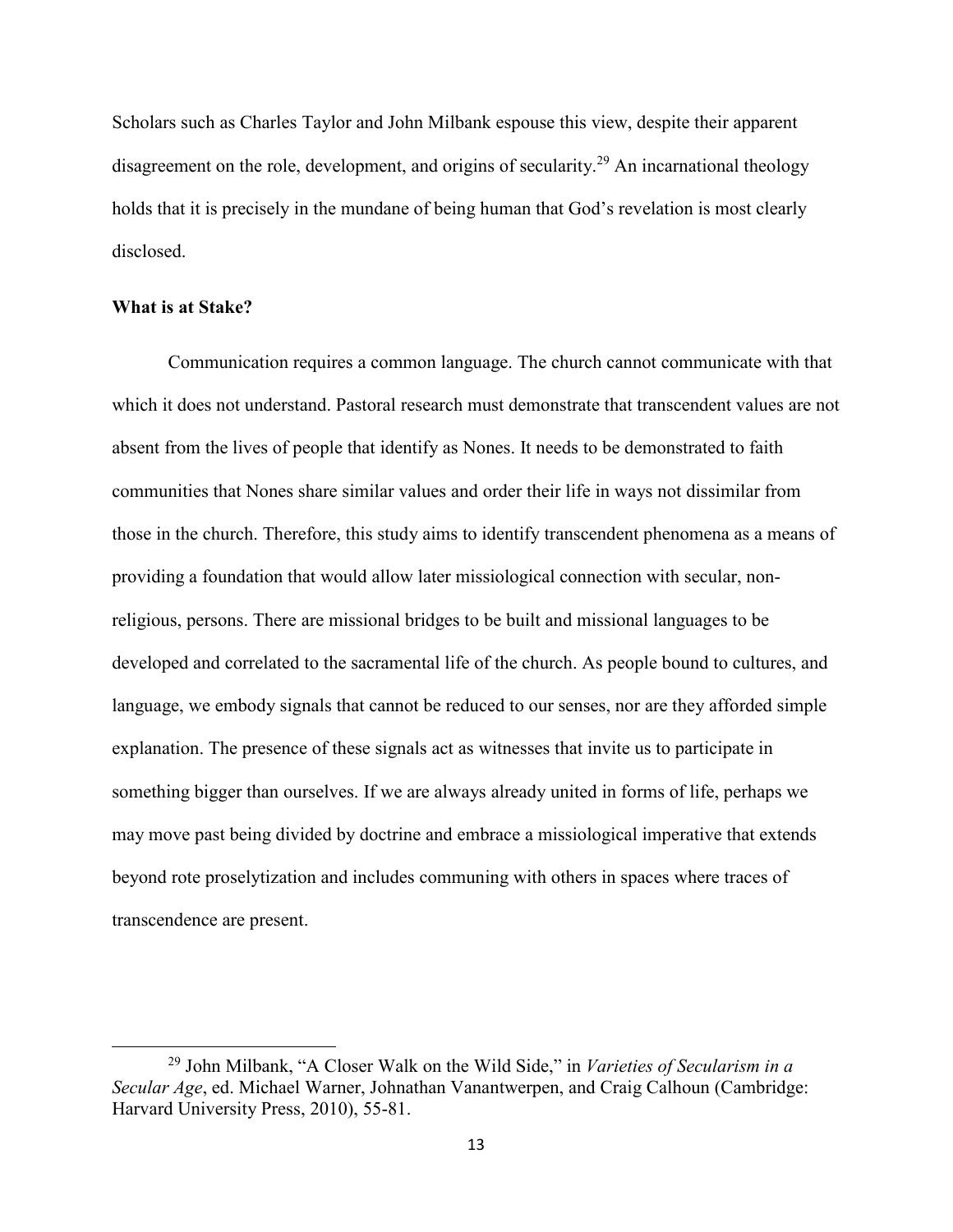#### **Significance for Self**

My personal call to ministry has gradually drawn me to the boundaries of human experience: belief and doubt, faith and reason, hope and tragedy, church and academy, theists and atheists. I am called to occupy this unique space, functioning as a bridge between the two, occupying a place Tillich describes as existence on "the boundary."<sup>30</sup> This project allowed me to ethnographically describe Nones and learn from them. I wanted to know what values they hold dear, how they make sense of life, and *what transcendent categories provide narrative framework* for their lives. Doing so allowed me to discover the ways in which this group of people are seeking (even living according to) the very thing they do not confess. I have a calling to seek hermeneutical bridges between the structural worlds of Nones and Believers, convinced that future missiological imperatives must negotiate this relationship. Listening is the foundation for any relationship. The execution of this study demonstrates to Nones that there are Christians who not only want to listen to them, but desire to learn from them, sharing difficult stories and exploring our deepest human needs.

#### **Significance for Ministry Context**

 $\overline{\phantom{0}}$ 

Rural Christian contexts withstanding, I am unaware of many contexts in which the rise of Nones should not be a concern for the mission of the local church. At this point, many churches have felt, or will feel, the demographic impact of the rise of Nones. The church's *raison d'etre* is the proclamation of the Gospel of God in Jesus Christ. This message is relevant to all people, even those who may not find its *particularity* relevant. This study is a missional activity of the church without intent to proselytize. The intent is to engage conversation with

<sup>30</sup> Paul Tillich, *On the Boundary: An Autobiographical Sketch* (New York: Charles Scribner's Sons, 1966).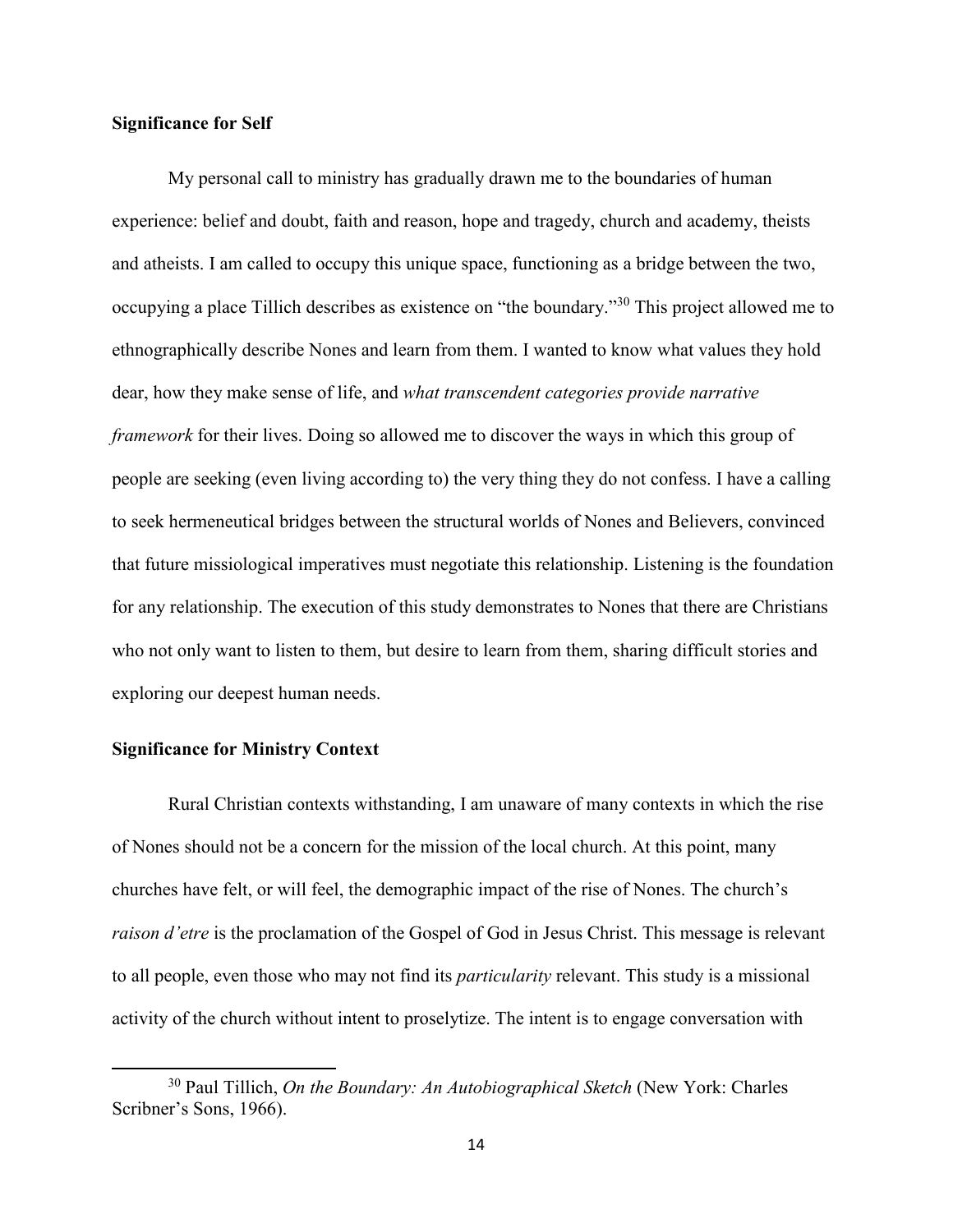Nones to understand their language, live with them, and as far as possible, befriend them. This research provides resources for *creating* missiological empathy within local congregations as a means of demonstrating where vestiges of transcendence are present in Nones preveniently. The language and signal set that resulted from this research provides a means of missiological correlation between the sacramental life of the local church and the sacramental ordering of everyday life by non-religious persons.

# **Significance for the Wider Church**

Foremost, this study discovers a common symbolic language between Nones and persons of faith. It is often assumed that people outside the church are not religious, or that God is "far from them." From an anthropological perspective, the wider church benefits from a greater appreciation of the way in which all people embody elements of transcendence in their daily lives. We are more alike than we are different. Rather than looking for God through special revelation, it enhances the missional efforts of the church to demonstrate that God need not be found in ecstatic religious experience alone, but that God is most often, and most widely revealed, in the ordinary things we do as people.<sup>31</sup> The phenomena of life is the spillway of transcendence. If the church can make these connections, the church can theorize local missional activity using these common embodiments and work to correlate areas of transcendence in Nones within its liturgy and its own sense of making disciples. As Tertullian famously quipped over a millennia ago, "What has Athens to do with Jerusalem?" This rhetorical question is as pressing now as it was then.

 $\overline{\phantom{0}}$ 

<sup>&</sup>lt;sup>31</sup> Brown Taylor, 1-51.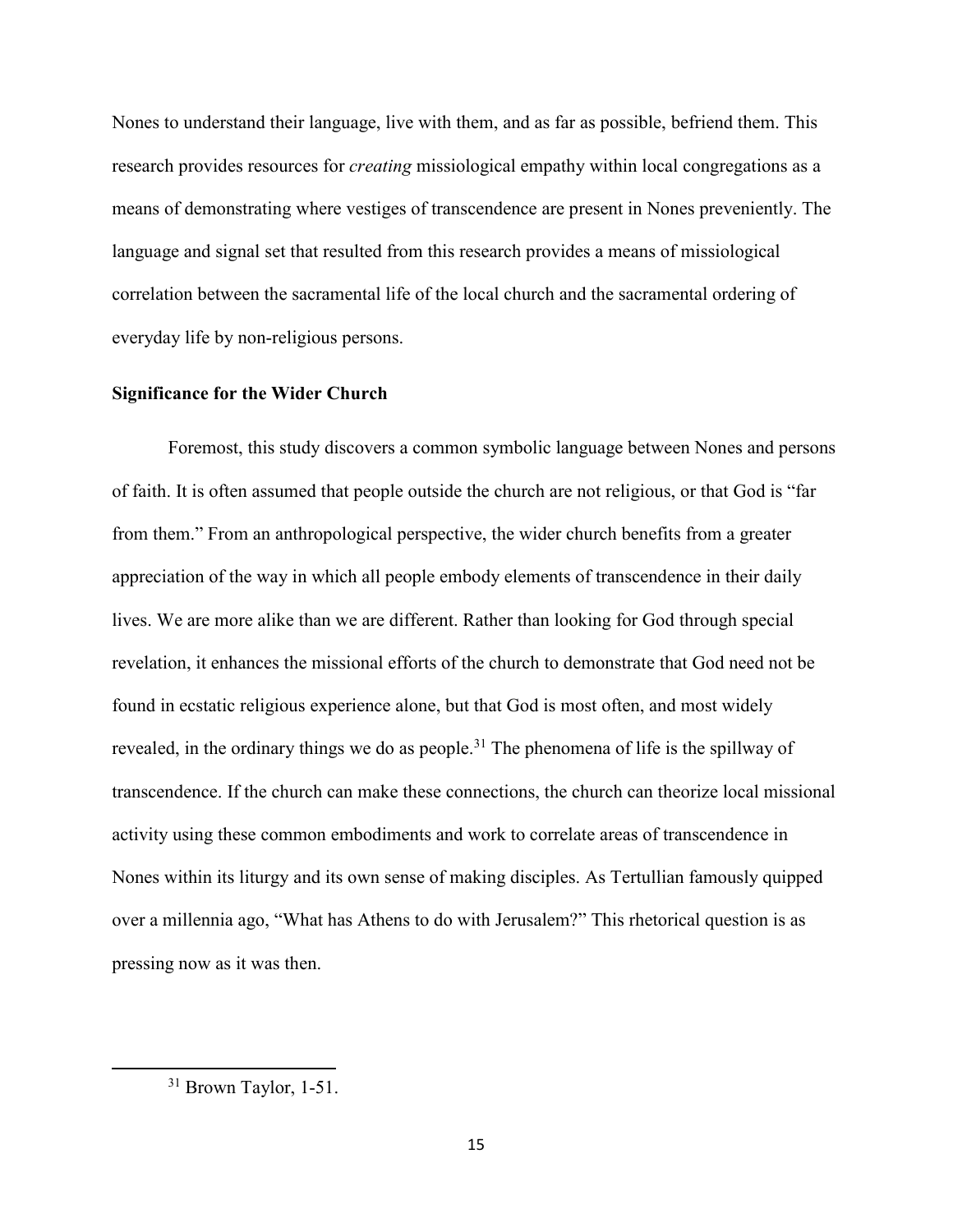#### **Project Methodology**

Following an anthropologically contextualized model,<sup>32</sup> this project seeks out transcendental signals in the life of persons who a.) identity as non-religious/Nones and b.) are not former Christians and c.) would most likely refuse a minister at threshold moments of life. This study engaged people who are secular and for whom a creedal faith was not a default position. It did not engage those who had once left churches, but instead, sought out participants that always looked at religion with suspicion and not an epistemological option given their cultural influences.<sup>33</sup> Three participants were chosen, along with two alternates, for four, onehour interview sessions, following James Spradley's ethnographic interview techniques. Interviews began with grand tour questions and followed with mini-tour questions.<sup>34</sup> Interviews were conducted remotely via Zoom or FaceTime. Questions were predetermined by the researcher, and based on responses, the researcher followed with situationally sensitive, descriptive, structural, and contrast questions to help guide the interview process.<sup>35</sup>

Participants were selected by two primary means following the principles of purposive and maximum variation sampling.<sup>36</sup> First, under the conviction of the priesthood of all believers, the researcher worked in conjunction with pastoral and lay persons in his local parish

 $\overline{\phantom{0}}$ 

 $35$  Ibid., 60.

<sup>32</sup> Bevans, 54-69.

 $33$  Taylor, 3.

<sup>34</sup> Spradley, 86. See also Tim Sensing, *Qualitative Research: A Multi-Methods Approach to Projects for Doctor of Ministry Theses* (Eugene, OR: Wipf & Stock, 2011), 86.

<sup>36</sup> Tim Sensing, *Qualitative Research: A Multi-Methods Approach to Projects for Doctor of Ministry Theses* (Eugene, OR: Wipf & Stock, 2011), 83-84.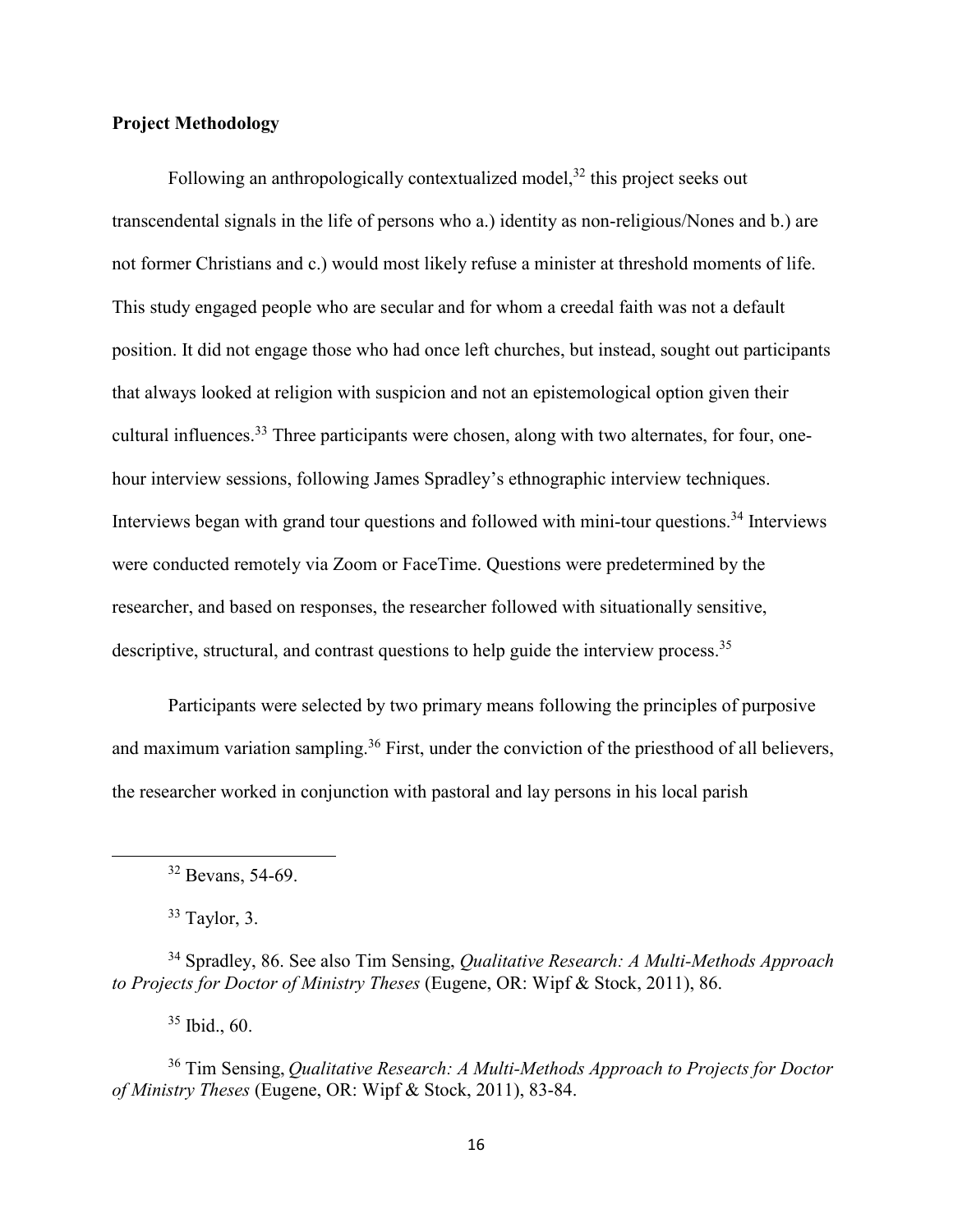community, via a double-blind selection process, to locate subjects who met the above criteria and were willing to share their stories. Potential participants were contacted by third party persons in the parish and asked if they would like to participate in a doctoral research project that desires to understand their worldview. They were informed that someone was interested in hearing their story, their beliefs, and invited to participate. If they agreed, the 3rd party attained contact information and the researcher contacted the potential participant to arrange an entrance interview. Thereafter, a date and time was scheduled to commence interviews.

The second primary means of selecting candidates was via snowball sampling. Linear or discriminative sampling was also used.<sup>37</sup> Snowball and chain sampling is the process whereby informants can give the interviewer leads on whom to interview next.<sup>38</sup> Via the double-blind solicitation process above, the researcher located multiple participants and asked if they knew anyone who might be interested in participating in this study.

Participants were protected during this study the following ways. First, in double-blind selection they were told of the project and given opportunity to volunteer. Secondly, via snowball sampling, there were no negative consequences for not participating in the study or providing referrals. Thirdly, all participants were granted anonymity for the purposes of the study. Fourthly, all participants signed a consent form in which they agree to be recorded via voice memo and the researcher agreed to delete all recordings when the research was complete. Lastly, the participants were given the choice to leave the study at any time.

l

<sup>37</sup> https://research-methodology.net/sampling-in-primary-data-collection/snowballsampling/. Accessed 4/1/2019.

<sup>38</sup> Sensing, 83.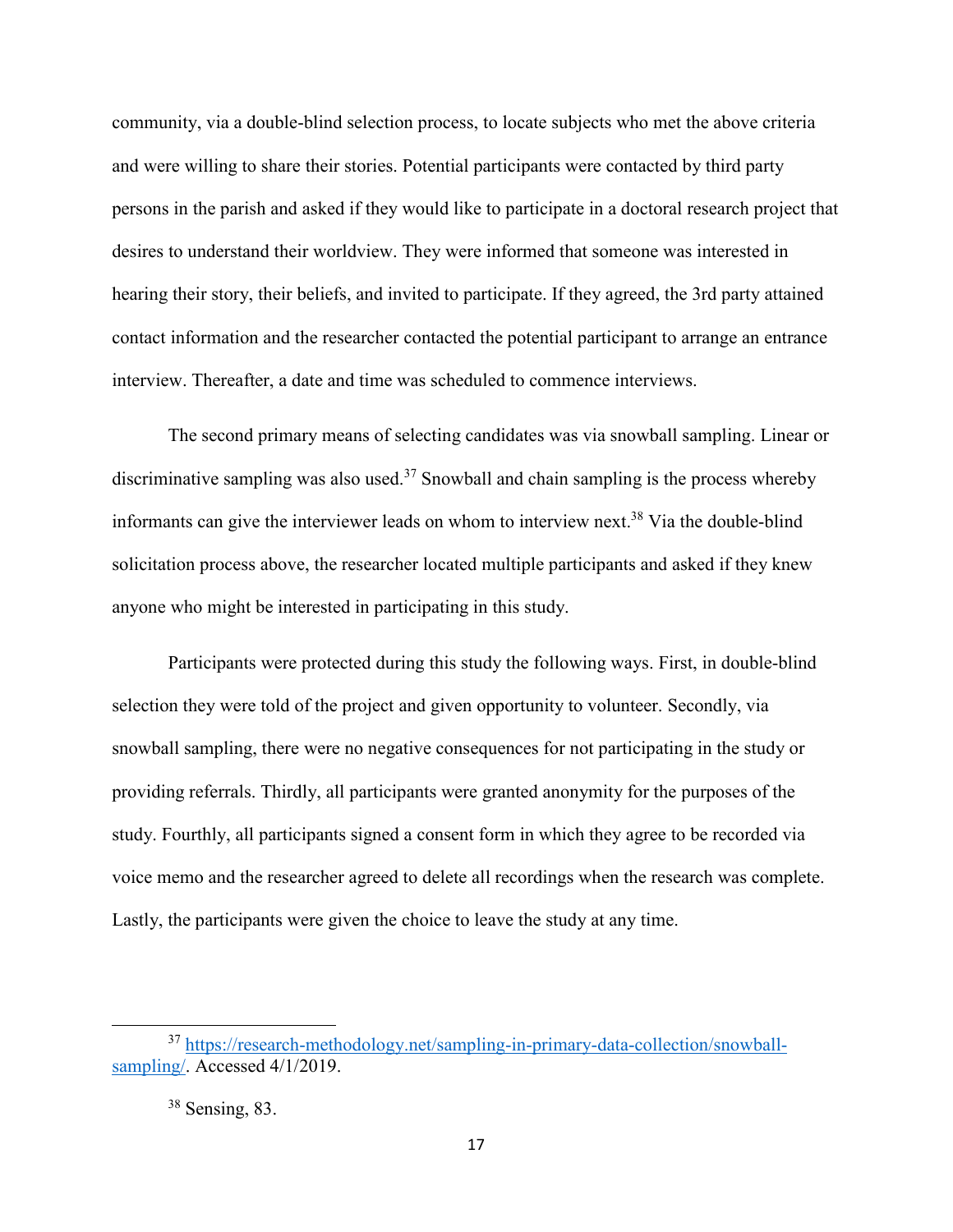Resources required for the interview primarily included a computer or smart phone. Paper and pencil were used to record field notes as well as a computer being used for transcription. The researcher used an audio recording device on one occasion, and after transcribing the data, deleted the recording. Post interview analytic memos were used to process and organize interview data.<sup>39</sup> Coding and taxonomies were constructed within my private transcriptions via Berger, Farley, and Saldana's paradigms.

#### **Methodological Rational**

 $\overline{\phantom{0}}$ 

This project achieves three goals. First, it locates in the lives of non-religious persons transcendental signals as specified, or relative to, the anthropological paradigms of Peter Berger and Edward Farley. For this reason, the initial coding and taxonomy to be produced is predicated on their symbolic registers. These broad categories also provide the code and taxonomical presentations of the thesis.

The projects three criteria of participation are predicated on the secular narrative of Charles Taylor. The study is interested in self-identified Nones and not the evaluation of anyone else. It is interested in Nones that are not former Christians as its presumed former Christians would have expected symbolic baggage. The narrative Charles Taylor presents is one in which there is a secular person for whom faith was simply never a *given*, even in the South. It is this sort of secular person this study engaged. The final criteria establishes that participants are secular in orientation when it comes to pivotal moments in their lives. Hence, the method of interview questioning and participant solicitation both meet the first goal.

<sup>39</sup> Johnny Saldana, *The Coding Manual for Qualitative Researchers* (Los Angeles: Sage, 2016), 50-55.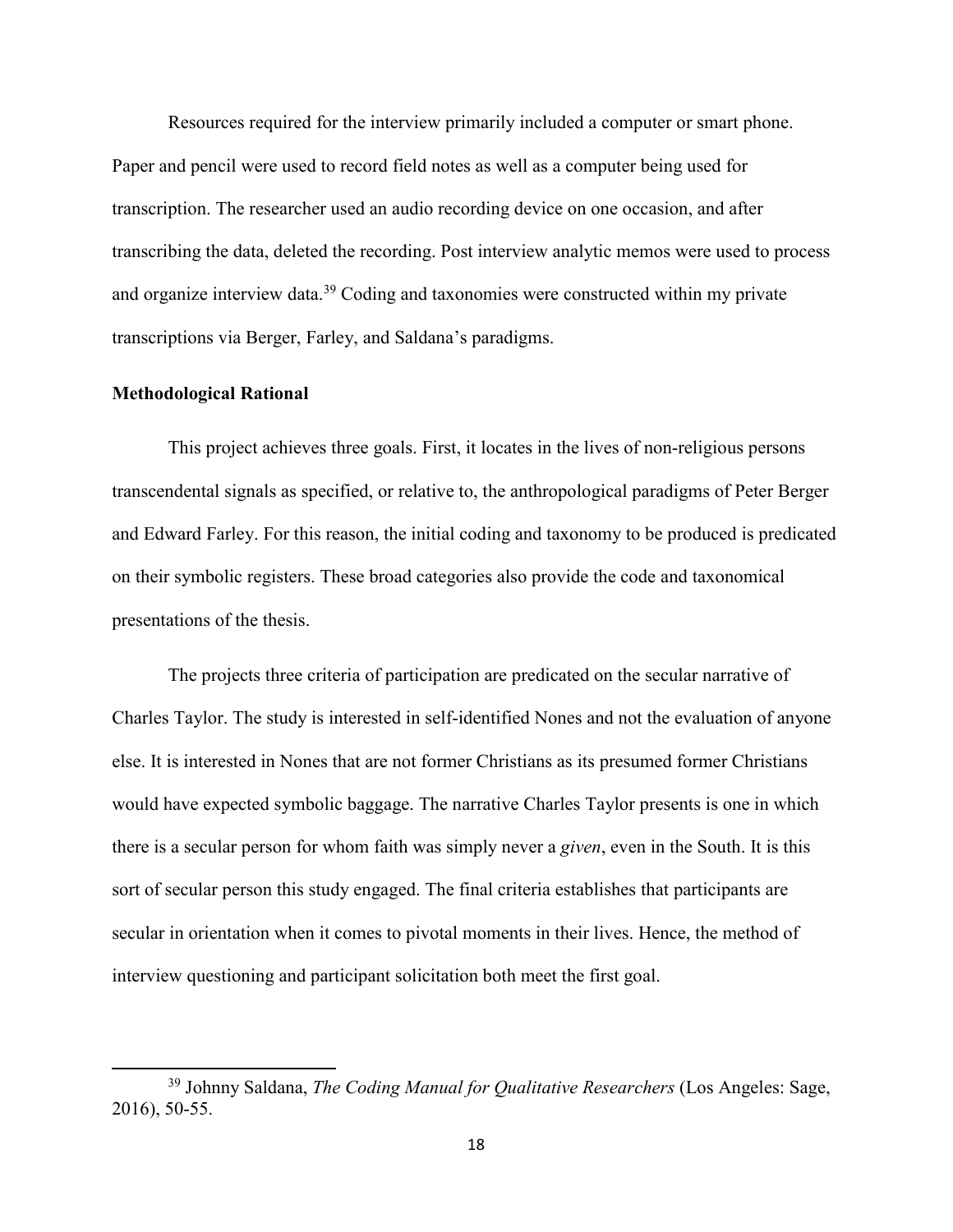Secondly, the project demonstrates to the church that Nones are not trapped in immanent frames of references, but that their intuitions of tradition, hope, and other signals are intimations of a non-reducible reality, of transcendence. All transcendence points beyond the immediacy of human experience. This is established by presenting the findings of the study with a focus on the value sets communicated by study participants.

Lastly, by locating signals of transcendence in Nones, this study lays the *semiotic foundations* for missional activity between the church and the burgeoning demographic of the none-religious.<sup>40</sup> For this reason, the researcher engaged people of the parish in soliciting participants. In so doing, the local church laid the groundwork for future missional communication and gospel correlation. Attending to the symbolic world of Nones, the researcher asked questions that allowed transcendent phenomena to be disclosed. Following this method, the project demonstrates that this thesis is a missiological study employing ethnographic sociology, grounded in anthropological method, and engaging the corporate body of the local church. Thereby, all three primary goals have methodological justification.

#### **Plan for Evaluation**

l

The data was measured by the semiotic code offered within the sociological frameworks of Peter Berger and Edward Farley. Specifically, their registers provided the analytic markers through which the research findings were organized. Through the interview process, participants responses were transcribed, and field notes made. Frequently used signals were notated and coded for congruence and incongruence across participant responses. The coding took linguistic

<sup>&</sup>lt;sup>40</sup> Robert J. Schreiter, *Constructing Local Theologies*, 30<sup>th</sup> anniv. ed (Maryknoll: Orbis, 2015), 88-98.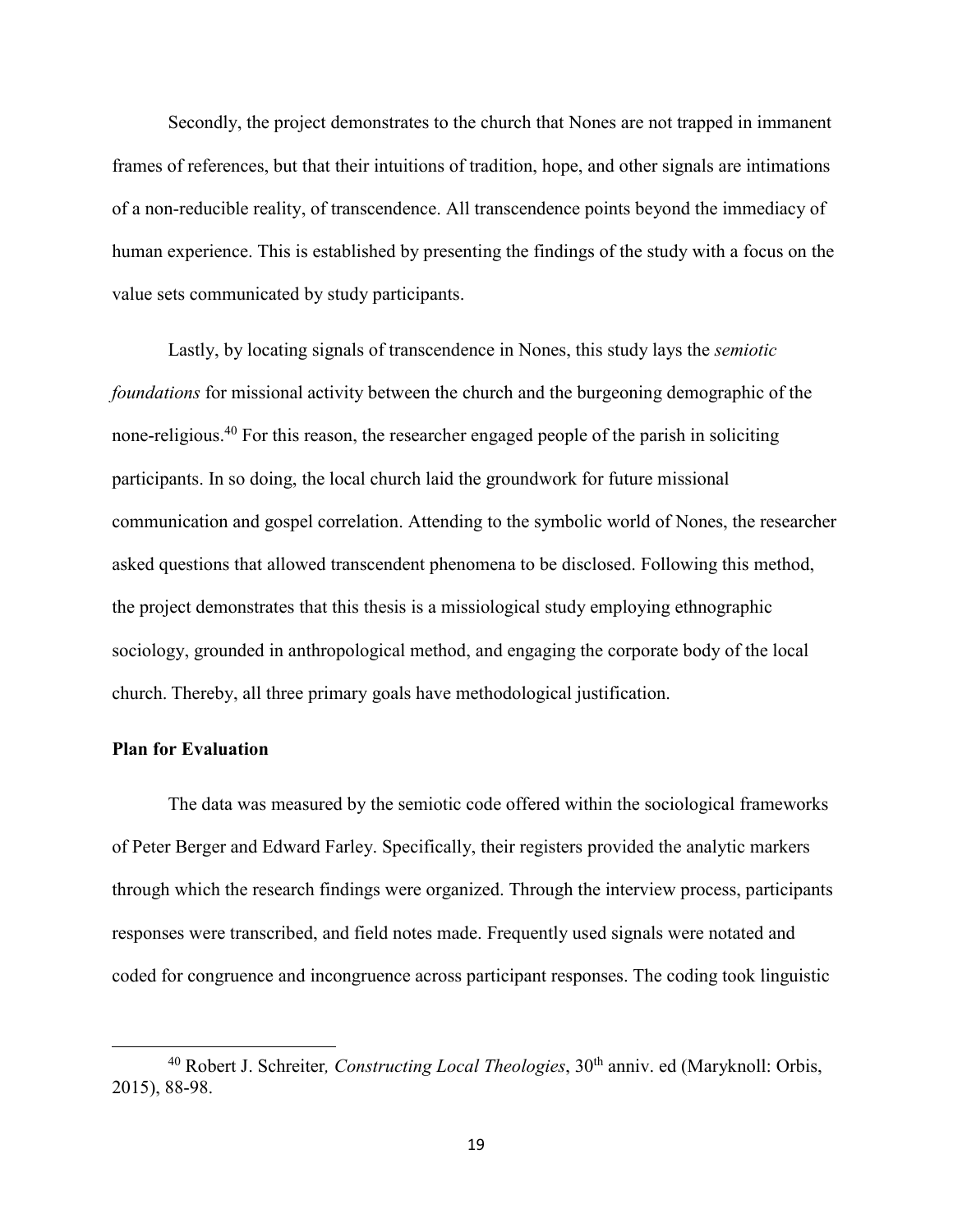form and was developed into an intensified taxonomy for mapping purposes. Exact coding procedures were determined during data analysis and contingent on which method most clearly mapped, and presented, the findings. $41$  As a matter of criterion and evaluation, a four-question entrance survey provided necessary discrimination to isolate the noted participant group. A five question exit survey was given to all participants to gauge their experience in the research and the viability of similar methods in the future.

This thesis is about listening to the life of Nones. In so listening, the study located operative signals of transcendence and deep symbols. As these were revealed in their stories, the researcher was able to demonstrate that more than pure immanence is at work. By this process, the thesis demonstrates and evaluates the ways in which the lives of Nones (at least this qualitative data set) are expansively transcendent even though not specifically creedal. Consequently, the semiotic disclosure provided in the evaluation, and collation of data, provide a practical foundation from which a missional language can be constructed between religious groups and none-religious persons, shared valued sets providing substantive relational bridges.

#### **Final Assessment**

l

The findings of this study will be shared with my local Parish vestry and ministerial colleagues at the appropriate time, including the Diocese of East Tennessee. Further, it will be presented to the local church as a means of laying the foundations for missiological bridges between Nones in an effort to help them understand the ideological context in which they now do mission and evangelism. I have also been invited to share these findings in a few other Christian

<sup>&</sup>lt;sup>41</sup> Saldana, 119-123 & 181-186. The code used in this thesis is Concept Coding supported by a narrower version of Taxonomic Domain Coding. See Chapter 4 of this thesis and Appendix F.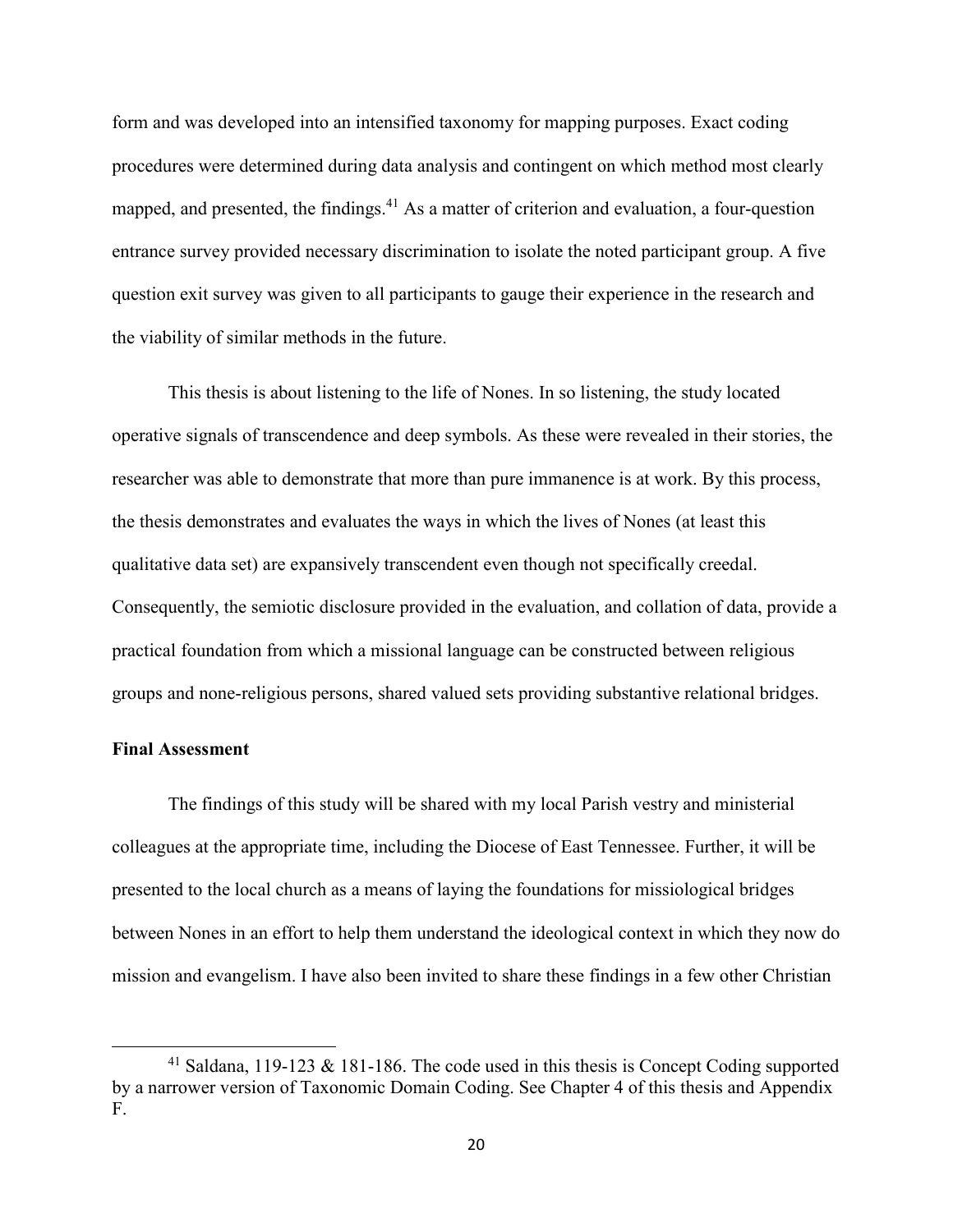churches. A final report of its findings has been presented to participants as an appreciation for their contributions in helping the church better understand their values and worldviews.

This project provided lasting influence personally due to the ways it shaped and developed the skill sets of this novice ethnographic pastoral theologian. Ethnography, as a discipline, embraces an incarnational model of ministry in which the pastor lives with people and seeks to understand them from within their own habitus. God is already at work in the lives of others; contextualized anthropological ethnography has taught me to be attuned to God there, and perhaps, mediate persons toward the idea they don't believe in.

This project is of importance to all ministers concerned about the mission of the church because it engages Nones from a sociological, linguistic, ethnographic, and therefore, missional perspective. This study is immediately applicable to the local, and wider church, because it provides new parameters within which churches may learn to communicate with, and engage, those who do not share their theological convictions. It is my intent to develop this thesis beyond the scope of this project and provide a text for pastors and churches that can use these findings as a means of understanding the non-religious in our communities and generating liturgical and linguistic bridges through which mission can take place. Many churches, denominations, and religious leaders are brainstorming how to reach this new segment of people who do not identify with any religion. Few are finding answers. Few are intentionally listening. An incarnational approach to theology is not a guarantee that the institutional church will "win" Nones to their creed; it might not "work" in the traditional way of counting numbers on a church roll. However, it will be faithfully Christocentric because it will allow the church to enter the human condition and see redemption where many only see difference.

21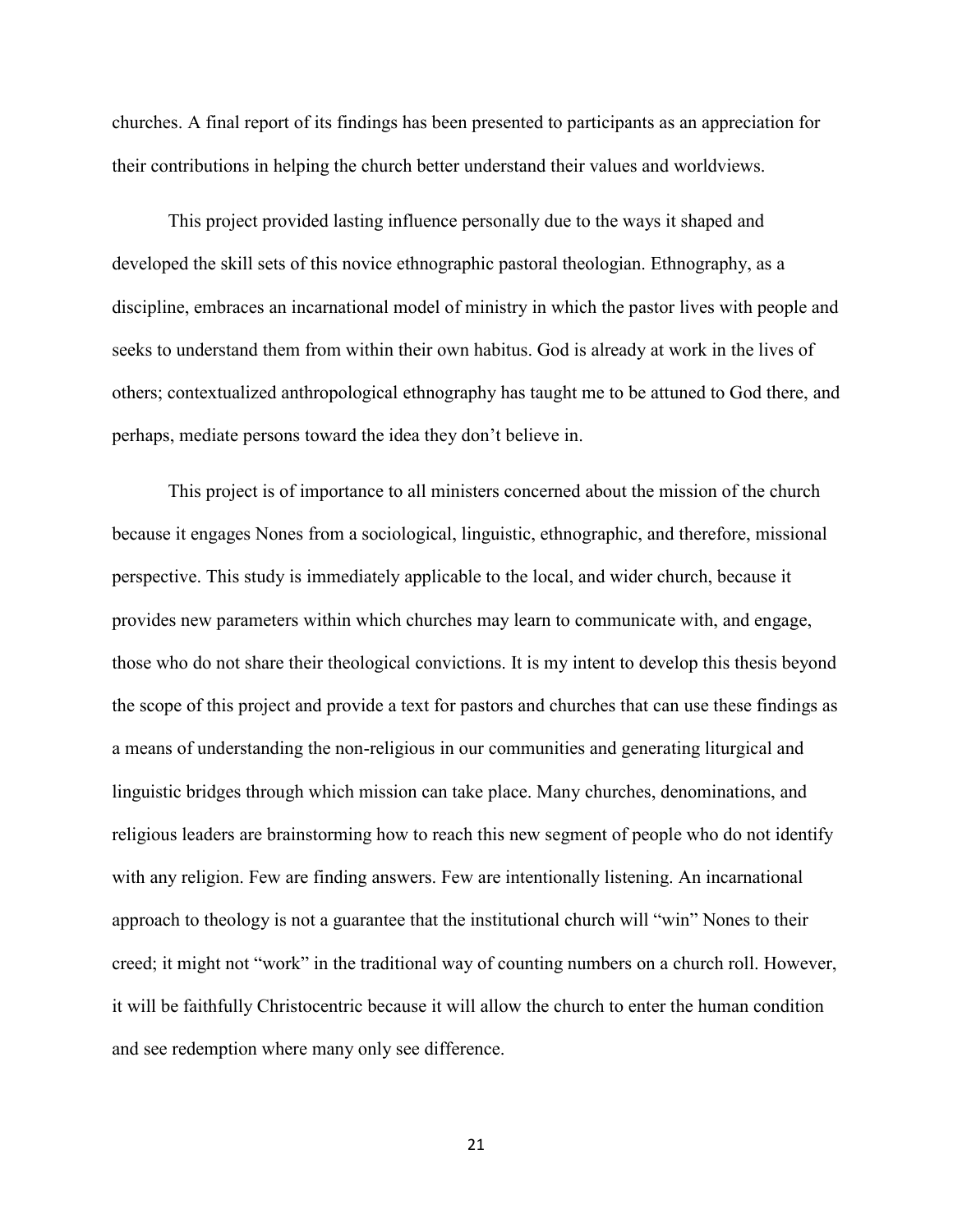#### **CHAPTER 2**

### **A HISTORY OF PHILOSOPHICAL SHIFTS: CHARLES TAYLOR AS TOUR GUIDE**

This chapter will explore the philosophical underpinnings that have brought us to this historical trajectory, ranging from the history of ideas to establishing a context and method from which to view this project and its context. It will then provide two biblical examples that ground this study, that provide justification for its importance and newer frameworks from which to think about our contemporary context and engage it. In the final section, it will explore the theological approaches that frame this project. In theological method there is a rationale from which it proceeds, a construct of conception, that provide coordinates for thinking. Together, these act as epistemic guides for understanding the other, allowing scripture to guide us, and developing a missiology predicated on a theology that engages human experience.

#### **Leaving the Past**

 $\overline{\phantom{0}}$ 

Trying to write the end of an epoch, and forge of a new one, is difficult enough, but attempting to do so via the history of ideas (through an existential sense of things) even more difficult.<sup>42</sup> Taylor reminds us like all "striking human achievements, there is something in it which resists reduction" to various enabling conditions.<sup>43</sup> If only the move from the "higher" time" to secular dominance were as chronological as the complex shifts through which it transpired. Nevertheless, one can paint sweeping descriptions whereby the world that was

<sup>&</sup>lt;sup>42</sup> I am aware of the critiques of Taylors narrative method, conjectural philosophical history, that flourished in the middle 18<sup>th</sup> century. For a more detailed analysis see, Johnathan Sheehan, "When Was Disenchantment," in *Varieties of Secularism in a Secular Age,* ed. Michael Warner, Johnathan Vanantwerpen, and Craig Calhoun (Cambridge, MA: Harvard, 2010), 217- 242.

<sup>43</sup> Taylor, *A Secular Age*, 258.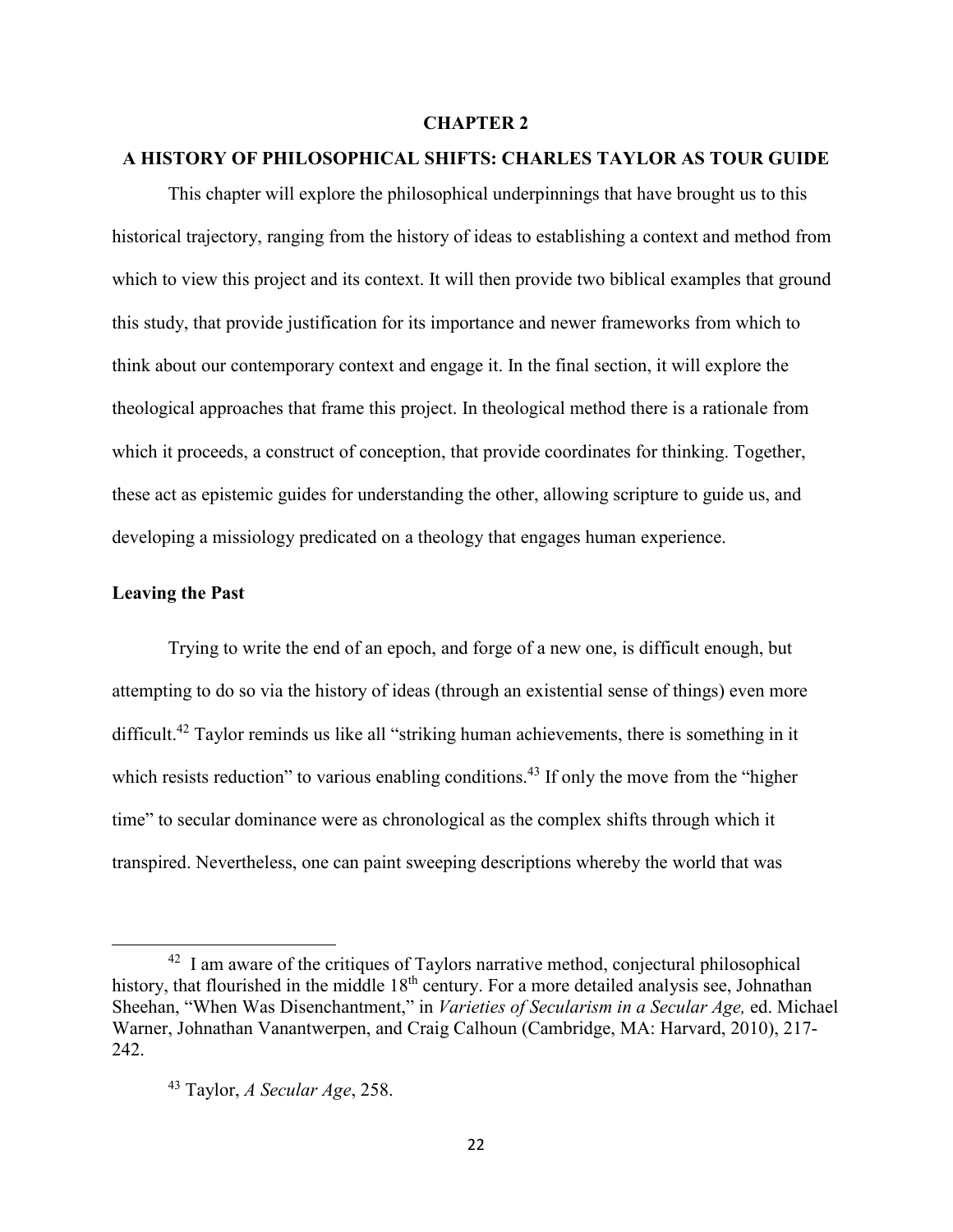described in chapter 1 of this thesis *Introduction<sup>44</sup>* could break into the present with shattering force.

To go from where we were, to where we *are*, Taylor suggests three bulwarks of belief had to first be removed for secular humanism and materialism to be imaginable. These are as follows:

- 1. The natural world had its place in a cosmos that testified to divine purpose and action. The world was porous, and the heavens and earth intermingled with divine direction via great events in the natural order.
- 2. God was implicated in the ordering of society. A kingdom or politic can only be conceived as grounded in something greater than itself.
- 3. People lived in an "enchanted" world in the sense that there were moral forces at work around us, be they demons, angels, or direct providence.<sup>45</sup>

These three bulwarks of belief had to be moved, dispelled, or called into question for anything like humanism to take root and produce secular space. These things held as plausible do not guarantee that everyone once believed in the God of the Bible, but it does mean that a world where this is the default worldview makes an idea like atheism, agnosticism, or humanism a foreign imaginary, basically incomprehensible for most.

These bulwarks follow closely to what Taylor later describes as the great "disembedding." This is a term he uses to discuss the shift from society as communitarian in nature to a collection of individual agents, the former being primary in an enchanted world. For

l

<sup>44</sup> See Chapter 3 in this thesis.

 $45$  Taylor, 25-26.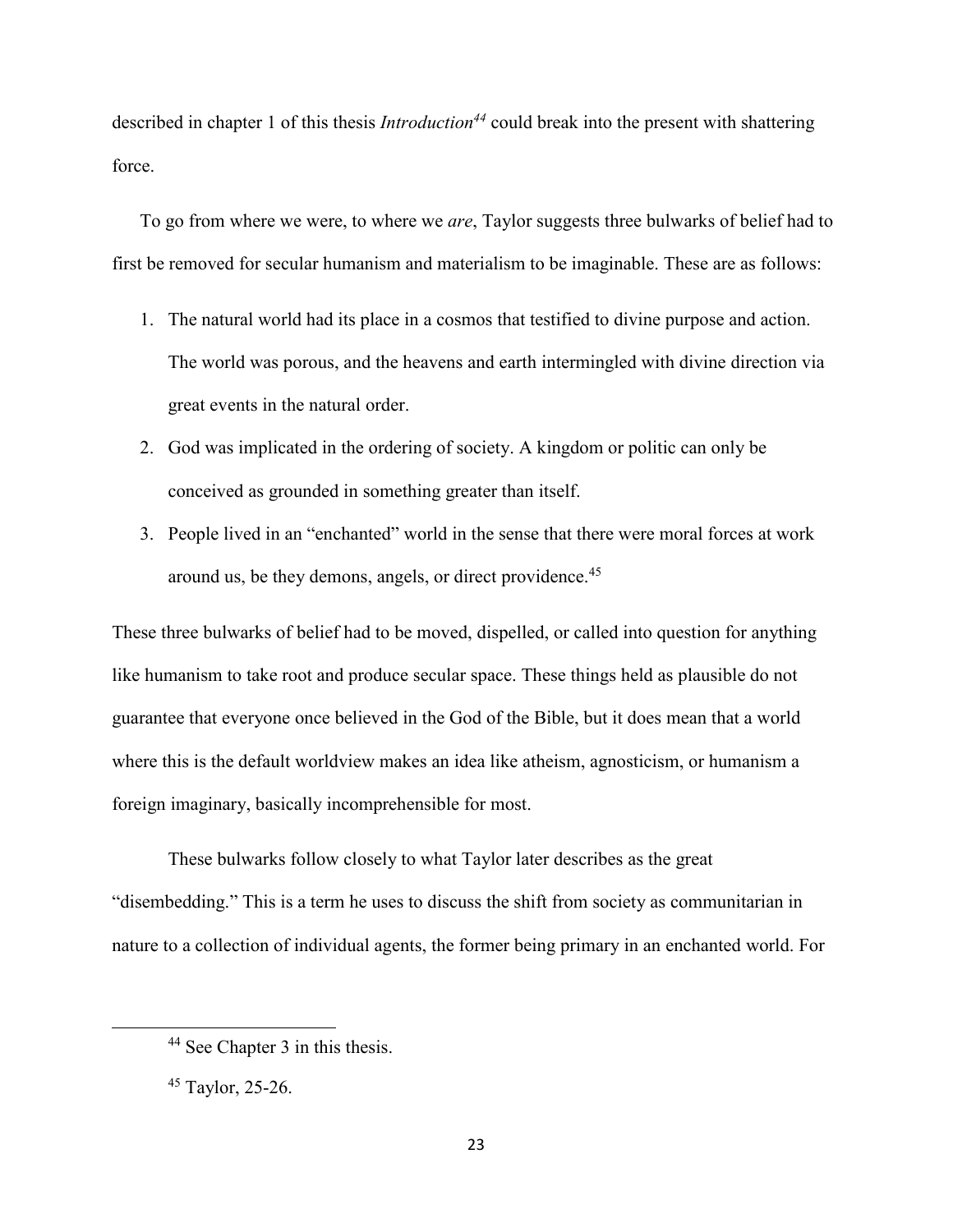secular humanism to take root, the above had to be negated one by one: God is removed from the cosmos, thereby society is removed from being patterned after a divine kingdom, thereby humans are not children who share a common a destiny but individual agents guiding their lives to material ends patterned after their own shifting economic desires.<sup>46</sup> In other words, these things were disembedded, one by one, gradually.

But how does that happen? Taylor locates the hinge, or fissure, within deism. These intersectional concepts are slowly eroded as providential deism moves from an idea held by elites to one held more generally, thus inscribing a secular imaginary for an entire people. Firstly, deism holds that the world is designed by God. However, in something Taylor calls providential deism, it takes an anthropological turn, and the meaning of life takes on immanent referents. Concepts like human freedom, a redefinition of belief, the *re*-ordering of society via rationality, are grounded within immanent frames and recast in humanist terms. In theological terms, one can say that deism deconstructs eschatology. It shifts the locus of destination from "*out there"* to "*right here*."

Secondly, deism, contributes to a major shift in an understanding of God. There is a shift away from believing God is guiding history, as is the case in the Bible, and a move toward an impersonal order in which God is the architect of the universe, establishing physical laws whereby humanity must live, but not engaging with creation in any meaningful way other than giving the gift of creation and the gift of creaturely pursuits within it (Newton's God, Adam Smith's Jesus, so to speak). This post-Galilean/Newtonian conception of laws excludes meaning found in objects or sacred spaces. It is a natural progression to move from impersonal order,

 $\overline{a}$ 

<sup>46</sup> Ibid., 146-152, 176-181.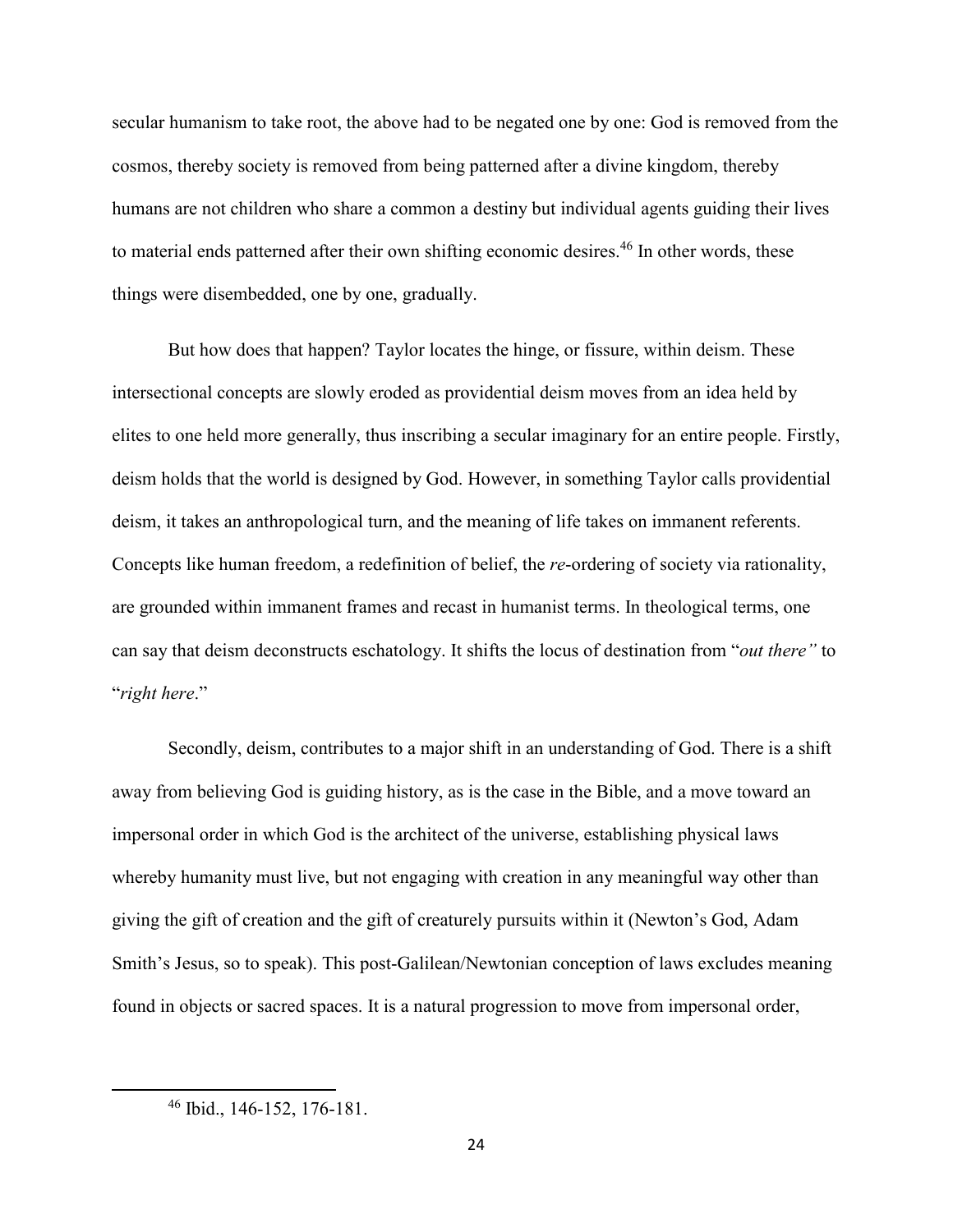impersonal God, to immanent frames of meaning, to humanism and secularity. The move has gone from one of incarnational God, to one of excarnational embodiments.

Thirdly, deism espouses an idea of true religion that is consistent with the impersonal order of the laws of nature. It is the task of humans to clear once again the path to real religion. Creation itself, apart from special revelation, reveals all that is needed to be known, or can be known, about God. Reason alone can be used to understand God and the laws of creation and anything that cannot be thus understood, such as miracles or access to the "will of God," are enthusiasms which cannot exist in this emerging imaginary.<sup>47</sup>

This gradual slide of theism, into deism, and it's resultant humanism (what's left?) in the history of ideas will result in what Taylor calls an *Immanent Frame,* a philosophical constitution that frames an everyday life buffered from transcendent categories of meaning, grounded in instrumental rationality, and becoming pervasively secular.<sup>48</sup> This is the frame in which we now find ourselves; it's the frame within which the portraits of our lives exist and we can imagine no other, and if we do, it is an imagination necessarily tainted with doubt.

# **Protestantism as Handmaiden of the Secular**

 Another "cause" of secularity's arrival that needs passing mention is the influence the Protestant Reformation played as midwife of secularity, as it aided and abetted the means whereby the earlier bulwarks of belief could be chipped away. Taylor does not limit Reform to

l

<sup>47</sup> Ibid., 292-293.

<sup>48</sup> Ibid., 542.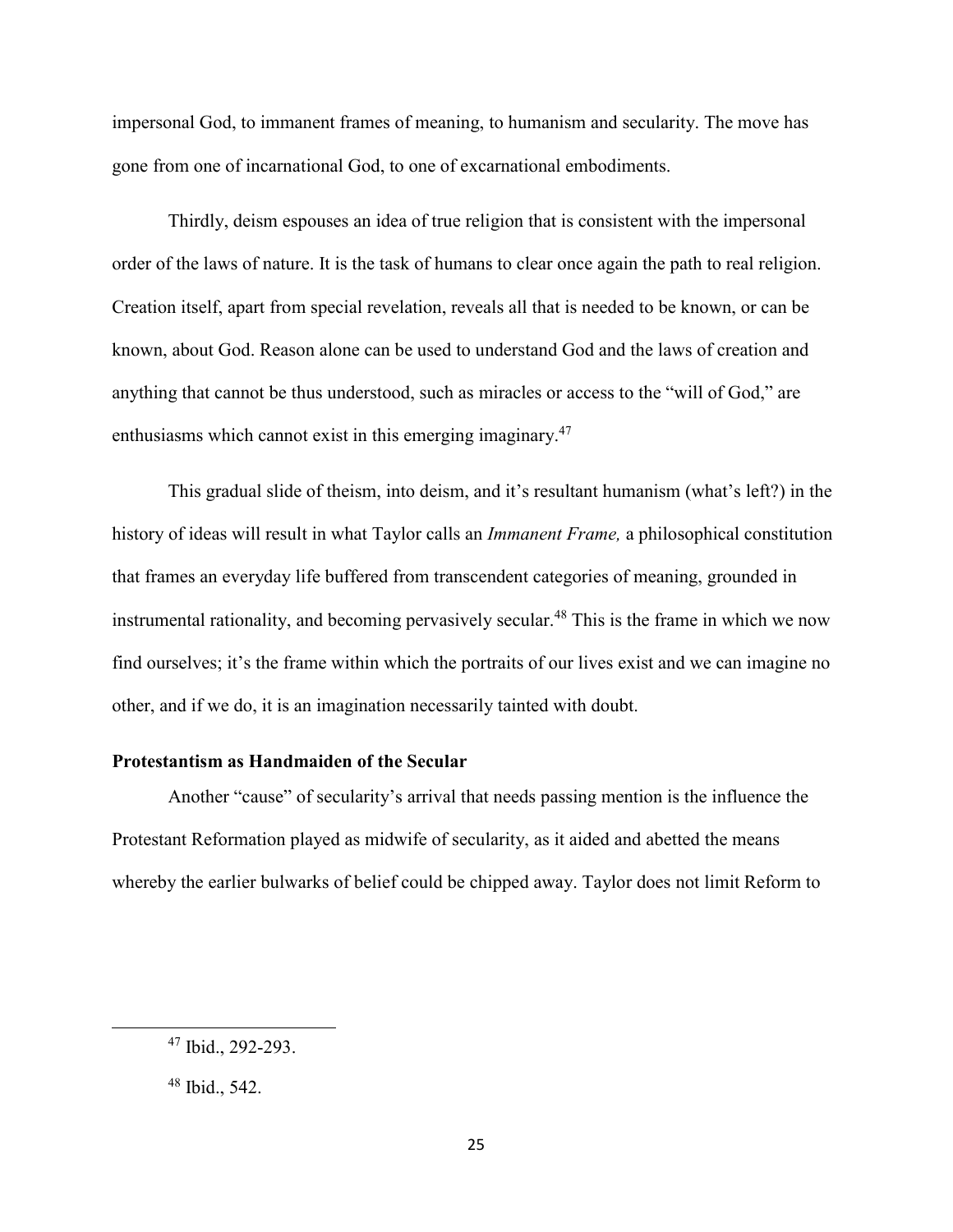just the Protestant Reformation but does make it the pivotal culprit of the Reform movements<sup>49</sup> due to its influence on the ordering of society (politics) and the way it provided a hinge for humanisms eventual arrival.

 At the heart of Reform is a sense (ironically available through reason) of God's ideal, a perfection not attained in the old order. Reform occurs because something in the present order is understood insufficient, at odds with how things *should* be. Reform seeks to close the gap between the ideal and real characterizations of eternal and creaturely life. <sup>50</sup> In this sense, the Protestant Reformation was a harbinger of the secular in that it, first, disenchanted the world of the prescribed liturgical (enchanted?) order by discarding any means of salvation that can be controlled by humans. For example, John Calvin, chief among Reformers, taught that humans are totally depraved and, therefore, cannot mechanistically engage the divine via "works" such as sacraments. To think salvation could be imparted via human action with objects is blasphemous. Humans cannot dispense salvation at whim. The distinction between the sacred and profane now breaks down and all of life, the mundane and the once sacred, is dependent on God's action alone. Disenchantment begins by draining the sacraments (objects) of salvific power, albeit predicated on the shift to God's power in saving humanity.<sup>51</sup> There is no magic left in the old world. The "red carpet" has been rolled out for the advent of naturalism.

 $49$  Ibid., 35-40. Smith notes that Taylor augments his wider criticism with movements of Reform in general, though the Protestant Reformation certainly is as an effective cause, usurping accepted structures of belief.

<sup>50</sup> Ibid., 37.

<sup>51</sup> Ibid., 79.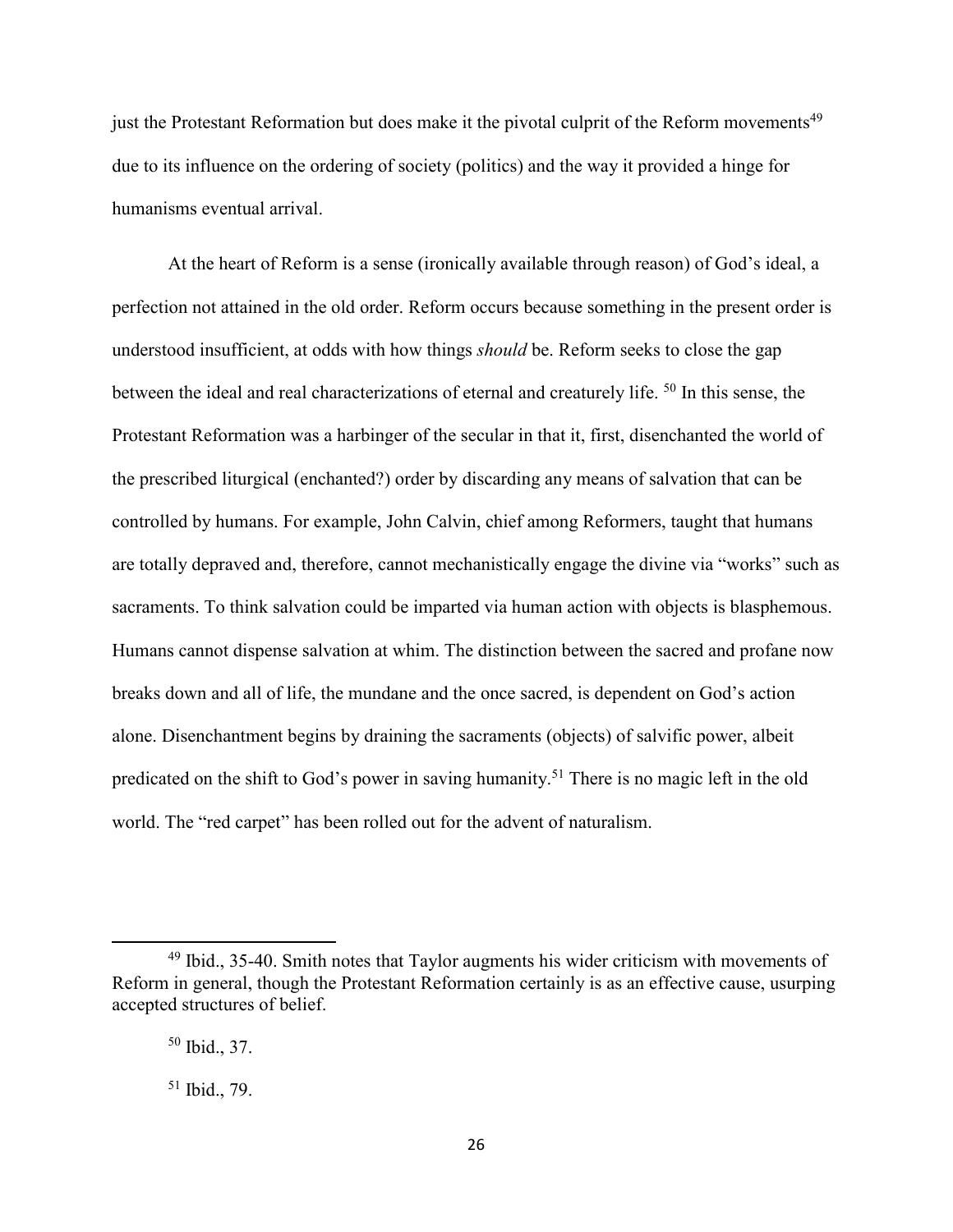Secondly, the Protestant Reformation aided in bringing about humanism because of its need to order society. Having disenchanted (desacramentalized) practices, the Reformers sought to imagine meaning/salvation in the daily routines of ordinary citizens. The body politic had to be ordered in such a way as to endow it with meaning, with laws and codes that provided boundaries whereby citizens knew that their entire existence was the realm of God's action. The holy was no longer relegated to vocations, but was now scaled to all of society, which meant abolishing renunciative vocations and building renunciation into ordinary life as a means of sanctifying everyone.<sup>52</sup> This, in turn, placed a greater emphasis on the interiority of spiritual life, wedding it to a well-ordered society and scaling moral obligations. The move to individuation and personal agency as integral to human identity now has no barriers or obstacles to humanism are moved ever so slightly.<sup>53</sup>

## **Secularism or Pluralism?**

In his *Many Altars of Modernity*, Peter Berger bluntly states that Taylor's description is ill conceived. He notes,

"Taylor's *A Secular Age* provides a detailed picture of the secular discourse or "immanent frame" that has become very important in the modern world. However, the title of the book is misleading. The phrase "Secular Age" hardly describes the state of affairs...our age would be best described as pluralist rather than secular."<sup>54</sup>

l

<sup>54</sup> Berger, *The Many Altars of Modernity*, 73.

<sup>52</sup> Ibid., 83.

<sup>53</sup> Mark C. Taylor, *After God* (Chicago: Chicago, 2007), 62-66 & 43-83. Luther's theology led to the emergence of the modern sense of self and is a precursor to personal subjectivity gone awry. Taylor makes a concentrated effort in his text to place the collapse of transcendence at the feet of the Reformation. So much so that his chapter on the Reformation period is titled "Protestant Revolution" and not "Reformation."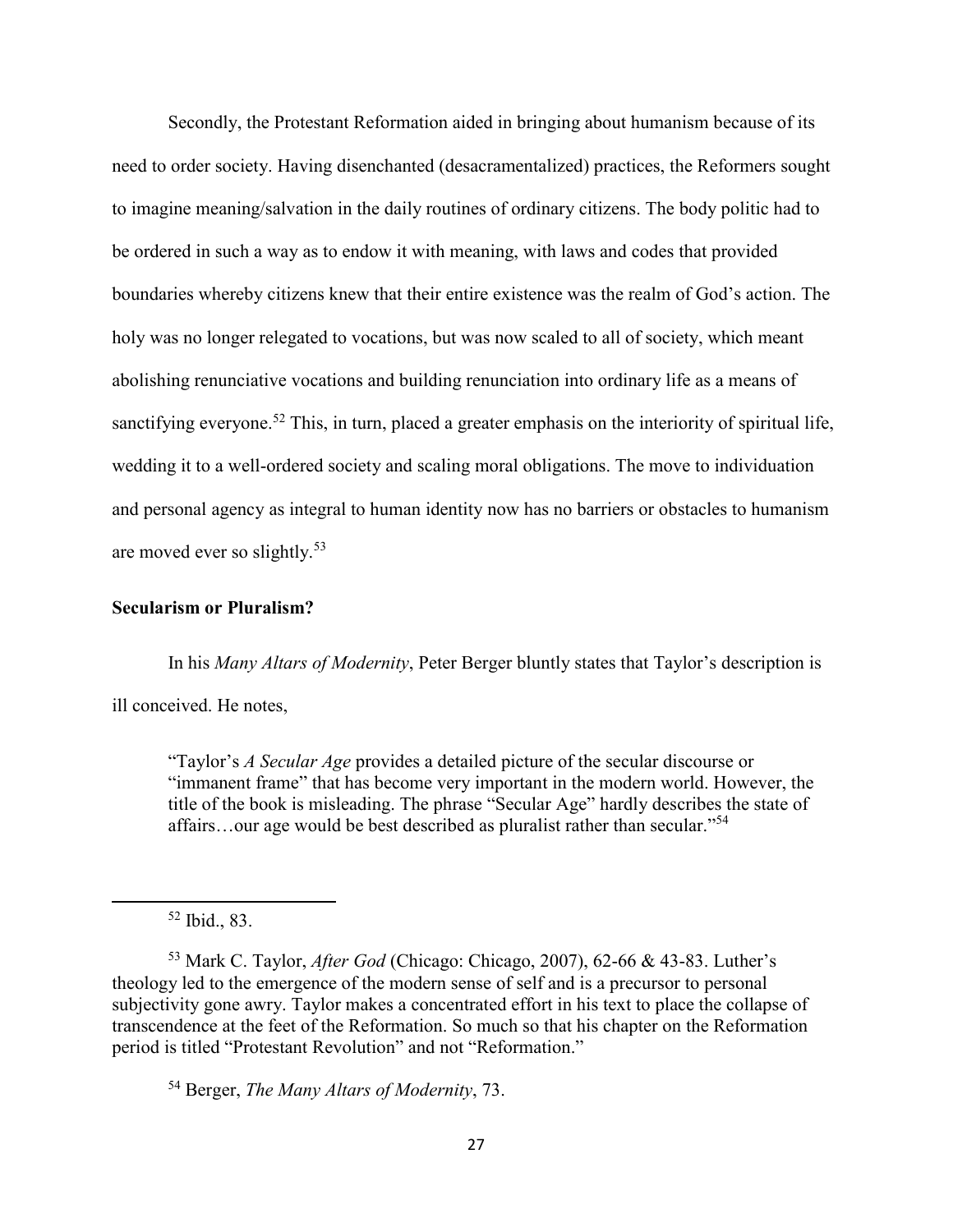Berger argues that the resultant age of the transitions Taylor describes are more vulgar than romantic, political, and economic interests being the stuff of history that shapes the flow of ideas. As the geopolitical and economic interests of different ages shaped the world, so too did it shape ideas and shrink the world. Berger defines the resultant pluralism as "a social situation in which people with different ethnicities, worldviews, and moralities live together peacefully and interact with each other amicably."<sup>55</sup> This definition of pluralism matters because it doesn't necessarily negate Taylor's secular as much as it *amends* it. What Berger is describing is the social situation of a non-monolithic world, shrunk by globalization, and secured by political interests, not resorting to violence. This is a world of integration and shared life.

Thus, Berger offers a history of his own, describing how the emergence of modern cities, to global trade, to the industrial revolution, all secured by modern state commitments to inclusivity, provided persons with more choice and options than ever before.<sup>56</sup> It was only a matter of time before civic and personal life rubbed against one another to cause enough friction to lead to what Taylor describes as a world of disenchantment. Berger doesn't disagree with Taylor's typology at this point. He notes that "Pluralism relativizes and undermines many of the *certainties* [my italics] by which humans used to live," (the magic dies) and society has indeed become a buffered one, "Another way of putting this is that Christianity in the Global South is more overtly supernaturalist, while the faith in the North has made many more concessions to modern naturalism."<sup>57</sup> He even seems to agree that the conditions of belief, grounded in

<sup>55</sup> Ibid., 1.

<sup>56</sup> Graham Ward, "Embedding Theology," *Colloquium* 47:1 (2015): 14-25. Ward also notes the role of the secular state in constructing political equality via procedural secularism.

<sup>57</sup> Berger, 8 & 23. See also Newbegin, *Foolishness to the Greeks: The Gospel and Western Culture* (Grand Rapids: Eerdmans, 1988), 21-41.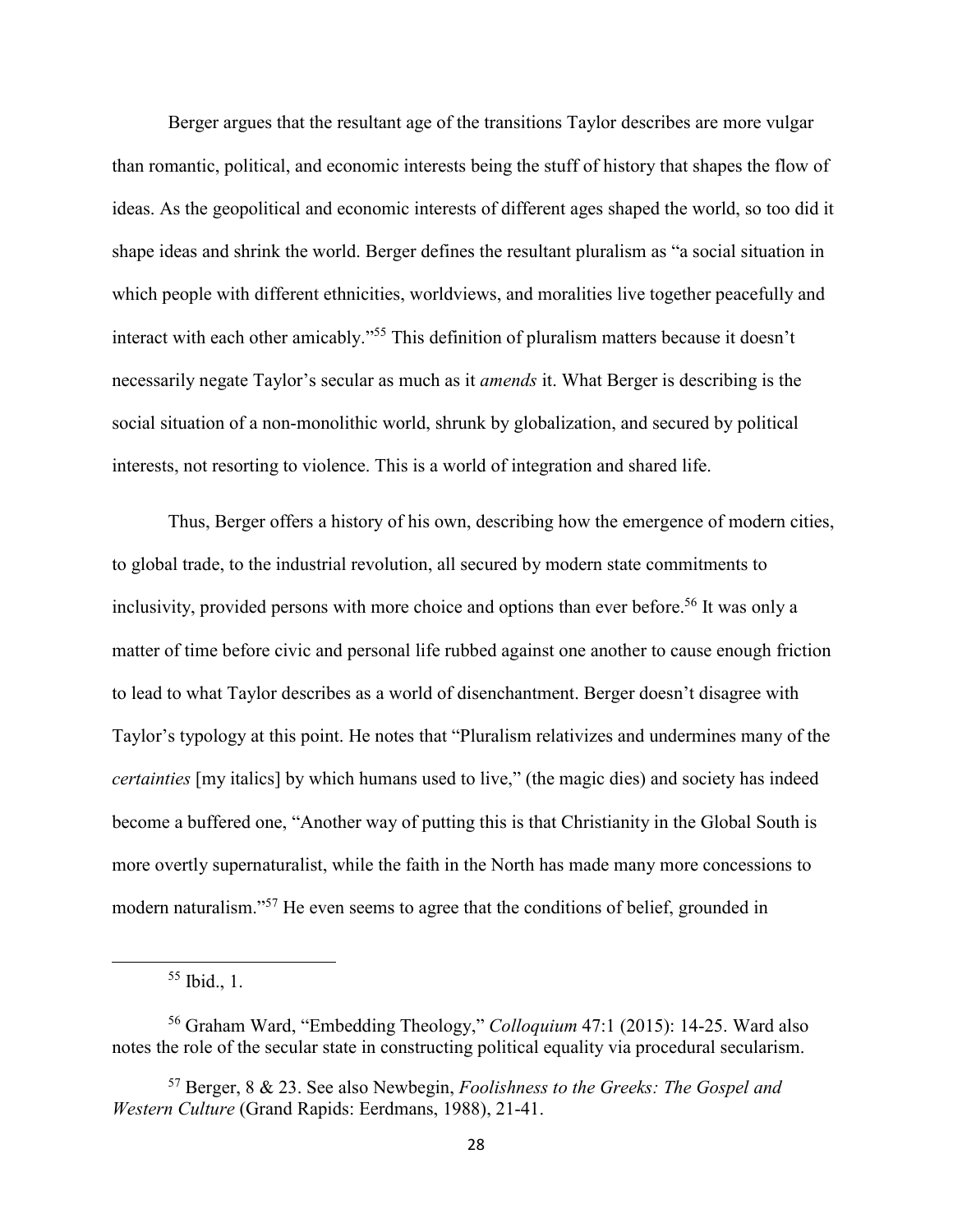sociological shifts, has resulted in what Taylor describes: modern believers live in a world where they tend equally to faith and secularity.<sup>58</sup> We play two interwoven language games.

Since Taylor's narrative is grounded in the European history of ideas and beliefs it would be difficult to imagine his thesis carrying much weight in the Horn of Africa or in the Brazilian Amazon. The latter, however, is not our context. Our context is that which has been bequeathed to use via the philosophical and political thought world of the West. Berger is correct that the world is as religious as ever. Multiple statistics can demonstrate the power of religious movements in the global South and in Asia, not to mention the emergence of experiential expressivist forms of faith taking root in Western, presumably secular, culture.<sup>59</sup> In fact, many notable scholars are now arguing that not only has the secularization theory of culture been disproved, but culture has shifted from enchanted, to disenchanted, to re-enchantment. Graham Ward, for example, argues that culture is being informed emotionally and imaginatively by the culture of re-enchantment, and as a result, theology should be about the process of embedding itself once again rather than surrendering to the totalitarian narrative of secular influence.<sup>60</sup>

<sup>58</sup> Ibid., 53.

<sup>59</sup> Ward, 20. Ward notes the revival of Pentecostalism, "people today want to experience and experience themselves experiencing." Regarding the deep religiosity of the Southern hemisphere, this pew research finding is poignant. The projected population of Africa in 2050 is 1.9 billion and Christians are projected to comprise 1.1 billion of those people. Even the Muslim population is projected to be 670 million in 2050, both religions growing by 30% to 50%. See "The Future of World Religions Population Growth Projections, 2010-2050," *Pew Research*, 4/2/2015, http://www.pewforum.org/2015/04/02/sub-saharan-africa/, (accessed 5/5/2021).

<sup>60</sup> Ibid., 22. With convincing passion he implores his reader, "Well beyond genre and method there have to be new theological styles as theologians learn to write and speak as if their lives depended upon it."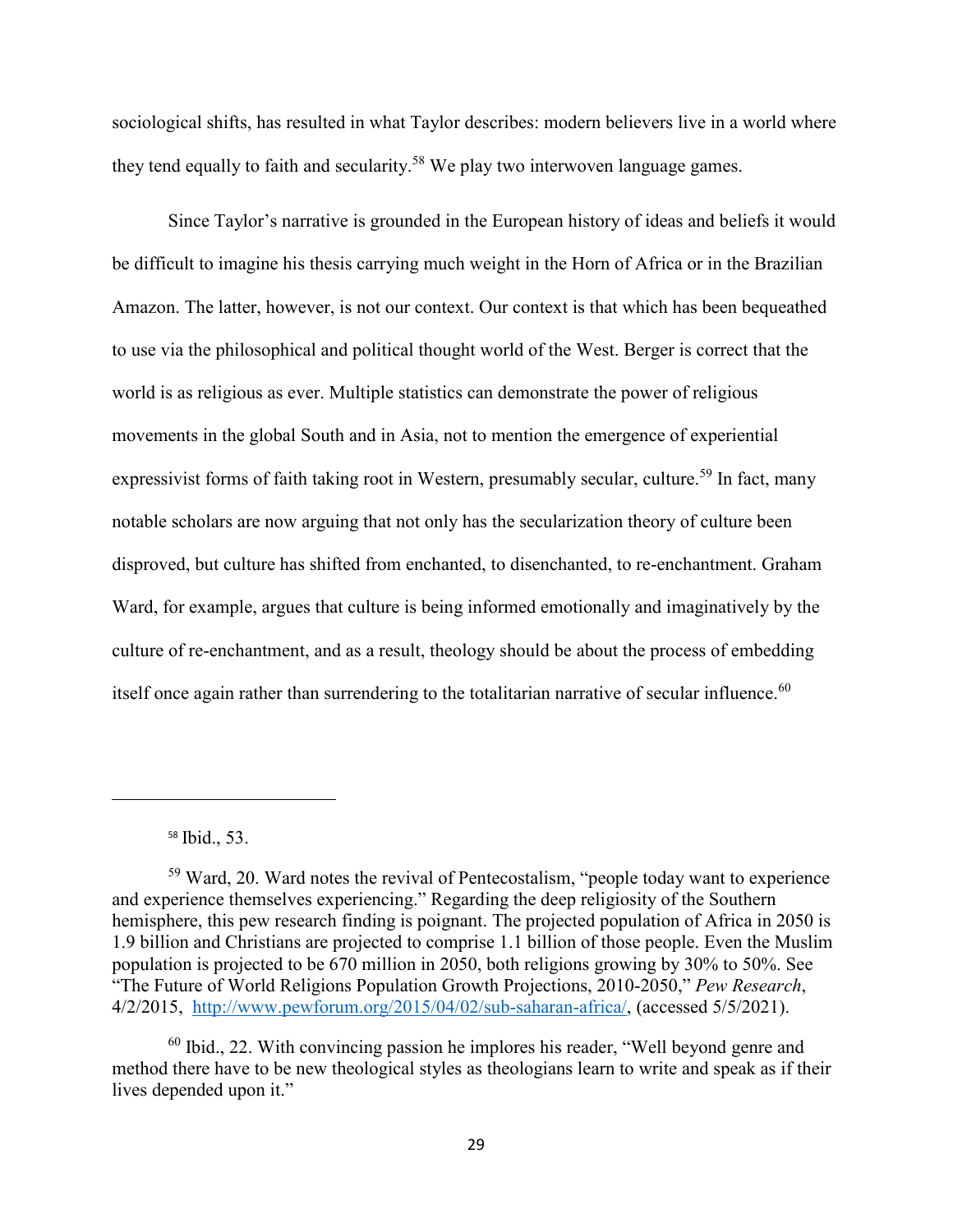It is certainly the case that the world is as religious as ever, yet it is also as secular as ever. The two are not mutually exclusive. Context matters and theologies constructed locally will be even more important in the future as one can no longer assume cultural frames of meaning even among a shared geography. Given the way in which much of what Berger writes has shades of Taylor, and much of what Taylor writes is not inconsistent with pluralism (such as his ideas of cross pressures and nova effects) $61$ , the theologian would do well to consider these perspectives as both/and rather than either/or. Because the world is secular, it can be more plural; Because it is plural, it can be more secular. At final analysis, these are two sides of the same coin of history.<sup>62</sup>

### **Taylor's Game, Bourdieu's Field**

 $\overline{\phantom{0}}$ 

Hegel describes history as a teleological movement of the spirit toward fuller expressions of reason, the positing of itself in space and time as history moves toward its fulfillment. Such expressions take place in community, as locations of history. Taylor views history with this Hegelian lens: as a succession of stages through which ideas are shaped and civilization slowly changes. His goal is to tell this story while marking these transitions, socially and ideologically.<sup>63</sup>

It is one thing to feel as Taylor does, to agree with his *sense* of things; it is quite another to make sense of these feelings and interpret meaning from out of this disenchanted context. Taylor has presented us with the game, the frame, within which our modern context may be

<sup>63</sup> Charles Taylor, *Hegel* (Cambridge: Cambridge University Press, 1975), 389-392.

<sup>61</sup> Taylor, *Secular Age,* 299-313 & 595-617.

 $62$  From the field of missiology, Leslie Newbegin also made a concerted effort to interface mission with pluralism *and* secularity. See his seminal text, Leslie Newbegin, *The Gospel in a Pluralist Society* (Grand Rapids: Eerdmans, 1989).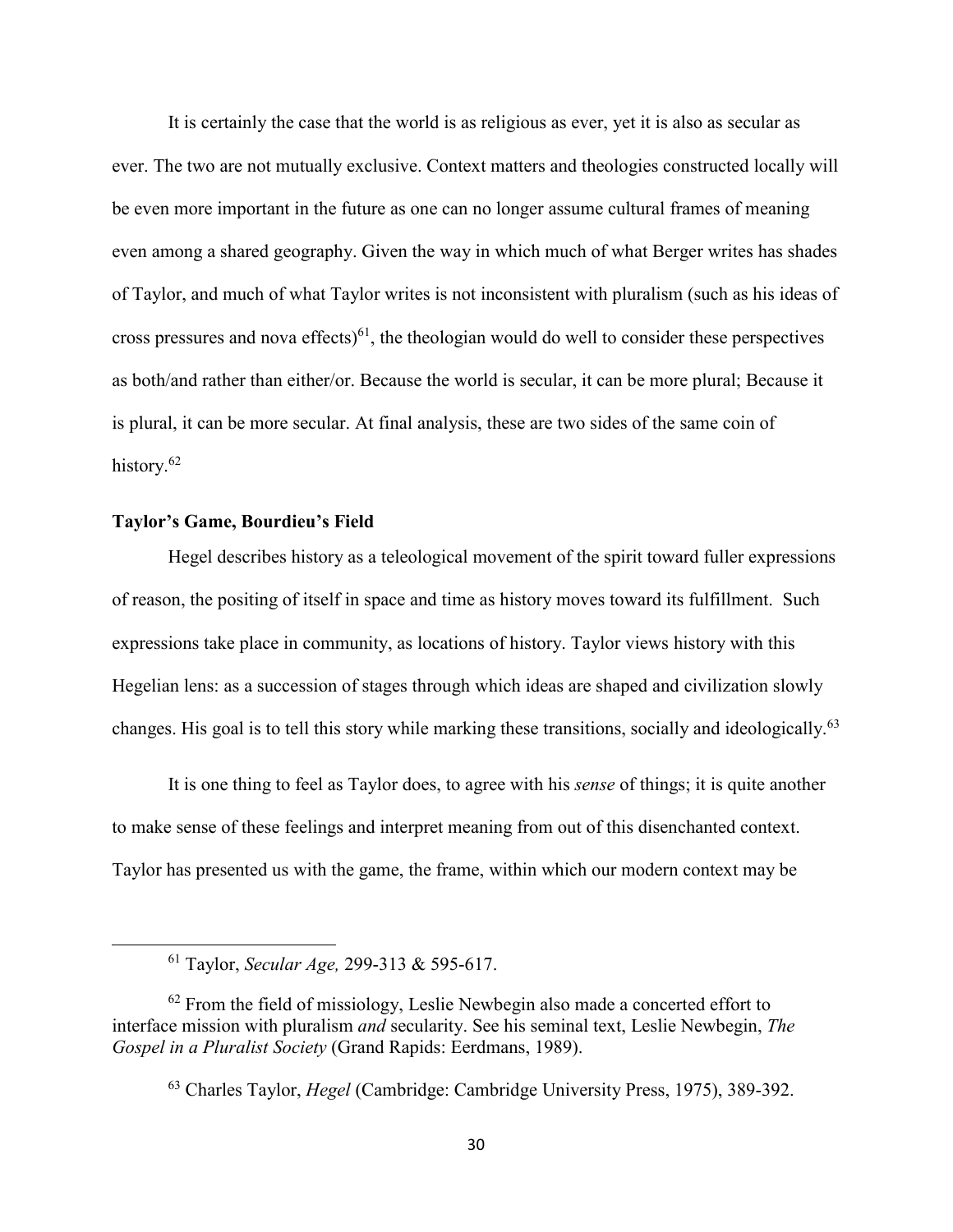interpreted, but a game would not be complete without having a concept of its field of play and its players. What is needed is a theory of sociology grounded in empirical and participatory observation to unravel the relationships observed, the language used, and the actions produced to understand the elements within the frame. Contrary to the inclination of sociology to "observe language from the standpoint of the listening subject rather than that of the speaking subject,"<sup>64</sup> one needs a concept of sociology that frames its findings from out of the frame in which subjects exist.<sup>65</sup>

In his early work on method, Pierre Bourdieu articulated his commitment to fieldwork<sup>66</sup> noting his return to the sources of knowledge: the study of social relations as a means of understanding a culture and society. <sup>67</sup> What he wanted to avoid was the privileged position of the observer that takes up a "point of view" on its subject and transfers onto the subject his own sense of relationship to it, as if what the subject being studied was doing was an act of executing an ideal rather than constructing a language or world via its fluid *actions*. He notes, "With Marx…*Theses on Fuerbach*, the theory of practice as practice insists, against positivist materialism, that the objects of knowledge are *constructed*…that the principle of this

<sup>64</sup> Pierre Bourdieu, *Outline of Theory of Practice* (Cambridge: Cambridge, 1977), 1.

<sup>65</sup> Ibid., 1-22.

l

<sup>66</sup> Fieldwork is the process of engaging/studying a subject within their native environment. This is different than sociology that either a) does not use fieldwork or b) hoists foreign, rigid paradigms, upon its subject to understand its subject, the study being a view of the researcher rather than that which is observed.

<sup>67</sup> Scharen, 19.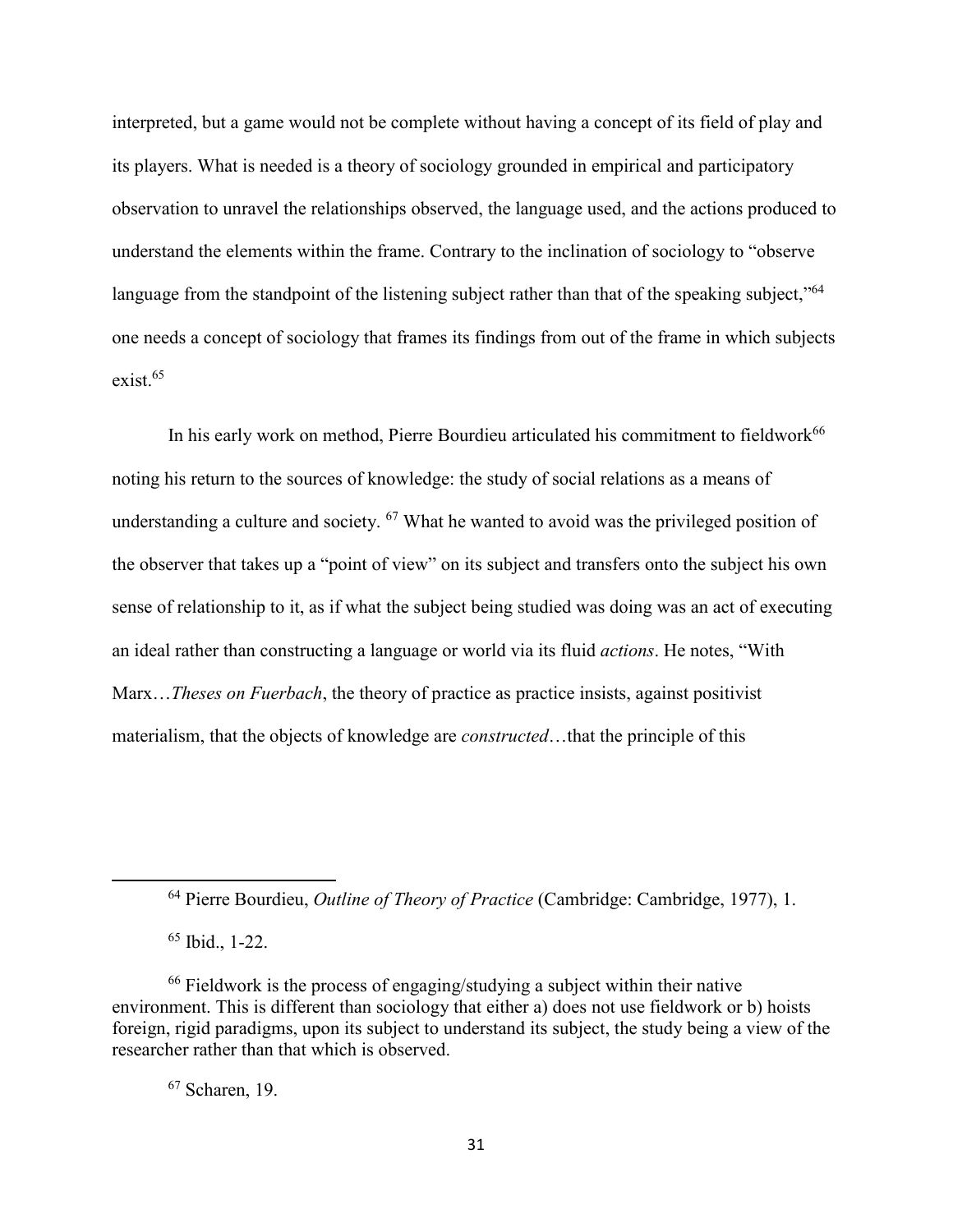construction is *practical* activity<sup>68</sup> oriented towards practical functions."<sup>69</sup> He goes on to further explain that practices imply cognition, that they are linguistically constructive, and via practical functions organize perception (i.e., plausibility structures) and structure future practice (acceptable behavior in one's world). As a result, it is better to say that a person *has* a world, rather than that they live *in* the world. The world in which a person, or people, reside, is the result of constructed social realities produced by this complex history; it is neither stagnant nor ideal. To better understand how worlds are constructed in context, Bourdieu develops two important concepts: *habitus* and *field*, both of which were developed from the confluence of theory, method, and research. $70$ 

The concept of *habitus* was developed from out of the contradictions that Bourdieu discovered when he attempted to employ structuralist method to his own research. What he discovered was that no number of rules or models produced via structuralist anthropology could envelope the totality of human practice. He needed a theory that could account for the logic *within* the practice, the inner workings of which are known only to its participants, but which may also be opaque to its possessors.<sup>71</sup> Habitus is his concept that attempts to describe this logic from *within*.

<sup>68</sup> Taylor, *Hegel*, 389-427.

<sup>69</sup> Bourdieu, *Outline of a Theory of Practice*, 96.

<sup>70</sup> Ibid., 78-87.

 $71$  Ibid., 12.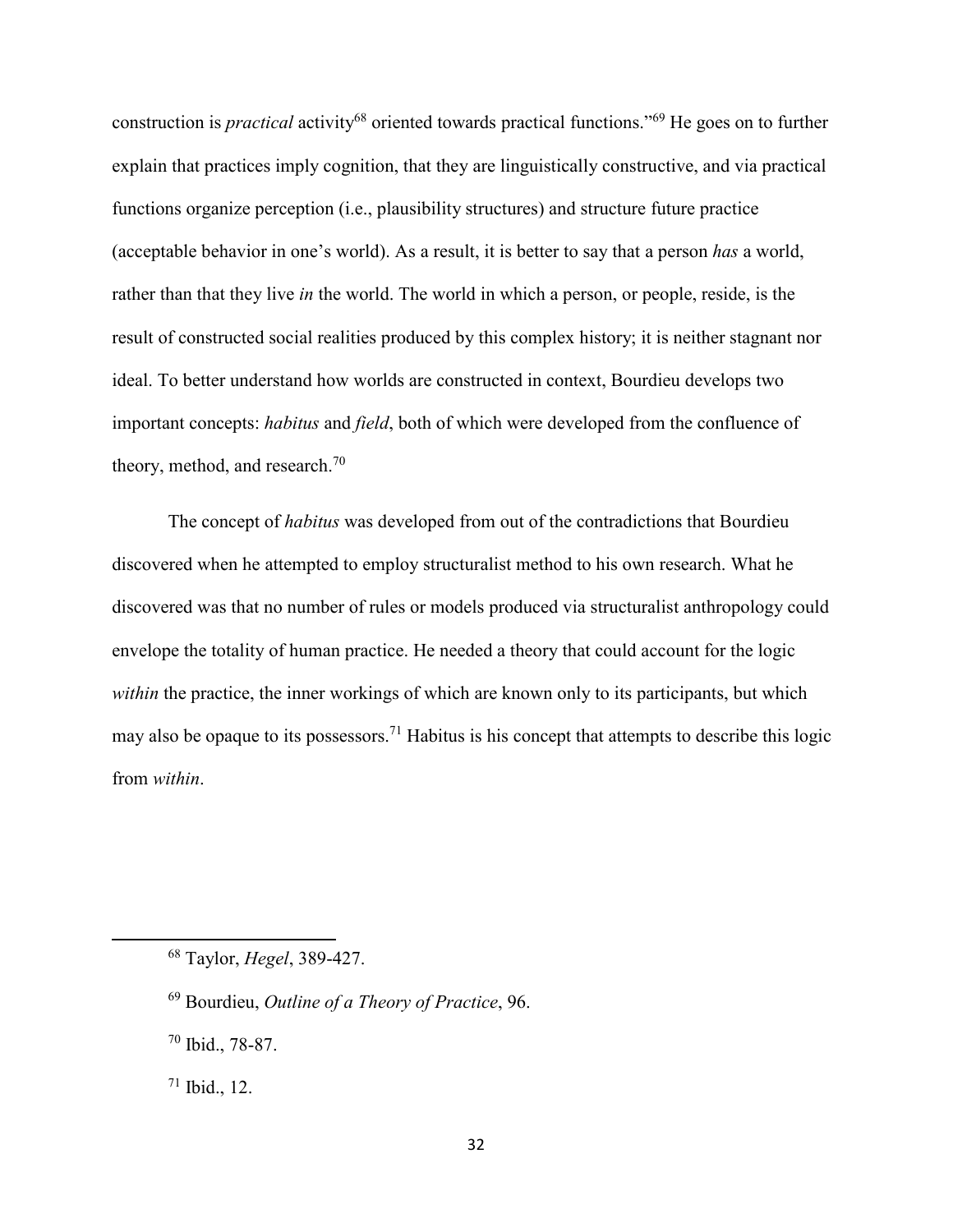Bourdieu defines *habitus* as a system of dispositions giving participants a feel for the game and enabling an infinite number of moves within the bounds of the game.<sup>72</sup> People do not live by rules as much as they live within a frame of acceptable action, one that is defined and known by them but often not decided by them in the moment of their action (though action can produce new decisions and newer available actions at a future date). Habitus literally refers to the embodied sense of appropriate perception and action *within* an *agent*, "the strategy generating principle enabling agents to cope with unforeseen and ever-changing situations…a matrix of perceptions, appreciations, and actions and makes possible the achievement of infinitely diversified tasks"<sup>73</sup> into which they are born.

A close corollary of habitus is *field*. Field is a concept used to name a specific place of society, a domain with special rules and goals (i.e, *Taylor's Secular Age*). Christian Scharen uses a soccer field as an example of Bourdieu's concept. The *field* has tools, boundaries, objects of play, referees, goals, and time limits. All these things limit and make possible an infinite number of plays, an infinite number of actions and results. The field is a way of providing *structure,* but it is not a stagnant taxonomy. It is the stage upon which the players play, but the habitus is the *innate* possibility *within* players to act and construct new ways of playing the game. The game is an active improvisation/construction. It is lived in contemporary *fields* of contention within which participants move according to their own collective, and individuating, *habitus*. <sup>74</sup> Thus, these two concepts function fully only in relationship to one another and only have sense as

l

 $74$  Ibid., 17.

 $72$  Scharen, 76.

<sup>73</sup> Bourdieu & Wacquant, 18.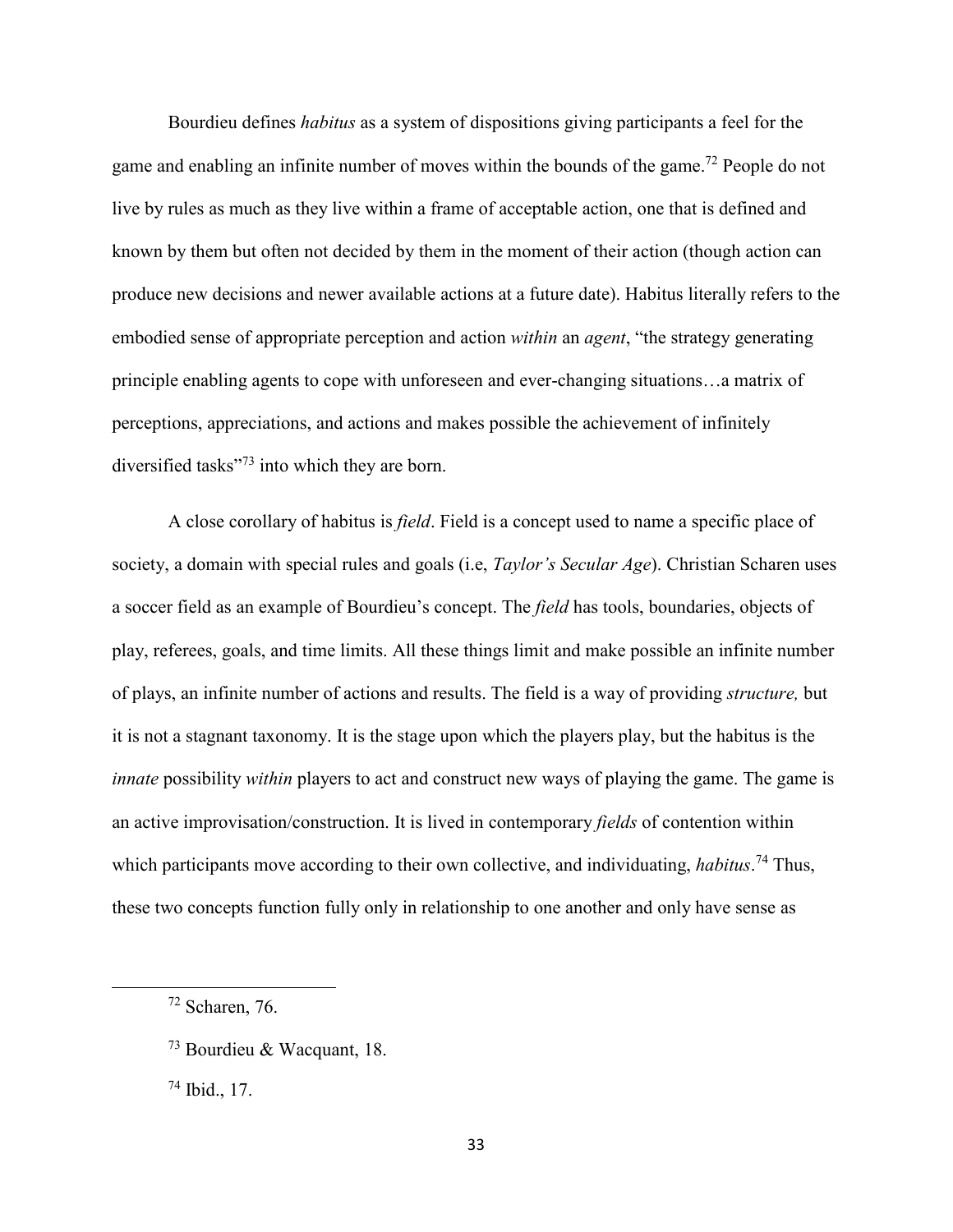concepts that understand social reality to be a space of play in which language, ideas, and actions take on new forms as they interact with one another producing an expansion of themselves in *practice*. Thus, there is no structure other than post-structural possibilities.

In summation, Taylor's Game (the long trek of the history of ideas culminating in humanism), has embedded a particular habitus into participants of western culture. We now play on a secular and pluralistic field, these are the approved "takes" or "givens" of Bourdieu's field so to speak, in which the game has changed from that of our ancestors just a few centuries ago. The immanent frame in which many now operate is the result of disenchanting the world and humanizing it, via the Enlightenment and Renaissance periods, a positivist approach to reason, the displacement of God via deism, and the Protestant Reformation to name a few. Pierre Bourdieu helps one get to the inner workings of embodied ideas from those who live in, *inhabit*, this new frame. His approach not only provides a means of interpretation without infringing on the subject, but also provides way into the recesses of the logic of practice that might help construct semiotic bridges across various pictures / frames. <sup>75</sup>

## **Biblical Frames: The Psalter and Acts of the Apostles**

#### *Divine Whispers*

 $\overline{\phantom{0}}$ 

These biblical texts are holy reminders of what can occur if we approach our world and culture with an eye toward observation and an ear toward learning before engaging in anything that can be called missional. The Bible is full of texts that are not so measured, of acts committed

<sup>&</sup>lt;sup>75</sup> Schreiter, 59-61. Schreiter's work dovetails nicely with Bourdieu, especially his insistence that in anthropological analysis one is not only concerned with sign systems in a culture, but the "relations among signs given in the syntactic, semantic and pragmatic rules," which allows for the fluidity that Bourdieu notes as developing from out of, and within, cultural practices.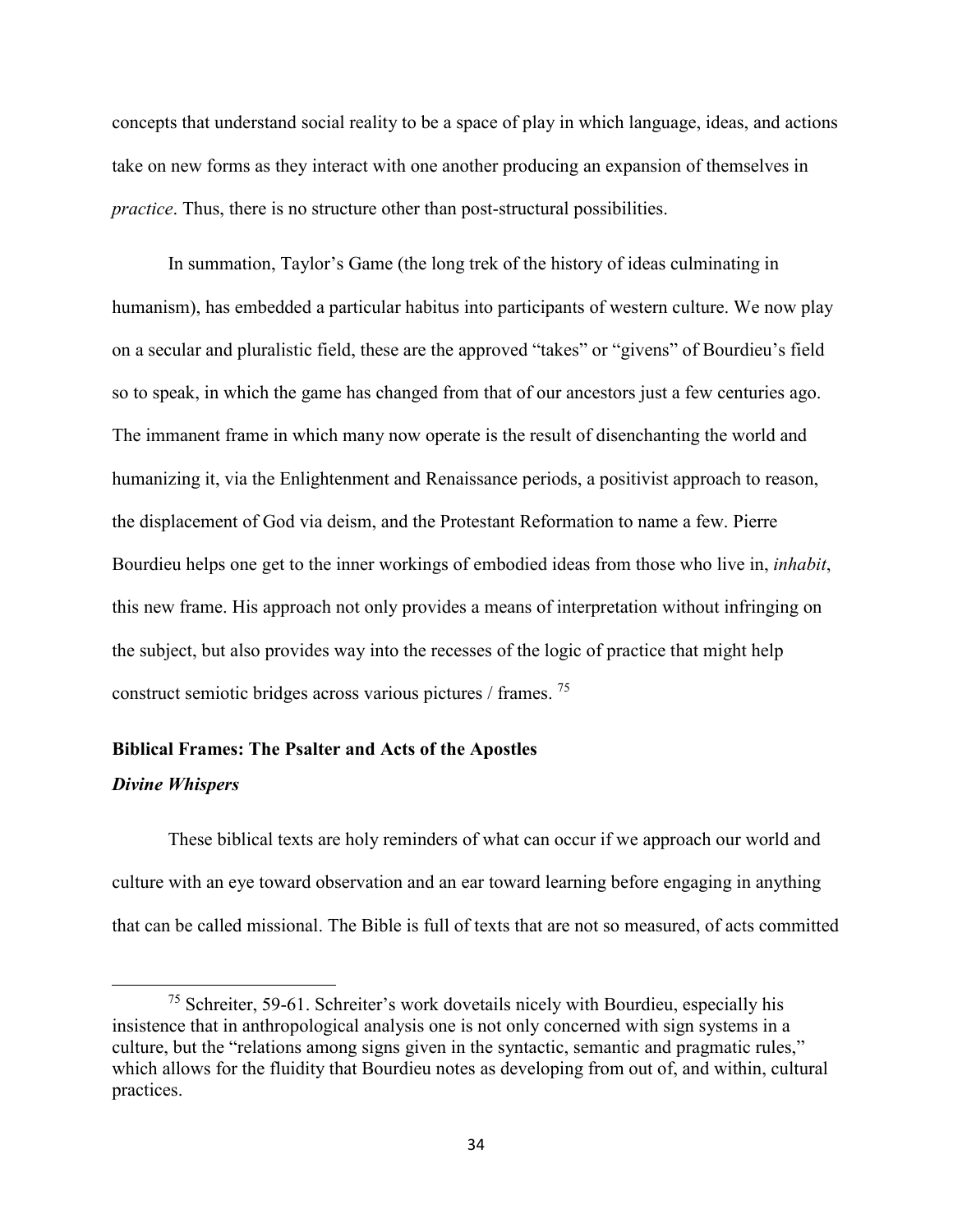by extremists, and of proverbs and verses used to bludgeon ideological opponents all in the name of preaching the gospel or speaking truth. But these texts take a different approach. In each text we see an author behind them that chose their words carefully because they listened to their world; They knew where they were speaking. They knew what they were speaking *into*. It is impossible to do this if we do not listen, as one of my own teachers would be apt to say, "how will they hear if we do not listen?"<sup>76</sup> These texts demonstrate an acute awareness of the world around them, and then, offer examples of how to build semantic bridges across frames of reference that are shared, even if *seemingly* teleologically incongruent. These texts show us that God is to be seen, and understood, *in* our world, *in* our cultures, and that our *habitus* is a medium that must be engaged if we so choose to engage with others. Mission starts with listening. Following these biblical texts, the act of ethnography is to write in such a way that our praying becomes *palpable*.

# *Psalm 19: Creation as Holy Intimation*

l

"What is of enduring and vital significance to the Psalms is that they do testify to the character and activity of the Lord…As such, the Psalms are not simply texts about the past. They are promises for the future."<sup>77</sup>

Psalm 19 is a creation psalm, the second hymn of praise in the Psalter to this point, only preceded by Psalm 8, and composed of three parts that come as a whole unit in its canonical form.<sup>78</sup> The Psalm refuses to be harnessed by a single archetype, but it's placement in Book One

<sup>77</sup> Nancy-deClaisse Walford, Rolf A. Jacobson, & Beth L. Tanner, *The New International Commentary on the Old Testament: The Book of Psalms* (Grand Rapids, Eerdmans, 2013), 45.

<sup>76</sup> Ron Johnson, *How Will They Hear If We Don't Listen?* (Nashville: Broadman, 1994).

<sup>78</sup> Nancy-deClaisse Walford, *Introduction to the Psalms* (St. Louis: Chalice, 2006), 70- 71. De-Classie Walford notes that many scholars categorize this as a Torah Psalm, but that the modern reader is accurate to read it as a creation Psalm given that the contents are clearly a song about creation. Modern typologies are not always the best hermeneutical categories.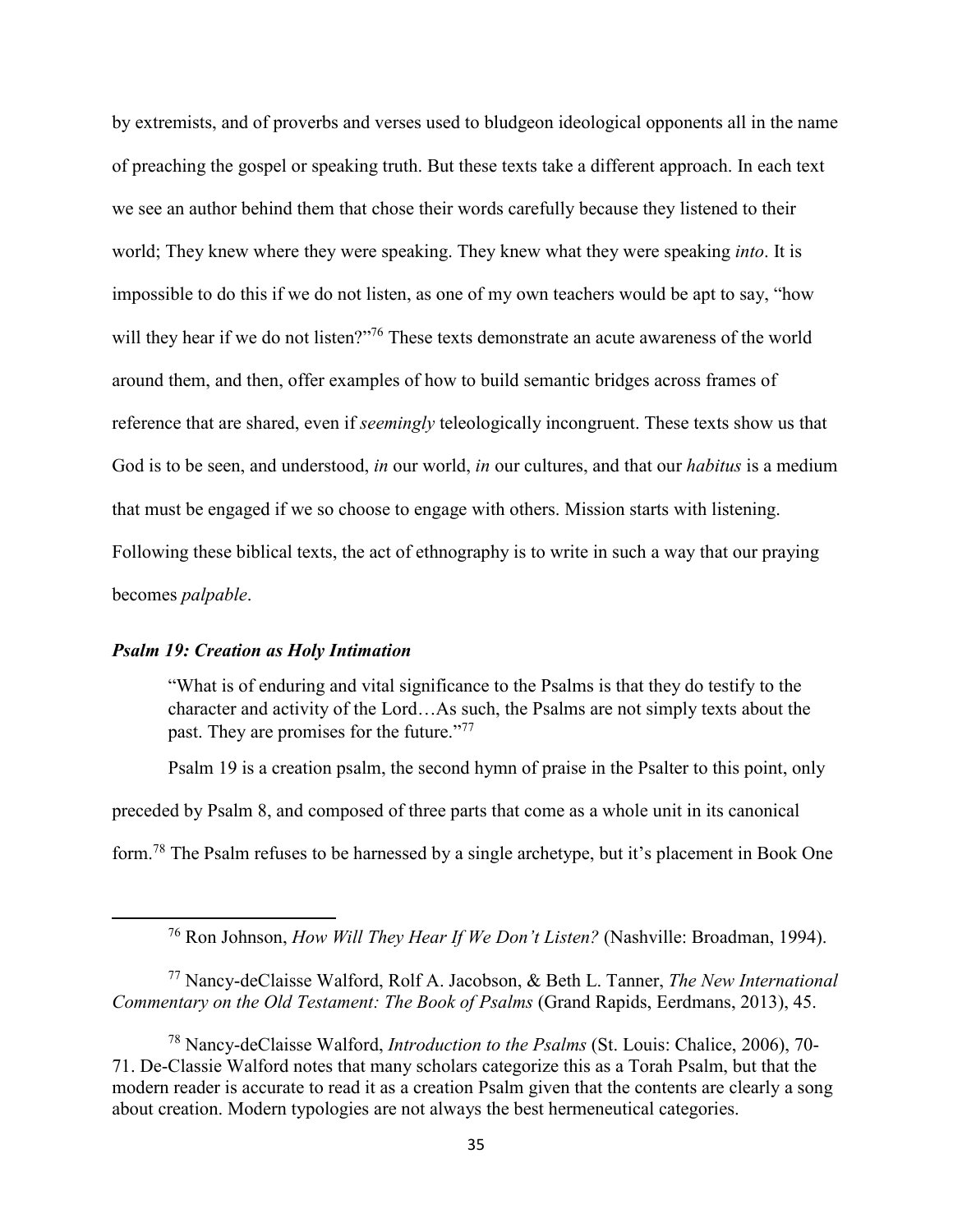of the Psalter with the Royals Psalms, as well as its content, makes it most like a hymn and perhaps even of use within the court of the king.<sup>79</sup> The Psalm immediately arrests the imagination of the reader / hearer, opening with a poetic comparison and directs one's attention to the general revelation of divine majesty that is apparent in an observation of the heavenly bodies.<sup>80</sup> The Psalmist writes,

"The heavens declare the glory of God, and the sky above proclaims his handiwork. Day to day pours out speech, and night to night reveals knowledge." (19.1-2)

As the reader moves through the Psalm into the second half, it *feels* as if the Psalmist makes a hard pivot, as the Psalmist directs one's attention away from the testimonial power of nature, specifically the heavens and the sun, to the Torah.<sup>81</sup> In 19.4b-6, the Psalmist is completing his poetic description of the stage YHWH sets for the sun, when suddenly, there is a break in the praise unit into an offering of praise for the law of the Lord in 19.7,

In them [the acts/voice of creation] he has set a tent for the sun Which comes out like a bridegroom leaving his chamber And like a strong man, runs its course with joy Its rising is from the end of the heavens, and its circuit to the end of them And there is nothing hidden from its heat [Break] The Law of the Lord is perfect, reviving the soul The testimony of the Lord is sure, making the wise simple

<sup>79</sup> Walford, Jacobson, and Tanner, 27-30.

<sup>80</sup> David Thompson, *New Beacon Bible Commentary: Psalms 1-72* (Kansas City: MO: Beacon Hill, 2015), 123-128.

<sup>81</sup> Benjamin D. Sommer, "Nature, Revelation, and Grace in Psalm 19: Towards a Theological Reading of Scripture," *Harvard Theological Review* 108 no 3 (2015): 379-380. In this context, Torah should be understood fluidly, as it may connote the literal Law of Moses or the instruction of the Lord as part of Hebrew *habitus*.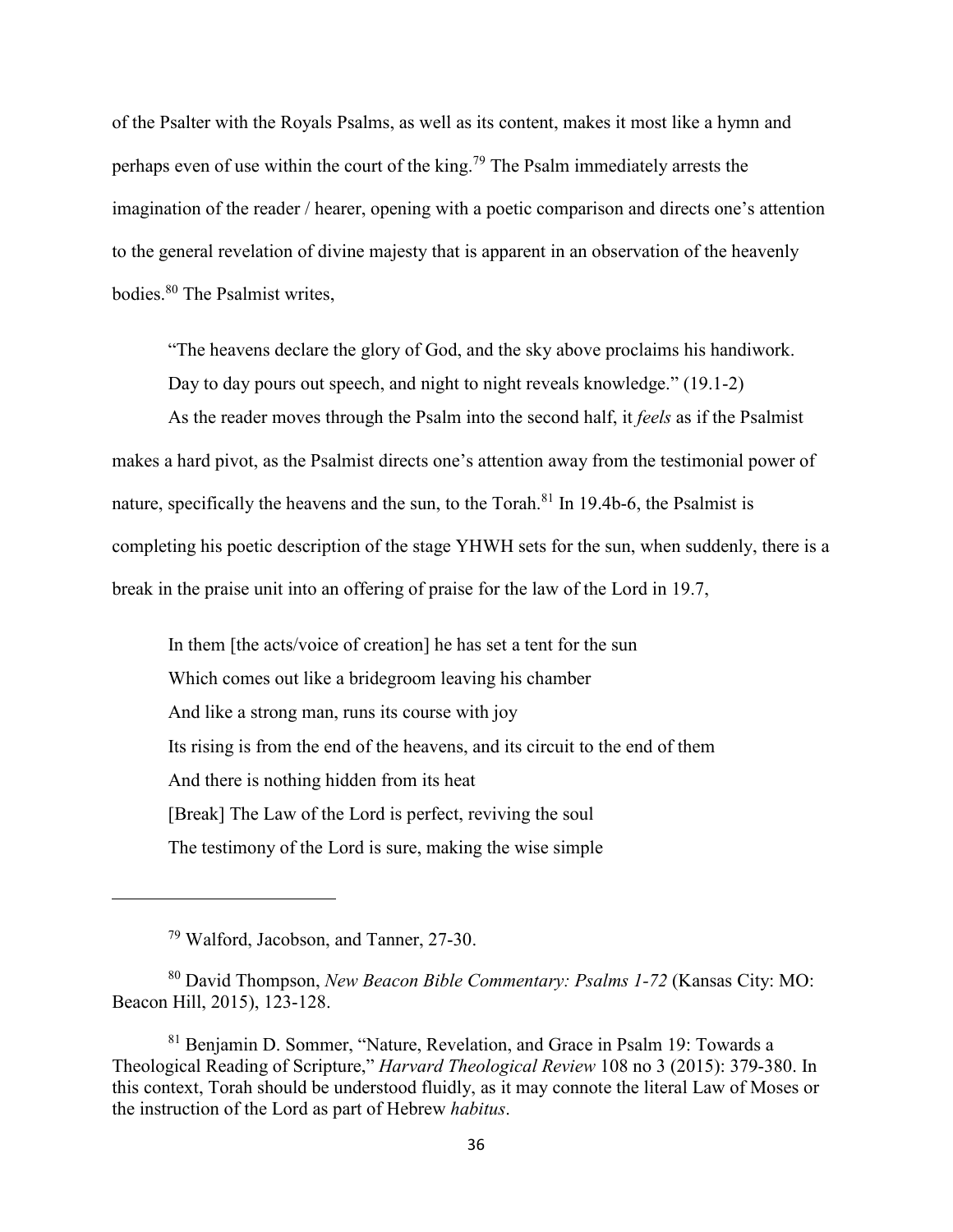Many commentators have suggested the Psalm is an example of two different traditions being merged early in its literary history. This is not implausible, but also not necessary. While it is difficult to see past this sudden shift, I propose a few broader theological questions to guide us through its current canonical form. Why *did* the final editor/redactor of the Psalter *choose* to leave three seeming disparate traditions together? Are there, in fact, three different traditions at work in this text or does the Psalmist possess a more metropolitan theology than we give him credit? The Psalm is surprisingly more coherent, more creative, and more engaging of culture, than many readers presume.

It should immediately be noted that the Psalmist sets the agenda for this Psalm in *nature*. As one moves through the Psalm into its different parts, the theme of *revelation* continues throughout. The Psalm never deviates from this theme.<sup>82</sup> The theme does, however, intensify and narrow to more specific examples of revelatory disclosure, but it nonetheless is primarily concerned with praising God for the means whereby God is known. The Psalm is a magisterial example of intensification in this regard. Note the intensifying of its imagery is related to its further materialization and human *experience*.

- 1. The heavens proclaim God's glory (experience as *distant observation*)
- 2. The sky proclaims God's handiwork (*experience* as atmosphere/environment)
- 3. Day to day pours out speech (*experience* as connection to *earth* proper/lived reality)
- 4. Night to Night reveals knowledge (*experience* as rhythms of time for humanity)
- 5. Every person feels these realities/hears them (*experience* as cycles of heavens and days)
- 6. The sun is a *part* of this creation by God (*experience* as *feeling* its *heat* and its faithfulness in its work)
- 7. The Law is perfect (*experience* of the law as *revealing* God in text/teaching)
- 8. Specific Precepts are right (*revelation* as broad law, to exact teachings)

<sup>82</sup> Walter Brueggemann, *The New Cambridge Bible Commentary: Psalms* (Cambridge: Cambridge, 2014), 101. Others have made a strong case that *speech* is the main theme. See DeClaisse-Walford, *Commentary*, 206.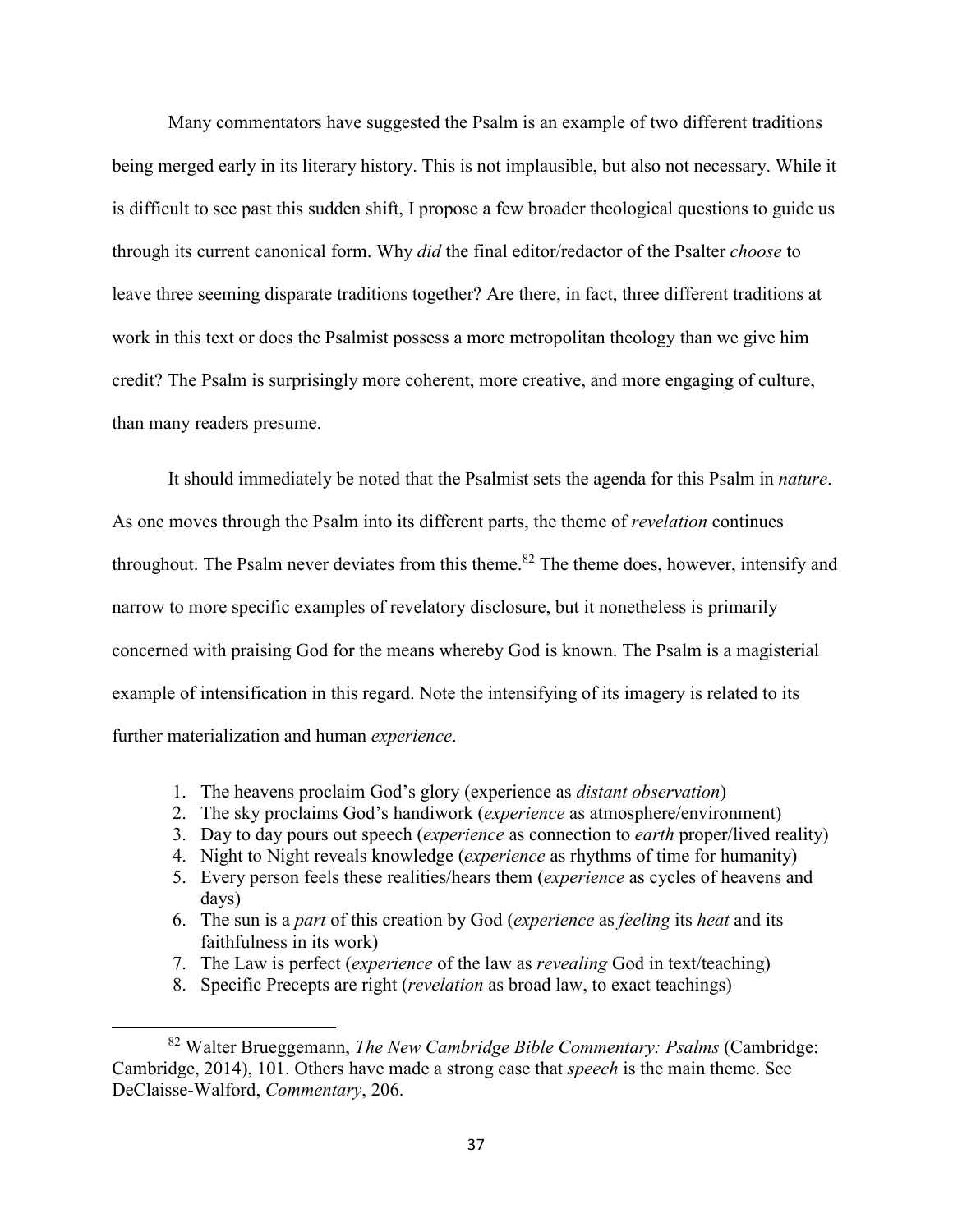- 9. Commandment of the Lord (*revelation* of God via proper religio-ethical framework)
- 10. The Fear of the Lord is pure (one who does not respect God does not *experience* the revelation of the Law)
- 11. Rules of the Lord are true (minutiae of lived life as *revelation* of God's character in the life of the community and individuals).
- 12. The Law, commandment, and rules are daily warnings/guidance (*revelation* of God via obedience)
- 13. Finally, all of the above takes form in the worship of the individual (from King to people)

Thus, the theme of *revelation* permeates the Psalm, with special attention to modes of

divine disclosure grounded in human apprehension. It moves from revelation via nature, to

revelation via the law, to the embodiment of both in worship.<sup>83</sup> Nature and Law are not

competing modes of revelation, as if one appeals to Hebrew Bible enthusiasts of natural

law/general revelation and the other to those of special revelation via the Sinai event. According

to Psalm 19, both modes of revelation complement one another, though one clearly cannot

sacrifice the role natural theology plays in this Psalm.<sup>84</sup> This Psalm offers a bold testimonial that

*witness* for *revelation* has its genesis from below, even as it narrows into a particular divine

expression.

 $\overline{a}$ 

The Psalmist's brilliance is further demonstrated with the introduction of the "Sun," providing an important motif for the Psalm.<sup>85</sup> In ancient near eastern religiosity, the sun was a divine figure. The Psalmist starts with a natural revelation and then moves to specific siphons of

 $83$  Ibid.

<sup>84</sup> Sommer, 390-399, for an excellent biblical and theological engagement with Barth on this accord.

<sup>85</sup> Thompson, 124-126. When modern readers encounter the language of "sun" in the Old Testament, they should not allow their current scientific understanding of the Sun to influence too much of their interpretive processes. Sun, in this context, is pre-scientific revolution. Many readers would have clearly understood the Sun was worshiped, adored, and considered divine, possessing qualities of wisdom and justice. Note the parallels as this Psalm continues.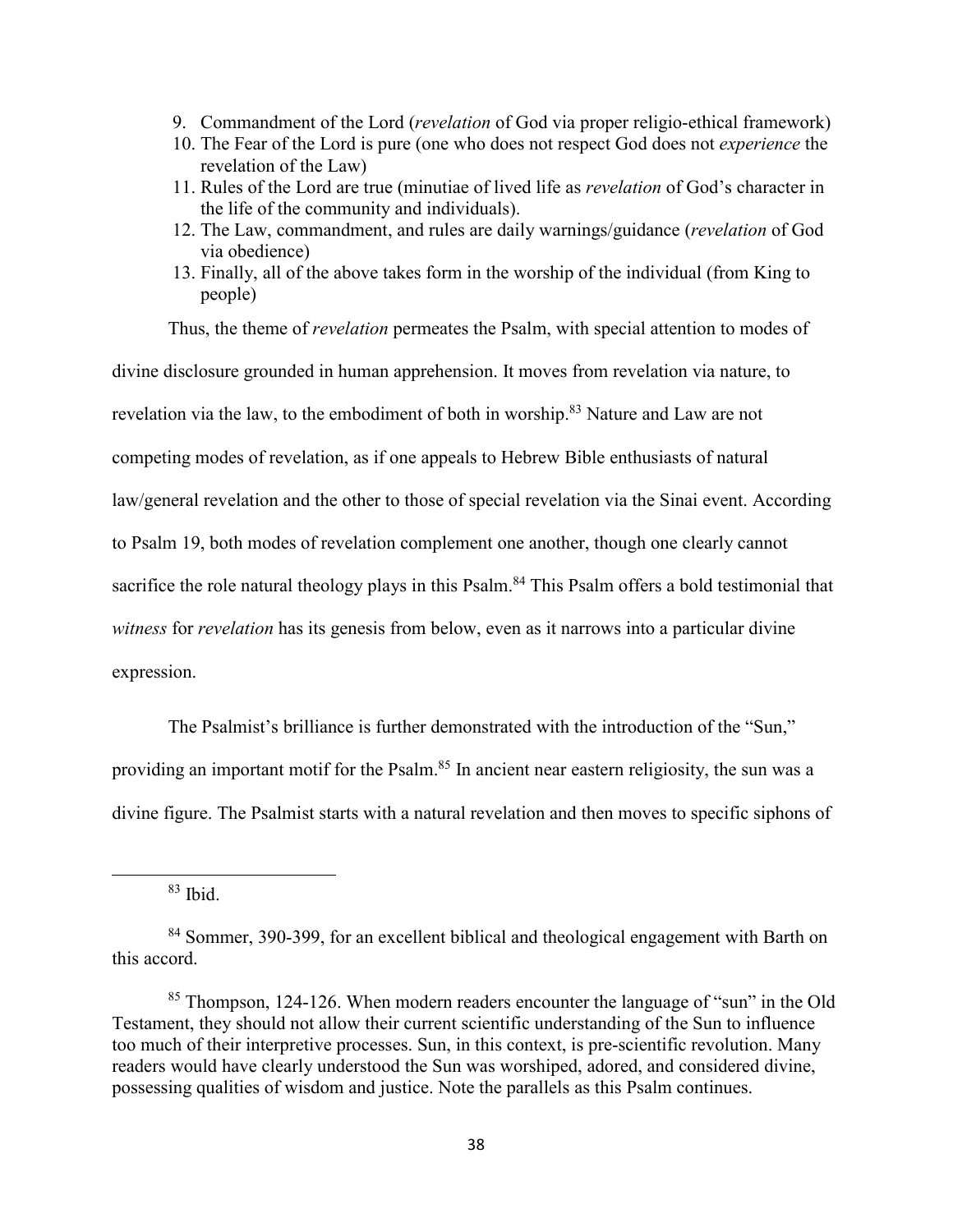knowledge that were ascribed to the Sun (*shemesh*).<sup>86</sup> Indeed, the very language used in the Psalm is practically a verbatim reference to the Sun personified as a god in extant religions. Note the striking parallels in 19.5 alone. The Psalmist notes the Sun is a "strong" man who goes out. A Sumerian hymn calls the sun "the hero who goes out." The Hebrew word here translated "strong man" can also be translated "hero." Another hymn of Sumerian Akkadian origins refers to the Sun as one who "enters the bed chambers of his wife" and he is often called the "bridegroom". These brief mentions establish for our purposes that engaging with ANE ideas of the Sun was a specific goal of this Psalm.<sup>87</sup>

As the Psalm continues the contrast is stark between Shemesh and YHWH.<sup>88</sup> The language shifts to the *Lord* (YHWH from "El") in verse 8 and the God of Israel usurps the role of *Shemesh*, particularly as regards justice. The idea of Shemesh as God of justice provides the play on words offered by the Psalmist with the use of *hammato*. The word can be translated both "heat" and "wrath," the implication being that the penetrating gaze and impact of the Sun on all of life is not grounded in the Sun, but in YHWH.<sup>89</sup> If there is any question to *what nature* points,

 $\overline{a}$ 

<sup>87</sup> DeClaisse-Walford, Jacobson, Tanner, 208. Also, Thompson, 125.

<sup>88</sup> Karel Van Der Toorn, "Sun," in *The Anchor Bible Dictionary*, ed. David Noel Freedman (New York: Anchor, 1992), 237-239. Van Der Toorn notes, "Considering the popularity of the solar cult in the ANE, its absence among Israelites would be astonishing," but also, "although the God of Israel never came to be regarded as being immanent in the sun, he did take over the role of sun god."

<sup>89</sup> DeClaisse-Walford, Jacobson, Tanner, 209.

<sup>86</sup> Sommer, 382-385.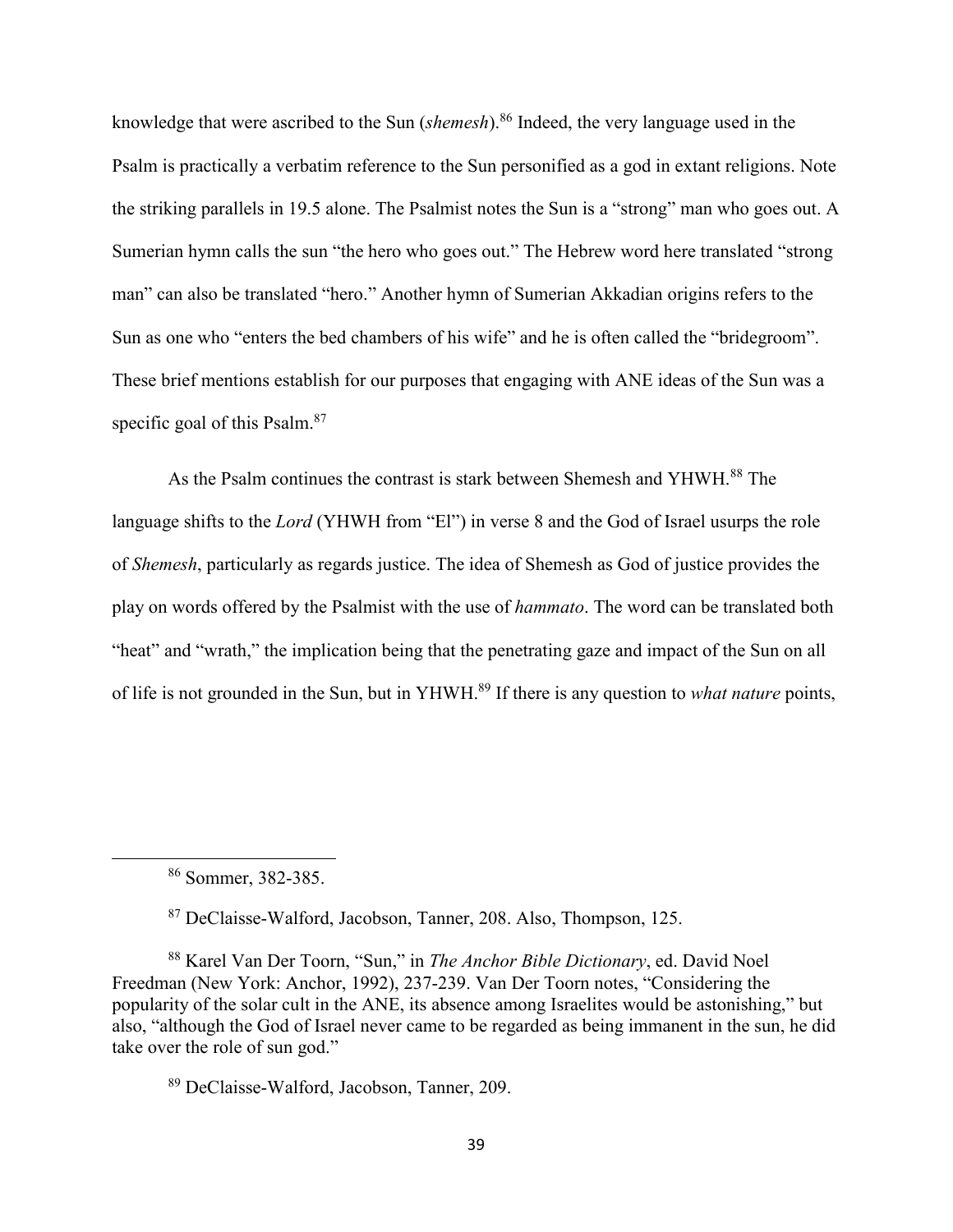the Psalmist wants to be clear it does not point to the Sun as a/the god; it directs one's attention to YHWH.<sup>90</sup>

Psalm 19 functions on multiple levels. First, it acts to establish that revelation can begin from creation and move upward. Not all revelation is Christocentric, but all revelation *is* theocentric. There is a general revelation that beckons to the human experience in the acts and speechless words of creation, drawing from people a yearning they *feel* but cannot speak, even as they hear it in words they've never understood. Again, the Psalmist says, "Day to day pours forth speech...there is no speech, there are no words, neither is their voice heard." (19.2-3).

Secondly, even as revelation can be general in orientation, generality always leads to embodiment, and embodiment to disclosure. The Psalm intensifies as it narrows, from heavens, to sun, to *Torah*, to worship experience. Each intensification discloses a closer glimpse of God and God's *character*. As human's sense, *feel*, or see what the Psalmist describes, they are moved to *do*. In *doing*, even if it is their own crafting, their *being* becomes a form of understanding, a revelation from *out of* an experience.

Lastly, this Psalm is theology at the intersection of the people of God and world (i.e., church and culture). The Psalm intentionally engages the thought world, or *habitus*, of its people. It is aware of the field of images that can be deployed and partners with those images to offer an alternative framework for making sense of the cycles of life. The most telling aspect of this form of testimony, in which the entirety of the Psalm juxtaposes the Sun and the Lord, is that the Psalmist is not making a deductive argument to persuade his audience; he is making an argument

<sup>&</sup>lt;sup>90</sup> Van Der Toorn, 238. She notes the narrative theological polemic against the sun on display in several OT texts. See Gen. 1.14-19, Job 9.7, 2 Kings 20.11.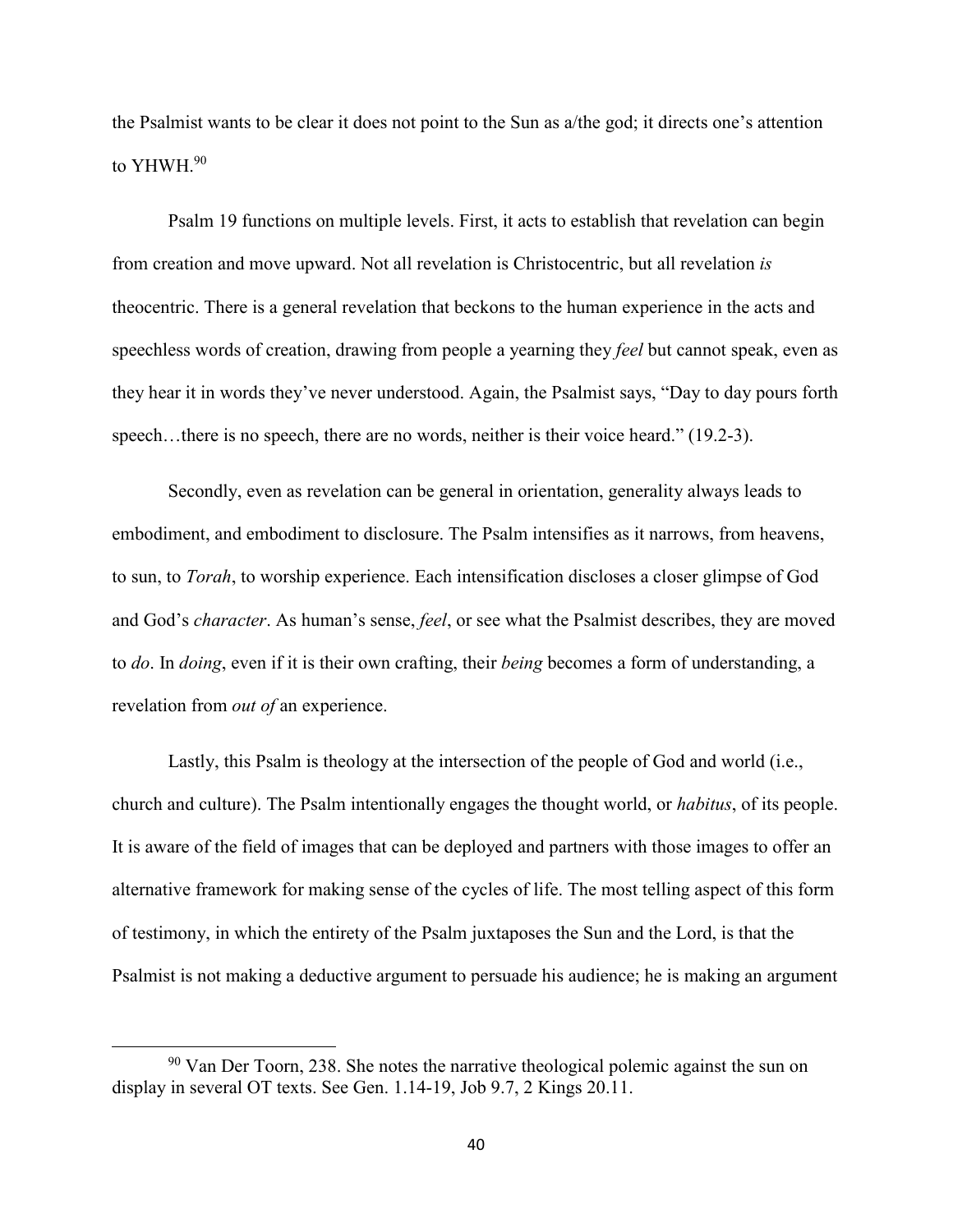*from* praise and personal *experience*. The Psalmist engages our *senses*. When we stand before the maker of the heavens, our only speech is one of praise.<sup>91</sup> This method of engaging culture is one that is both inviting and captivating. In a world full of noise, the Psalmist directs us to wonder.

## *Acts 17.16-33: Paul's Pluralism, Our Secularity*

 $\overline{\phantom{0}}$ 

Like our *field* of thought, this text finds Paul thrust into the center of his pluralistic world. After a successful visit to Berea, where Greek's were receptive to the Gospel, Paul has now moved onto Athens in his missionary journey and is awaiting the arrival of Silas and Timothy. The text begins with strong language: Paul is provoked (παρωξυνετο) by what he sees. Paul isn't simply bothered; what he sees creates an inner frustration that begets action. Acts uses this Greek word only one other time (15.39) when contention arises concerning John Mark. Further, with the scene of many idols being that which provokes Paul, the formerly zealous Pharisee converted earlier in the story, the context is ripe for a negative reaction. Idols/gods, and for our purposes, *ideas*, will be a theme of this scene. Luke is setting the scene for one of conflict, not one of pluralistic concession.<sup>92</sup>

As soon as 17.17 Luke tells his readers that Paul has begun *reasoning* in the synagogues and marketplaces every day, seemingly preaching foreign deities and new ideas. He is not only

<sup>91</sup> James K. A. Smith, *Speech and Theology: Language and the logic of incarnation* (New York: Routledge, 2002), 114-116. Invoking Augustine, Smith comes to this same conclusion theologically and calls it Augustine's "laudatory strategy."

 $92$  Joshua W. Jipp, "Paul's Areopagus Speech of Acts 17:16-34 as Both Critique and Propoganda," *Journal of Biblical Literature,* 13.1 no 3 (2012) : 570-574. Jipp makes a powerful exegetical case, from historical and grammatical criticism, that this scene is more contentious than many interpreters have given it credit. Considering the forward literary movement of Acts, and Paul's mission eventually to Rome, the stop in Athens is a foreshadowing of conflict and resistance with authorities.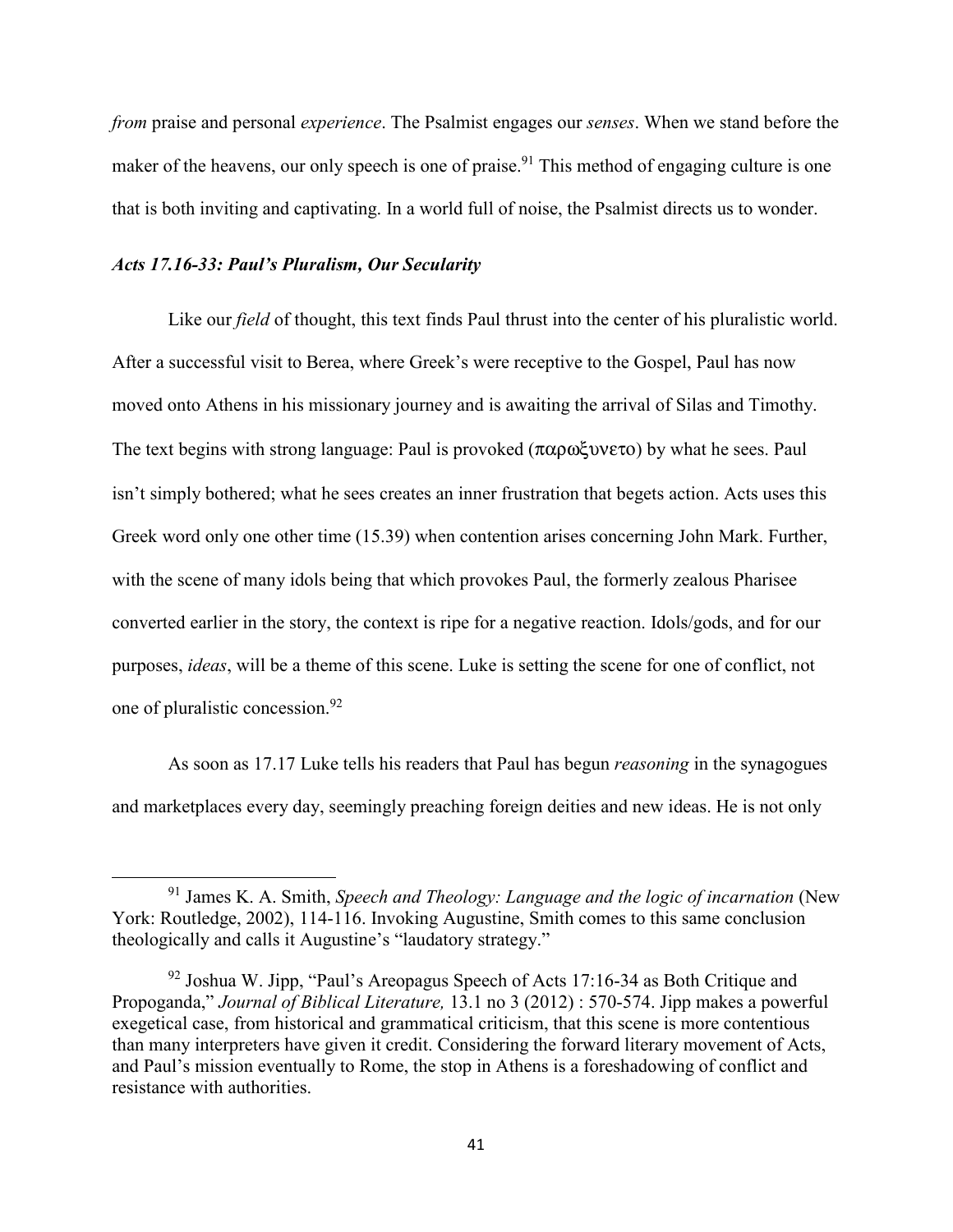reasoning with common folk, but the text says he is reasoning amongst philosophers, Epicureans and Stoics, and he's making quite a negative impression. Therefore, he is "seized" and brought before the Aeropagus, the traditional place of vetting new religious ideas within Athenian society.<sup>93</sup> The language here is not one of mild invitation to debate. The notion of introducing foreign gods was no small issue in Athenian society. <sup>94</sup> The Greek επιλαµβοµενοι is later used in Acts to describe the seizure of apostles (16.19, 18.17, 21.30, 33) so we can imagine this text is one in which Paul is compelled to move from throwing around radical ideas in public, to one in which he must defend them amongst those properly authorized to hear them and warrant further proclamation.<sup>95</sup>

It is clear what is at stake: Luke is setting the stage for a potential conflict between Athens and Christian faith. Paul is not in the Areopagus because he is challenging Jewish norms; he is there because his preaching is arousing the suspicions of *accepted pluralistic ideas* about the god's.<sup>96</sup> Standing before them, Paul's sermon is masterfully crafted to affirm the godly wisdom of pagan culture (i.e., general revelation), but with an ironic twist: the God of Jesus Christ is the fulfillment of even pristine Greek philosophy. One need not trust prophets like Isaiah to come to this conclusion, but even Greek poets and philosophers undermine the

 $\overline{\phantom{0}}$ 

<sup>94</sup> Jipp, 570-574. See also, F. F. Bruce*, The Acts of the Apostles* (Grand Rapids: Eerdmans, 1965), 333. Socrates, as well as Anaxogoras and Protagoras, were accused of the same crime. Athenian courts were not always sympathetic to new pronunciations of deities.

<sup>95</sup> *A Greek, English, Lexicon of the New Testament and other Early Christian Literature*, ed. Frederick William Danker, s.v. "επιλαµβανοµαι."

 $96$  Jipp, 577-578. The similarities in the accounts of Paul and Socrates' trials are striking.

<sup>&</sup>lt;sup>93</sup> Winter, 75-80.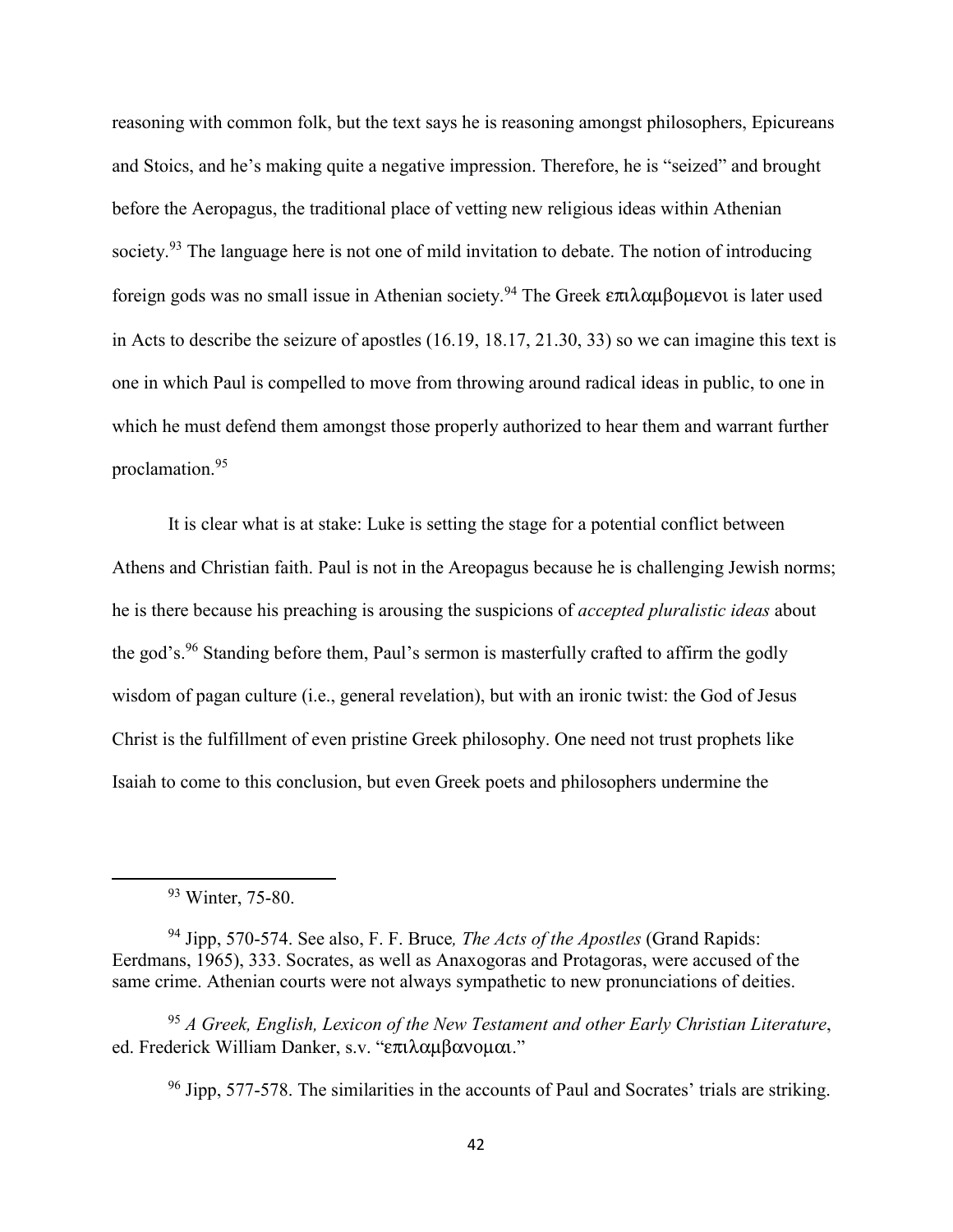confused religiosity of the Athenians. This shared history of ideas is the means whereby Paul can communicate effectively to a world that operates in a piously syncretistic frame.

First, he notes the piety of the Athenians. Whether his use of δεισιδαιμονεστερου is pejorative is up for debate, though the term does seem to be used tongue in cheek.<sup>97</sup> The translation of this term as "superstitious" would coincide with the thick irony of the presence of the Epicureans and Stoics, both of which have a shared tradition of criticizing this very thing, yet here is Paul, one they criticize as being a novice, representing their own Lucretius better than them.<sup>98</sup> Luke is hereby reversing the role of authority from the Aeropagian elites to a poor Christian missionary who is more consistent in his philosophy than professional philosophers. The recognition of the altar to an unknown God is the homiletical object lesson Paul uses to transition from superstition to proper identity of faith.<sup>99</sup>

Paul goes on to make two primary parallels between his theology and that of the Greek poets. He uses verbiage that connects to the *field* and inner *habitus* of his hearers. First, he makes an iconoclastic appeal. He declares "the God who made the world and…does not dwell in temples made by human hands...nor is her served by human hands." This sentiment, while consistent with Isaiah, is more importantly to *this* sermon consistent with Seneca and Heraclitus. Seneca states, "We should like to forbid the morning levee and sitting at the temple gates: human pride lets itself be ensnared by such exercises of religious duty…the gods need no domestic

<sup>97</sup> David J. Williams, *New International Biblical Commentary: Acts* (Peabody, MA: Hendrickson, 1990), 304. See also Bruce, 335 & Jipp, 576-578.

<sup>98</sup> Jipp, 576-586.

<sup>&</sup>lt;sup>99</sup> Thor Strandenaes, "The Missionary Speeches of Paul in the Acts of the Apostles and their Missiological Implications," *Swedish Missiological Themes* 99 no 3 (2011): 349-351.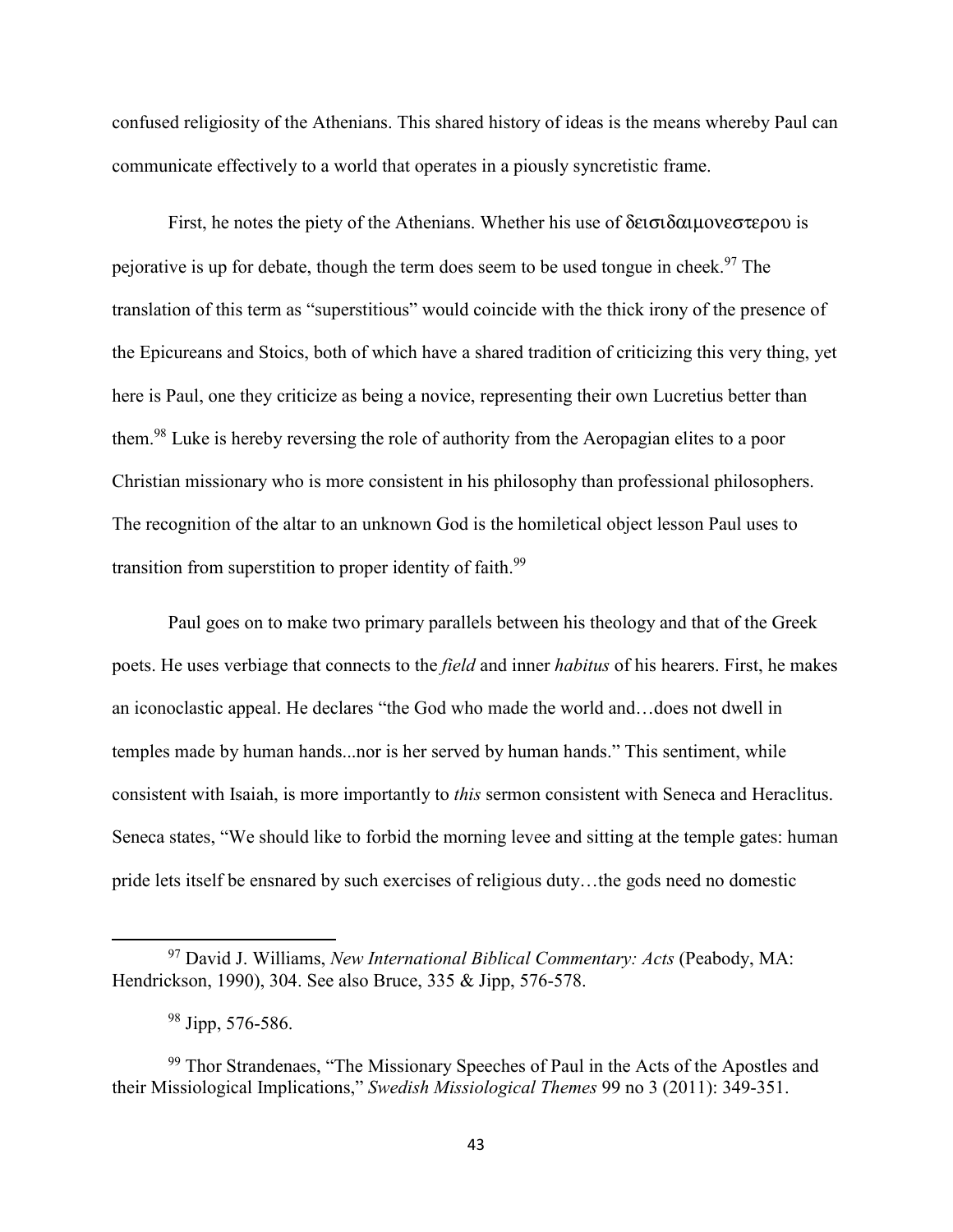servants."<sup>100</sup> Paul's sermon is grounded in a shared frame of reference. He isn't telling them something new as much as he is reminding them of what they already *know*. 101

Secondly is the shared appeal to the unity of humanity and a Hellenistic sense of the *imago dei*. The unity of humanity and *imago dei* was a significant doctrine of Hellenistic philosophers.<sup>102</sup> When Paul writes that "he made from one man every nation of mankind to live on all the earth," such is consistent with the LXX story of creation in Genesis where the Greek is verbatim, but it is also Stoic in the sense that all of humanity originates in Zeus. Paul further declares that God can be found because he is not "far from us." Similarly, Epictetus reminds us, "You are a fragment of God; you have within you a part of him."<sup>103</sup> These parallels cannot be ignored as merely coincidental. In this way, early elements of Christian faith included prior Hellenistic cultural commitments. A monotheistic trinitarian faith with syncretistic undertones was the reflexive *habitus* of the early church.<sup>104</sup> Paul uses semantic bridges of word, and idea, to direct the gaze of others to something that has captivated his own horizon.

<sup>100</sup> Jipp, 576-586. Heraclitus reinforces the point, "You ignorant men, don't you know that god is not wrought by hands, and has not from the beginning had a pedestal…the whole world is his temple, decorated with animals, plants and stars"

<sup>101</sup> Williams, 304-308.

<sup>102</sup> For example, see Seneca, *Epistles, Volume II: Epistles 66-92*, in Loeb Classical Library, Trans. by Richard M. Gummere (Cambridge, MA: Harvard University Press, 1920), 474-475.

<sup>103</sup> A. A. Long, *Epictetus: A Stoic and Socratic Guide to Life* (Oxford: Clarendon, 2002), 180-206.

<sup>104</sup> Strandenaes, 347.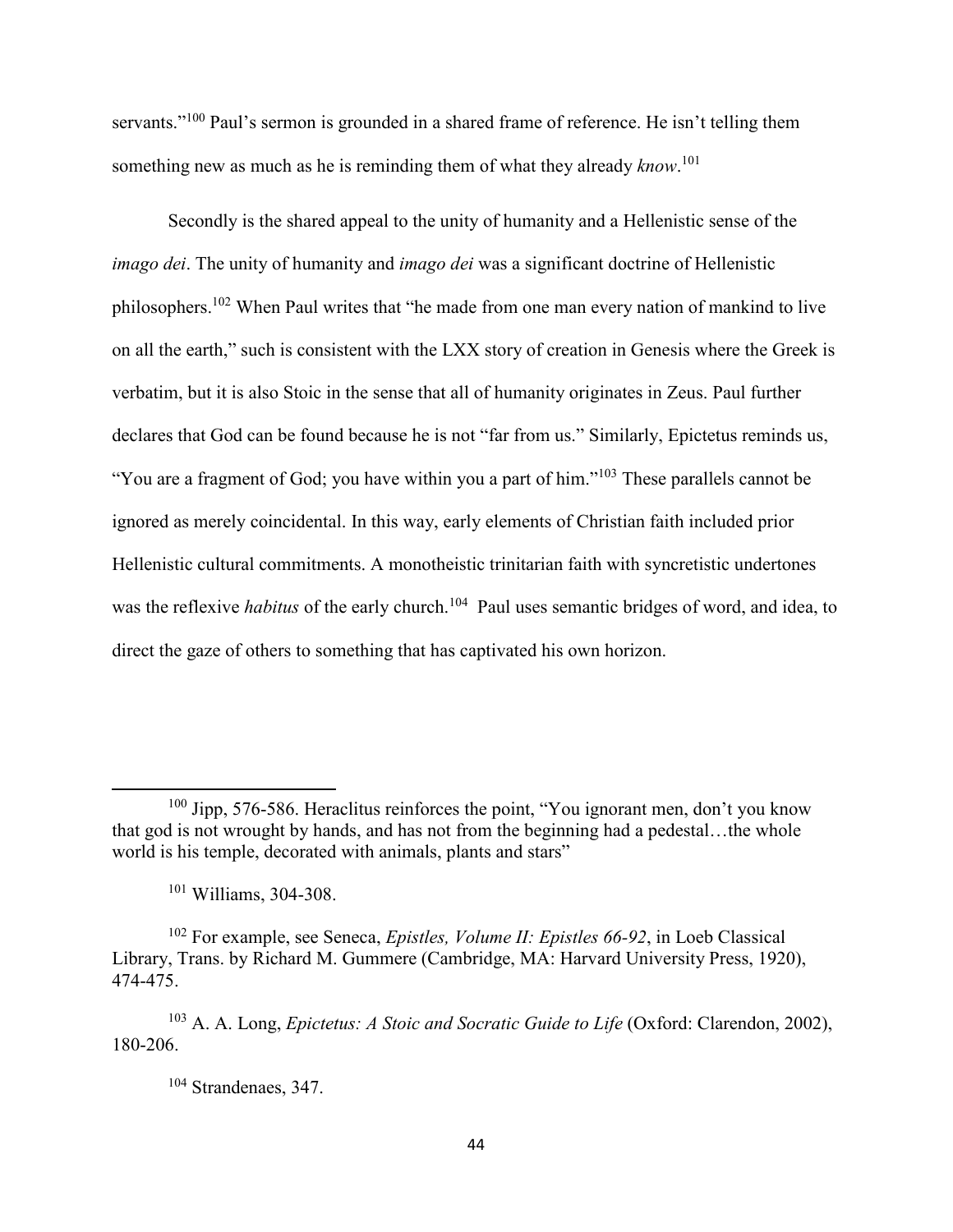In sum, Paul exegetes his context. Paul is aware of the semiotic situation. He desires to transition to his testimony but must first start at a place of intelligibility. He did not impose foreign frames upon his listeners, but passionately appealed to them, combining what must have been an emotional polemic framed within Hellenistically viable terms as a means of proclaiming the message of Jesus.<sup>105</sup> This pivot may have been more natural for Paul, and Luke, than is often considered.<sup>106</sup>

Like Paul, we are one with our world, our belief occurs *within* a context of secularity. Paul's sermon is powerful, at least in part, because he doesn't rebuke the Athenians. Rather, he manages to expound the ways in which the surrounding culture, which is in part *his* culture, coalesces around his faith commitment. Paul would perhaps never say that the Greek poets were on equal footing with the prophet Isaiah, but Paul is able to see that truth has been proclaimed even in pagan philosophy, it just needs a little help moving closer to its proper end.<sup>107</sup>

### **Theology: Perspectives From Below**

## *Phenomenology as Theological Method*

 $\overline{a}$ 

"Theology must apply the phenomenological approach to all its basic concepts, forcing its critics first of all to see what the criticized concepts mean and also forcing itself to

<sup>105</sup> Susan Campbell, "Scratching the Itch: Paul's Athenian Speech Shaping Mission Today," *Evangelical Review of Theology* 35 no 2 (2011): 181-184.

<sup>&</sup>lt;sup>106</sup> By the middle of the first century the Romans had occupied Palestine for centuries. Hellenistic thought patterns had so infiltrated Paul's world that they were integrated into his life. The Hellenic world was his field

 $107$  This was an early Christian polemical stance. See Gerald Bray, "Explaining Christianity to Pagans: The Second-Century Apologists," in *The Trinity in a Pluralistic Age*, ed. Kevin J. Vanhoozer (Grand Rapids: Eerdmans, 1997), 9-25.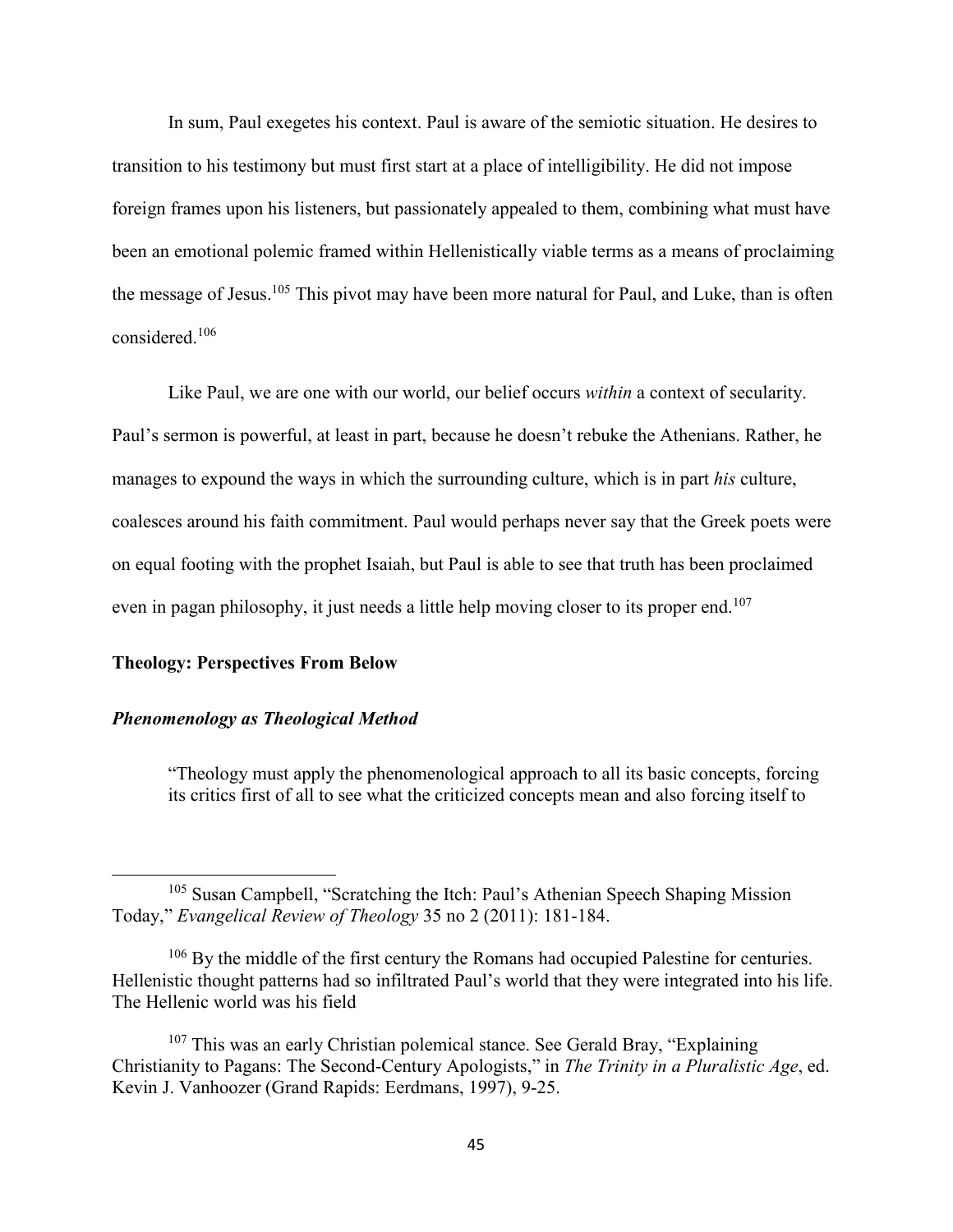make careful descriptions of its concepts and use them with logical consistency, thus avoiding the danger of trying to fill in logical gaps with devotional material."<sup>108</sup> John Macquarrie defines phenomenology as a "careful analytic description; It is the process of "letting us see that which shows itself (phenomena) by removing, as far as possible, concealments, distortions, and whatever else might prevent us from seeing the phenomenon as it actually gives itself."<sup>109</sup> It is the art of *describing* what it is one sees when one is not yet quite aware that they are seeing anything at all. Like Moses observing the burning bush, we need to get a little closer to see what it *is* that we see and what it *is* that we hear. The event must be interrogated. The locus of this phenomena is human experience.

While the category of human experience on the surface seems quite mundane, profane even, it is precisely in mundane history that phenomena happen, and revelation occurs. When one describes the sorts of encounters that *inspire* thinking, religious conviction, or demands upon one's life, we are describing things that are not merely mundane; One is describing the *phenomenal*. Like the example of Moses above, what was a mundane afternoon near Jacob's Well became the scene of something phenomenal. Phenomena is such as it is something that can be observed *and* is that which captivates our gaze. The pre-burning bush Moses walked by was not so interesting; it was it's catching on fire that got his attention. Likewise, just because a thing or event is seen, and can be seen, does not make it phenomenal. One's gaze *must be* captivated by it; it is never captured. It must be worthy of approach. *God*, *and encounters with God*, theologically speaking, describe such events and are, therefore, subjects for phenomenology. In

<sup>108</sup> Paul Tillich, *Systematic Theology: Vol. 1* (Chicago: Chicago, 1951), 106.

<sup>109</sup> John Macquarrie, *Principles of Christian Theology,* 2nd ed. (New York: Scribners, 1977), 35. Phenomenology has not been tried and found wanting, it has largely been found wanting and not tried.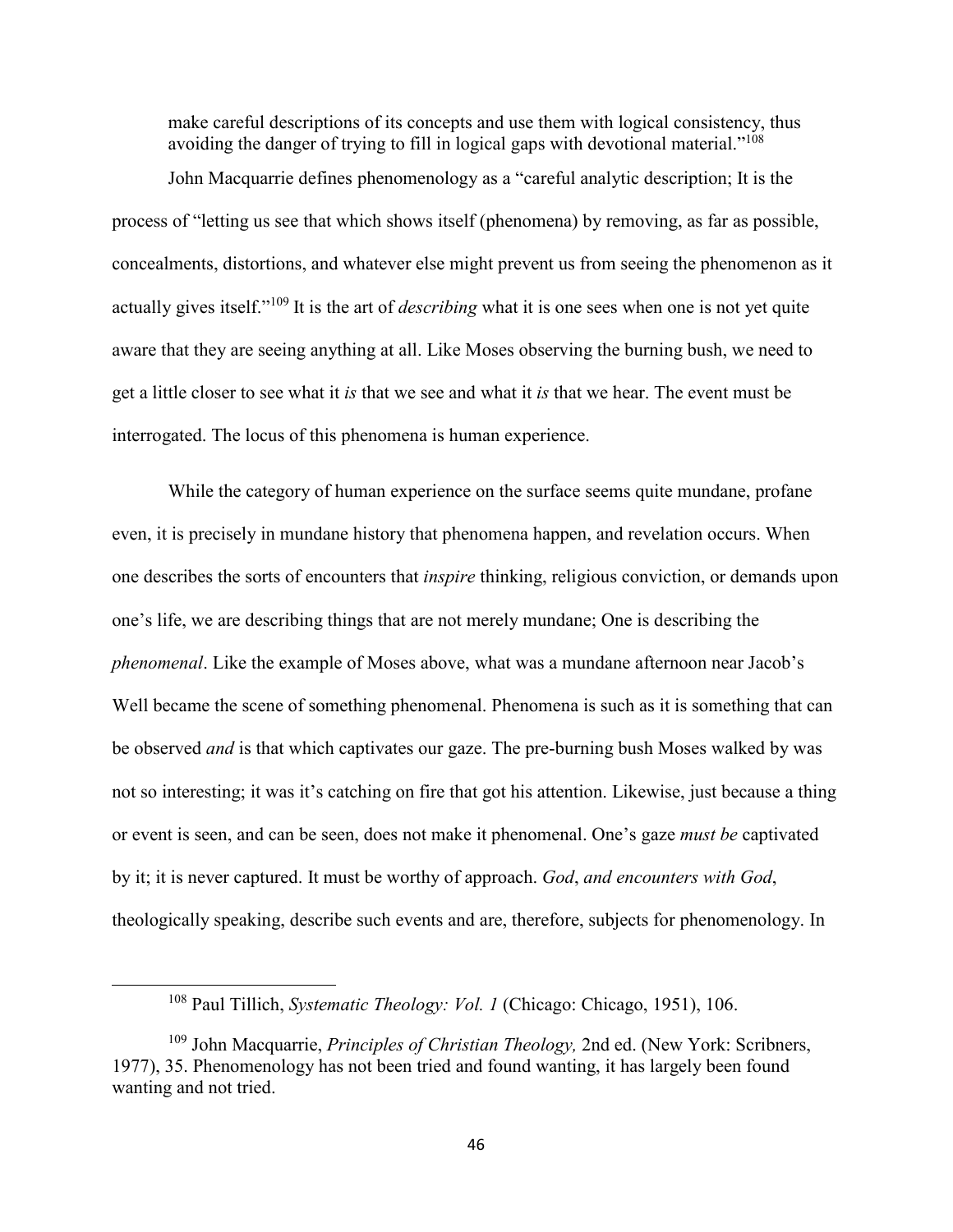this way, phenomenology is a proper theological method because it is a non-reductionistic approach to that which is observed. $110$ 

Unlike many theological or philosophically informed hermeneutical approaches, phenomenology does not so much define as it describes.<sup>111</sup> Based on this *revelation* one may *attempt* to characterize what is seen, with typologies, language games, possibly even structural (post-structural) categories, but that is always held within the dialectical tension that there continues to be something unavailable to human consciousness even in describing phenomena. The occurrence of the phenomena is the spark of holy inquiry; the event *produces* theology.<sup>112</sup>

One may protest that special revelation occurs from above, and then moves downward, only then being codified in scripture. Even so, such an event is still codified in a text and only applicable as *repetitive* revelation, the act of reliving a classic revelation.<sup>113</sup> Humans never begin to think about religion in a vacuum; it is usually against the backdrop of some prior experience *in* history and *within* a community, never outside it. As Walter Brueggemann poignantly states in his discussion on "Rhetoric" in his *Old Testament Theology*, "I shall insist, as consistently as I can, that the God of the Old Testament theology as such, lives in, with, and under the rhetorical

<sup>110</sup> David F. Ford, *The Modern Theologians*, 2nd ed., (New York: Blackwell, 1997), 751. Also see Macquarrie, 90-96, for an epistemological discussion on this form of essentialist knowing.

 $111$  In this way, phenomenology and ethnography are complimentary modes of interrogation and interpretation.

 $112$  Of course, with this brief description I do not claim human experience is theology, or divine, but that the content of theology begins with engaging the phenomenal life of beings.

<sup>113</sup> Macquarrie, 90.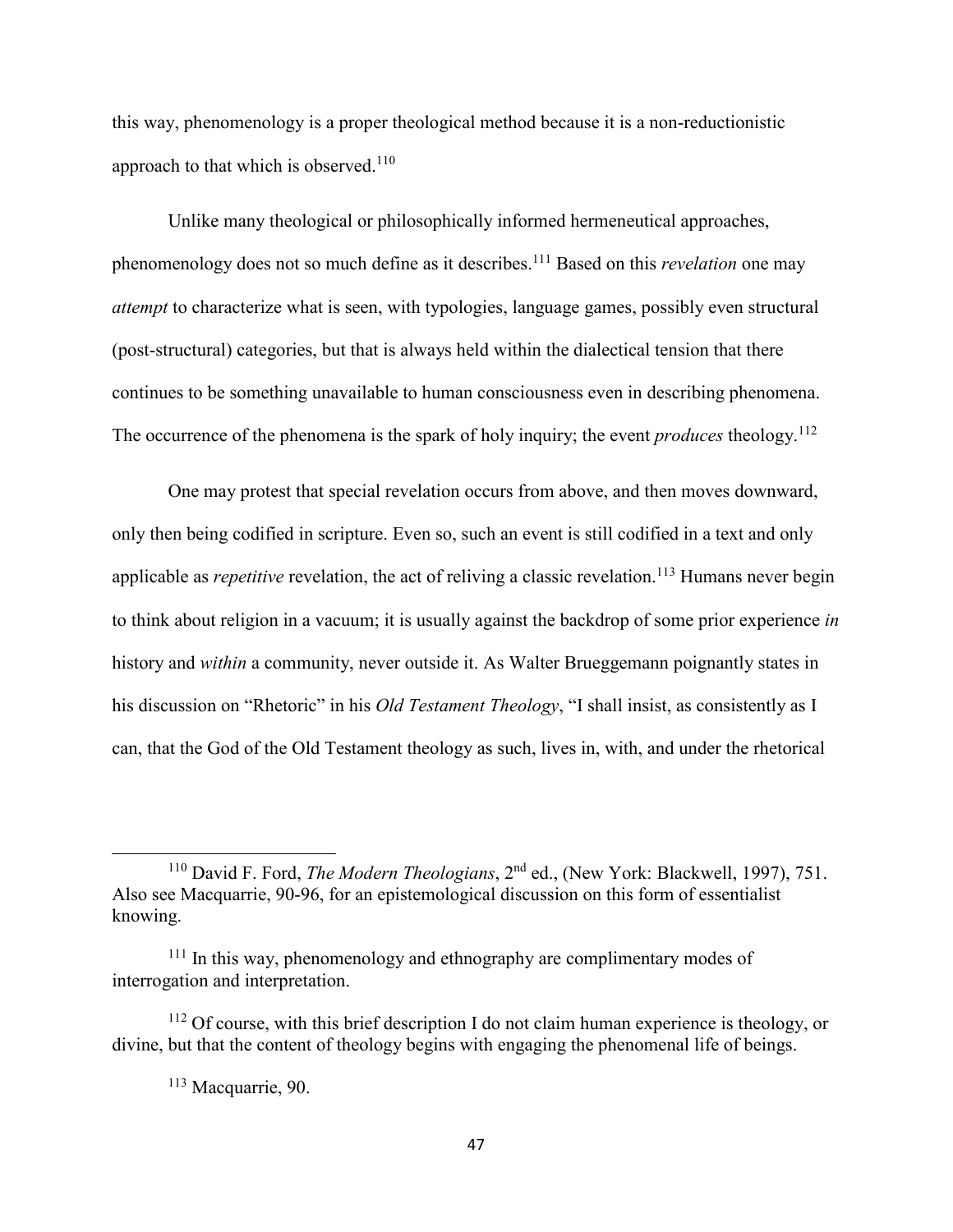enterprise of this text, and nowhere else and in no other way."<sup>114</sup> This statement is shocking at first because it grates against the sensibilities of persons of faith that believe they have experienced *a* being known as God.<sup>115</sup> Brueggemann's point, however, is not that "god" doesn't *ex*-ist; it is that rhetoric assigns ontological purchase, and as such, is grounded in the textual witness of scripture and nowhere else. This is consistent with a phenomenological approach that grants revelation *begins* with phenomena involving humans as a *repetitive* form of revelation that provides a framework for *one's* own personal experience. This would be particularly true if one's experience of God occurs within a specific religious tradition but could also be true as latent deep symbols remain intimately woven into the lives of persons outside the confines of a particular biblical or religious construct.<sup>116</sup>

Phenomenology is the process of *observing* phenomena, being attentive to describe it, by whatever means the phenomena emerge. This is its chief strength: it seeks to understand what has happened for what has happened sake.<sup>117</sup> Theological inquiry from this starting point begins with one's personal encounter and is written as one makes sense out of what happened either to

<sup>114</sup> Walter Brueggemann, *Old Testament Theology* (Minneapolis: Fortress, 1997), 66.

<sup>&</sup>lt;sup>115</sup> Macquarrie, 86-89, carefully delineates the distinction between what one does, and does not, encounter in revelation. The human propensity to be filled with angst when confronted with the nothingness of life propels them on a quest for meaning in which *Being* is encountered. What one notices is being as such, that which is beyond grasping, but not beyond description.

 $116$  Farley, 1-8.

<sup>&</sup>lt;sup>117</sup> Macquarrie, 36-37, poses three primary motivations for a phenomenological approach to theology that is consistent with what I have described. First, it starts with phenomena. Second, it seeks clarity. Third, and related to the second, it proceeds via description rather than deduction, thereby, avoiding falling into logical fallacies as classical natural theologies do. Though this approach doesn't *prove* its descriptions (just as Charles Taylor's narrative), it does provide a setting in which truth can be measured.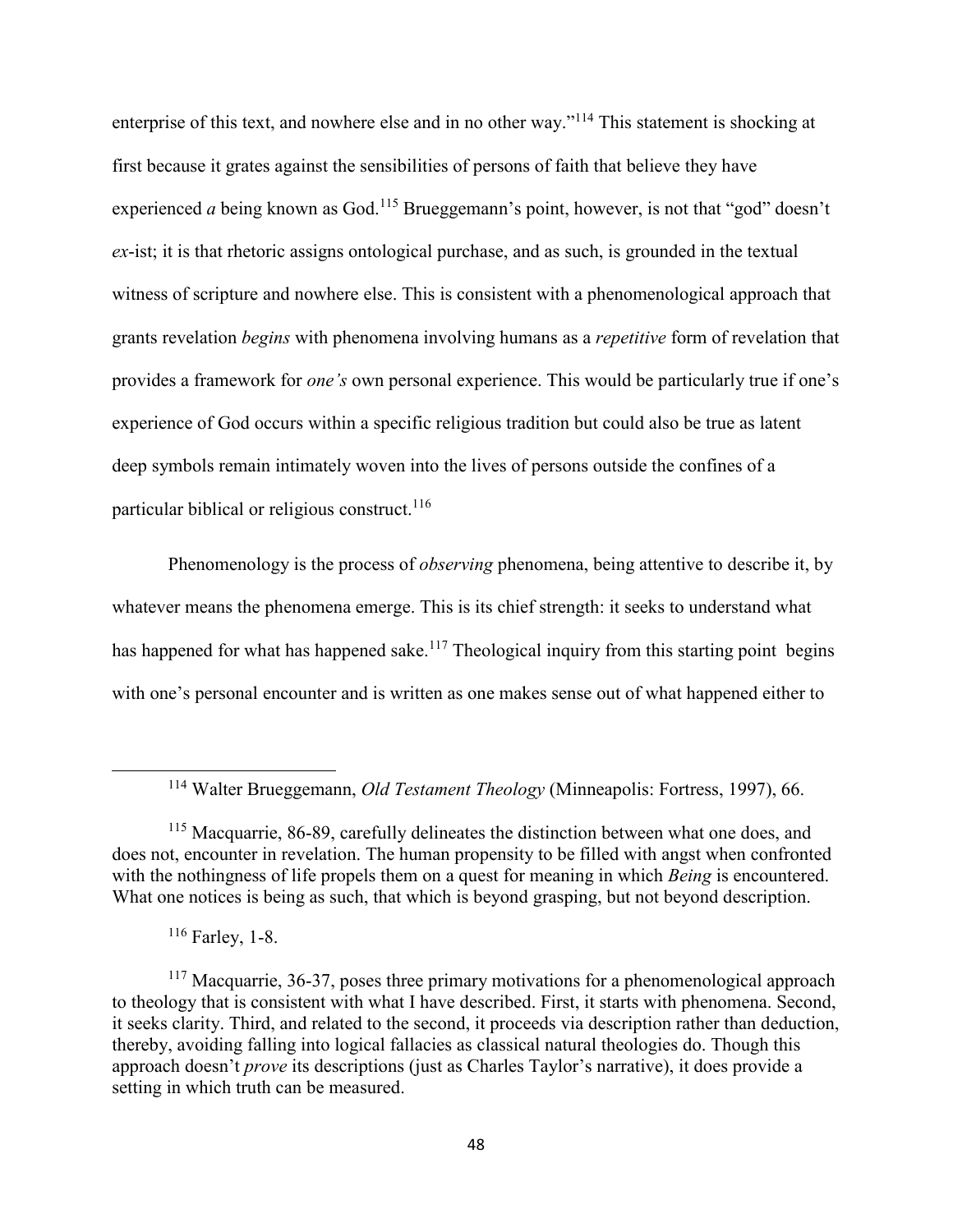themselves or others.<sup>118</sup> The only reason one would even care to think theologically is because *something* has connected with them so deeply through the repetitive revelation of history that they can do no other but try to make sense of what happened and what it means.

## *A Universal Anthropology: Rahner's Wager, Bevans Model*

There is perhaps no greater influence on Post World War II Europe, and subsequent Post Vatican II thought, than Karl Rahner. Rahner, active in the ecumenical movements of the 1970's and 80's, wrote extensively on various reforms that could take place within Catholicism to assuage the tensions within its own communion, engender a greater sense of ecumenism, and respond to the swiftly post-Christian world that was emerging around him.

His later work, *Foundations of Christian Faith*, was his attempt to follow a Vatican II decree of integrating philosophy and theology into a foundational presentation available to new theologians. What followed was quite rigorous, doing philosophy within theology proper, attempting to create a unity within *fundamental* and *dogmatic* theology, without being *overly Christocentric* at the same time. In a prescient paragraph written nearly 30 years prior to Charles Taylor work, Rahner is writing with a similar context in mind. He observes, "The average person who comes to theology today does not feel secure in a faith which is taken for granted and supported by a homogenous religious milieu common to everyone…he is living in an intellectual and spiritual situation…which does not allow Christianity to appear as something indisputable

<sup>118</sup>James Wm. McClendon, *Systematic Theology Vol. 1: Ethics* (Nashville: Abingdon, 1986), 36-41.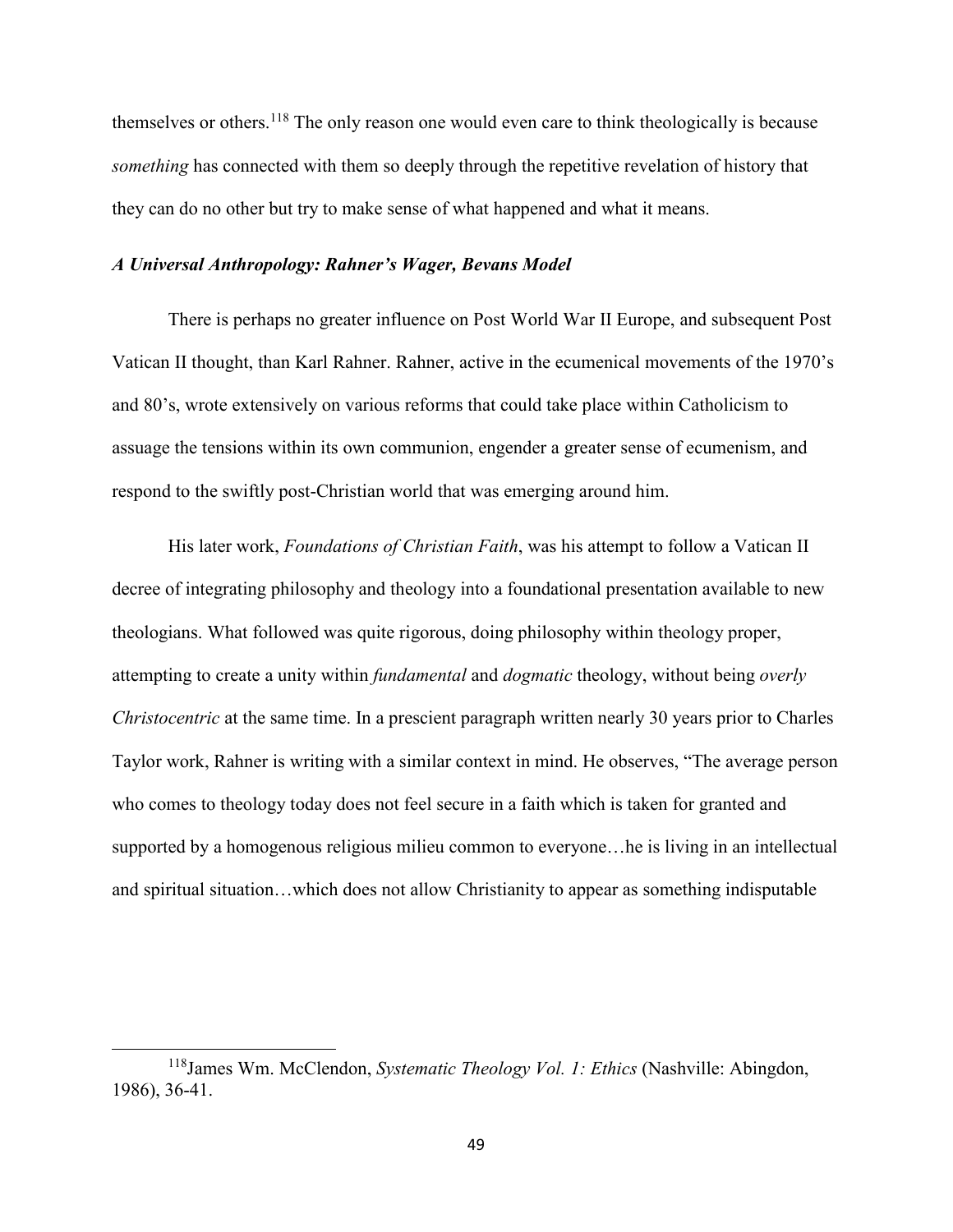and taken for granted."<sup>119</sup> Recognizing the shifting plausibility structures, Rahner was developing concepts for a new *habitus*. 120

 To this end, his conceptualization of revelation and its implications for all persons, grounded in man as historical subject, was of critical importance. Rahner worked with a universal understanding of revelation, that revelation was an unveiling of God in all places, across historical epochs, and that it was deposited across all of creation.<sup>121</sup> This Catholic (universal) way of thinking revelation is also quite Hegelian, in that this sort of metaphysical anthropology starts with "man as subject and as a person is a historical being in such a way that he is historical precisely *as* a transcendent subject; his subjective essence of unlimited transcendentality is mediated *historically* to him in his knowledge and in his free selfrealization."<sup>122</sup> Humanity is embedded *in* history through which revelation is disclosed, it being the subject of transcendence, while also being transcendent as a subject to think history. History is the category of human events, but humans can think above history, "Hence, man *realizes* [my italics] transcendental subjectivity neither unhistorically in a merely interior experience of

<sup>119</sup> Karl Rahner, *Foundations of Christian Faith: An Introduction to the Idea of Christianity,* trans. William V. Dych (New York: Crossroads, 1989) 5-12.

<sup>&</sup>lt;sup>120</sup> Brantly C. Milegan, "A Critical Examination of Key Claims Karl Rahner Makes About His Thesis of the Anonymous Christian," *MA Thesis,* St Paul Seminary School of Divinity, University of St. Thomas, 2015. Post-Christian Europe is the context for the "radical" Catholic theology that was emerging at the time and was the occasion of his more memorable thesis of anonymous Christians.

<sup>121</sup> Rahner, 138-175.

<sup>122</sup> Ibid., 140. He sounds Hegelian in his description of man's movement to God, "the transcendental experience of man's movement and orientation toward immediacy and closeness to God, the experience as such prior to being made thematic reflexively and historically, must be characterized as real revelation throughout the whole history of religion and of the human *spirit*."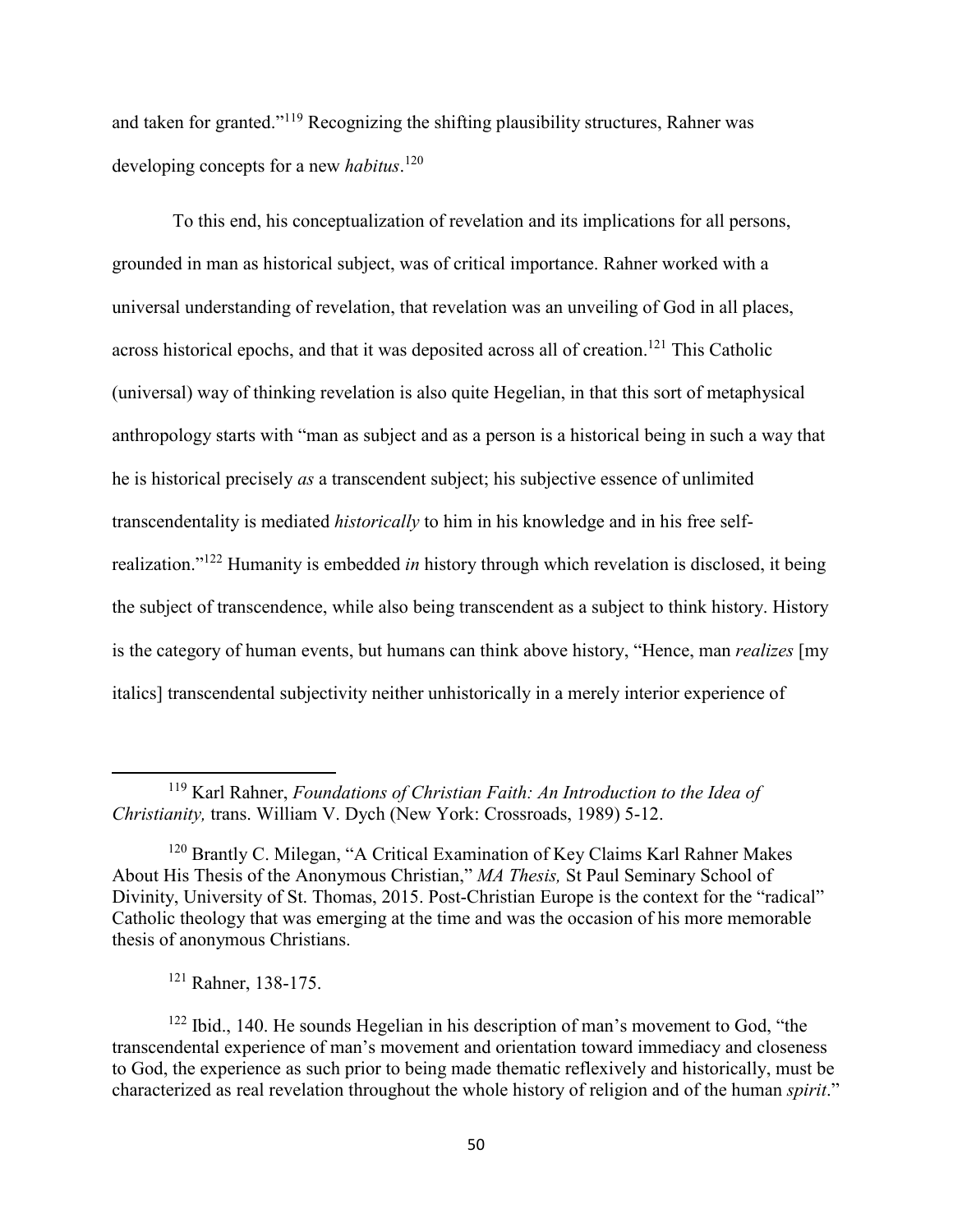unchanging subjectivity, nor does he grasp this transcendental subjectivity by means of an unhistorical reflection and introspection…"<sup>123</sup> Rahner argues that the history of humanity, and the history of transcendence within and without humanity, are co-dependent. Human history is the place in which immanence and transcendence collide in the human experience, the soil from which revelation emerges. This has important theological implications, not the least of which is the locus of revelation and the movement of God within history always already selfcommunicating whether humanity, as subject of transcendence in history, accepts this reality or not. In other words, God is sovereign and directing salvation history. Yet, God's freedom and human freedom are conjoined in a history of mutual disclosure, not by any will of humanity, but by the freedom of God's grace to communicate and the freedom of humanity to respond. <sup>124</sup> Let us not forget, the entire point of revelation is to reveal Truth, and the goal of Truth, is to locate salvation. Rahner summarizes the results of this dynamic beautifully,

"There is never a salvific act of God on man which is not also and always a salvific act of man. To this extent it is clear that the history of salvation and revelations is always the already existing synthesis of God's historical activity and man's at the same time. To the divine history of salvation, therefore, always appears in the human history of salvation."<sup>125</sup>

Rahner has offered a uniquely Catholic spin on revelation and history from which to think ministry. Given the claims of the above biblical texts and the notion of revelation as always already deposited in creation and the transcendent nature of humanity, it is appropriate to start

l

 $125$  Ibid., 142.

 $123$  Ibid.

 $124$  Ibid., 141-146. Rahner always places this initial act in history as that of "God's" supernatural self-communication to man in grace," while not limiting this self-communication to any single content of revelation such as Jesus.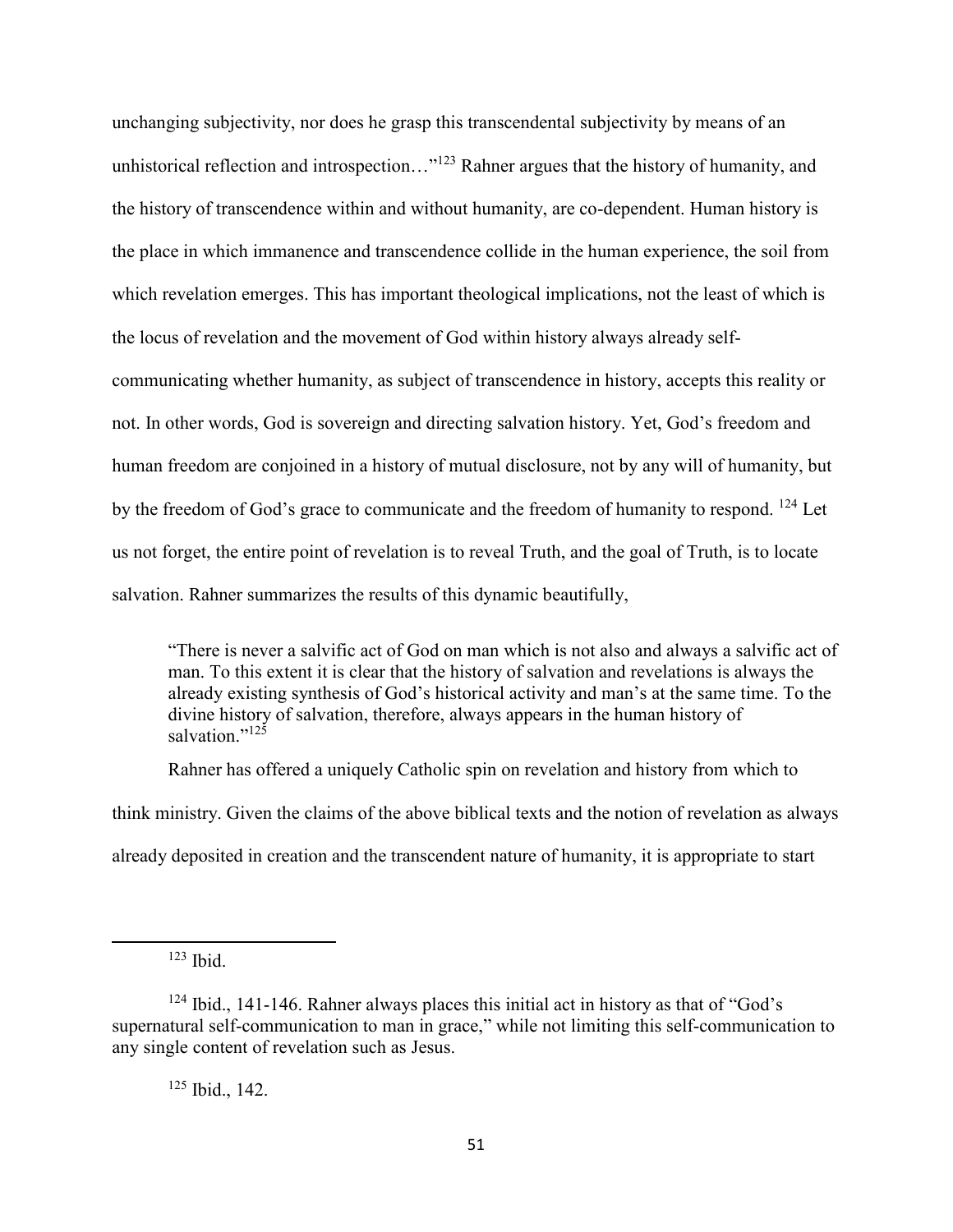with a *model of ministry that is grounded in anthropology*. History is the locus of revelation. If history is primarily constituted as a human construct via lived experience in cultures of various epochs, the Psalmist, Paul's, and our own, then of deep concern should be the value of the human context within which revelation is made known.<sup>126</sup>

Stephen Bevans, in his *Models of Contextual Theology*, offers several models from which to think the missional enterprise.<sup>127</sup> Of these, his *anthropological model* is the most helpful guide within the philosophical, biblical, and theological foundations of this thesis. It should be noted, however that most critical ministry practice will include multiple models that overlap. No model can do justice to any single context given the complexity and dynamics of ever-changing contexts and contexts within contexts. Nonetheless, I want to be specific in the model that most heavily informs this thesis.<sup>128</sup>

Foremost, human experience is the starting point of inquiry and concern.<sup>129</sup> This model centers on the conviction that God manifests Godself in every person, society, social location,

<sup>128</sup> Ibid., 30. Models function as an "organizing image that gives a particular emphasis and enables one to notice and interpret certain aspects of experience." Their main purpose is to provide a paradigm for interpretation, and to provide a place from which to take ministerial action. Models are means of navigating a complex reality that helps one interpret a data set. They can be adapted to different contexts and emphasis as context may demand.

<sup>126</sup> Wolfhart Pannenberg, *Anthropology in Theological Perspective*, trans. Matthew J. O'Connell (Philadelphia: Westminster Press, 1985), 17. Nearly 35 years ago, Pannenberg was pressing this point, "Christian theology in the modern age must provide itself with a foundation in general anthropological studies. We are not here dealing with a position that one may or may not decide to accept…anthropology has become not only in fact, but also with objective necessity the terrain on which theologians must base their claim of universal validity."

<sup>&</sup>lt;sup>127</sup> Bevans, vii-viii. The model that would best supplement the anthropological model of this thesis would be the transcendental model and its emphasis on one's own religious experience and one's experience of oneself. This model is consistent with Rahner's anthropology.

<sup>129</sup> Ibid., 57.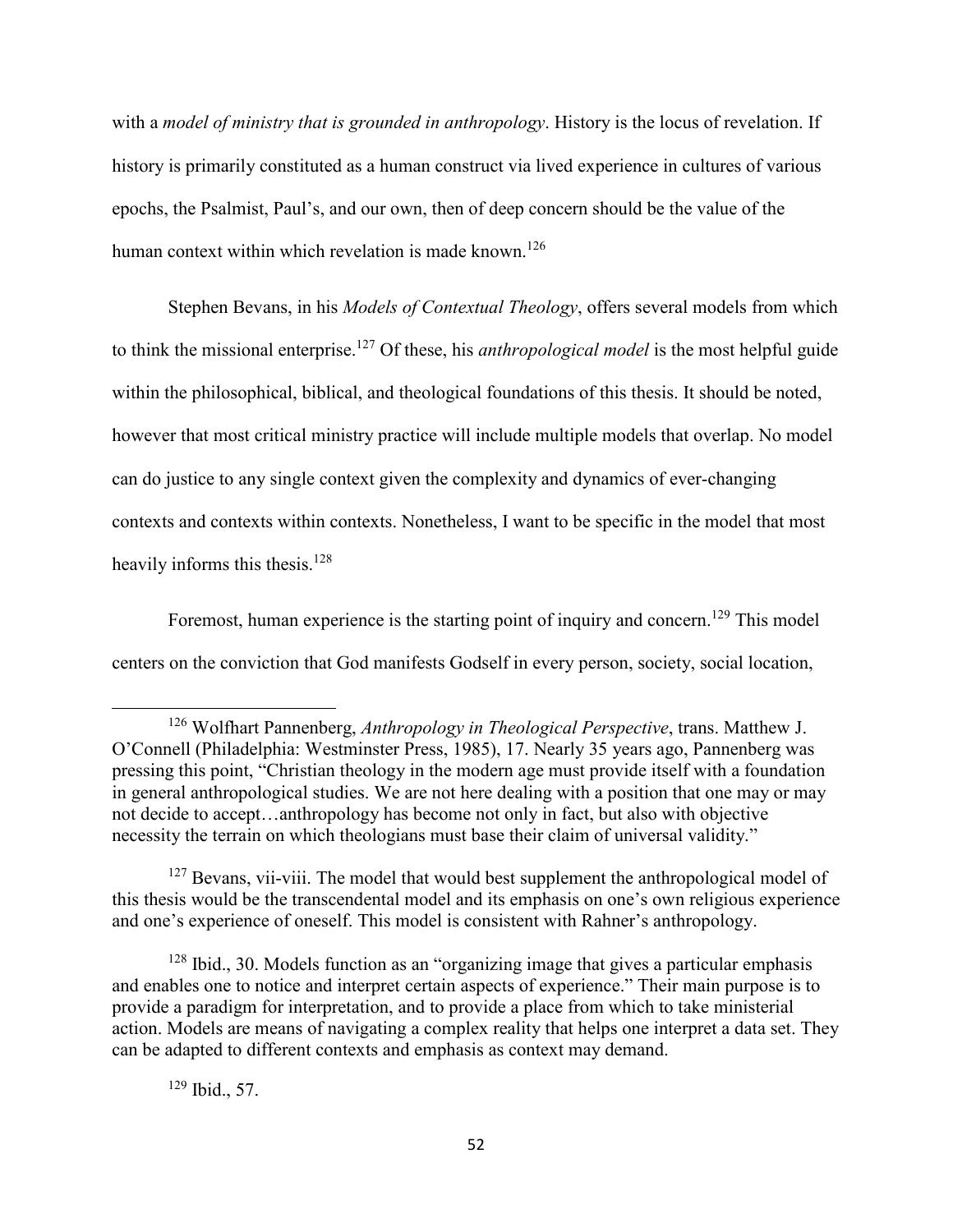and culture. The task of theology is not to impute a foreign *word* upon a culture, but to listen and attend to God's presence therein. As an interview approach in search for transcendent signals, the result of this thesis is the product of attending to stories as a means of seeing divine deposits from higher times. This model doesn't negate the influence of scripture or tradition, but it doesn't begin there either. It emphasizes cultural identity and its relevance for theology first,<sup>130</sup> then it can begin to work on semantic bridges from cultural expressions of being to biblical and traditional expressions of being.

Secondarily, however, this approach looks for how people use symbols and cultural takes to order and make sense of their lives.<sup>131</sup> These social constructions are unique, and an anthropological model will not rely on a comparative analysis for greater understanding. The theologian's task is to observe and describe these phenomena as a means of constructing a local theology in this context, just as the multiple witnesses in scripture are less a total theology and more a witness to multiple local theologies constructed over millennia.<sup>132</sup>

# *Incarnation as Theological Precedent*

One of the major consequences of what Charles Taylor helped us map at the beginning of this chapter is what he defines as *excarnation*. The long trek to the secular eventually results in a world that is disembodied, abstract, abandoning communities of embodied practices and purifying the world of relics and rituals, as well as the bodies and emotions that once occupied

<sup>130</sup> Ibid., 31.

<sup>131</sup> Ibid., 55.

<sup>132</sup> Ibid., 59.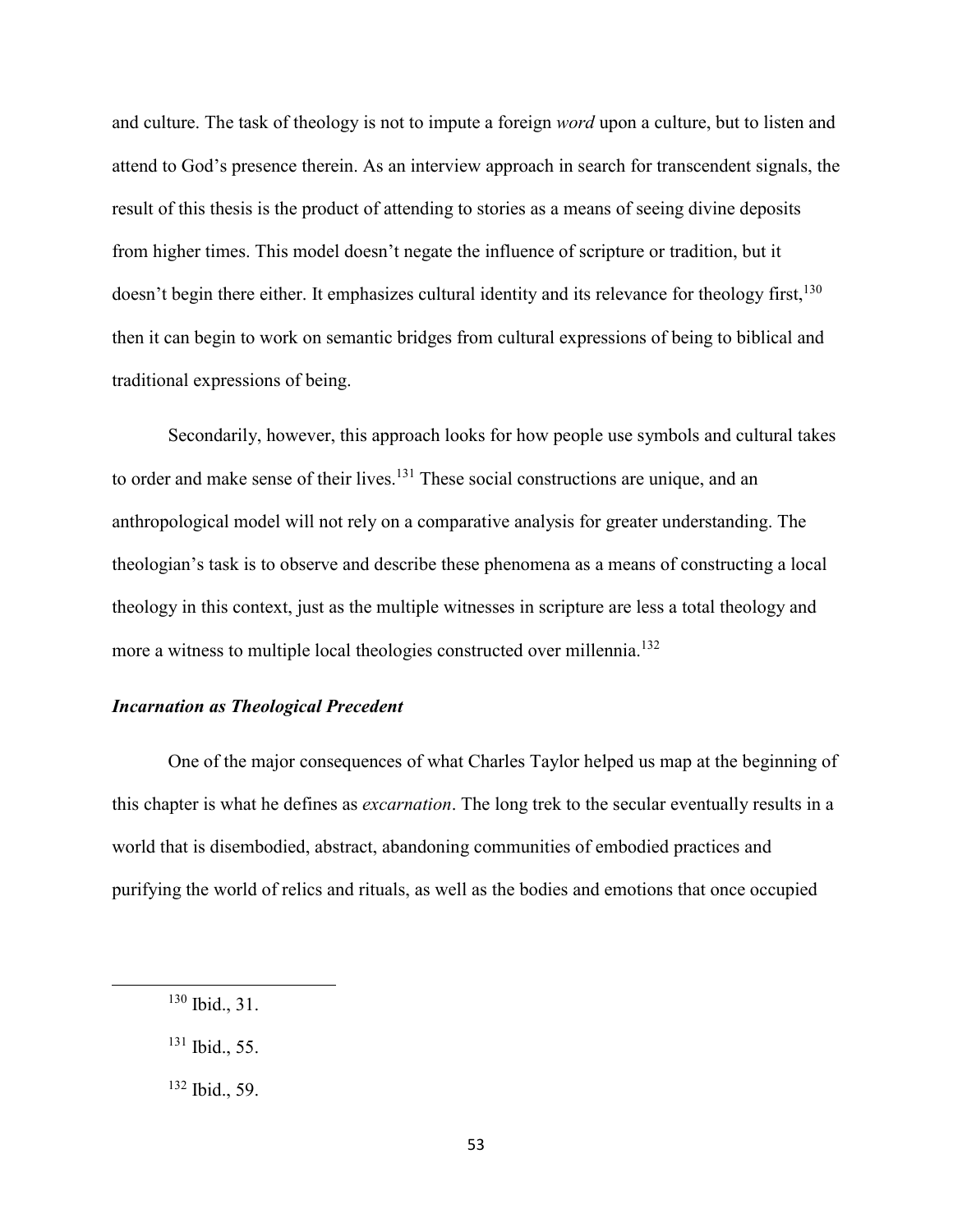them.<sup>133</sup> Religious truth, for Taylor *Truth*, is divorced from its traditional loci and placed either into the deepest recesses of autonomous individuals or extricated altogether. The world has gone from incarnation, to excarnation.

 In contradistinction to this movement, the unprecedented Christian doctrine of the incarnation makes the bold claim that bodies matter. Materiality and embodiment matters. Traditionally, this doctrine taught that God became man, taking up the earthy compost from which man is created and used it as a *means of revelation* toward humanity. God *contextualized* Godself to reveal Truth. Not only did God take up humanity, but scripture teaches us that God also resurrected it in Jesus. This certainly means many things, but for our present purposes it at least means that bodies and the *being* of humans are the conduits through which God chose to disclose godself and in which God has left vestiges of goodness. Hence, why all this historical fuss about resurrection? This thesis is not concerned with disembodied beliefs or unconscious Christians. This thesis, in engaging peoples *being*, is of the conviction that what the subjects of this study do with their daily lives matter and their bodies imbibe practices, *signs*, that point to a reality greater than themselves, whether they see it or not, as Rahner suggests. Reality is dialectical. Jesus said, "whatever you did for one of the least of these, you have done to me." It logically follows Jesus could have said, "I am seen where I am not, therefore I am where I am not seen".

<sup>&</sup>lt;sup>133</sup> James K. A. Smith, *How (not) to be Secular: Reading Charles Taylor* (Grand Rapids: Eerdmans, 2014), 58-59, and Taylor, *A Secular Age,* 288.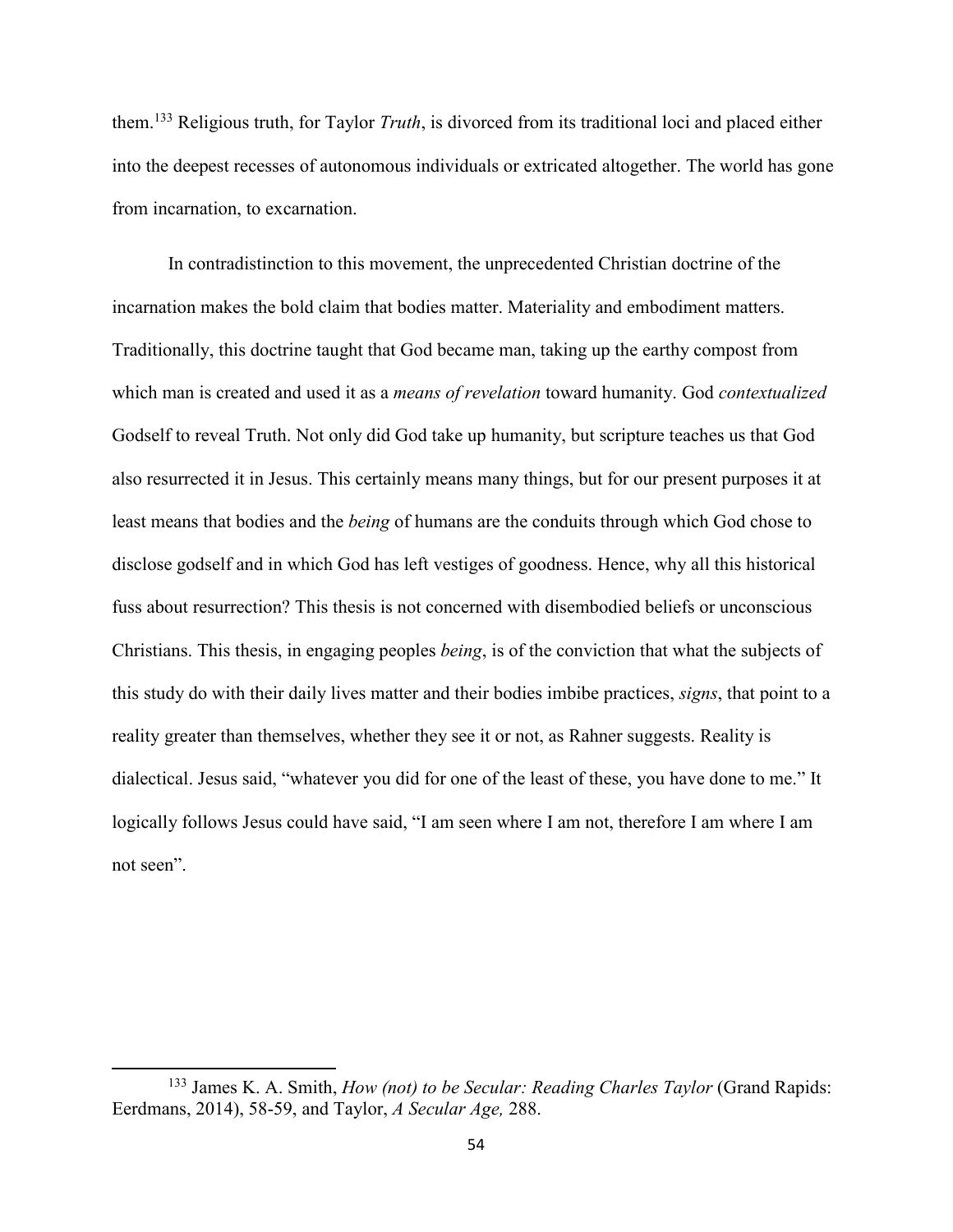#### **CHAPTER 3**

### **STARING INTO THE ABYSS: AN IMMANENT END?**

## **Listening to Nones, Listening to Transcendence**

There are no shortage of studies analyzing the cultural context in which we find ourselves in the United States. It is one that is categorized as a widespread move away from institutional religion and toward secular embodiments of faith and religious expression. Studies, polls, books, articles, and a host of columns have exploded into the professional religious marketplace in the last 5-10 years all attempting to describe, diagnose, and assuage this tide of irreligiosity.<sup>134</sup>

Concern over decline has been further magnified following multiple studies from Barna and Pew Research narrating the decline of religious involvement and orientation, while signaling the rise in both the none and irreligious demographic. This phenomenon is not new globally. In fact, scholars such as Peter Berger, were announcing these trends nearly 50 years ago.<sup>135</sup> Claims such as these seemed to be outrageous at the time, prematurely predicting a cultural decline, yet these early intimations have turned out to be quite prescient. Furthermore, with Europe sliding toward ever-increasing incarnations of secularity (life devoid of intentional religious piety or direction), and recent data demonstrating even fewer percentages of the population with any

<sup>134</sup> Two examples of such studies are Diana Butler Bass, *Christianity After Religion* (HarperOne: New York, 2015), and Elizabeth Drescher, *Choosing Our Religion* (Oxford: New York, 2016). Bass collates multiple streams of data from Barna and Pew, crafting a narrative of anti-institutional bias emerging within American Christianity. Her text is one of the more wellknown attempts to pull this data together into a coherent narrative. Drescher accesses similar data strands via ethnographic qualitative research. She is particularly interested in those who have left organized denominational Christian faith and constructed variegated religious expressions and practices.

<sup>135</sup> Peter Berger, *A Rumor Of Angels,* 1-27.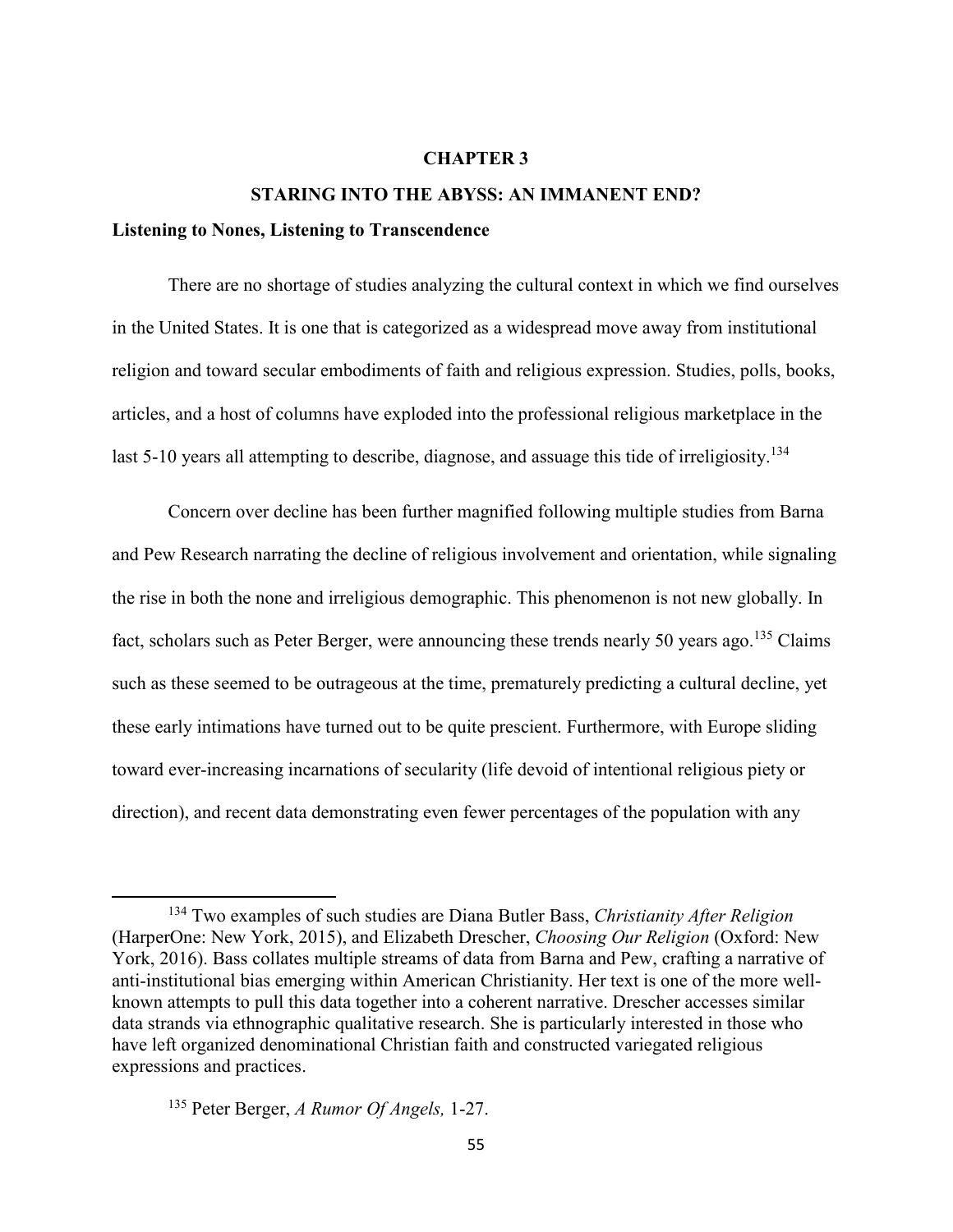religious orientation whatsoever, commitment to institutional religion in the West seems to be nearing its own death rattle.<sup>136</sup>

Much of the concern has been prescriptive in nature, offering macro-religious sociological takes. The principal parts of typical analysis have focused on general questions such as why teens are not embracing the faith of their parents, why evangelicals are leaving the church, or the conflict between faith and science.<sup>137</sup> However, little analysis has focused upon the non-religious segment of our populations in the North American South that grew up without any religious presuppositions.

While these queries are necessary, one is not hard pressed to find excellent analysis of them. The Church writ large *should* be concerned with why young people are leaving it, why older people choose to disaffiliate, or why growing segments of the population seem to be less religious than their forebearers. However, what many of these questions fail to consider is that *not all Non-religious people ever went anywhere, even, shockingly, in the Bible Belt South*. Some people are just None-religious, period. There is currently a large segment of the population that has grown up secular, people for whom not only was God never a question but the idea that God could be some sort of an answer was never an option. We live in an era in which there are

<sup>&</sup>lt;sup>136</sup>For a few notable examples on European religious statistics see https://www.theguardian.com/world/2018/mar/21/christianity-non-christian-europe-youngpeople-survey-religion and https://www.pewforum.org/2018/05/29/being-christian-in-westerneurope/. "Christianity as a default is gone" and where such is not totally eradicated, practicing Christians are certainly a minority. Accessed 10/1/2019.

<sup>&</sup>lt;sup>137</sup> Drescher, 53-88. Her study is a notable example. She interviews former Evangelical, Mainline Prostestants, and Catholics, attempting to ascertain why they left their organizational religious home for one molded after their own subjectivity, or what she refers to as their "manufactured spiritual self-invention."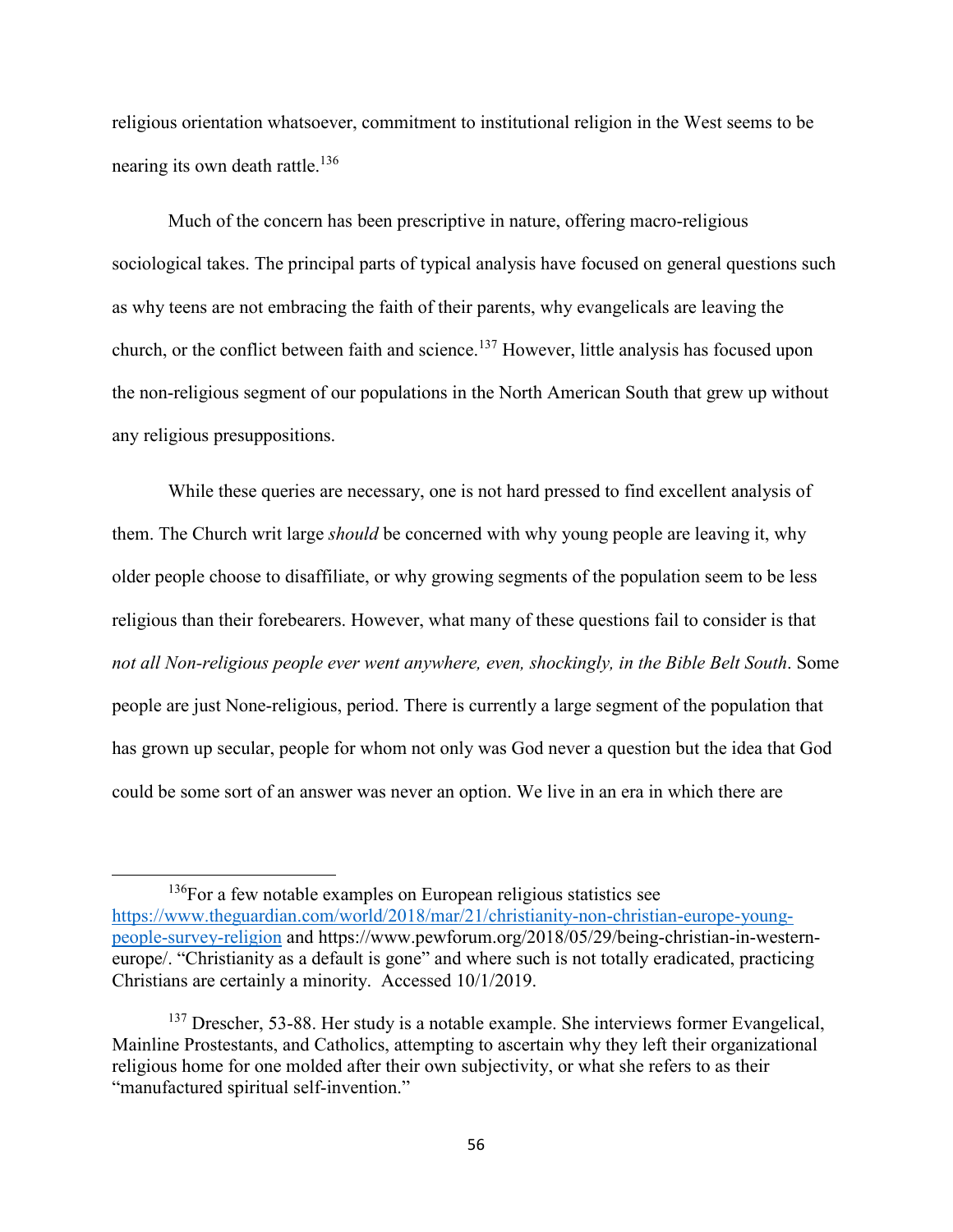genuinely secular people: people that do not have a religious worldview with which to make meaning and for whom the conditions of belief are strained. It may be fashionable to state that many among us are "choosing our religion," but it is equally true many among us were thrown into a secular context without religious bearing.

This population subset will comprise the primary subject of this study. This project is concerned with studying transcendent themes in the daily phenomena of the nonreligious, but it does so as a means of listening to the stories of those who have *always* been secular. This is the world in which we now live, even Bible belt. This project discerned if folks, who have come of age in a secular age, possess any vestiges of the gods or what Peter Berger calls "signals of transcendence."<sup>138</sup> It sought to discover the multifaceted spectrum of cross pressures among the non-religious.<sup>139</sup> This approach offers a unique contribution to the missiology of the church as it is heretofore unexplored in this population segment. Many authors have gathered around the ideas and stories of those who have left the church, but few have considered the role of transcendent themes in the lives of those that are secular and have never participated in a faith community.

But where might this transcendence be located? I would like to suggest that we consider two areas of focus within the confines of transcendence as a working, though fluid, category. This study will focus on *interior* and *anterior* loci of transcendence but only as both of those emerge in how secular Nones make sense of their everyday comings and goings. This is another

<sup>138</sup> Berger, *A Rumor of Angels,* 52-53.

<sup>139</sup> Taylor, *A Secular Age*, 555 & 594-617. By cross pressure, Taylor means the pressure felt by secular persons as closed (immanent) and open perspectives (transcendent / ineffable) tug for viability within their sense of self.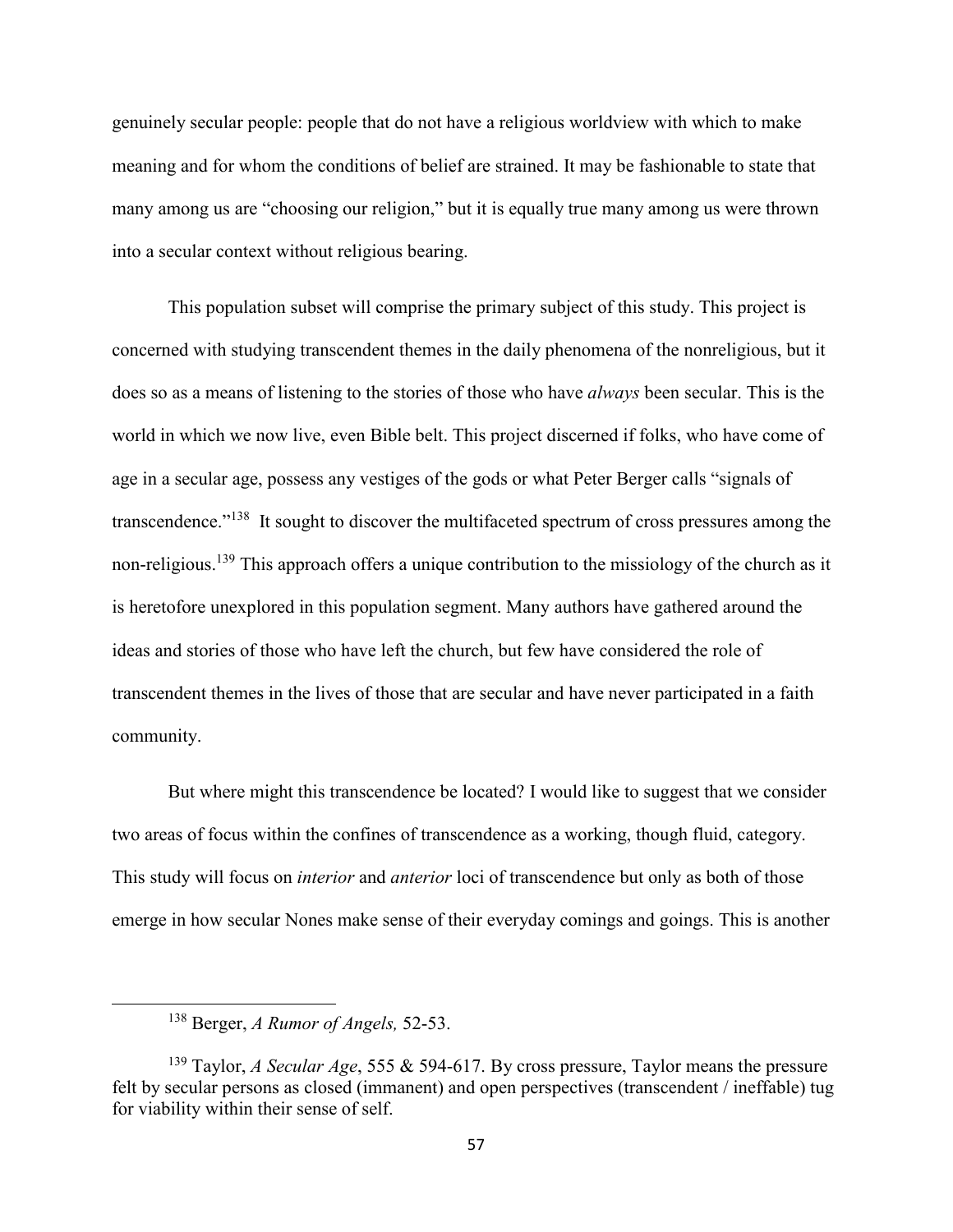primary emphasis of this study. This study is not concerned with submerged unconscious Jungian desires as it is with daily embodiments. We are searching for how it appears in plain sight, subject to the illumination of each day. Therefore, we must allow for transcendence to emerge from both outlets because in an age of secularity, tightly canvassed against the frame of authenticity,<sup>140</sup> forms of inward value systems will have an incarnate form.<sup>141</sup>

# **Taylor Incarnate: Transcendence from Within**

One of the hallmarks of a secular age is the move toward an inner shape of

transcendence, predicated upon a personal quest for authenticity. Taylor understands this interior

move as a natural outgrowth of the process of disenchantment. He describes it thusly,

Here I want to mention first it's inner side, the replacement of the porous self by the buffered self, for whom it comes to seem axiomatic that all thought, feeling and purpose, all features we normally ascribe to agents, must be in the minds, which are distinct from the outer world. The buffered self begins to find the idea of spirits, moral forces, casual powers with a purposive bent, close to incomprehensible...we might even say that the depths which were previously located in the cosmos, the enchanted world, are now more readily placed within. <sup>142</sup>

Under Taylor's caricature, the traditional role played by ideas of God have now moved to

the self, to the self's deepest and interior parts of the person, an interior transcendence. Of course, this is nothing new. Augustine, Luther, Wesley, Freud, Lacan, James, to name a few, demonstrated the proleptic force of an interior transcendence all recurring within the broader context of a humanity. What we are witnessing is the full-scale advent of the psychological

<sup>&</sup>lt;sup>140</sup> Charles Taylor, *The Ethics of Authenticity*, 2<sup>nd</sup> ed. (Cambridge, MA: Harvard, 1991). This work presages Taylors, *A Secular Age.* It focuses more acutely on the theme of authenticity as locus of meaning within a secular psyche. As such, it acts as a propaedeutic to the larger study of conditions of belief.

<sup>141</sup> Ibid., 13-29. See also Taylor, *A Secular Age*, 475-476.

<sup>142</sup> Taylor, *A Secular Age*, 539-540.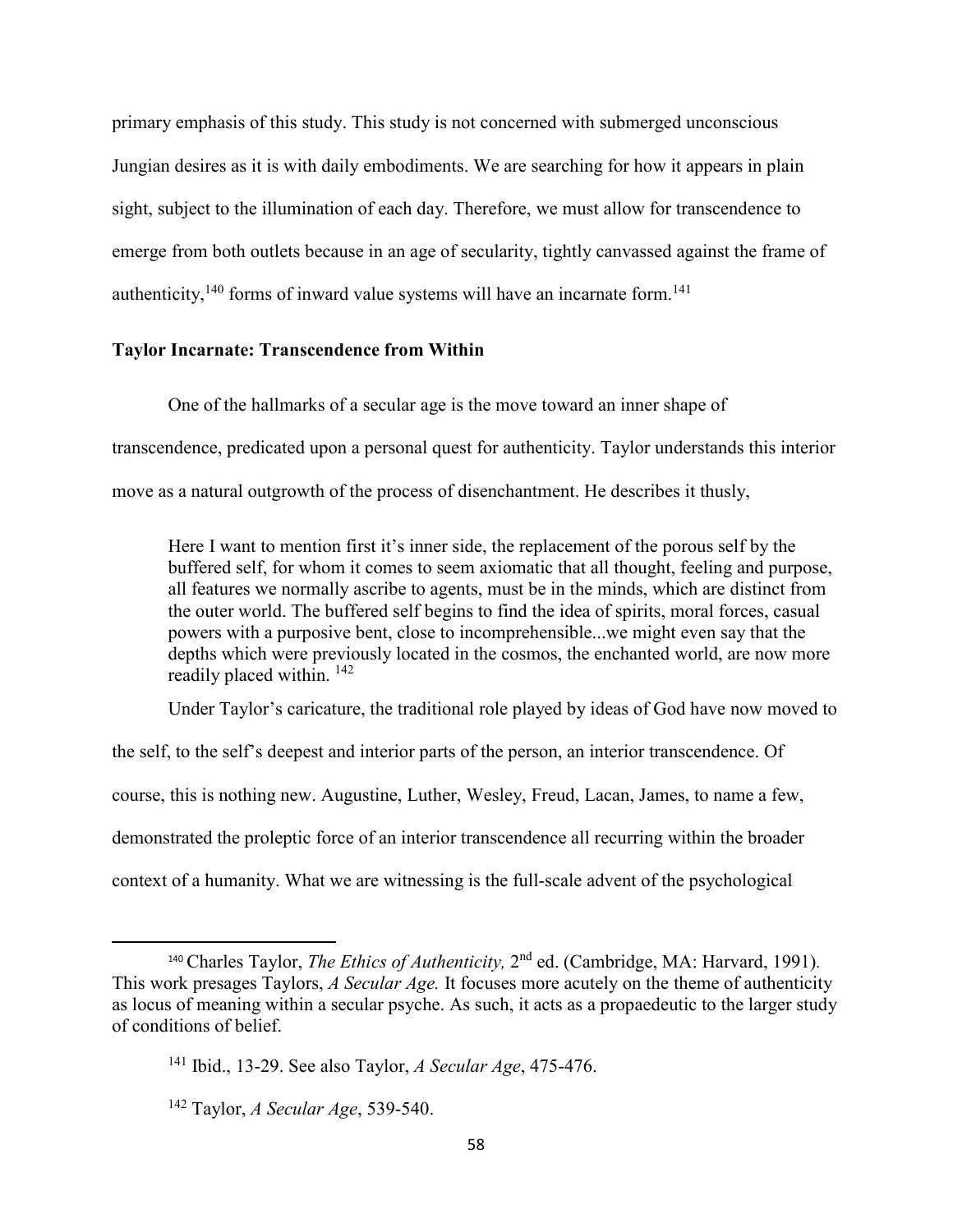revolution that characterizes modernity. The difference today is that the secular has become a means of religious discovery, a re-turn to interiority, the placement of the "out there" in the locus of self-abyss. These former religious figures (and even secular linguists to a degree) believed that a transcendent God (or inscrutable place of meaning) was pressing upon them. Today, this shift means that those same transcendent feelings and anxieties no longer need to rely on a metaphysical mover other than the depths of one's own being. It is the inbreaking, rather than the great neo-orthodox Barthian outbreaking, that is the locus of divine revelation.

Subsequently, we discover the attachment of the transcendent, or concepts thereof, to the authentic self as located *within* the interior recesses of individuals. This shift can be labeled as a liminal transcendence most accurately incarnated as the quest for God within one's own undiscovered depths. As earlier noted, this move is historically capitulated from enchantment, to deism, to exclusive humanism. In the process, this new liminal-self sublimates God, reduces categories of transcendence to the materiality of the body, and then extends outward to envision transcendence as human flourishing that cannot imagine an other-worldly objective goal.<sup>143</sup> There is no place for religious quests to go, i.e. eschatologically/cosmically, other than inward. The old theological category of eschatology is transformed into a means of self-discovery. Once that inward promise land is located, only then can one return to the place where one was and participate in ushering in materialist utopias that imagine all fulfillment in the present, a *fulfilment only authoritative for that individual*.

In finding oneself, one therein finds God. The irony of this personal quest, as Taylor eludes, is that it can lead one to negate the self in the Other (i.e., religion) via the journey but this

<sup>143</sup> A contrasting value set would be Taylors notion of agape. See Taylor, *A Secular Age*, 246-247.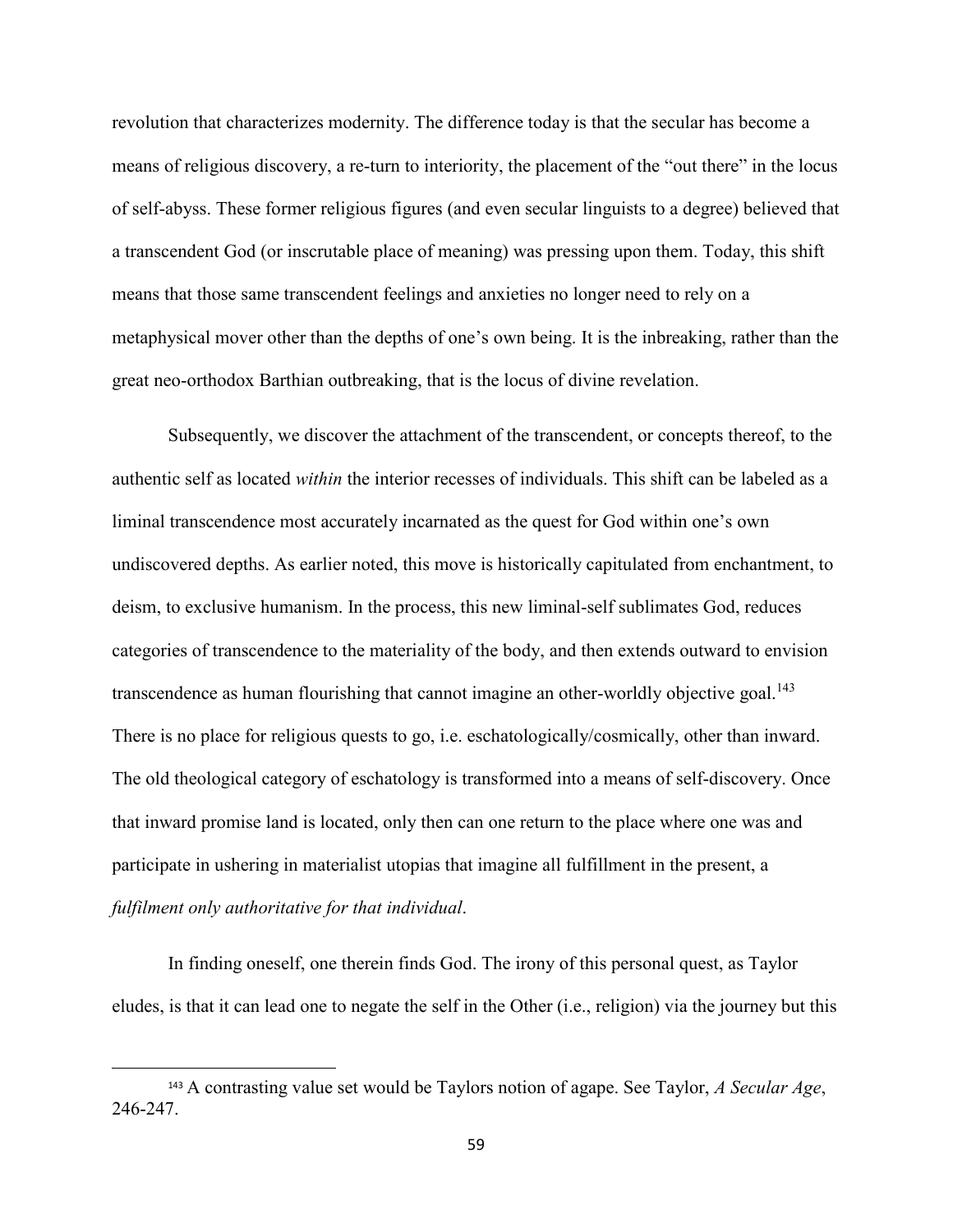negation is a dialectical sleight of hand: it is an embracing of the collective *for the sake of finding the self*. The latter collective is only given importance as a means toward one's authentic selfexpression and modern courage to face the real world in all its terrible glory.

What Taylor describes is the move from the porous self to the buffered self. Life, once filled with meaning via objects in the world and the grand narrative of one's place in the Ancient Regime, is now located in the modern moral order of self-discovery and authenticity. Now, when we feel overwhelmed by an outside stimulus, our wonder drives us inward to discern the encounter. One might now contend that liminal transcendence implies that we are no longer attempting to get our heads in the clouds; we are attempting to discover the wonder of the clouds in our heads.<sup>144</sup> This research grants that shift and reveals this newfound home of God.

On the other hand, transcendence may also have salient features that extend into the mundane orderings of how we plan our days. Taylor does not negate the notion of an exterior transcendent referent. In fact, he references it throughout his narrative. What Taylor provides is a story of how, and why, the primary avenue for many in a secular age is the collapsing of categories of transcendence into immanent frames of reference and meaning. As such, he points one's sociological research into that inner realm of the other as a locus of information and lends the researcher hints toward a viable model through which to do sociological, and therefore missiological, exploration.

### **Peter Berger: Transcendence from Without**

 $\overline{\phantom{0}}$ 

For whatever reasons, sizable numbers of the specimen "modern man" have not lost a propensity for awe, for the uncanny, for all those possibilities that are legislated against

<sup>144</sup> G. K. Chesteron, *Orthodoxy*. Reprint Ed. (San Francisco: Ignatius Press, 1995), 22. Of poetry and faith Chesterton notes, "The poet only asks to get his head into the heavens. It is the logician who seeks to get the heavens into his head. And it is his head that splits."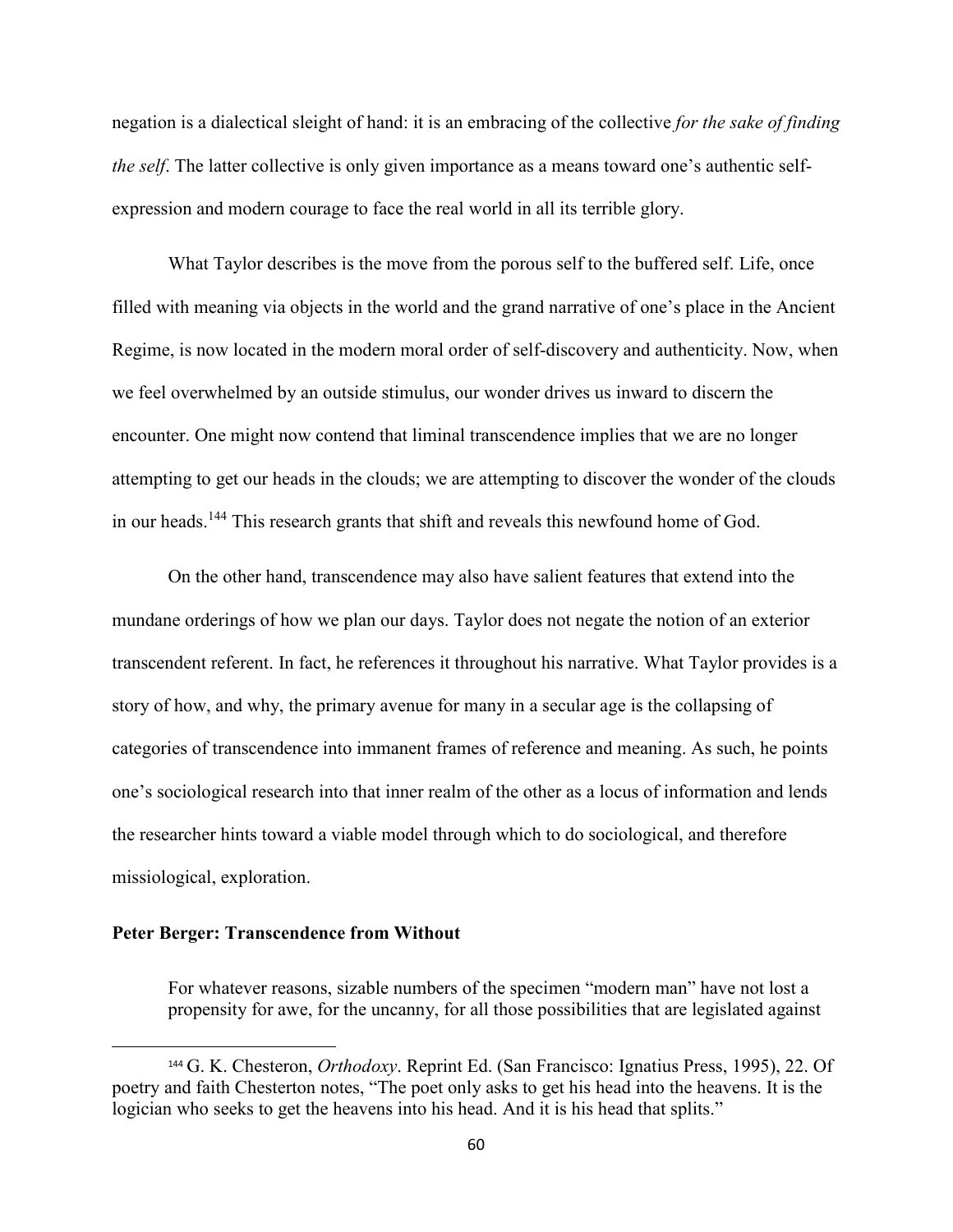by the cannons of secularized rationality. These subterranean rumblings of supernaturalism can, it seems, coexist with all sorts of upstairs rationalism.<sup>145</sup>

 Berger's underappreciated work, *Rumor Of Angels*, nearly 30 years prior to Charles Taylor's analysis of secularity, contends that there are structural edifices of supernaturalism, intimations of transcendence, that have not succumb to the progressive theory of secularization. Writing within the contextual shadow of dialectical theology, and at the twilight of structuralism, Berger is using his sociological insights to make an anthropologically theological turn toward analyzing human behavior as a key to locating transcendence. He is interested in irreducible leanings and commitments incarnated in the every-day actions of people.

A secondary concern is to notice these occurrences as objectively as possible and to avoid "mood theologies" and philosophies of the  $20<sup>th</sup>$  century that seemed to be overly emotive, and thereby, fluid and contextually restrained. Berger is interested in connecting with a structural human experience that is not held captive to the *krisis* of neoorthodoxy, the angst of Freudian psychology, or culturally "relevant" theologies such as the once notable Death of God movement.<sup>146</sup> Berger reminds us that while all thinking is a thinking from someplace, the "theological decision will have to be that 'in, with, and under' the immense array of human projections, there are indicators of a reality that is truly 'other' and that the religious imagination of man ultimately reflects."<sup>147</sup>

Thus, Berger offers us an additional area of investigation to Taylor. While Taylor discloses the interior terrain of the secular subject as vehicle through which transcendence is

<sup>145</sup> Berger, *A Rumor of Angels,* 24.

<sup>146</sup> Ibid., 29-48, 51-52.

<sup>147</sup> Ibid., 47.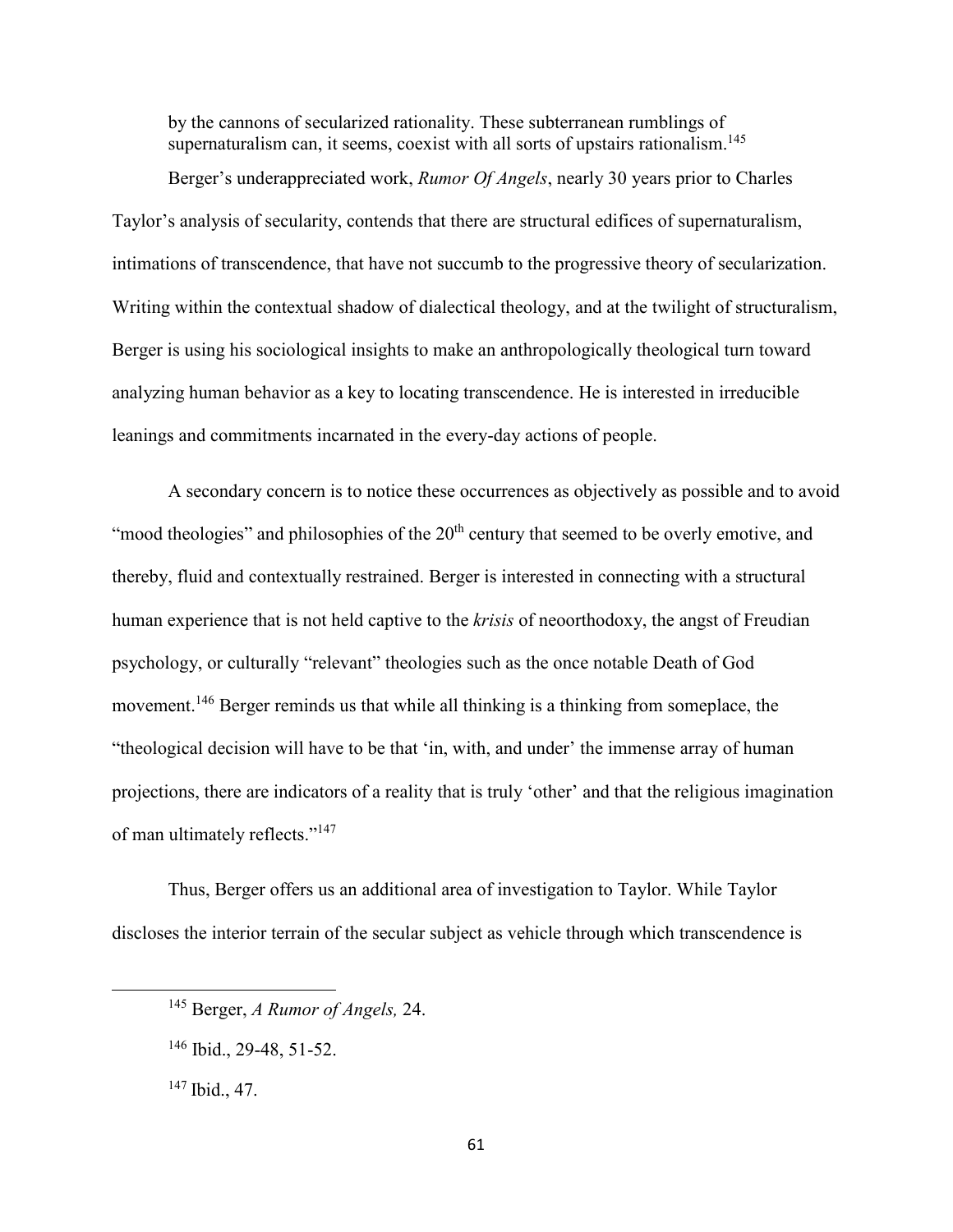thought, and emerging from, Berger offers an anthropological starting point via fundamental human experience as a means of connecting to the meta-historical. Making a linguistic turn and employing the semiotic language of "signs,"<sup>148</sup> Berger suggests that transcendence appears in signals of everyday human experience and are not simply buried deep within Jungian archetypes.<sup>149</sup> He describes the location of transcendence thusly,

"I would suggest that theological thought seek out what might be called signals of transcendence within the empirically given human situation. And I would further suggest that there are prototypical human gestures that may constitute such signals. By signals of transcendence, I mean phenomena that are to be found within the domain of our 'natural' reality but that appear to point beyond that reality."<sup>150</sup>

 What this thesis discloses are is not only forms of inner transcendence, but obvious forms of daily expression wherein transcendence is not something hidden in the deepest recesses of the unconscious. No. These can be clearly apparent in how a person spends their weekend, what value sets they establish as normative, or in what they might hope, and all being done apart from a rational argument to establish their daily behaviors, the commitments themselves providing the rational in their very unspoken incarnational expression. What forms might these daily expressions take? What transcendental signs need direct one's attention?

 This study employs all five of Peter Berger's sociological signals and it adds, to provide an even broader base, the deep symbols offered by Edward Farley as additional categories through which to interpret the prism of the human experience in this study. It should be stated that these signals are not signals of transcendence *because* it can be argued by the users of them

<sup>148</sup> For a thorough study of signs, see Ferdinand de Saussure, *Course in General*  Linguistics, 16<sup>th</sup> ed. (Peru, IL, Open Court, 2006). See especially "Concrete Entities of a Language," 101-105.

<sup>149</sup> Berger, *A Rumor of Angels,* 53.

<sup>&</sup>lt;sup>150</sup> Ibid.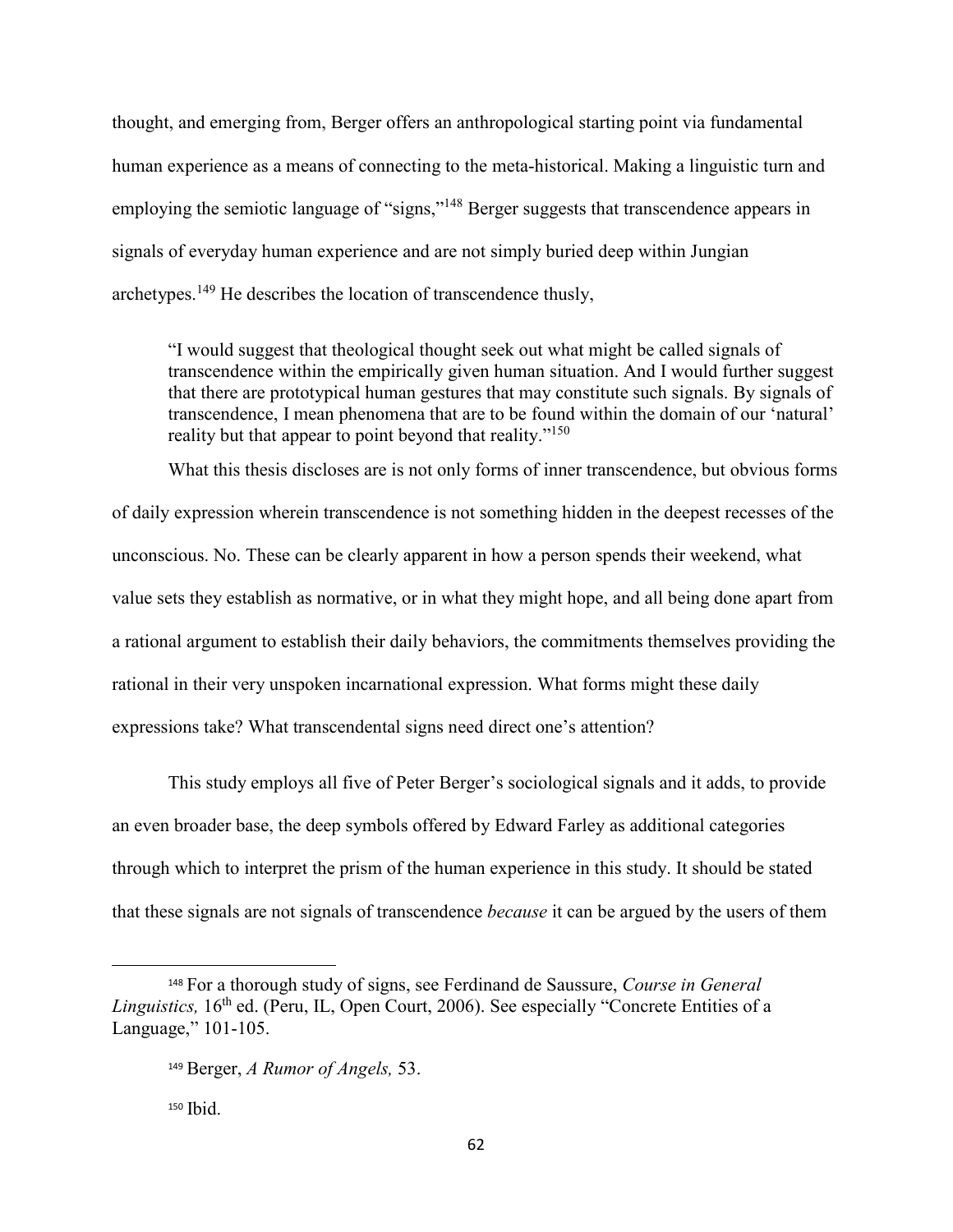that they point to transcendence. To the contrary, the implementation of these things in everyday life are indicative that modern people possess ancient signals without a specific justification. These signals are part of the *habitus* of us all and they are expressed within a cultural *field*. As Bourdieu makes clear, *habitus* refers to "representations which can be objectively regulated, and regular, without any way being the product of obedience to rules, objectively adapted to their goals without presupposing a conscious aiming at ends or an express mastery of the operations…"<sup>151</sup> Similarly, we could use Taylors phrase, "givens," that are a part of the fabric of human experience apart from empirical justification even as they are subject to empirical witnessing. In other words, we are getting at the unthought but active parts of regular daily occurrences: what people do without thinking about what they do as being the gateway to transcendence, some-thing more than immanent.

 Berger presents five suggested areas of sociological behavior as conduits for transcendence, which as actions or feelings, represent these sorts of unthought meta-historical human experiences. These are: the human propensity for order, the argument for play (entertainment), the argument of hope, the argument from damnation, and the argument from humor.<sup>152</sup> To these five signals, Farley notes five additional deep symbols that seem to have been lost, yet also latent, in what he calls our "postmodern" experience.<sup>153</sup> Farley's deep symbols are:

<sup>151</sup> Bourdieu, 72 & 79, Scharen, 76-77, and Bourdieu & Wacquant, 20-22. *Habitus* refers to the structures that operate *within* agents, often unthought, that makes infinite responses possible. It is what we do without knowing that we are doing anything that gives these actions or perceptions meaning. *Field* refers to the structure/boundaries within which the habitus takes form, the way to name objective relations within a specific construct or domain.

<sup>152</sup> A detailed exposition of each of these signals is provided by Berger, *Rumor of Angels*, 53-72.

<sup>153</sup> Farley, 29-110. A chapter is dedicated to each symbol.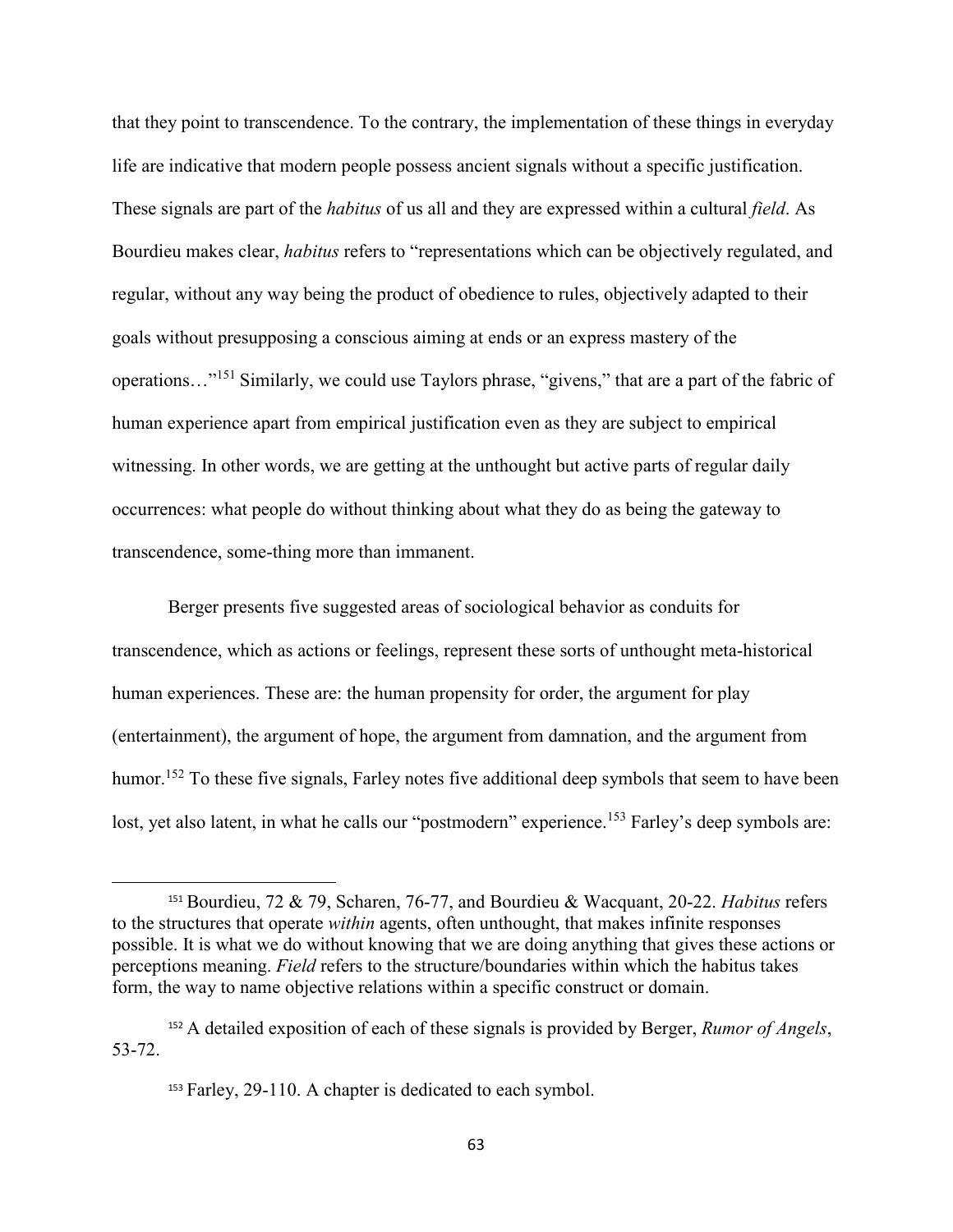tradition, obligation, the Real, Law, and hope. Since Farley is expressing the embedded nature of deep, ancient symbols (which have signs of representation), within society's sociology of knowledge, his symbols act as further evidence of an enchantment once present. Like Berger, Farley notes the metahistorical characteristic of deep symbols, recognizing the tension between "the local, historical particularity of deep symbols and their apparent transcendence of particularity by their relation to the sacred and the interhuman."<sup>154</sup> These words of power, as he calls them, are essential to the fabric of human communities, even if mere traces of them survive. Of course, neither Berger nor Farley offer an exhaustive list of human signals that could point to transcendence, but they do provide touchstone referents, a beginning taxonomy, with which to map common human experiences. The aim is not to detail every transcendental signal, but to provide structure that might lead to a rediscovery of the depth of the riches of everyday human experience that is open to mystery and the captivating hold the "gods" may still have upon us.

## **Demographic Affairs: Recent Pew and Barna Data**

 The quest for salient features of transcendence in contemporary life is needed because of the story of its absence and demise. The decline of institutional forms of religion, and orthodox faith expressions, are reason for concern, but the notion that a public less engaged in spiritual institutions is devoid of transcendental reference points is a false deduction.<sup>155</sup> Though our world is hyperconnected, people groups are more disconnected and the perceptions of others can be misconstrued through biased perspectives or simply a lack of reliable information. A glance at

<sup>154</sup> Ibid., xi.

<sup>155</sup> Statistics on religion are full of odd correlations. For example, people of faith may be shocked that recent Barna research on the churchless in America discovered 1 in 6 Americans that claim to be "born again Christians," are churchless. See George Barna & David Kinnaman, *Churchless* (Austin, TX: Tyndall Momentum, 2014), 84-89.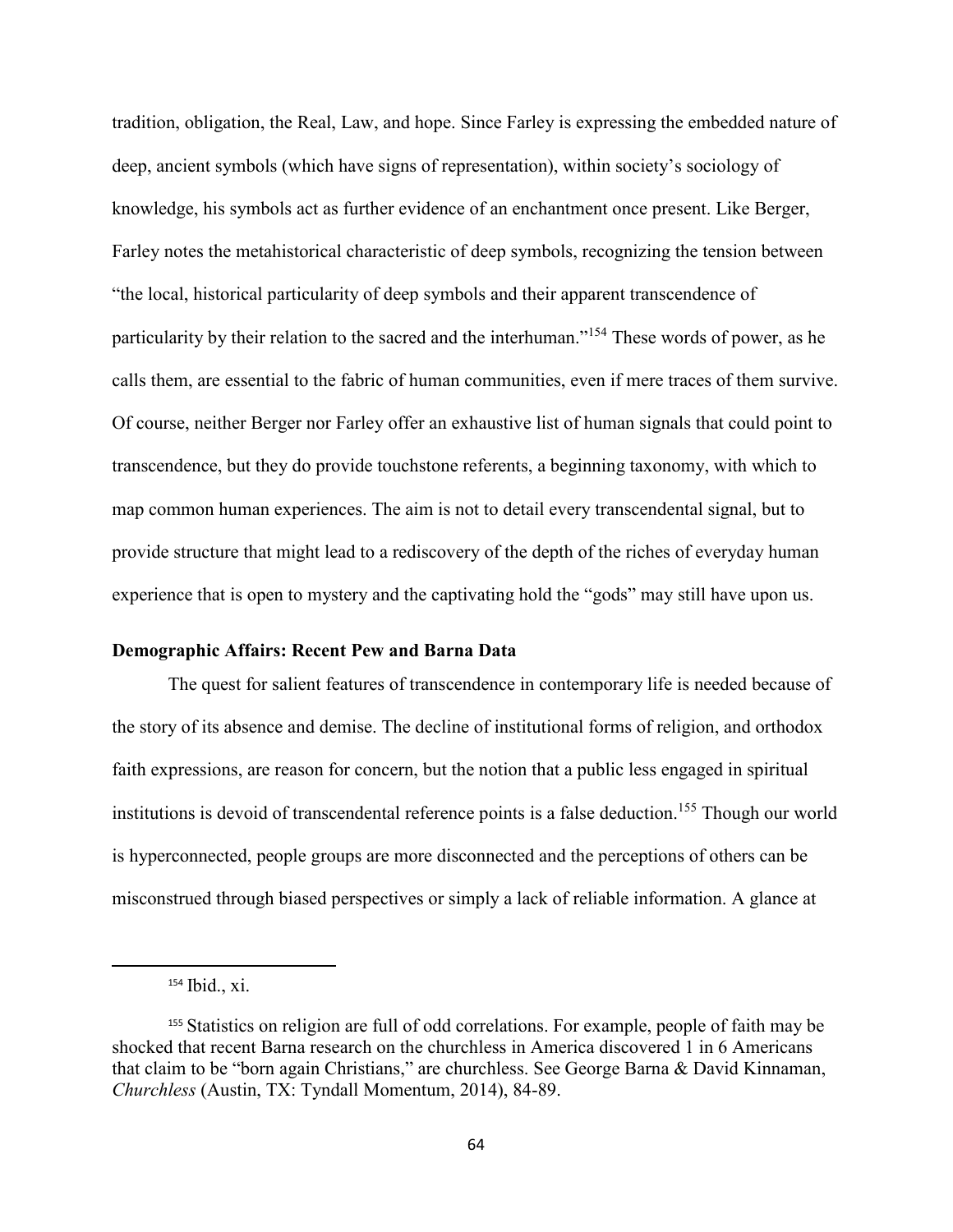the American political scene is indicative of the deep divide that exists among people who share so much as Americans yet are still segregated ideologically. People of faith often feel the reality of a more secular, plural age, but what they are feeling may be quite different than what is taking place to others around them. Some brief statistics on the shift of contemporary religious expression were shared in chapter one, but at this point I aim to press the point a little further from a statistical perspective as our historical moment seems to mark an epochal shift.<sup>156</sup>

Nearly 100 years ago, there were around 600 million Christians in a world of 1.6 billion people and 70% of those Christians lived in North America or Europe. Fast forward to 2020, now over 60% of Christians reside in Africa, Asia, and Latin America, and only one-third live in the traditional West.<sup>157</sup> The world may be just as spiritual, maybe even more so, with pluralistic expression an apt testimony, but the West is every bit as secular as Charles Taylors narrative describes, in particular regarding the conditions of belief. What we are experiencing in the West is not merely a shift in sentiment or a fickle mood swing; we are witnessing a wholesale cultural shift (post shift even?) of the narratives people use to make sense of their lives and endow their worlds (our shared world) with meaning.<sup>158</sup>

 From 2007 to 2014, Pew Research conducted 35,000 RDD surveys in their Religious Landscape Survey to determine the partial state of religion in America since the 2007 study. From these surveys, it was found that America is continuing its slide into irreligiosity. Among its key findings were the decline in percentages of all organized Christian affiliations, while it

<sup>156</sup> Bass, 31.

<sup>157</sup> Bryant L. Myers, *Engaging Globalization: The Poor, Christian Mission and our Hyperconnected World* (Grand Rapids: Baker Academic, 2017), 197.

<sup>158</sup> Berger, *A Rumor of Angels*, 34. See discussion on "plausibility structures."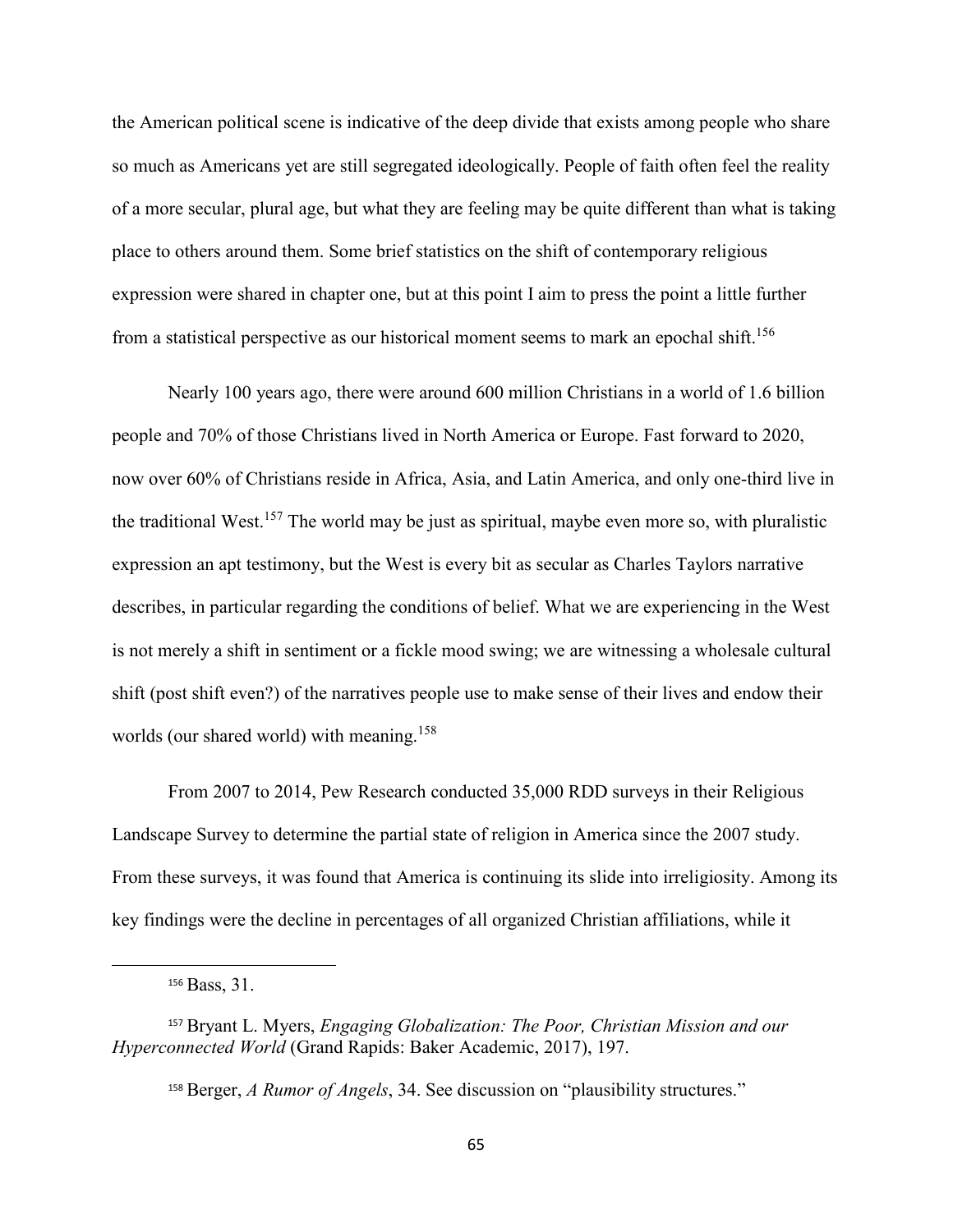learned of a rise in those that claim to be unaffiliated. The study also found a decline in the number of persons who claim to be Christian. The study concluded that nearly 23% of America is unaffiliated and can be described as nonreligious. In fact, the group of persons who identify as religiously unaffiliated was the fastest growing group in that seven-year span, from an estimated 37 million to an estimated 56 million persons, accounting for nearly 23% of the overall population.<sup>159</sup>

Barna conducted research within that similar period and concluded that nearly 38% of the adult population is now post-Christian, which is largely composed of younger generations: 40% of Generation X and 48% of millennials identity as post-Christian.<sup>160</sup> In addition, Barna found that there was not a single demographic for which church attendance saw an increase. Barna concluded the opposite: 10% of those surveyed were completely unchurched (meaning never been to a church service for any reason), 33% were essentially secular, and when combining adults and children, Barna estimated that nearly 156 million Americans are not engaged in any church.<sup>161</sup> Diana Bulter Bass reports similar findings. Citing the work of multiple researchers, and taking into considerations degrees of probability and error, the real number of weekly observable worship attendance in America is more credibly around 16% to 22 % of the populace.<sup>162</sup>

<sup>162</sup> Bass, 54.

<sup>159</sup> Pew Research Center. "America's Changing Religious Landscape." Pewforum.org. https://www.pewforum.org/2015/05/12/americas-changing-religious-landscape/ (Accessed September 27, 2016)

<sup>160</sup> Barna, 'Five Trends Among the Unchurched." Barna.com. https://www.barna.com/research/five-trends-among-the-unchurched/ (Accessed September 27, 2016)

<sup>161</sup> Barna, *Churchless*, 7, 9, 33-34.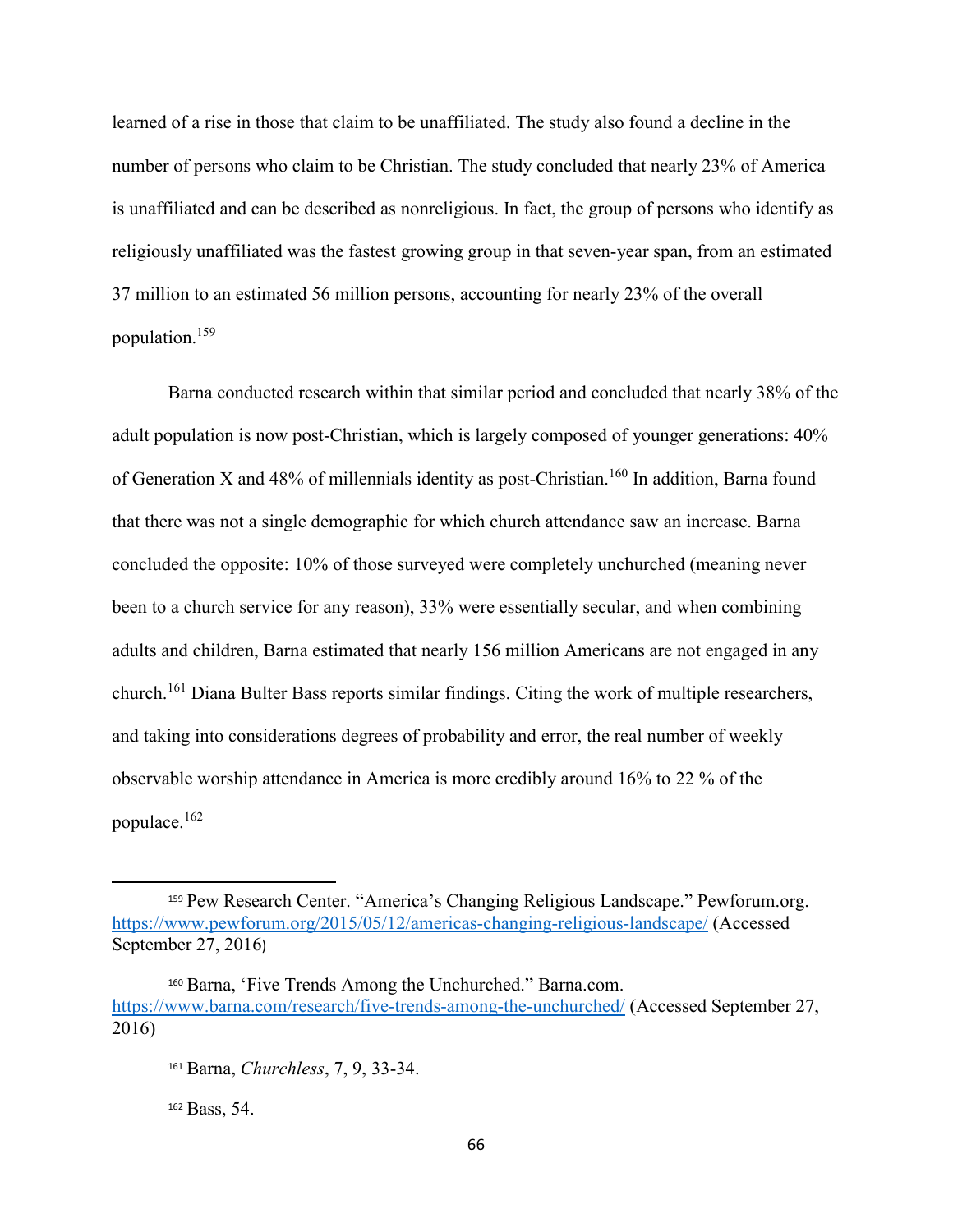In 2019, Pew posted further findings on religious research in America from data collected 2009-2019. Though this study was not the equivalent to its earlier Landscape studies, it did conclude that the trends in religion seen in 2014 were marching unabated in 2019. The additional data included 88 surveys and interviews with 168, 890 Americans. The study reinforced the rise of the non-religious and the decline of institutional Christianity. Nones were learned to compose roughly 26% of the population, only a 3% increase since 2014, but a 17% increase in the prior decade. In addition, a greater number of Americans now say they attend church less frequently than those that say they attend weekly. All mainline denominations continued their decline. The study confirmed the findings of Barna five years earlier as there is indeed a generation gap on religious observance and participation. Pew found that 22% of millennials never attend any religious service and 64% only attend a church a few times a year (think Easter, Christmas or the random funeral). When the populations of Generation X and Millennials are combined, 65% of that group are now unaffiliated with any religion.<sup>163</sup> Not only is this group growing less religiously observant, but they are also growing more secular regarding held beliefs.<sup>164</sup>

Though these statistics can be alarming, there is a silver lining that insulates our study. Among Barna's findings, 66% of unchurched people say they are spiritual, more than half say their faith (though it is non-institutional in dedication) is important, and 69% had a favorable

<sup>163</sup> Pew Research Center. "In U.S. The Decline of Christianity Continues at Rapid Pace." Pewforum.org. https://www.pewforum.org/2019/10/17/in-u-s-decline-of-christianity-continuesat-rapid-pace/ (Accessed October 10, 2016).

<sup>164</sup> Pew Research Center. "Religious Nones Are Not Only Growing, They Are Becoming More Secular." Pewforum.org. https://www.pewresearch.org/fact-tank/2015/11/11/religiousnones-are-not-only-growing-theyre-becoming-more-secular/ (Accessed May 2, 2020).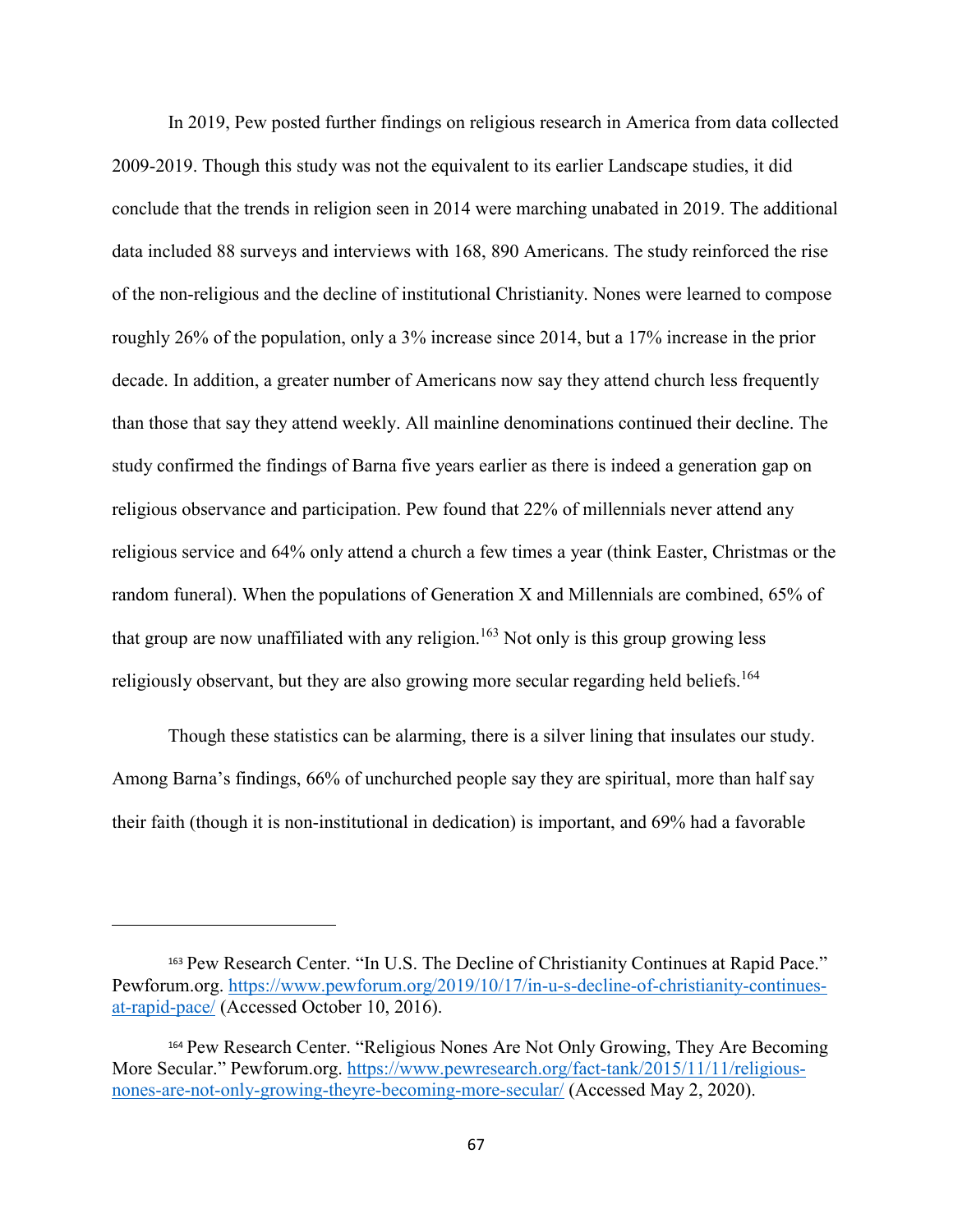view of Christianity.<sup>165</sup> It is, therefore, not a foregone conclusion that unaffiliation is akin to embracing atheism or agnosticism, which still accounts for very modest populations sets.<sup>166</sup>

 While there is much to be said about these statistics, for our purposes there are two immediate consequences. First, this data represents a real change and shift in culture and the stories we are learning to tell ourselves. It is not simply a feeling we have about the world changing; it has changed and will continue rapidly in the years ahead. To see contemporary Europe is to see our future selves. However, there are still common human experiences that people of faith, no faith, or syncretistic faith, share. Though some bridges of religiosity have been lost, this research is important because it explores other areas of human commonality worth exploring such as how we make meaning, cope with challenges, raise our children, establish norms of societal justice, and even live life with hopeful expectancy. One can read statistics, and often, the result can be an "us versus them" mentality. As a pastoral ethnographer, one cannot allow the statistics to tell the entire story of human experience. Data such as gleaned from Pew, Barna, and others, provide cultural apparatuses from which to engage our neighbor.

 Secondly, the data demonstrates that while organized religion is on the decline, religiosity is not. Even among those who are no longer affiliated matters of faith *still matter*. As members of a broader culture, one of Judeo-Christian heritage, it would be more surprising to learn of the absence of transcendent sediments than it would to grant that even the least devout among us may possess structurated modes of being in the world that cannot be accounted for through

<sup>165</sup> Barna, *Churchless*, 47.

<sup>166</sup> Pew Research Center. "A Closer Look at America's Rapidly Growing Religious Nones." PewForum.org. https://www.pewresearch.org/fact-tank/2015/05/13/a-closer-look-atamericas-rapidly-growing-religious-nones/ (Accessed May 2, 2020). Only 7% of the total US adult population identifies as atheist, with 13% of all Nones identifying as such.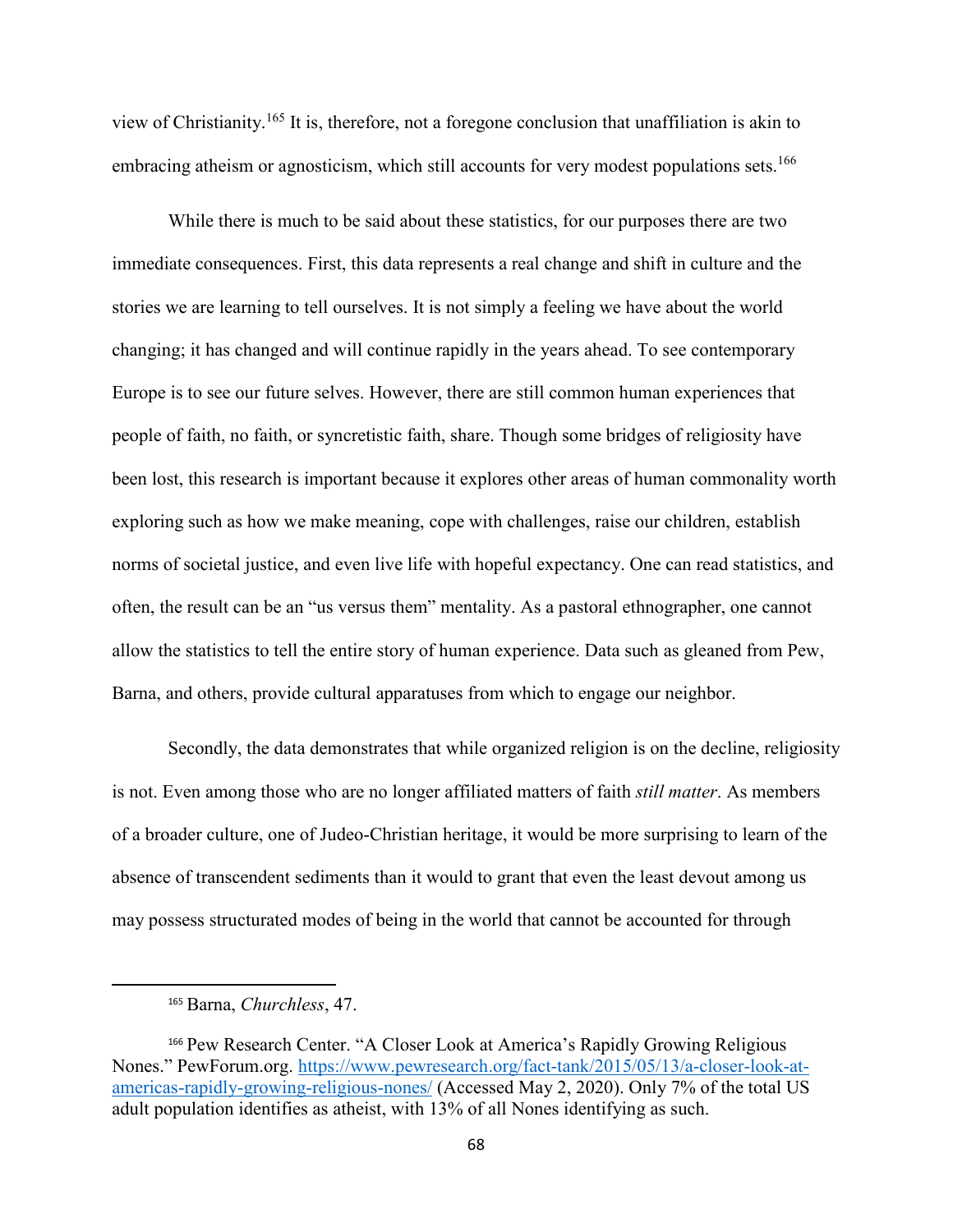empiricism, rationalism, or cultural "spins." There are simply some things that cannot be reduced to hardened rationalism: faith, hope, love, beauty, order, and condemnation to name a few. These acknowledgements leave the church with two courses of action: this data is used as a reliable sign that can help the church understand local expressions of human meaning making or the data can be considered something to be overcome through *decontextualized* modes of outreach and relationality. Though this thesis is predicated on the former option, there is sadly no want of ecclesiastical commitment to the latter in an outmoded model of translation theory.<sup>167</sup>

## **Reflexivity and Emic Practice as Challenges to Research**

 $\overline{a}$ 

How does one go about beginning research into this culturally knotty problem and what are some of the obstacles that could occur along the way? Obstacles may range from data collation and gathering, to the truthfulness of participants in an overt study, to discerning the proper questions and context for a productive interview, to even the inability to listen. These are common challenges that emerge in most forms of qualitative research. However, there are unique ethnographic and cultural challenges that emerge when commencing ethnographic research of the kind proposed in this study. Two challenges are notable and have to do with the *position* of the ethnographic researcher: ethnographer *reflexivity* and the tension of *emic practice* (western research within shared western constructs). In other words, the minister ethnographer must be self-aware on two fronts.

Reflexivity is perhaps the single most challenging aspect of any ethnographic research project, yet it is also the most crucial. An emphasis on ethnographic reflexivity is one of the main

<sup>&</sup>lt;sup>167</sup> Bevans, 38-44. The first model he notes is the translation model, a model of gospel communication that passes on a "core" set of beliefs into another context. He notes, "the translation model insists that there is 'something' that must be 'put into' other terms. There is always a something from the outside that must be made to fit inside."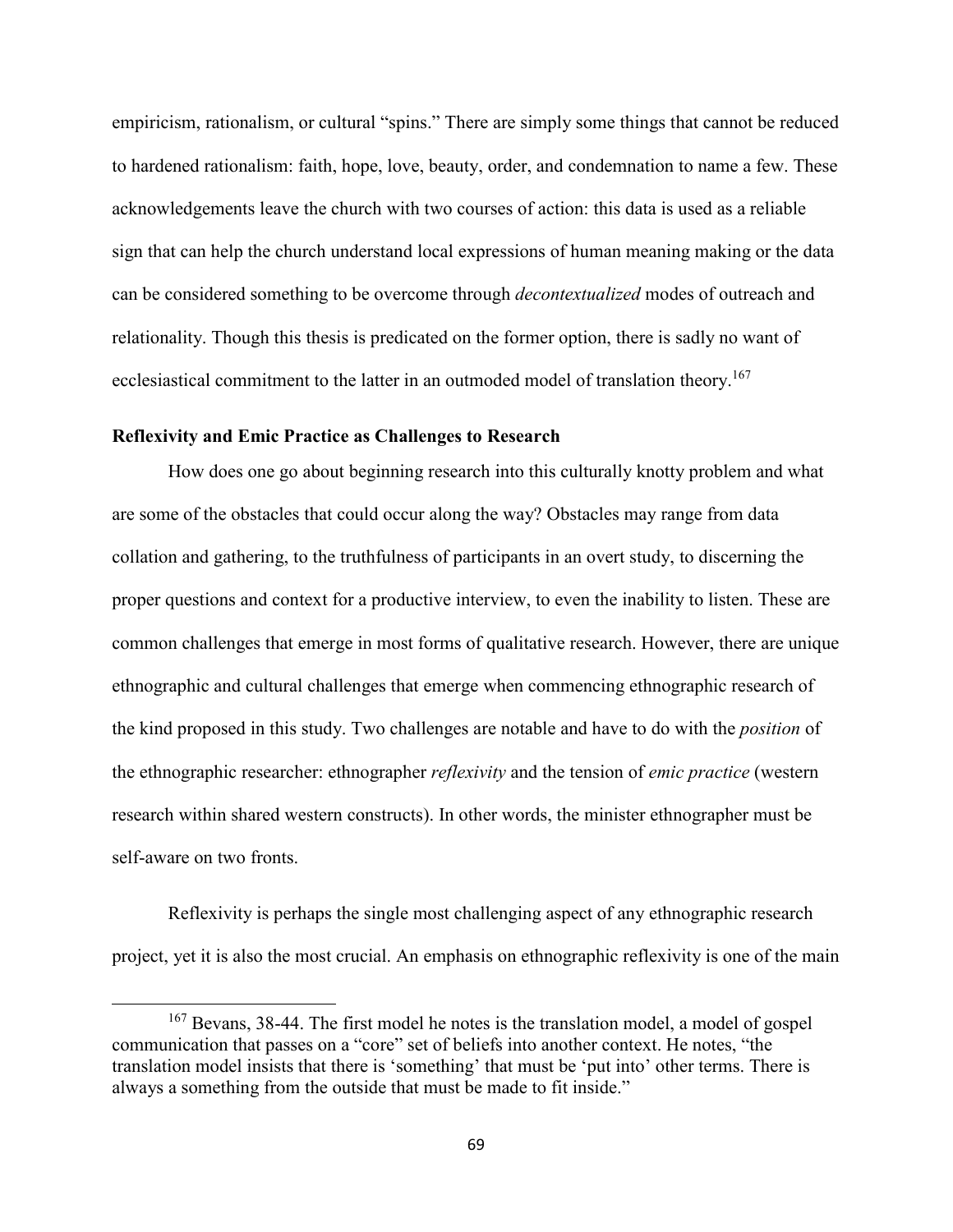foci that set Bourdieu's research method apart from earlier structural methodologies, and for good reason, because too often former structuralist dominated forms of inquiry led researchers to determine outcomes and reduce observable reality to the specter of academic gaze. Researchers often proved, or disproved, their own theories by testing them on subjects, in a sort of tone-deaf structuralism.<sup>168</sup> Researchers brought models to their work and overlaid them upon their research subjects, resulting in Narcissus peering through the looking glass and many times finding himself.<sup>169</sup> Bourdieu's work offered a response to this non-reflective ethnographic practice and subjected sociology and ethnographic research to its own methods.

Bourdieu's method was notable for its results when researchers were doing embedded analysis inside a different culture, whether the culture be one that traverses type, kind, or national boundaries.<sup>170</sup> Following his insistence on reflexivity, the ethnographer became that which inscribed what was seen, even peering into her own field of vision, rather than seeing what had already been inscribed with sociological theory. The ethnographer was not imposing foreign theories upon the subjects. The task was to live, listen, and learn, and thereby, construct a sociological analysis that accurately reflected the subjects of study but could only be determined *within* the research itself. Thus, without reflexivity that penetrated more deeply than simple self-

<sup>168</sup> Scharen, 74.

 $169$  Bourdieu & Waquant, 39, 71-72. Bourdieu's method of reflexivity distinguishes itself from common theories of reflexivity with its inward turn onto the field of academia, subjecting the theory and researcher to the same criteria as the sociological reality being observed. In other words, employing reflexivity is to recognize that academic sociology is as much a field, with a habitus, as the subject being studied. All research must overcome this obstacle through theory produced *out of* research. See Bourdieu, *Outline of a Theory of Practice*, 72-94.

<sup>170</sup> Ibid., 45, for an example of a national boundary. See Loic Wacquant*, Body & Soul: notebooks of an apprentice boxer* (New York: Oxford, 2004), for an example of culture analysis of a different type, a local context *within* a context, a subtext.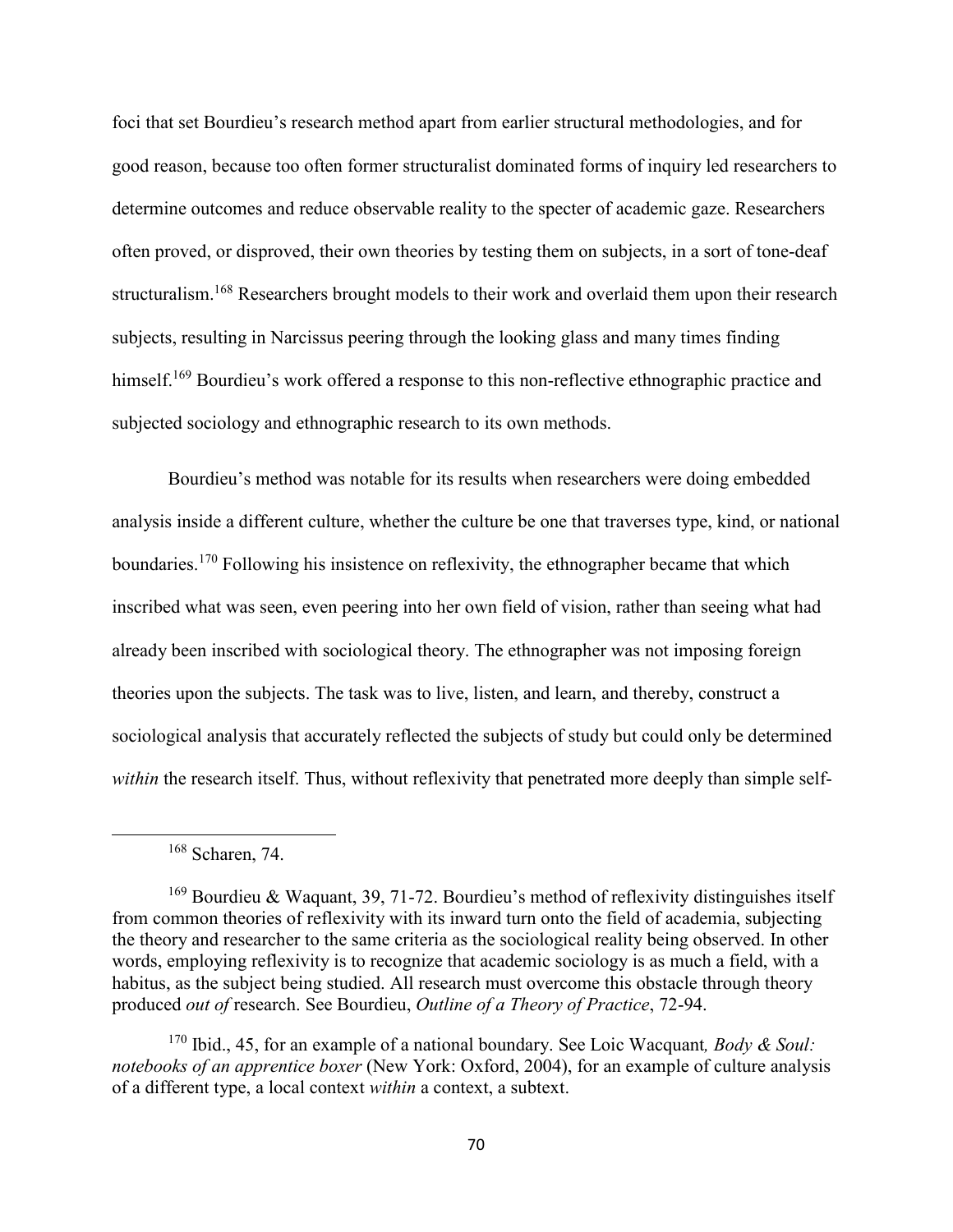awareness, the result of the research would be nothing more than an academic echo chamber that did more to establish researcher superiority over their subjects than to establish any sort of empathy with the subject and lead to action that might solve a problem revealed through the research.

 A second challenge to this research is sharing the same culture as those I will be studying and then selecting a methodological approach from within which to think about this engagement. This challenge is known as the "problem of native exegesis or emic analysis."<sup>171</sup> Listing several obstacles to listening, Robert Schreiter especially notes the difficulty here,

Do members of a culture have enough perspective to describe their own culture objectively and analytically? And is a native description of a culture necessarily a true description of culture…In our description of ourselves we overlook things that outsiders might consider important, or we misunderstand relationships because of inherited common sense.<sup>172</sup>

This challenge is most observable in the foundational narrative framework upon which this study is predicated: the slow lurch of history, from enchanted to disenchanted world, that has ushered in our current secular age. The challenge is in the diagnostic and correlative aspects of research because natives researching other natives, as I am here, can often miss a given cultural "take" because it is part of our accepted field of behavior. However, just as reflexivity is an obstacle that Bourdieu helps navigate, so too this challenge can be predominately met through reflexivity and *inscribing the signs given* rather than creating signs from out of their utterances. As a native describing other natives, there is a distance between my location as an ethnographer

<sup>171</sup> Schreiter, 47 & 80-81. Schreiter also notes how *root metaphors* govern semiotic domains and are often shared across those that share those domains of meaning. It is crucial when a root metaphor emerges in the interview process to not assume its meaning as a shared construct. See also Sensing, 93-96.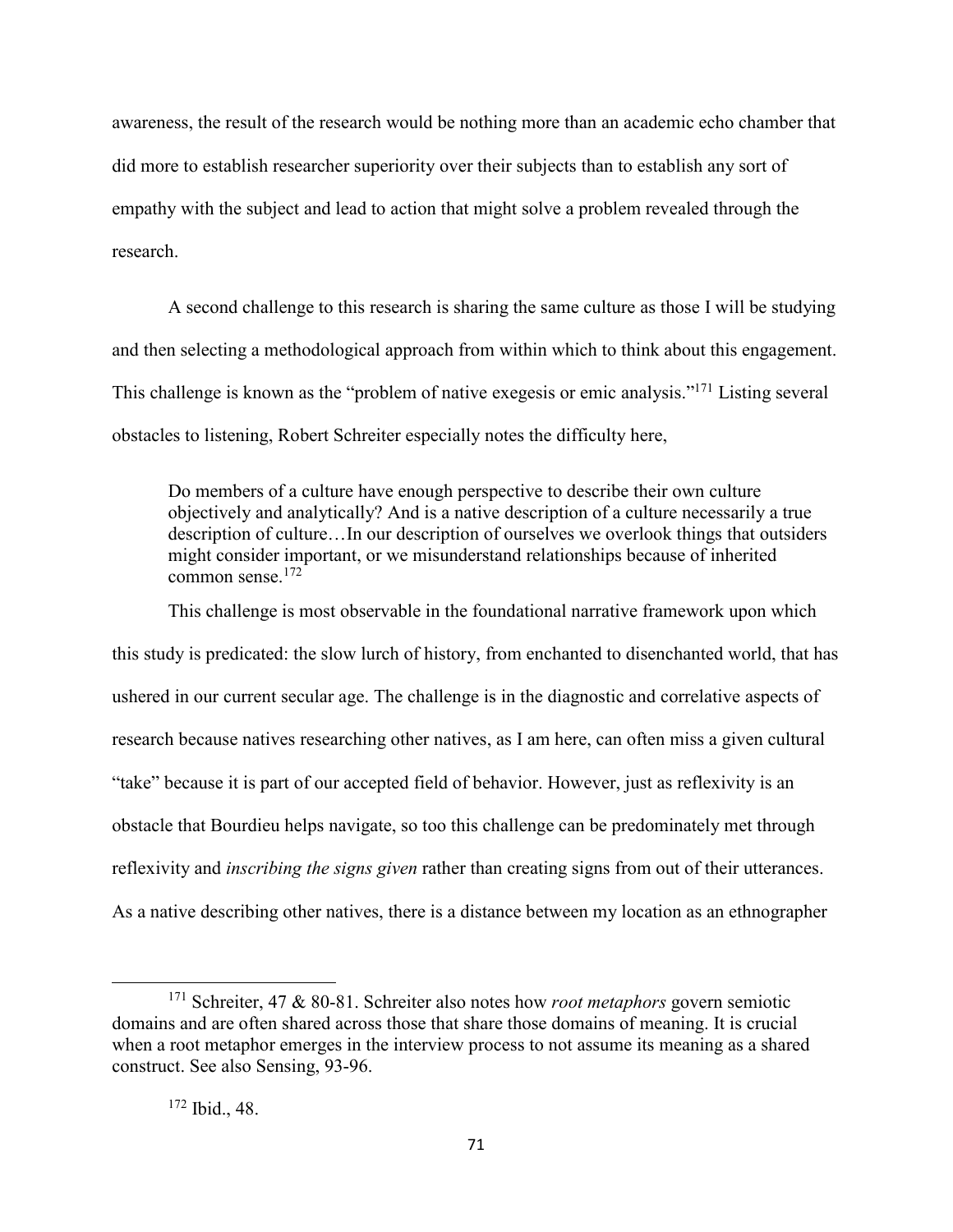and the subjects of this study: the distance of religious framework. The goal of this research is to see how *others* construct meaning *apart* from an institutional religious framework. This is why this study matters: it seeks to disclose the long shadow of transcendence that continues to creep through the forest even as the sun sets on the story of a particular god.

Lastly, one's theological presuppositions will determine the applied contextual ministry model to help make sense of the research. This research is sociological in nature, but its undertaking is predicated on theological convictions and on one's theory of general revelation. Models of missiology that may be produced from out of this study must be inductively determined by the type of study and not by decontextualized doctrinal demand. We must here employ a model of contextualized ministry that is *anthropological* in nature as we are seeking signals of transcendence (remainders of Truth embedded in human experience) within the goodness of the human person as such.<sup>173</sup> A central conviction of an anthropological model is that "human nature, and therefore the human context, is good, holy and valuable."<sup>174</sup> This model values the human experience as a touch point for revelation. Divine revelation occurs at the level of creation and then moves toward the object of God. The incarnate Christ becomes the stuff of carnal creation *in order to* reveal God, the material revealing the immaterial. Thus, the challenge of choosing a model within which to formulate, and present, the missiological ramifications of this study must be one that looks for God's revelation within the values and everyday actions of people. If one's area of inquiry is human experience, then one's contextual model must also be one that makes as its starting point said experience.

<sup>173</sup> Bevans, 55.

<sup>174</sup> Ibid., 56.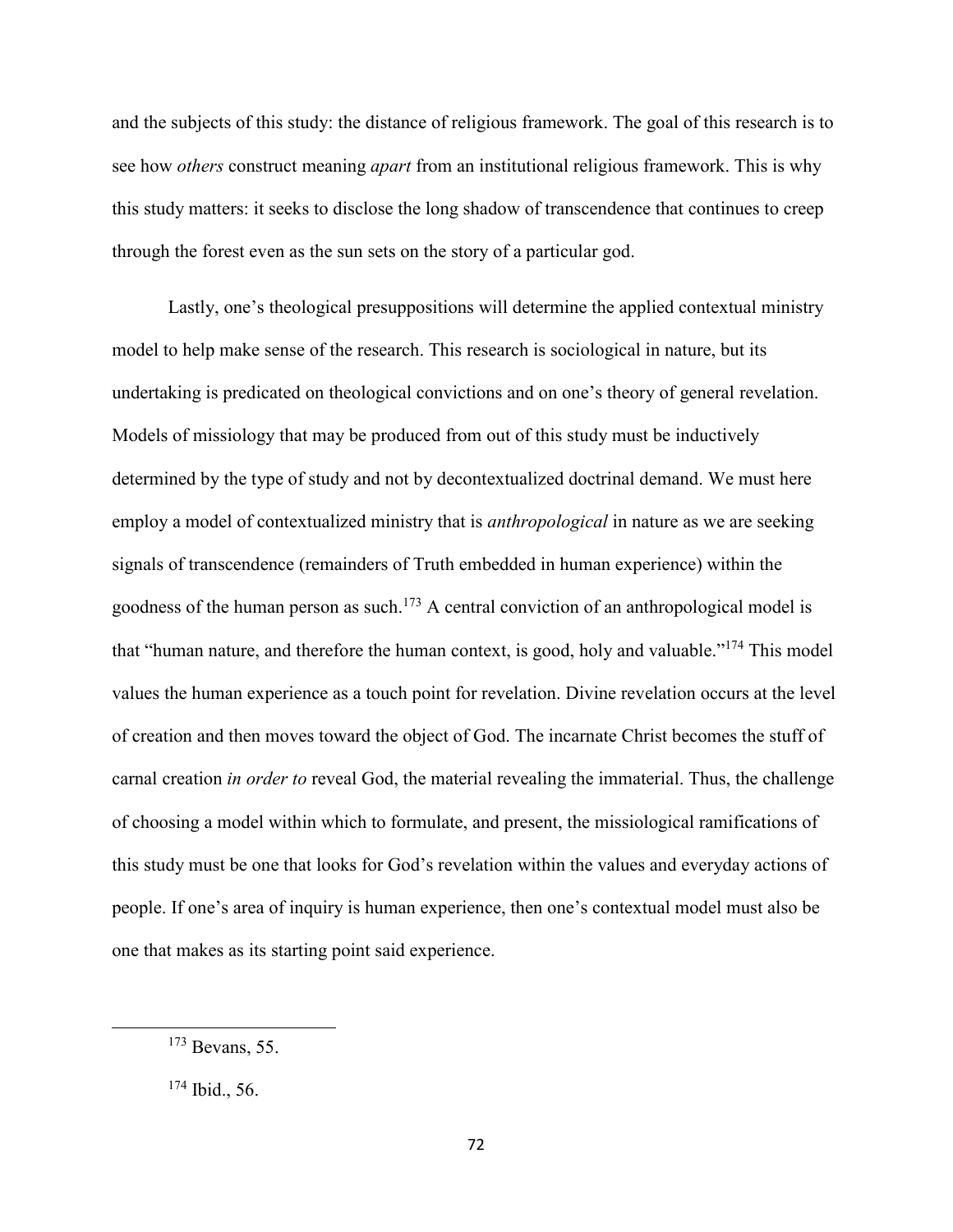### **A Qualitative Approach: Details on Method**

There are two primary types of research with subjects: qualitative and quantitative research. This thesis employs a qualitative method. Qualitative research is characterized as a multi-method approach, the overarching goal of which is to seek answers to questions by examining individuals who inhabit various social settings. It is a research methodology that attempts to make sense of, and interpret, phenomena that emerges from human experience and describes moments and meanings in the lives of individuals.<sup>175</sup> A focal point of this method is that "researchers are most interested in how humans arrange themselves and their settings and how inhabitants of these settings make sense of their surroundings through symbols, rituals, social structures, social roles, and so forth."<sup>176</sup> A qualitative method is notably designed for smaller sample sizes and specific contexts. As a relational research approach, qualitative research is usually conducted with methods that involve human participation such as interviews, focus groups, questionaries, case studies, observation, narrative analysis, and even participant homework to name a few. The success of qualitative research is measured by sample size, diversity, and insight. It is not disparaged due to the sampling size of the participants and could be limited in participants depending on the specific problem being investigated.<sup>177</sup>

Within the qualitative method employed in this thesis, it should be stated that this thesis project has one primary mode of research intent: to contribute to the existing knowledge base on

 $176$  Ibid.

<sup>&</sup>lt;sup>175</sup> Sensing, 57.

<sup>&</sup>lt;sup>177</sup> Quantitative research is the other notable method. It is an approach that is generally interested in large data sets, usually larger than small local ecclesiastical contexts, and interested in concrete observable data that can be analyzed, measured, and studied.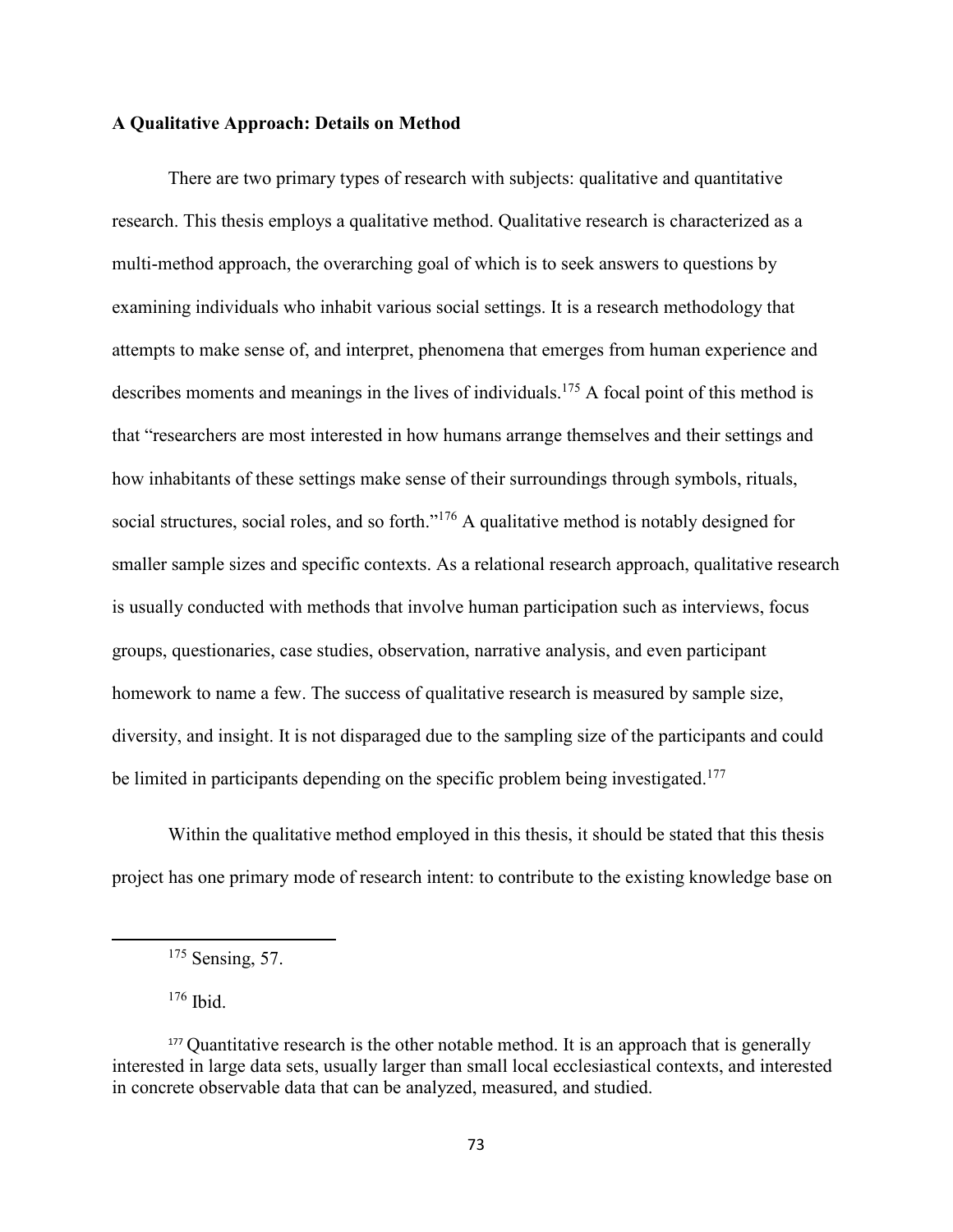the subject and contribute new theory in the field of analysis concerning transcendent signals in the life of secular Nones. This object will be met employing three primary methods of data collection that is consistent with qualitative research: Semi-structured interviewing, Narrative research within the interviewing process, and developing a taxonomy.<sup>178</sup> Given the limited time constraints and subject sampling size, these three methods will be employed to give the study more range and depth. Further, data triangulation across those methods of collection, and across participant experiences, will be noted to discover correlation that could prove indicative for the results of the study. This study includes three participants that meet the study criteria proposed above.<sup>179</sup> The interviews take place over a four-week period, covering 1 hour each session, but not more than 90 minutes, and were determined by participants. Interviews were conducted via zoom. Interviews were recorded with a recording device and then transcribed for further analysis and coding. The researcher collated the data as it converged and diverged within the participant sampling and presented it within a taxonomy of deep symbols. The data was further analyzed under the boarder categories of Peter Berger and Edward Farley and explained in kind via ethnographic description.

 However, these categories are primarily starting points, not rigid funnels. As with all qualitative research, there was room to adjust these codes according to participant responses. Berger and Farley provide the framework from within which to think and execute this project. It

<sup>178</sup> Sensing, 179.

<sup>&</sup>lt;sup>179</sup> Ibid., 85. The small sample size is chosen to allow for depth of exploration and analysis. Sensing notes that a one-hour interview will produce 10-15 single spaces pages of text This study will undertake 4 total interviews, thus, if the study includes four participants that is 160 pages of total material to code and analyze. It is the desire of this researcher to provide quality analysis over quantity of persons. Future studies could be performed that build on the results of this initial research.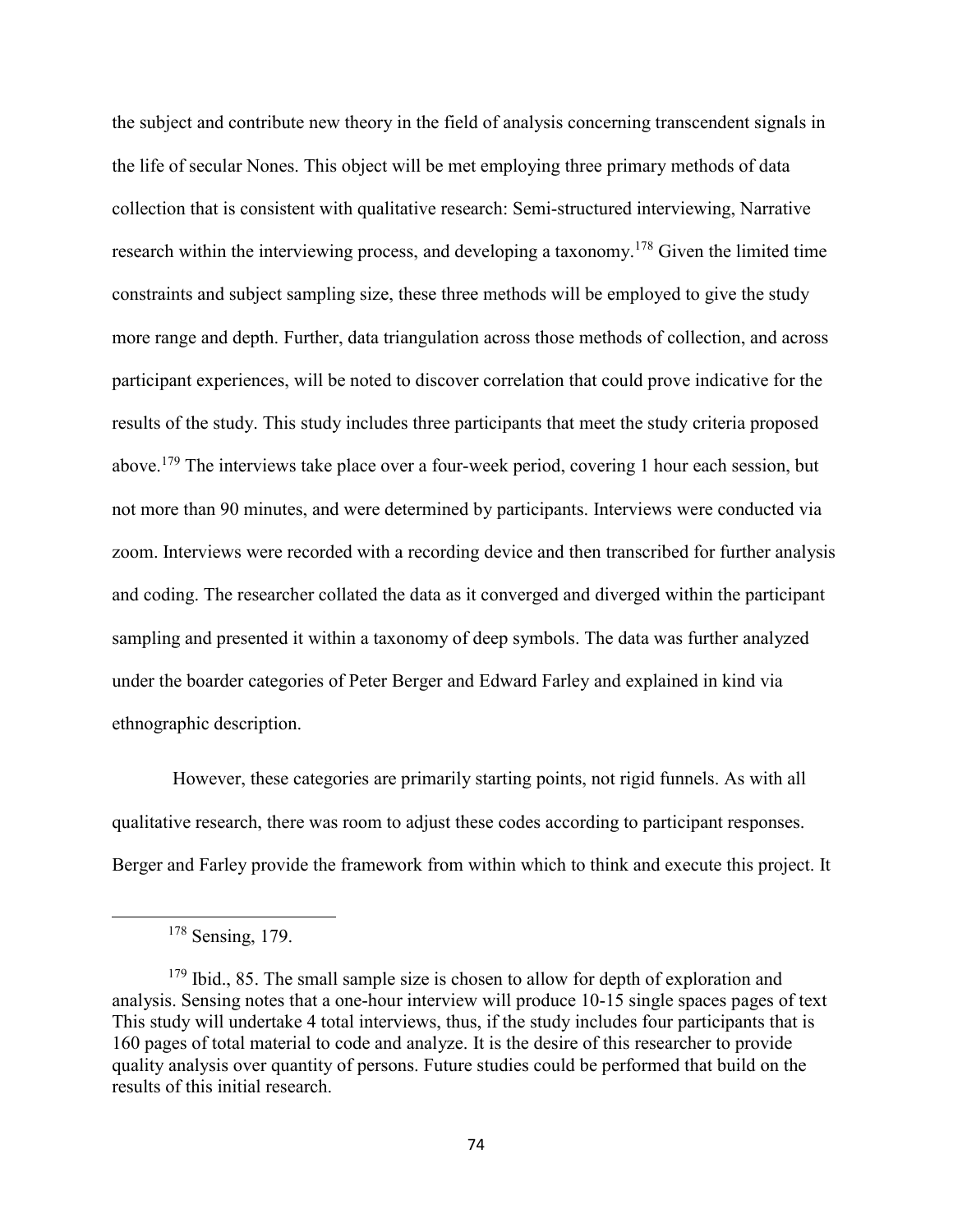is the basis upon which my exploratory questions have been developed, providing a road map of shared human signals from out of his experience as a sociologist. Nonetheless, this research predicate is structuralist, and it would squarely fall under the critique of Bourdieu's ethnographic methodology that discloses the inherited field of biases within academic sociology as well.<sup>180</sup> As Sensing notes, the researcher should not "force a coding system onto the data that somehow bends to fit your presuppositions."<sup>181</sup> Berger's work is, then, a Straussian point of departure, kept in check with Bourdieu's methodological insistence of avoiding inscription by an academic theorist. Bourdieu spans the chasm of knowledge between theoretical structuralism (Berger never recorded testing his hypothesis in *A Rumor of Angels*) and practical embodiment, precisely because he desires for the subject to keep its autonomy, its integrity as objective witness, not held in captive gaze by the specter of a theory that seeks to fetishize its nature. Thus, this research process seeks to do the same: being aware of the theoretical apparatuses of doing a thesis project, and the position of power as author, this thesis will seek to listen and write their stories as they are told, using Berger and Farley's categories where applicable and creating new signals of transcendence as they may emerge from out of the interviews.

# **Interviewing: Descriptive, Structural, and Contrast Questions**

 The interview methodology herein used is that of James Spradley's reflexive interviewing technique. For Spradley, the task of ethnography is to understand the human species in context, to be concerned with the meaning of actions and events of the people we seek to

 $180$  Bourdieu & Wacquant, 218-260, wherein Bourdieu provides an erudite, and detailed, explanation of the tensions at work and the corrective he sought in his work.

<sup>181</sup> Ibid., 203.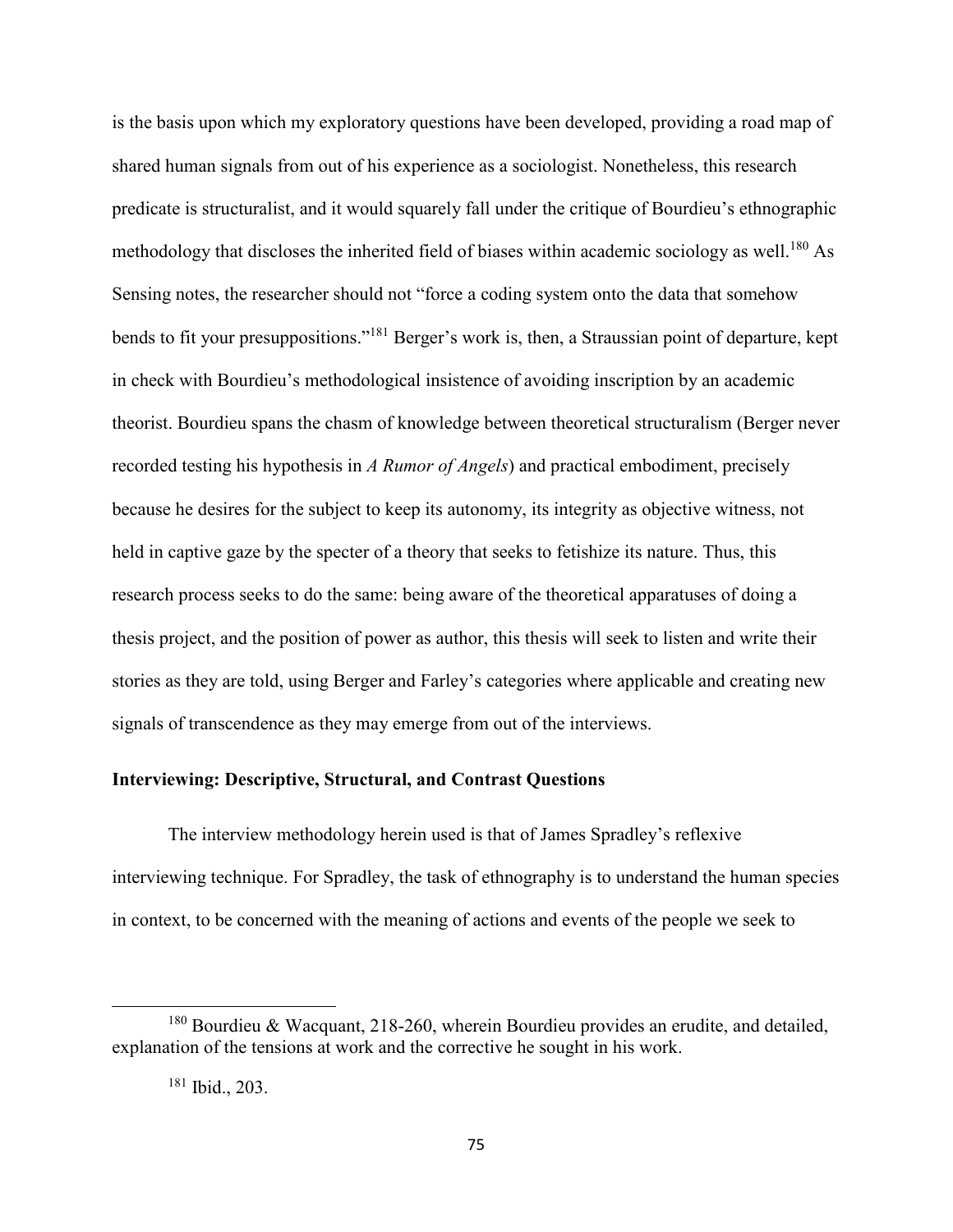understand, and to produce research results that can be used to serve the needs of others.<sup>182</sup> To best accomplish this, the researcher must come at their research subject with a conscious attitude of complete ignorance. The researcher desires to learn from the participants of the study. This implies shallow and deep forms of reflexivity, as Spradley notes the task before the ethnographer is to document alternative realities and to describe them in their own terms.<sup>183</sup> Thus, Spradley's approach to the theory and practice of ethnography corresponds with Bourdieu's own insistence on reflexivity.

 Spradley's text is a guide to the ethnographic interview process, noting theories of language, culture, practice, and the selection of informants. It is a "how to guide" for the novice ethnographer. Most of his text explains different types of questions and compiling the resulting data. For purposes of quality analysis, this thesis primarily employs three main types of questions offered by Spradley's technique: *descriptive*, *structural* and *contrast* questions. Within these broader types of questions is a refined taxonomy of questions that provide further investigation with interview subjects.<sup>184</sup>

*Descriptive* questions aim to elicit a large sample of utterances in the informant's native language and are designed to get an informant to discuss, at length, a particular cultural scene.<sup>185</sup>

<sup>182</sup> James P. Spradley, *The Ethnographic Interview* (Long Grove, IL: Waveland Press, 2016), 5, 13-16.

<sup>183</sup> Ibid., 11. Spradley's insistence on reflexivity dovetails nicely with the deeper reflexivity proposed by Bourdieu: that reflexivity should be turned upon the academic analysis and its theories as such, to prevent the subject becoming an object of theoretical gaze rather than a unique field from which to learn.

<sup>&</sup>lt;sup>184</sup> Ibid., 223, for a summary. Tim Sensing has different summary for use in qualitative research. See Sensing, 86-88.

<sup>185</sup> Ibid., 85.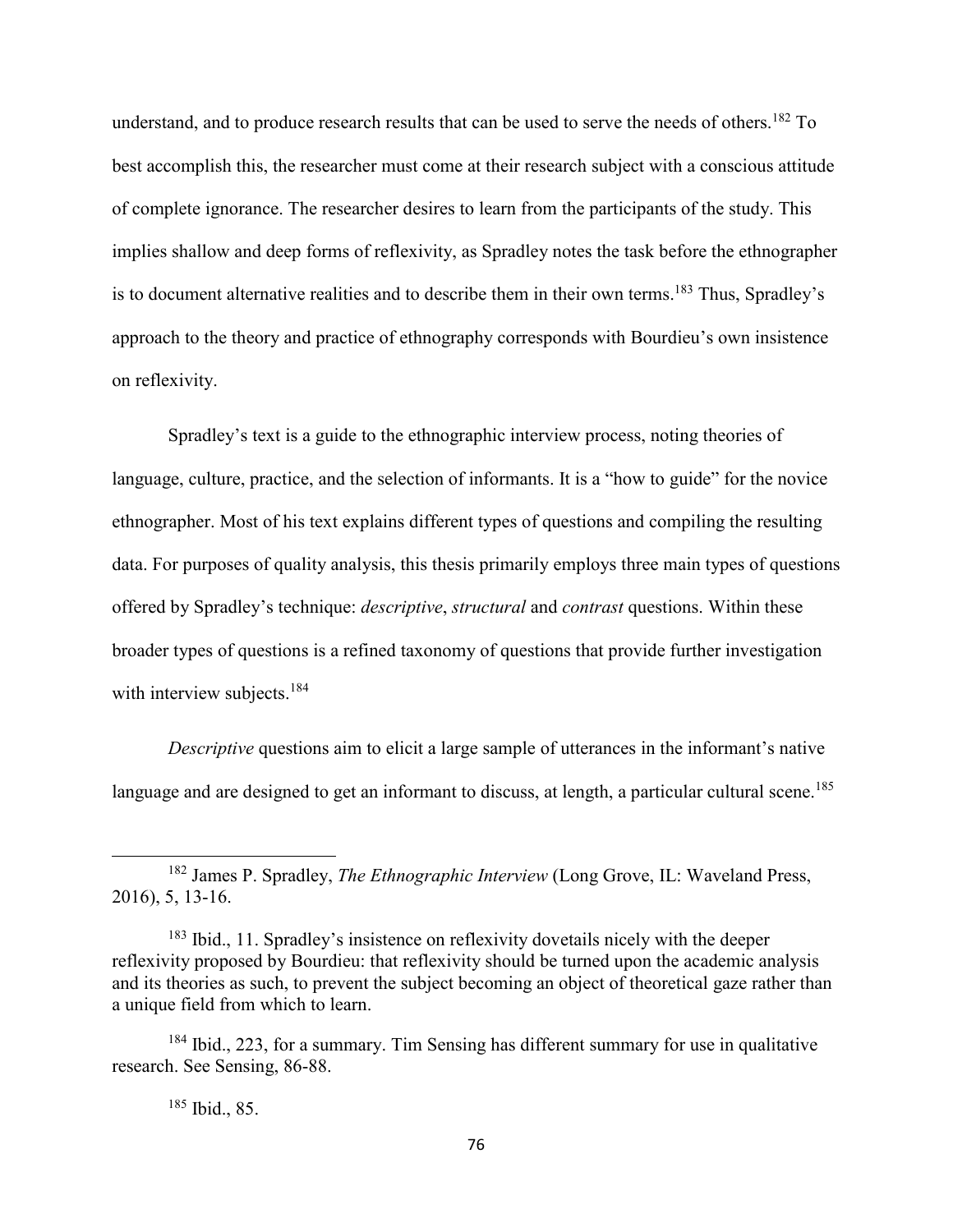It is also predicated on having some awareness of a common cultural scene upon which to frame the question. The goal of descriptive questions is to get the participant to describe a scene unknown to the researcher. Within this sort of questioning "grand" and "mini" tour questions can range from an in-depth portrayal of a specific time or place to minute details about actions or feelings during a scene. Some examples of descriptive questions are the following:

- Can you describe what it was like growing up in a humanist home? (grand tour)
- Describe for me how your family celebrated Christmas? (grand tour)
- How did you explain religious holy days, such as Christmas, to your children? (mini tour)

The primary focus here is to be aware of a scene within the participants cultural frame and allow them to describe it in detail. If the answer remains too broad, the researcher may press into mini tour questions to get intimate details.

*Structural* questions can be asked concurrently with descriptive questions because they are complimentary. <sup>186</sup> The goal of a structural question is to explore how a participant organizes their knowledge, how it is organized in their mind and in practice. They help the ethnographer discover folk domains, cover the terms for these domains, and take note of the terms that comprise the domains.<sup>187</sup> The ethnographer will most likely ask these sorts of questions as opportunity arises from out of descriptive answers.

Some examples of structural questions are the following:

<sup>186</sup> Ibid., 120.

<sup>187</sup> Ibid., 131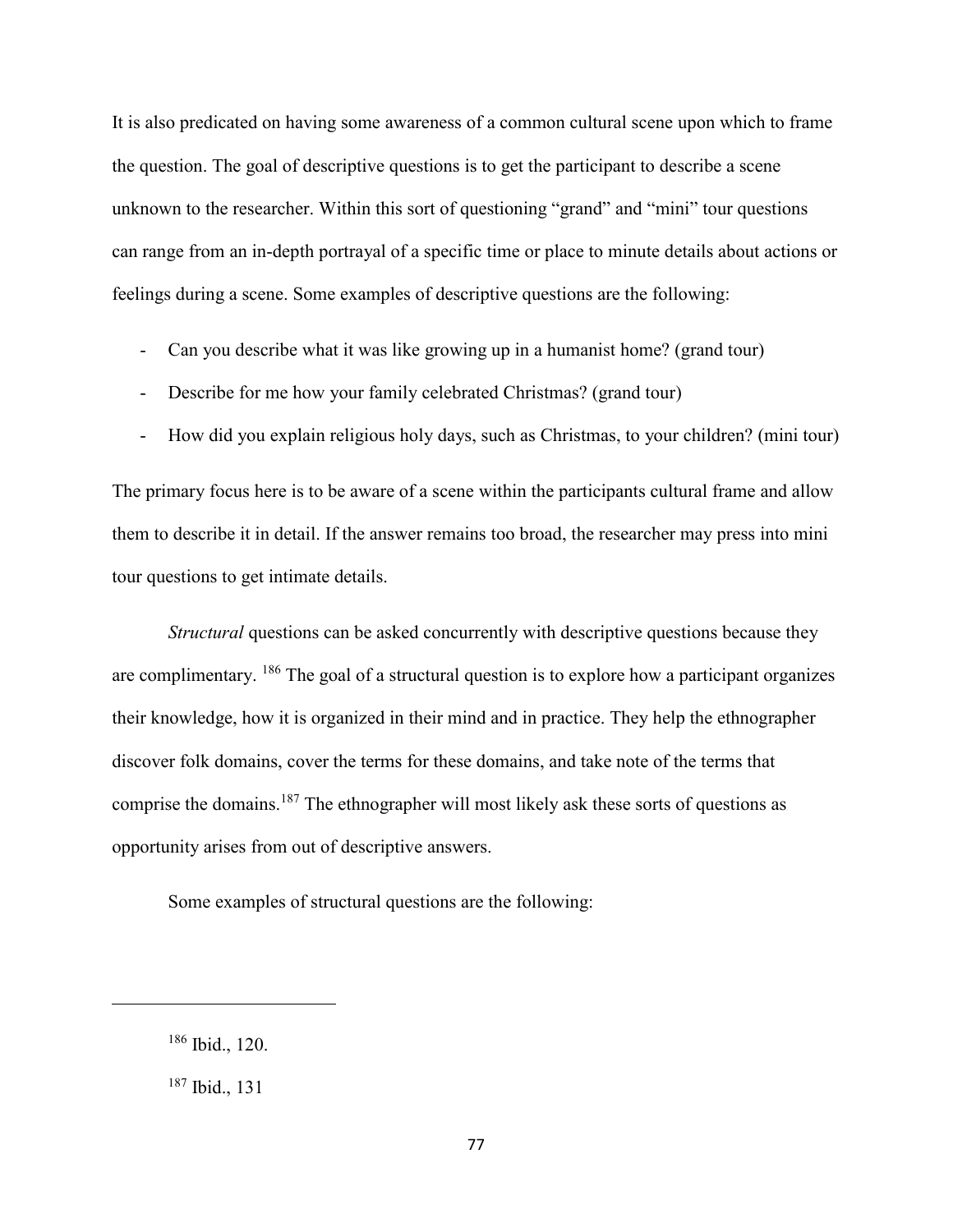- You mentioned you are a humanist? Are the different types of humanists, say in the way there are different sorts of Christians?
- Are they different sorts of religious persons? Spiritual persons?
- You mentioned witnessing something similarly evil. How did you know it was evil when you saw it? Did you any other concepts of evil behavior before witnessing this?

Lastly, *Contrast* questions may be asked directly or indirectly by asking participants for differences in the descriptive interview process.<sup>188</sup> The primary aim of a contrast question is to gain a knowledge of comparison between two folk terms, or domains, that have emerged in the interview process. This question is used by the researcher to gain more clarity into the structural knowledge of the participant by having them compare different terms. Contrasts are intended to be drawn from participant responses and, correspondingly, made by the participants.

The following are some examples of contrast questions:

- What is the difference between scripture and fiction?
- When you were younger and celebrated major Holidays, how did you understand these to relate to one another and how has that changed as you've gotten older?
- Can you contrast for me your understanding of secular law, the Ten Commandments, and the law, of say, your own home?

Contrast questions seek to disclose the self-awareness of the participant but also to understand how they connect, and distinguish, data or value sets. For this thesis, these

<sup>188</sup>Ibid., 172.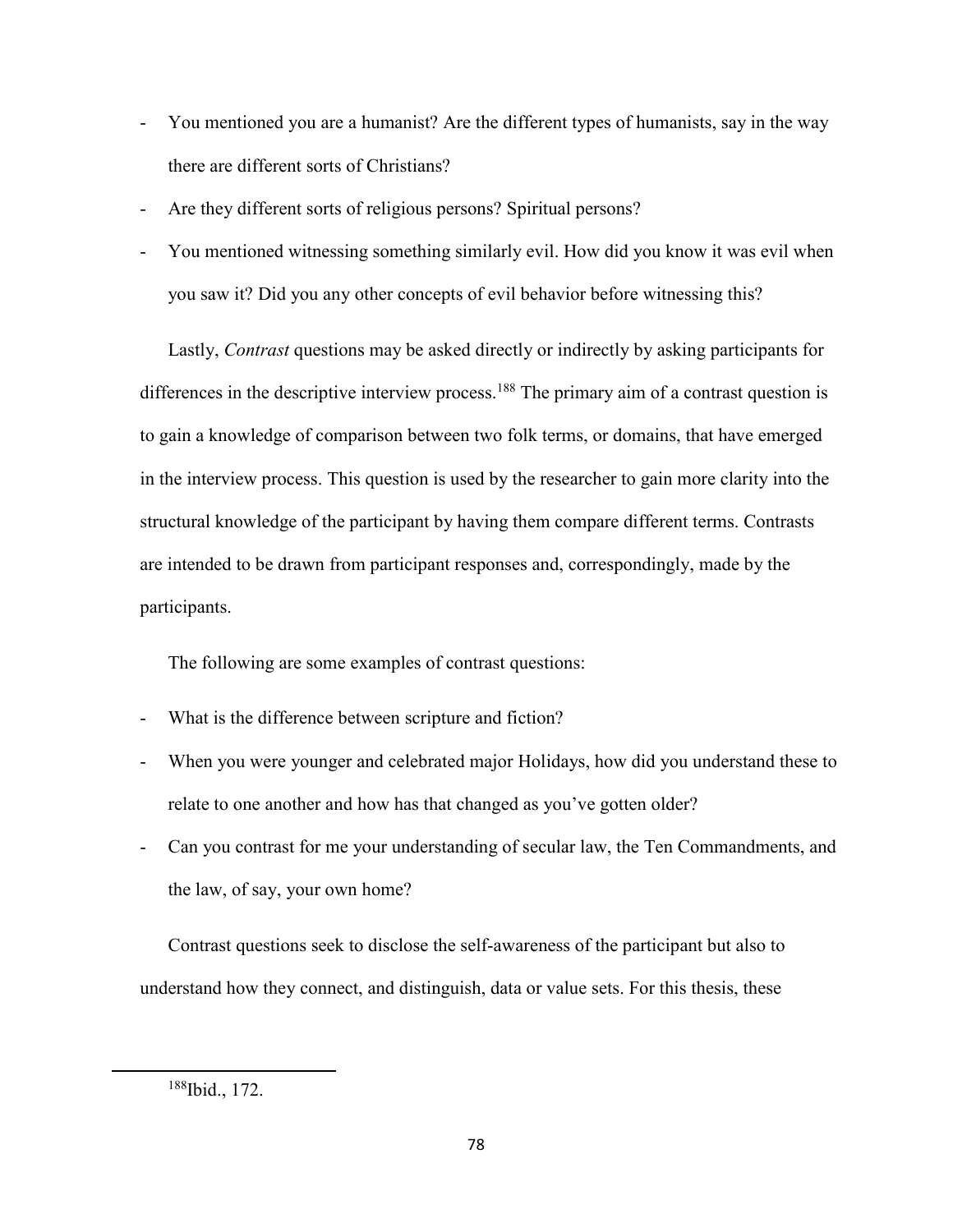questions could prove insightful because it could disclose a commitment to transcendent signals and allow the researcher to ask direct questions about some of Berger or Farley's sociological propositions.

### **Those on the Journey: Sampling and Participants**

 This research could not take place apart from the willing participation of three individuals to share their story. The criteria used when gathering this sampling of participants was to make sure they met the overall criteria for participation, which included: being a legal adult, identifying as non-religious, not being a former Christian, and not using a cleric at threshold moments of their life. There were no other forms of discrimination employed. The aim is to search for transcendent signals in the lives of persons raised secularly. Participants were selected via snowball sampling and third-party reference. In order to protect the anonymity of participants, each participant is noted as Subject A, B, & C.

*Subject A* is a once divorced, but now remarried, white female of 39 years of age, who is the parent of one child from her first marriage. She has lived in the South her entire life and was raised in Cleveland, TN. She was not raised in a religious home and has no connections to an established church. Her mother recently passed away and she did not reach out to any clerics for guidance nor did her mother have a memorial service. She is a self-described humanist. She has a High School diploma and some college credits but has not completed that degree. Her socioeconomic status can be described as middle class, with work experience that ranges from factories and banks to the restaurant industry.

*Subject B* is a middle class, 50-year-old white female, who is married to her high school sweetheart. They have been married 30 years. She is the mother of two children, ages 24 and 30, both of whom identify as either agnostic or atheist. She spent early childhood years in Utah, but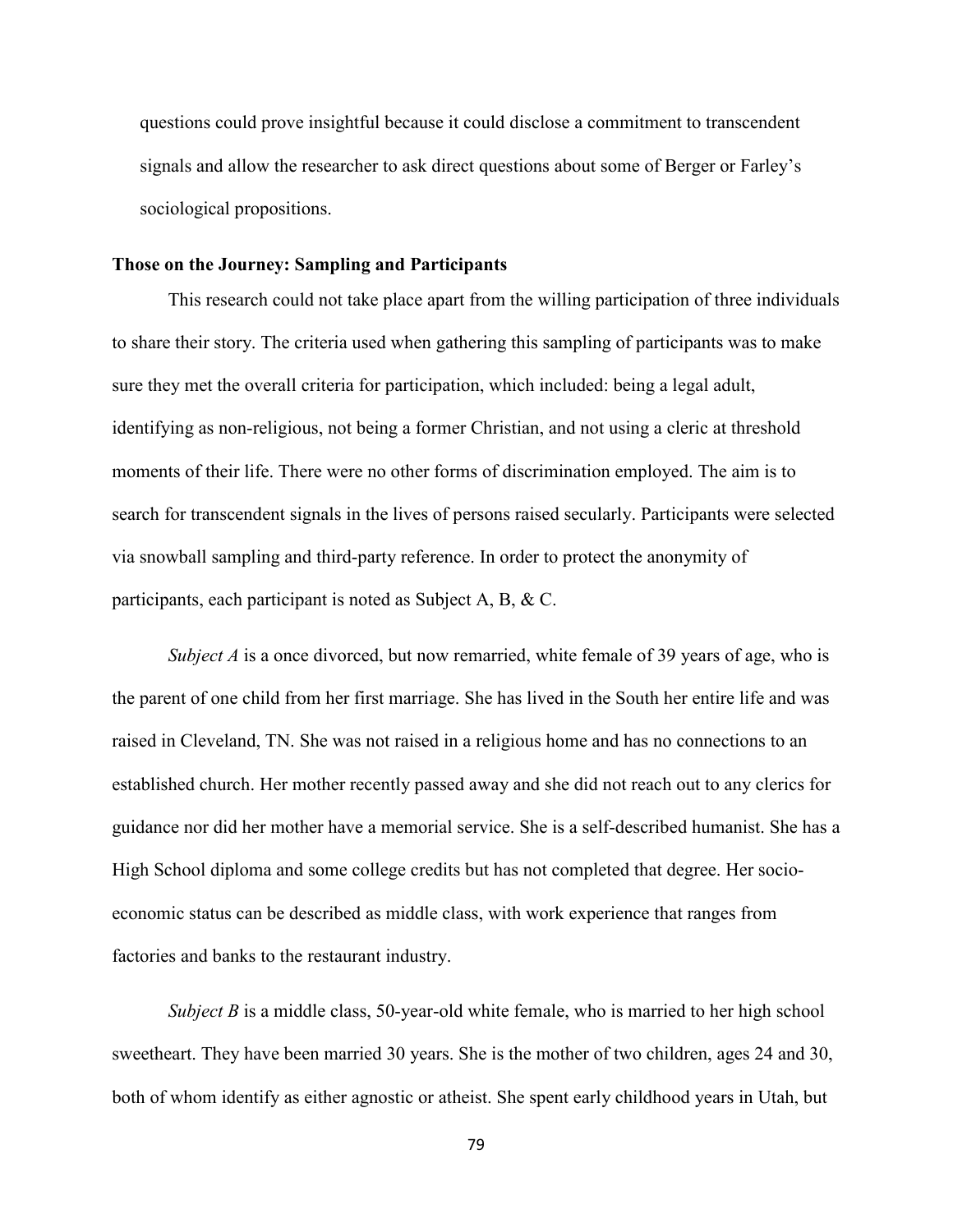then moved to Texas and has resided there for 40 years. She has a high school diploma and possesses a medical certificate as a professional lactation consultant, working with expectant mothers in Lubac, TX. She spent the first 14 years of her life in a Mormon household but never chose that faith on her own. She has never attended church as an adult, save obligatory holiday occasions when her grandparents were still alive. As a child she never had a Christian salvation experience of any kind. She identifies as non-religious, but spiritual and avoids institutional religious organizations intentionally.

*Subject C* is a 42-year-old white male, who has spent most of his life middle class, though now he is a new business owner (independent restaurant) and testifies to lower class status as an upstart owner. He is single, was briefly married in his twenties, and does not have any children. He has spent most of his life in Cleveland, TN, where he was raised, though he did spend a few years in Florida, and Knoxville, TN, before moving back to Cleveland 5 years ago. He identifies as a non-religious agnostic, who in his words, believes "there is something there, but I don't know what it is." He was raised secular, without any religious observances outside of pop-culture observances of holy days. He does not use clerical or ecclesiastical services.

### **Pastor As Ethnographer: Writing/Righting the Story**

To describe pastoral work as ethnographic, is in the least presumptive, or at its worst, denoting someone who is ill equipped, or trained, to wield the tools of a wholly different academic and practical discipline altogether. This is because ethnography is chiefly a social scientific discipline, with its own unique history, philosophical presuppositions, methodological goals, and not to mention an academic guild that doesn't seem to express much interest in

80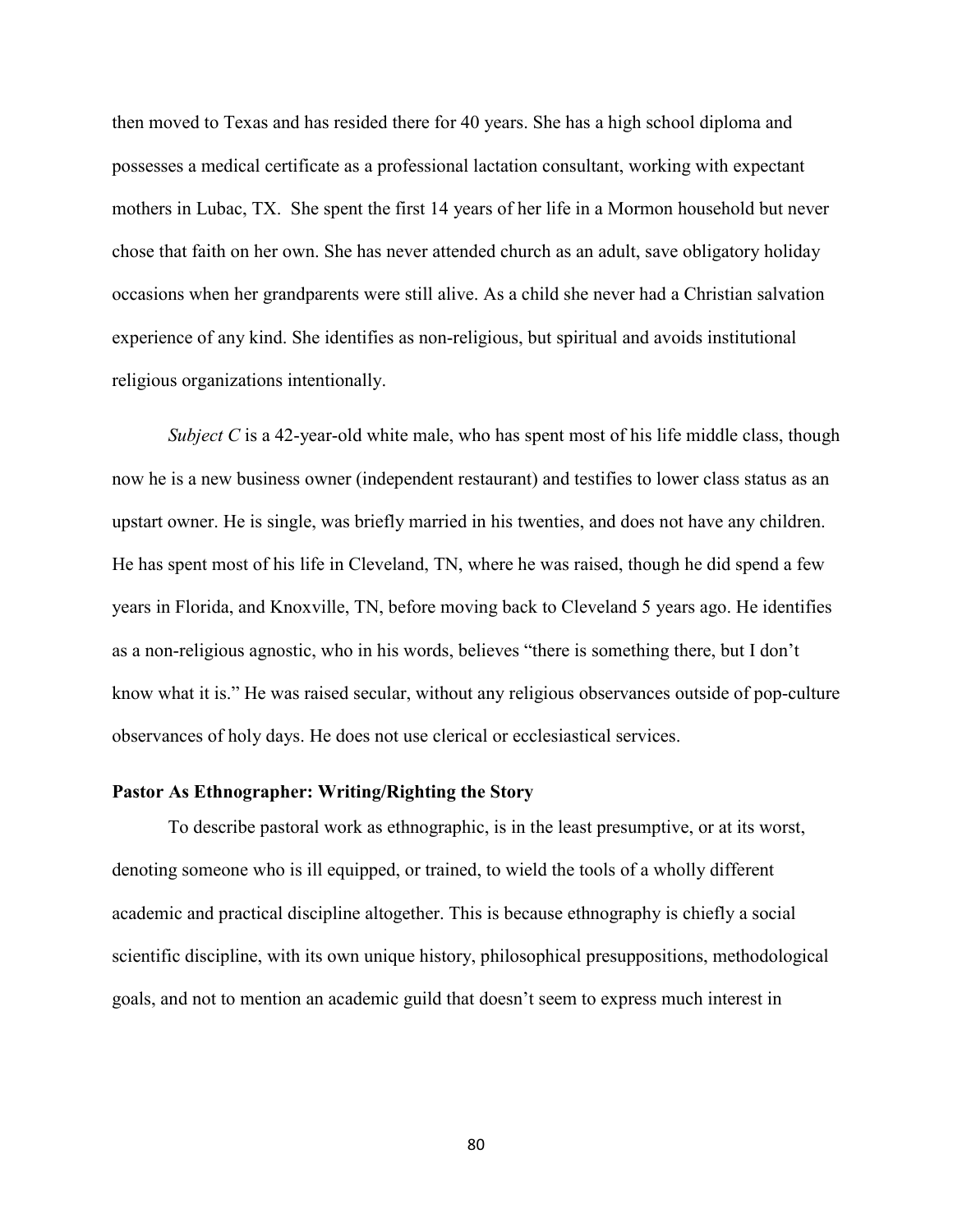dialoging with pastoral theology, missiology, or any other discipline of the church.<sup>189</sup> Ethnography, a discipline that has its roots in anthropological observations, hasn't been traditionally paired with theological disciplines until recent Christian academic moves toward embedded practical, and corporate, theologies.<sup>190</sup> One of the earlier pastoral works to espouse ethnography as pastoral practice was John Patton in his *Pastoral Care in Context*. <sup>191</sup> In our contemporary situation, there has been an influx of interest in ethnography as a means of applied ministerial research, two of the most notable and creative contributors being Mary Clark Moschella and Christian Scharen.

The nature of ethnography as primarily anthropological has lent itself naturally to pastoral work, and even biblical theology, particularly as greater attention is being given to contextualized ministry and the need to understand those with whom one is doing ministry as opposed to assuming the theological orientations of those around us and in our churches. Furthermore, the thoroughgoing narratival approach of ethnography, literally the writing of the other, is a prominent theme in scripture as the biblical text itself is a collaboration of story and witness to a community of believers with their own contextualized drama and salvation history.<sup>192</sup> Christians are used to telling stories to communicate; they are used to listening to

<sup>189</sup> John Swinton, "Where is Your Church? Moving Toward a Hospitable and Sanctified Ethnography," in *Perspectives on Ecclesiology and Ethnography* (Grand Rapids: Eerdmans, 2012), 86-88.

<sup>190</sup> Moschella, 4.

<sup>191</sup> John Patton, *Pastoral Care in Context: An Introduction to Pastoral Care* (Louisville: Westminster John Knox Press, 1993), 43-45.

<sup>192</sup> Pete Ward, "Introduction," in *Perspectives on Ecclesiology and Ethnography* (Grand Rapids: Eerdmans,2012), 3. Ward writes, "Our Christological starting point does not support a distinction between social/cultural descriptions and theology as it is constructed in correlational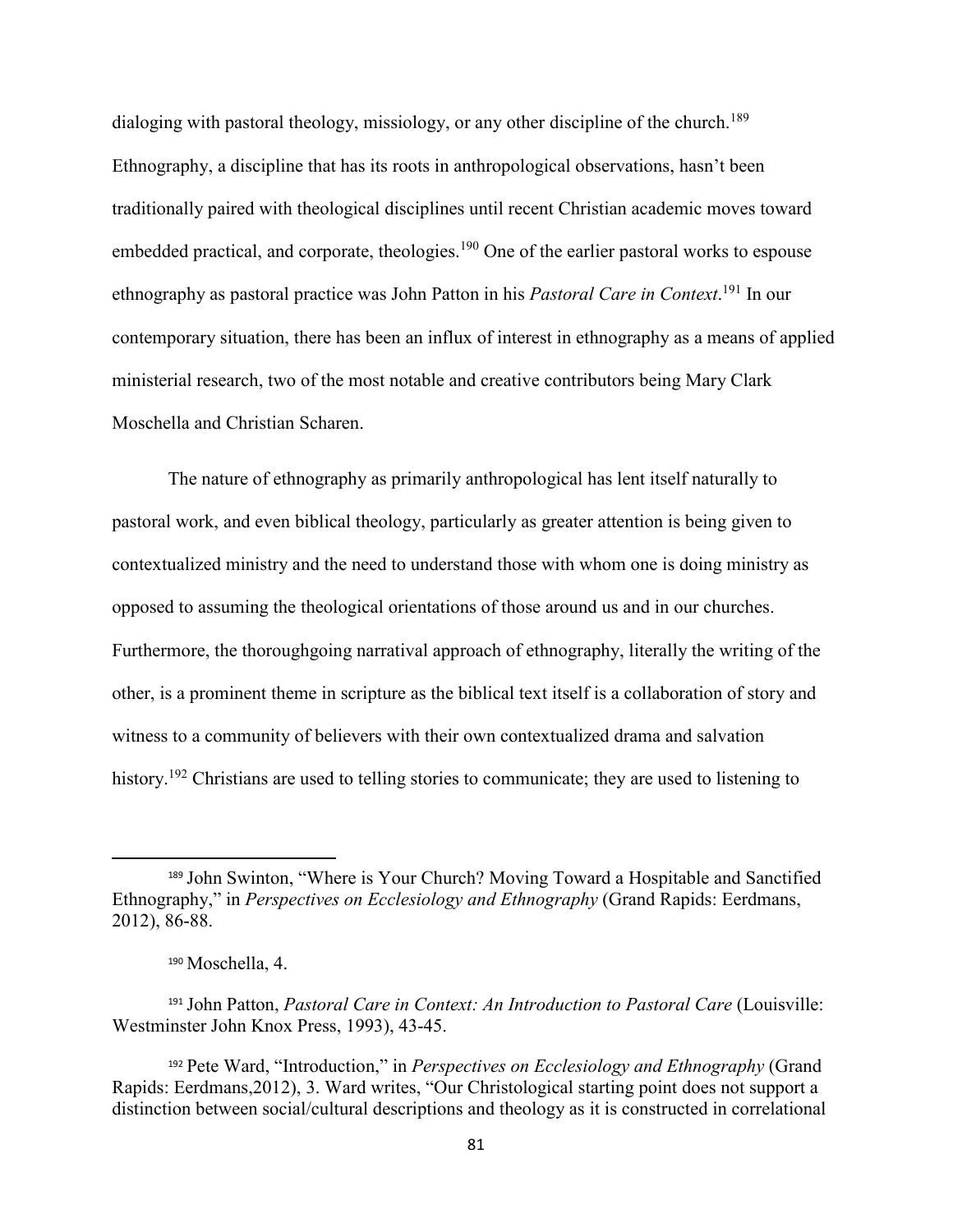stories. As humans, creating stories is what we do. In its simplest terms, ethnography is a means for the pastor to learn, and then write, the story of others.

Mary Clark Moschella describes ethnography as a pastoral practice,

"Ethnography is a way of immersing yourself in the life of a people in order to learn something about them…as a pastoral practice involves opening your eyes and ears to understand the ways in which people practice their faith…Ethnography is also about writing. In a pastoral context, it involves recording your observations and reflections, analyzing them, and creating a narrative account of the peoples local and particular religious cultural life." $193$ 

What becomes immediately clear from this definition is that ethnography is an

experiential form of pastoral research into the embodied forms of the faith of others, or what Christian Scharen describes as "carnal theology."<sup>194</sup> Following the work of Bourdieu, and positing that we learn by body, it is necessary to yield any expertise we may possess and understand that our primary task is not to come to our research subjects (church, secular community, etc.) as something to be fetishly observed, but as something to learn *from*, submitting ourselves to the discipline of listening.<sup>195</sup> Only thereby, through bodily submission, can one be guided to observations by our subjects rather than impute one's gaze upon them.<sup>196</sup>

method. If all things are 'in Christ,' then this must relate to social and cultural expressions and this is also true of the means that might be used to research it."

<sup>193</sup> Moschella, 4.

<sup>194</sup> Christian Scharen, "Ecclesiology "From the Body," in *Perspectives on Ecclesiology and Ethnography* (Grand Rapids: Eerdmans, 2012), 69. Scharen writes, "A carnal theology helps get at a level of community, of the church lived, that is not easily observable or interpretable short of the knowing that comes "from the body" through apprenticeship in situ." See also, Scharen, *Fieldwork*, 91-109.

<sup>195</sup> Moschella, 141-166.

<sup>196</sup> Scharen, *Fieldwork*, 70-77. See also Bourdieu, 1-9.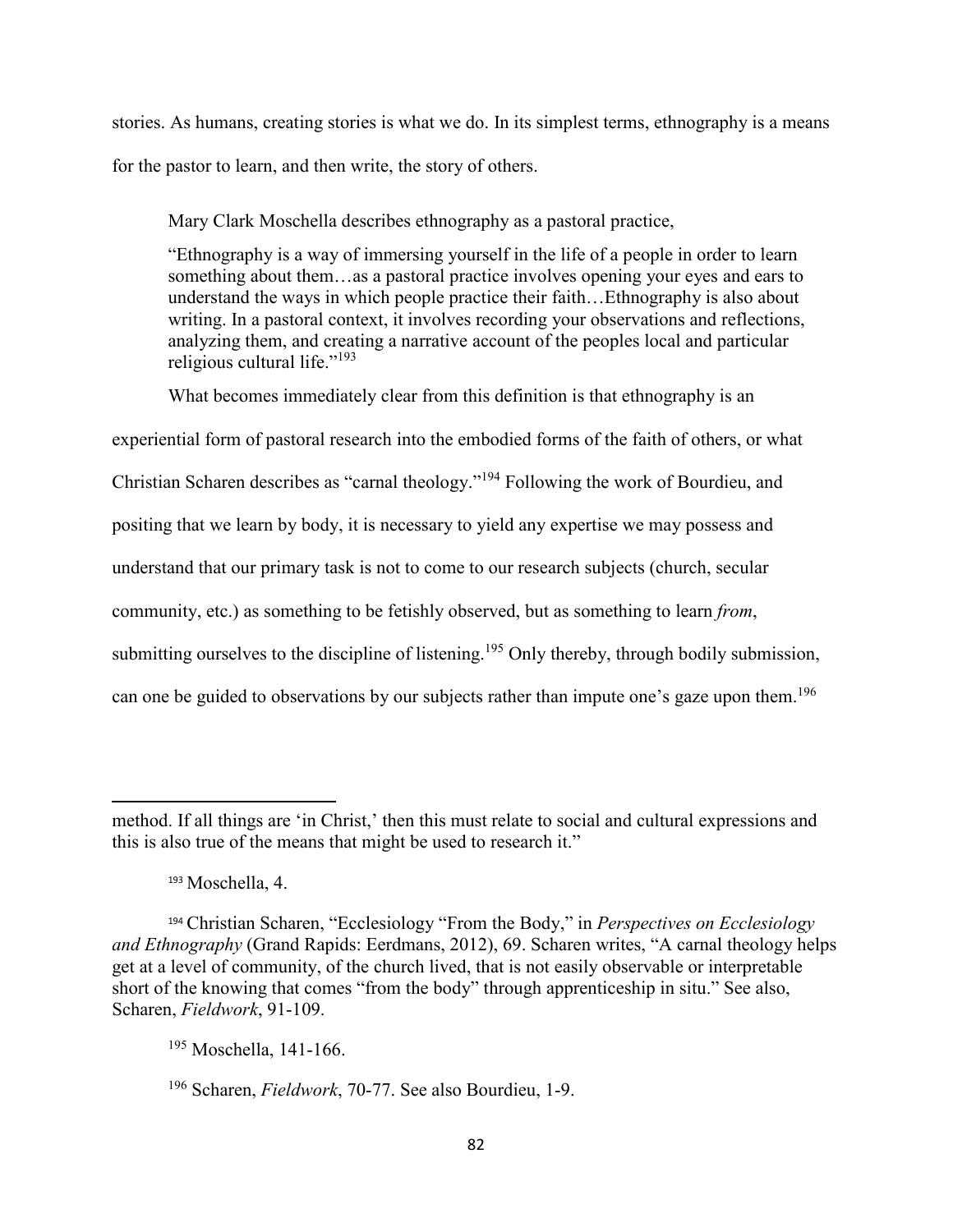The goal is to write an embodied narrative of understanding instead of harnessing the phenomenon of human experience via disengaged, alien, expertise.

 Ethnography involves several methods of investigation, can encompass large- and smallscale research, and may be either qualitative or quantitative in nature dependent upon the researcher's goals. As John Swinton is apt to remind us, however, methods are carried out within a certain set of assumptions and we tend to choose methods according to what we assume we will see.<sup>197</sup> Therefore, as noted above, reflexivity plays an important role in ethnographic research. As a discipline, ethnography can include short term observations, interviews, analysis of speech patterns appearing in group discourse, use of surveys, and the introduction of group texts to be read and reflected upon.<sup>198</sup> The goal is for the researcher to directly engage with the community or subject(s) being studied, in order to systematically collect data without imposing meaning on the study externally.<sup>199</sup> In small scale research, this can mean a shortened study, such as the one being conducted in this research thesis project and span a time frame of a few weeks to several months. On a more grandiose schedule, the research can blend quantitative and qualitative research, even to the extent of living in a culture for an extended period as espoused by Pierre Bourdieu and Loic Wacquant.<sup>200</sup>

<sup>197</sup> Swinton, 76-77.

<sup>198</sup> Paul S. Fiddes, "Ecclesiology and Ethnography: Two Disciplines, Two Worlds?" in *Perspectives on Ecclesiology and Ethnography* (Grand Rapids: Eerdmans, 2012), 14.

<sup>199</sup> Swinton, 77.

<sup>200</sup> For a journal of Wacquant's on reflexive sociology and its ethnographic result see, 13- 149.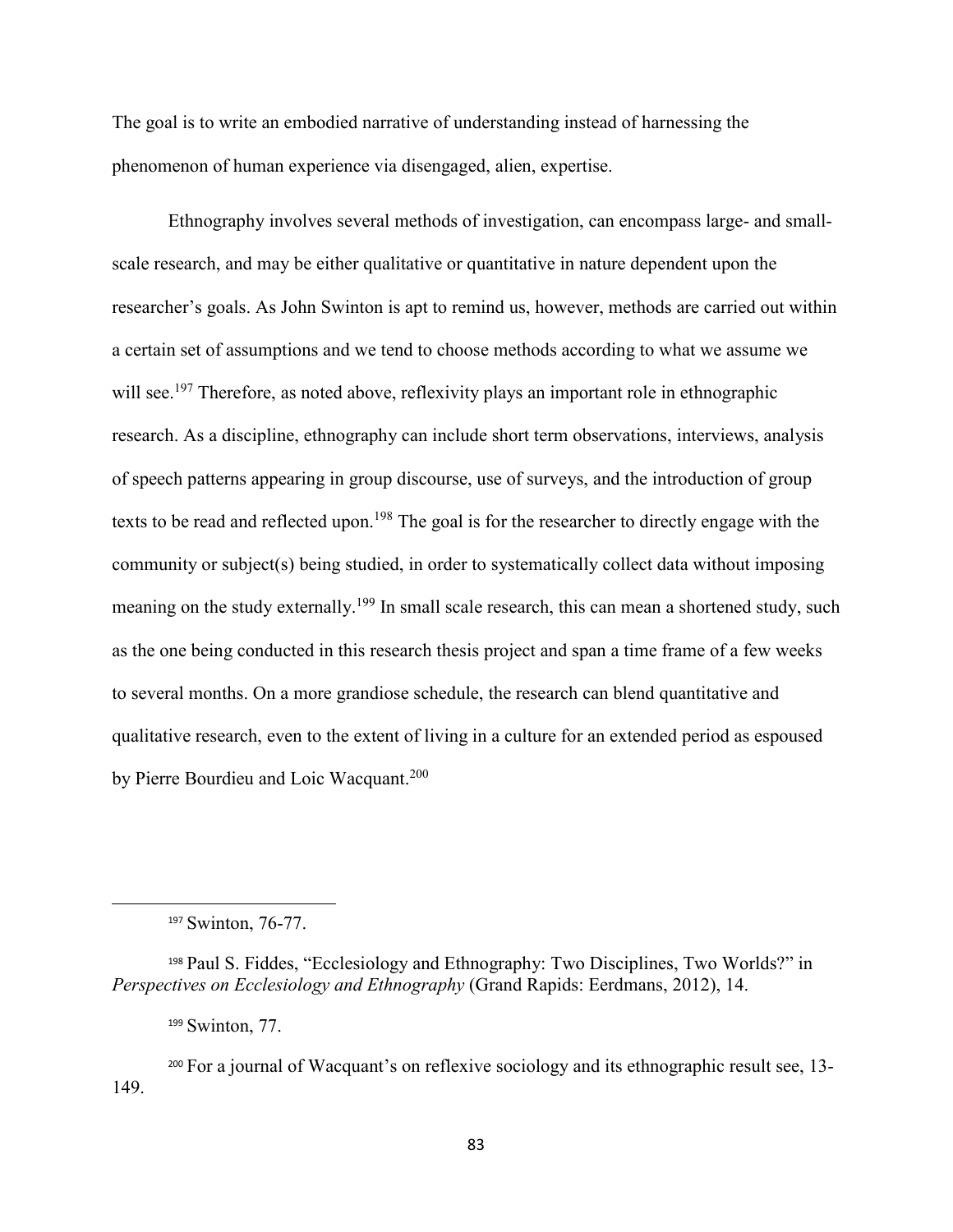Thus, ethnographic theory grounded in an incarnational theology, allows the pastor to understand her research subjects within their habitus and to write about them *from out* of that situation. Through reflexivity, it allows the pastor to refrain from transcribing prejudices or imputing foreign theories as a means of structuralizing observations. The result is a research project that allows the pastor to add to her knowledge base, shine a light on what matters to people in a community, and probe in a safe, non-judgmental way, the diversity of cultural, social and religious practices and attitudes in a community.<sup>201</sup> This can help the pastor create safe spaces for understanding, and awareness, as well as constructing hermeneutical bridges between factions or people groups that may have been at presumed odds. Ethnography not only helps the pastor write a story, but it can help a pastor write rightly because it offers the means of deep listening to discern theologies, philosophies, feelings, or opinions, that are embedded in the habitus of the group and thus unthought. $202$ 

<sup>201</sup> Moschella, 34-35.

<sup>202</sup> Ibid., 40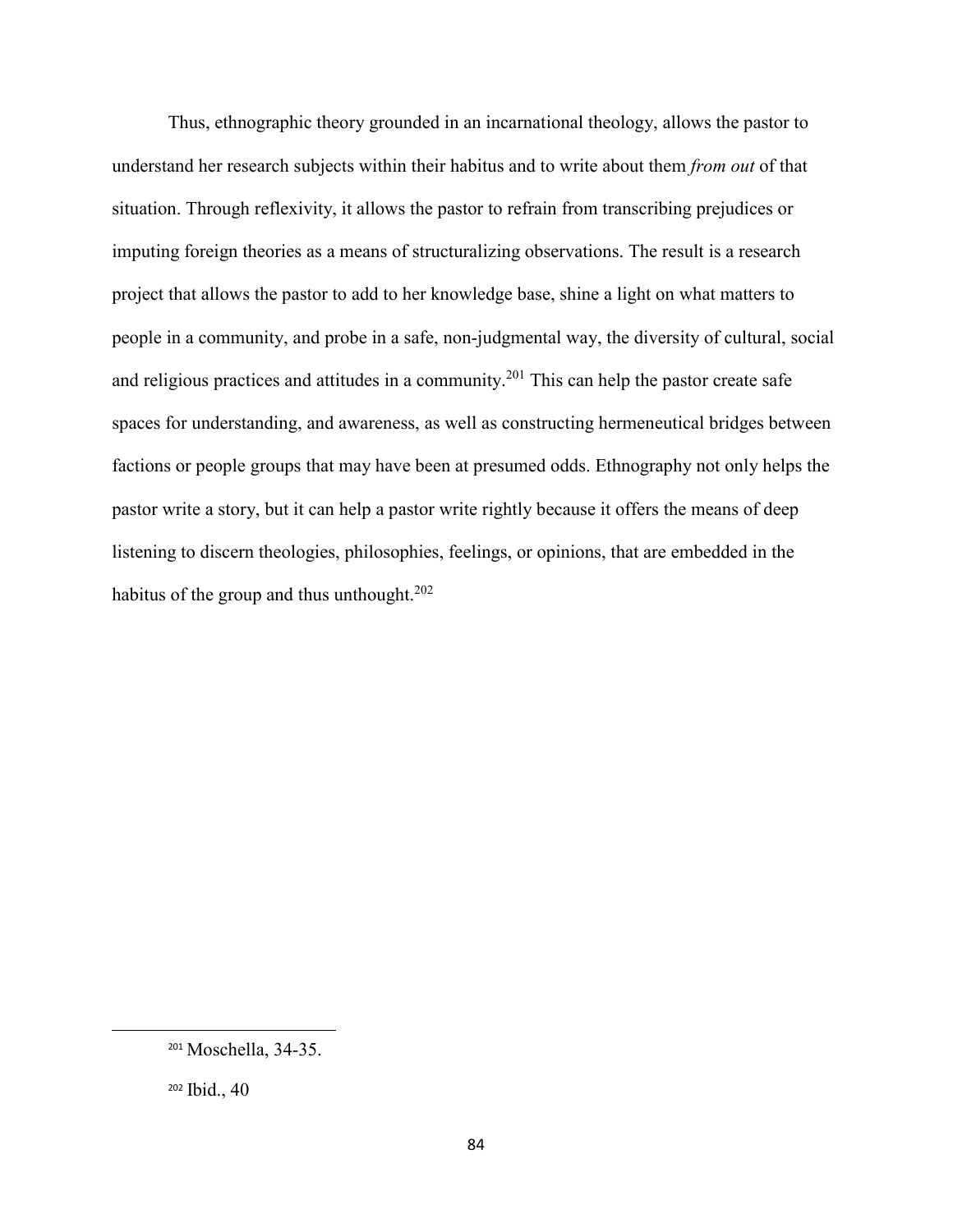### **CHAPTER 4**

#### **TRANSCENDANCE: AN ANTHROPOLIGICAL VISION**

The suggestion that theological thought revert to an anthropological starting point is motivated by the belief that such an anchorage in *fundamental human experience* might offer some protection against the constantly changing winds of cultural moods.<sup>203</sup>

### **Research as Revelatory Event**

 $\overline{a}$ 

One engages in *re-search* to unveil something that is hidden. Built into its etymology, research is an act of *looking again*. But looking again at *what*? At first, the answer is not clear. Clarity is only gained when vision is cast again in the direction of an *occurrence*. This where method is crucial: one's method will determine one's gaze and gaze will determine what is being interpreted. Our gaze is directed anthropologically. This research is embedded within the framework that phenomena is disclosed in history and history is comprised of human agents. The human is the area of focus because it is the only means whereby *events*, even transcendent ones, can be turned into *texts* available to us. *To be human is to be textual*. Research is *not* revelation, but it is revelatory.

Yet, with all speaking there is a gap, a chasm, from what is known by the subject, and what they *can* say. Some things defy description. As researcher, I can hear what someone says, which is not the whole fact of the matter, but it is the only matter to which I have access. Multiple gaps are spanned, mostly ineffable, that while not fully surpassing these limits, something can in fact be said as clearly as anything can be said with signs. This is what I have

<sup>203</sup> Berger*, Rumor of Angels*, 50 & 52. Italics and brackets mine. See a similar sentiment in Farley, 23, "the symbol has brought to expression a deeper normativity at work in the sphere of relation…the enchanted mysteries of human beings together in relation has not been totally abolished."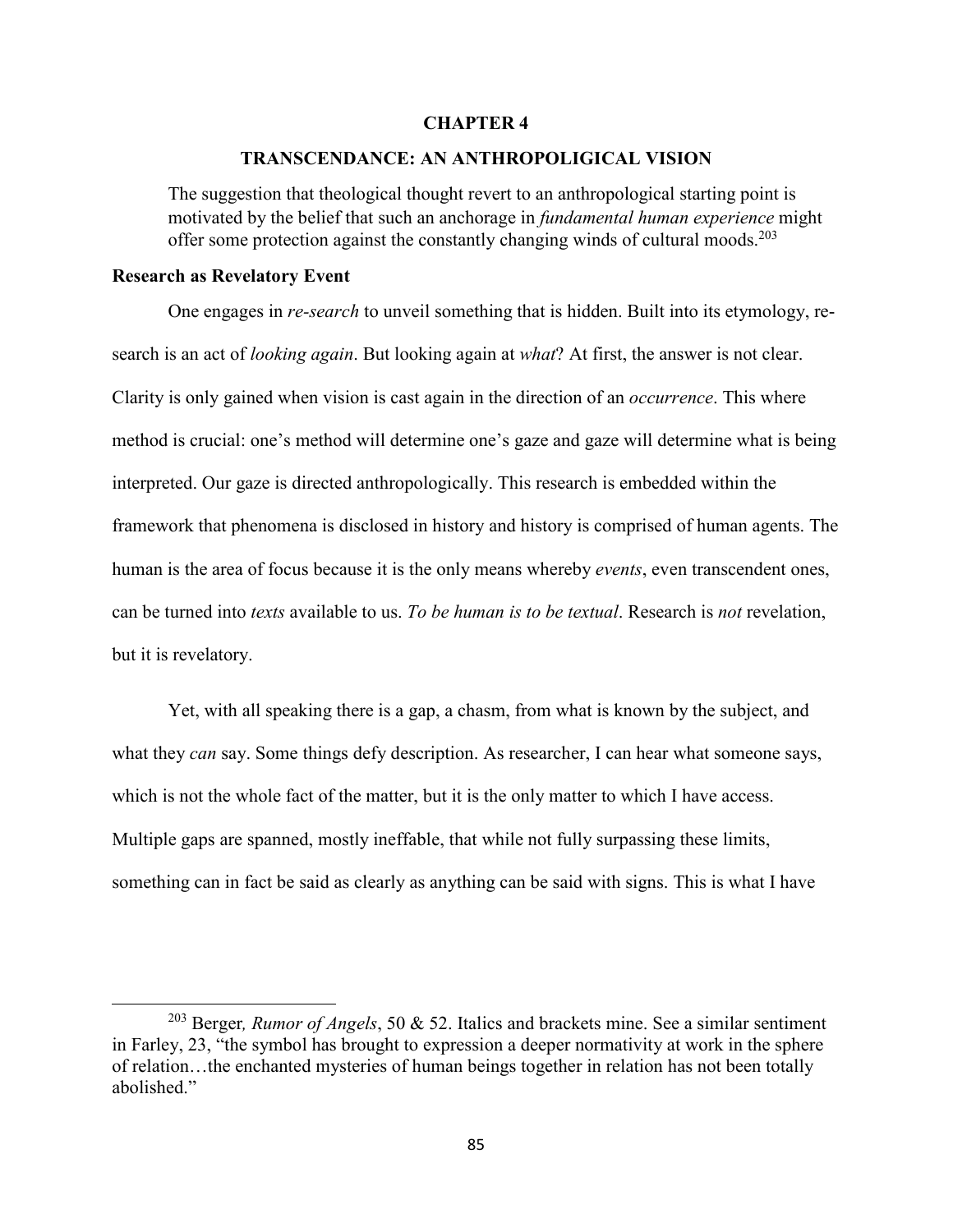attempted to do in this research: span these gaps and locate the language of everyday practices and commitments within deep symbols and transcendent signals.

This is the act of ethnographic research, particularly regarding traversing the circumference of transcendence in daily life. The act of research *is revelatory* because it is the recognition, and writing, of phenomena that would not happen outside of the research, creativity and insights begotten from out of the interaction of persons who come together, sharing stories, and listening. *Was there ever a theophany that was not written?*

It soon became apparent that these interviews would not result in what either party expected. Participants shared information they weren't suspecting to share. Mini-tours were taken where at first only a grand tour highway was apparent. I was given pathways of insights that were only made available in the stories telling. I was given access to parts of participants that had never been shared, at least not like *this* because these stories were a *new* telling. In the telling, and the hearing, there was often more than what was being said. The act of research then is not the act of creating revelation; it is the act of noticing its leftovers. Interviews are not the progenitor of revelation, but an intentional attempt to see *what* has happened and *how* that affects what is happening when, say, one is coming home after work. This is the quest for transcendent signals and deep symbols, not their fabrication.

## **Holy Coding: Data Analysis**

The below research results are the culmination of 12 different interviews, 15 hours of interview time, and 20,000 words of interview text. Given the research parameters of this thesis, one cannot include *all* the data compiled. As stated in chapter 1, the goal of this thesis was *not* to identity *every* signal or symbol, but to notate them in general as a means of creating missiological semiotic foundations between church and culture. To narrow our field of vision,

86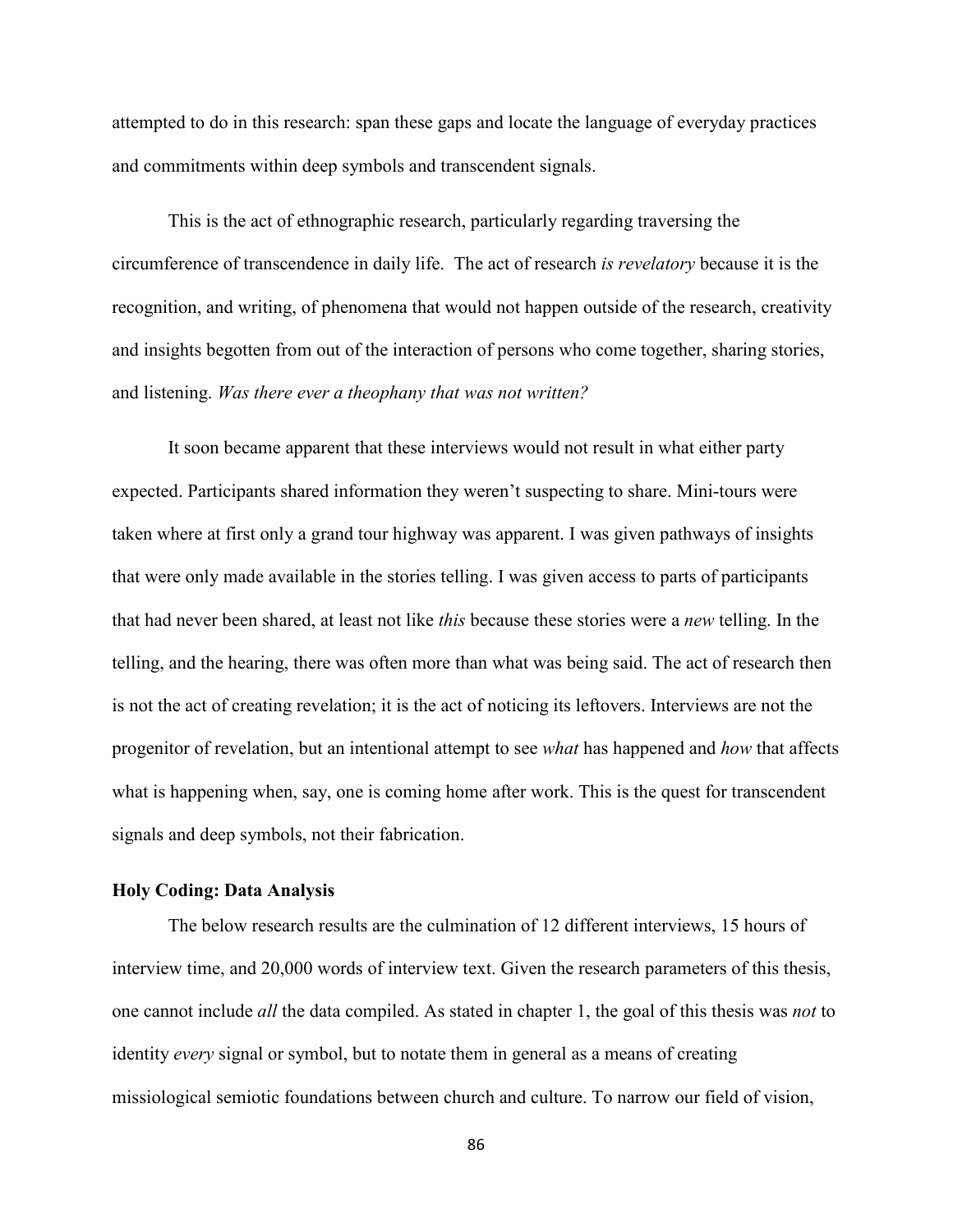therefore, I will present the 5 symbols/signals that were identified as working concepts across *all* three participants. During the research process, all the signals were identified at least once. However, including only the signals that were in each participant lends a quantitative authority to this qualitative study that the following symbols are deeply embedded in human practice and value sets. The five symbols/signals that occurred with all five participants are: Tradition, Obligation, Play, Damnation, and Hope. This taxonomy is a collaboration of both Farley and Berger's observations and provides a field narrow enough for interpretive reflection to establish the goals of this project and flesh out the meaning of each.

## **Tradition**

 Tradition is a broad concept that refers to embedded practices, rituals, texts, persons, and wisdom that are handed down within a community from generation to generation. In this way, the past is remembered and incorporated into the present, removing the onus from every new generation to navigate the world without any bearings or communal grounding. Tradition becomes such as it relates to the Sacred: Sacred interaction with a specific community in the past that has contemporary significance. Tradition is the *being* of faith and faith practices. This living faith provides an authoritative bearing on the present, which admittedly, creates friction in a world characterized by humanism and the deconstruction of external sources of authority. Regardless, its presence it still felt and secured through the rehearsal of practices and embodiments of wisdom that have been handed down through the ages. The trouble is we live in a society that seems to be running from this deep symbol at breakneck speed. Yet, the departure is not so much a permanent exit, as it is a remaking in the shape of the self.

 During the interview process I was able to locate the presence of tradition in each participant, which included three different types of people: a spiritual but not religious none, a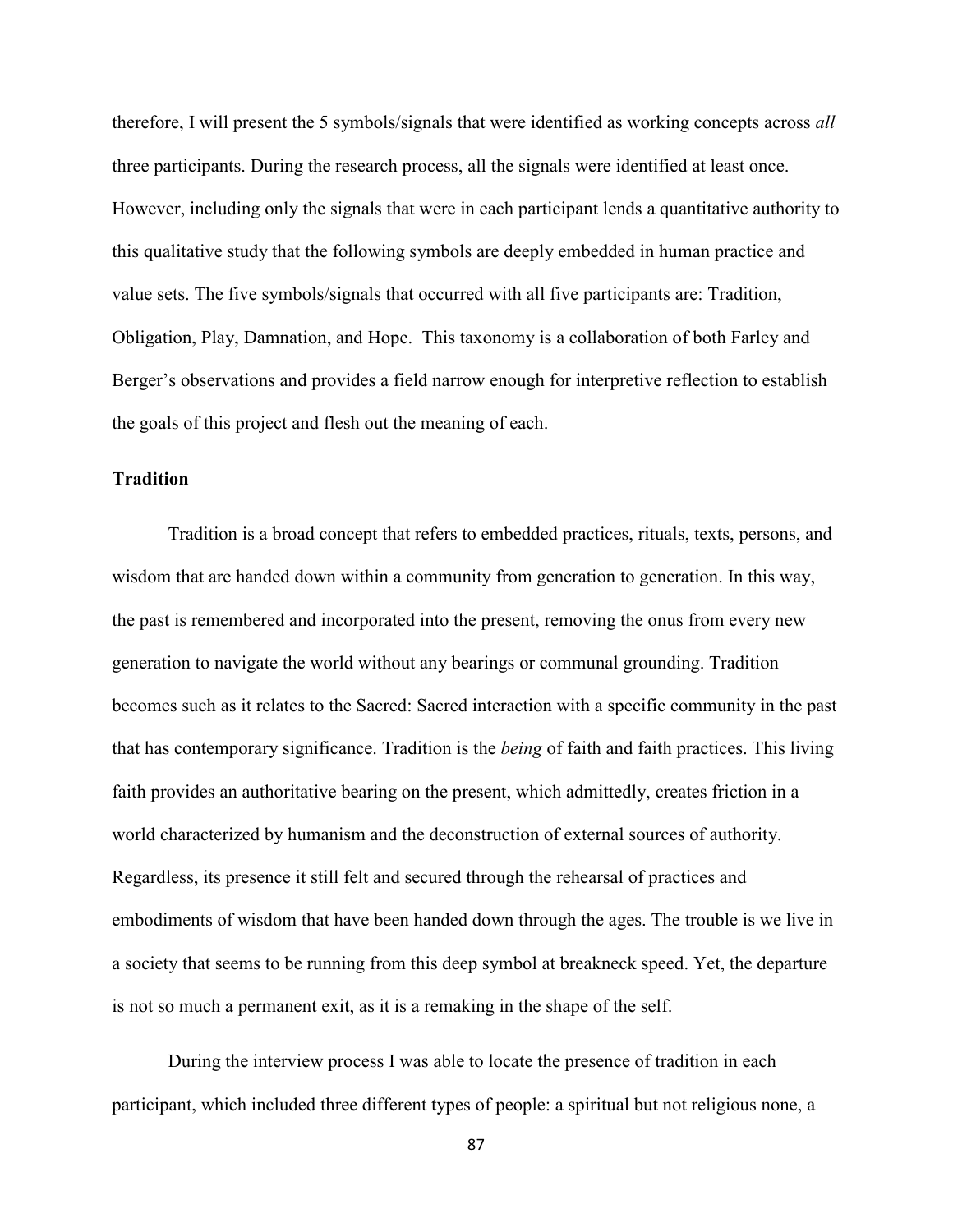secular humanist none, and an agnostic none. Not surprisingly, none of the participants described their practices as the remaking of tradition in the face of its absence, but their *actions* were signaling that tradition *mattered* because it gave them a place within which to gather their own existential bearings. Traditions provide a footing, a grip, of the world. Whenever we slip, or fall, the reaction is to either find more grip or create it. Humans must have a place from which to act, a staging ground for their being. This is *tradition*. Another name for tradition can also be home.<sup>204</sup> In a secular and non-religious demographic, it seems they can live without institutional faith, but they *cannot* live without a concrete connection to the material world that stabilizes and informs present being and future self.

 How does one begin to uncover the role of *tradition* via the ethnographic process? How does one find this deep symbol? Sometimes it is obvious in what is said, for example, if someone deliberately talks about *creating* new forms of spirituality. Another means, and more narrative in form, is to ask questions that can connect past influences and present practices. This is not the only way, but this avenue of questioning resonated well with several participants. The concept of tradition emerged sharply, for the first time, in my research, when I asked the following:

## *Question: Is there anyone you observed as a child that inspired you to go into your current field of work?*

Without hesitation one participant told me about her presbyterian great grandfather that was a local physician. Her eyes lit up when sharing how he was loved by his community, everyone knew his name, and he was selfless in his love for others. He had even started the first local sanitarium. She said she was inspired to go into the medical field because of his impression on her as a young child and that he embodied classic virtues such as kindness, generosity, and

<sup>&</sup>lt;sup>204</sup> Home was discovered to be a root metaphor for all signals and symbols. I explain this more in Chapter 5.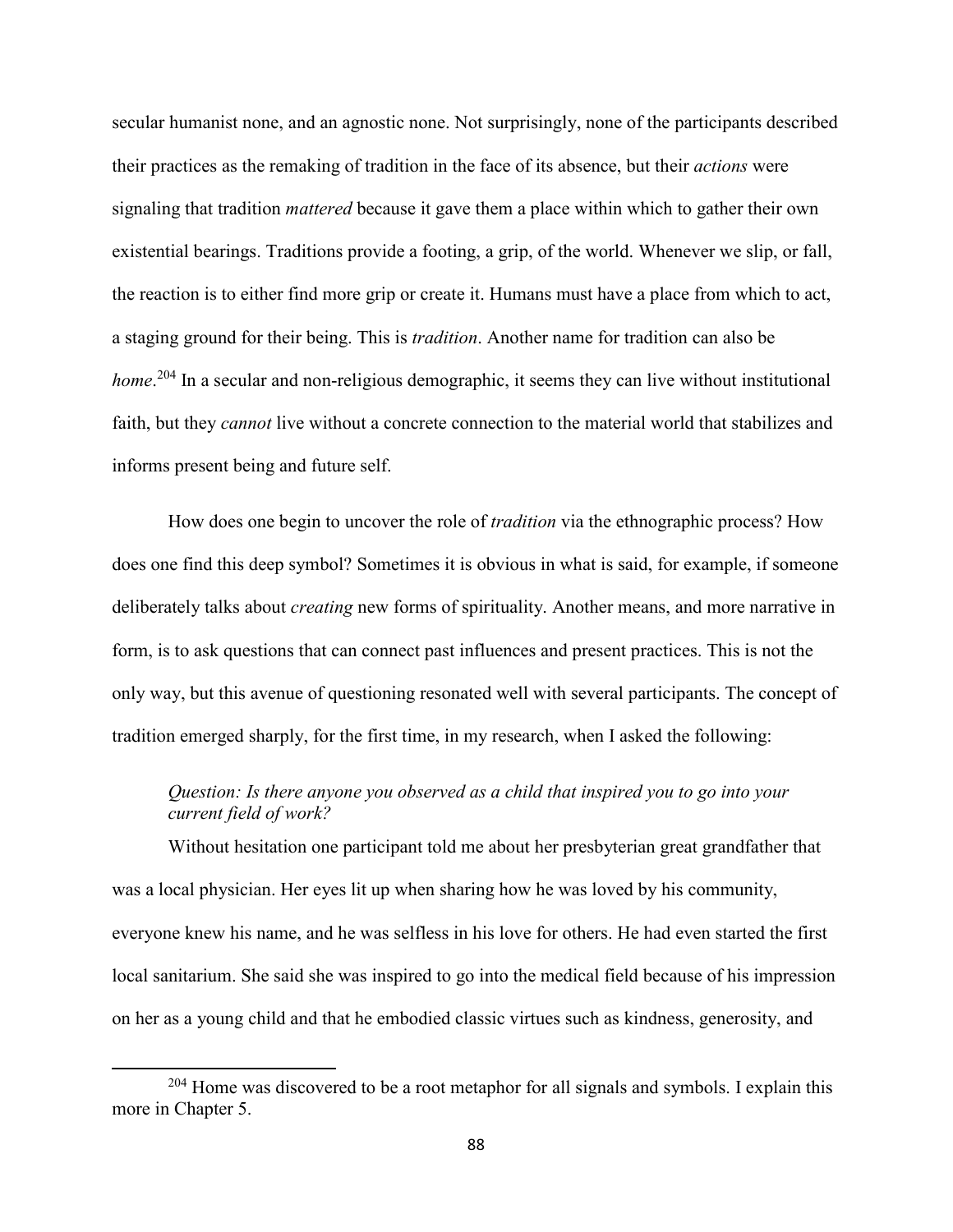mercy. She concluded her remarks with what would become a familiar phrase, "you know, he was a good person." Later in the interviews, I asked her definition of the "good" and it once again included these same characteristics, with the added definition "treating one another with humanity and dignity."

 The influence of her great grandfather, a man that would have passed away when she was 12 years old, certainly made a strong impression on this participant. All these years had passed, and her eyes still filled with admiration. This is an example of *tradition* continuing to influence her, and not just any tradition, but one grounded in Christianity since her great grandfather was a Believer of Presbyterian faith. Further, the transcendent values of love, mercy, kindness, generosity, are all hold overs from a latent theological past. There is no inherent reason to value these unless society finds them to be of value. There is no material reason to value her great grandfather or his Christian ideals over a different historical value set, such as the *lex taliones* ideal of justice or a Darwinian survival of the fittest ideology. Here we see an extended tradition that is ingrained within her that tells her these are "the good," even though the good is grounded in something non-localizable and greater than any human science can define. Even concepts like love and servanthood, which predicate mercy and kindness, are extensions of *traditions* that are not necessarily instinctual. This informant also embodied several examples of remaking tradition on her own since she was not a part of institutional religion. Thus, in all forms of tradition, whether a past that has contemporary significance in her own embodied profession, or in the remaking of new traditions, tradition is a god-word quite active within her. She expressed disdain for outside authority, but it was clear she had at least one authority other than herself influencing her and it was a hinge upon which her life continues to move.

89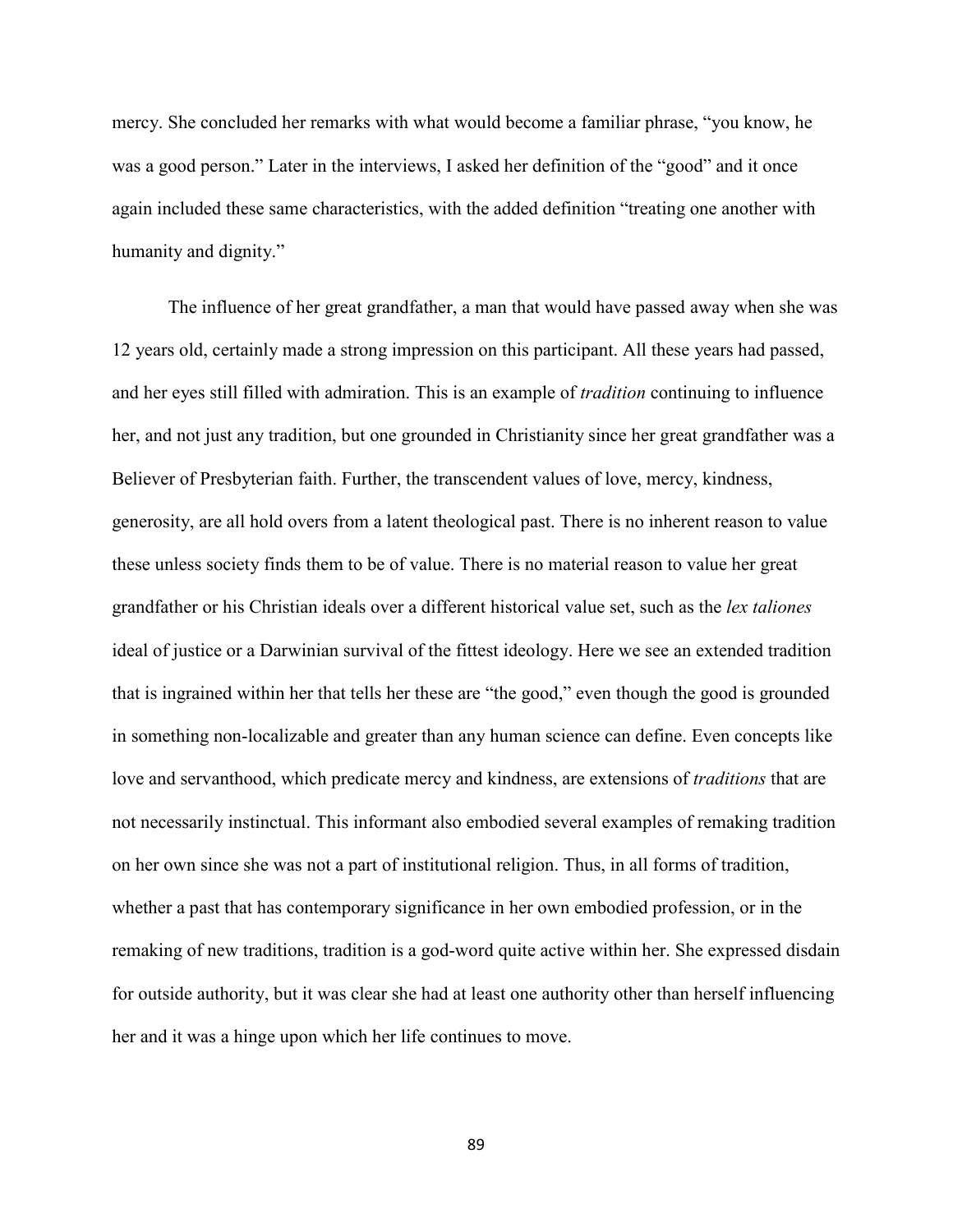Another informant demonstrated a connection to this deep symbol, albeit within the realm of rethinking tradition. This insight emerged from a particularly mundane question. The grand tour question below led to a series of mini-tour questions that provided great insights into the new traditional spaces we create after evacuating the House of the Lord. Her reply is so insightful I have included the full body of the text.

*Question: How have the day-to-day patterns of your life changed from when you were younger to your now older self?* 

*Reply: A good chunk of my 20's I was a single parent. Get up, go to work, make sure he's ok. Different dynamic from going from small child to having an adult child. Now, we are homebodies. Our home is our happy place. We are collectors. By the time my days are done, I don't want to talk to people. Our house is like a museum. Everywhere I look I see something that we like, or a memory. My son's room is the only room in the house that doesn't have stuff on his walls. A lot of people, when they come into the house, take a deep breath. Our home is a lot for a lot of people. To me, the homes of others do not look lived in. You come to our house, and you see our personality everywhere. The home is an extension of us.* 

When she began describing the above, I instantly felt like she was detailing a holy place

for me, a sanctuary, with relics and objects, sacraments even, that connect her to the past and give her meaning in the present. The admission that she is a "home body" further illustrates that she feels at peace (safe) around these *things*, in this *place*, where the sacred and profane mingle. The place is intentionally crafted to provide bearings and *grip* in a world that for so many does *not look lived in*. Her home is purposefully *different* to denote a stark contrast to the world outside of that space, just as a worship sanctuary would be, the home being a sanctified liminal geography. She may not have any religious traditions that animate her days, but she has been intentional about creating a space that screams her values, provides her with comfort, and connects her to the past. She is not alone in this need as the major world religions have known of the importance of *sanctuary* for millennia.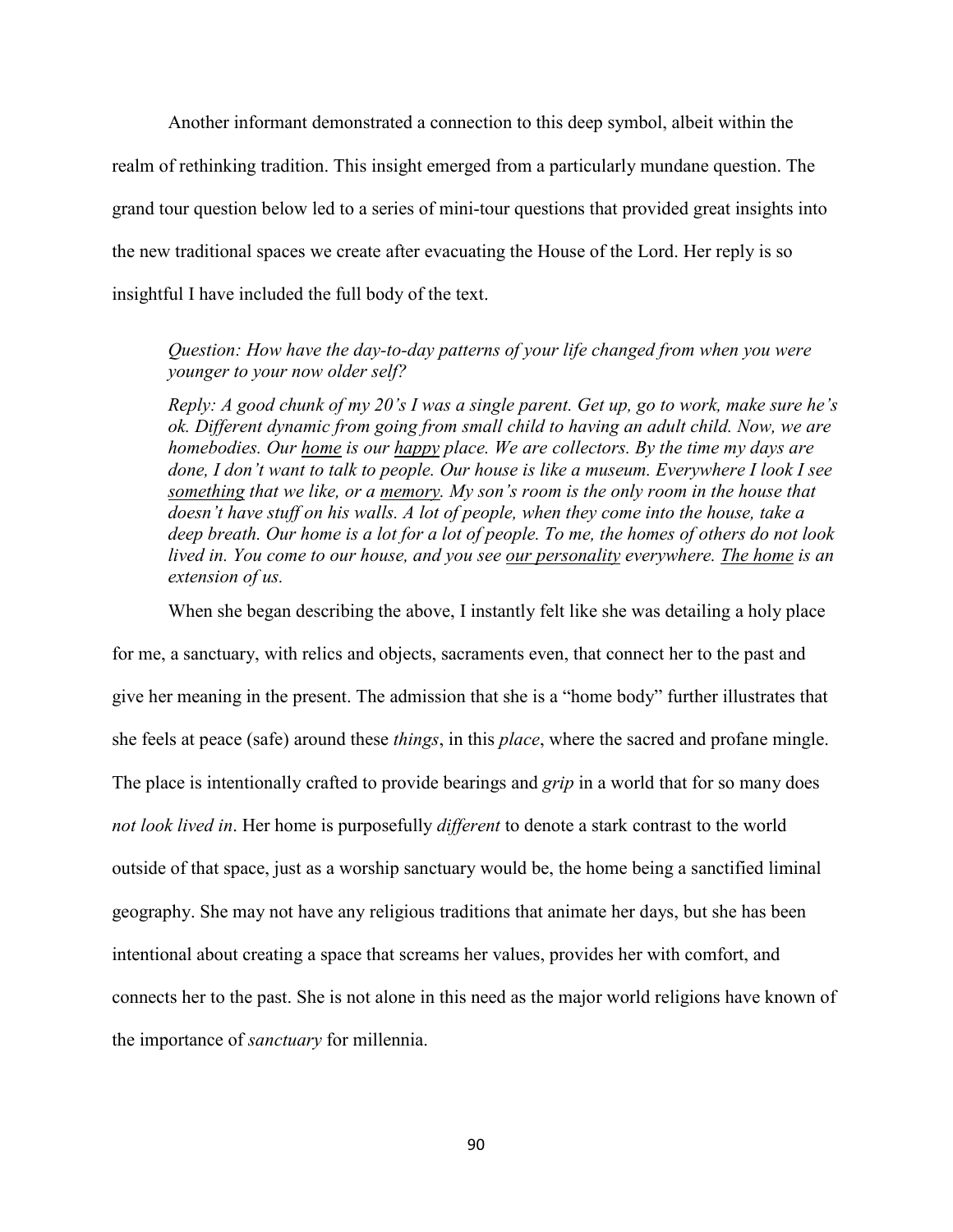Tradition is a powerful image. It is a deep symbol, a god-word, that is embedded in our sense of self and how one makes sense of the world. Tradition is the quiet voice of the past, nudging us forward and allowing us to collect our bearings. Obversely, if its historical remnants have not survived into the present through anamnetic practices, then humans find it difficult to *not* remake their own traditions and fill the gap that has been created between where we were, where we are, and where we are going. Given that tradition was apparent across all three informants, one can confidently propose that the abandonment of tradition in our post-Christian world is not nearly as complete as those who think they have accomplished it. The past haunts all of us, and were it not so, it is unlikely we'd even be the people we are.

### **Obligation**

*Obligation* is a god-word that expresses a sense of human relationality that at once connects itself to a deeper tradition of ethics and responsibility than is sensible for folks with modern ears. Farley notes that several other concepts emerge from out of the deep symbol of *obligation*: tradition, responsibility, duty, personhood, interhuman, morality, conscience, right and wrong to name a few.<sup>205</sup> These virtues, and senses of commitment to the other, used to be more present in broader culture, but as large and stratified institutions have arisen in culture the value that is obligation, and its many subsets, have been relegated to the realm of the interpersonal and lost widespread currency. As such, obligation exists but it is typically confined in intimate relational units. As Cain once famously responded to God in Genesis 4.9, "Am I my brother's keeper?" is as much a question today as it was for ancient Hebrews. This concept of obligation, and its associated virtues, suddenly sound strange in a world that is uncomfortable

<sup>205</sup> Farley, 42.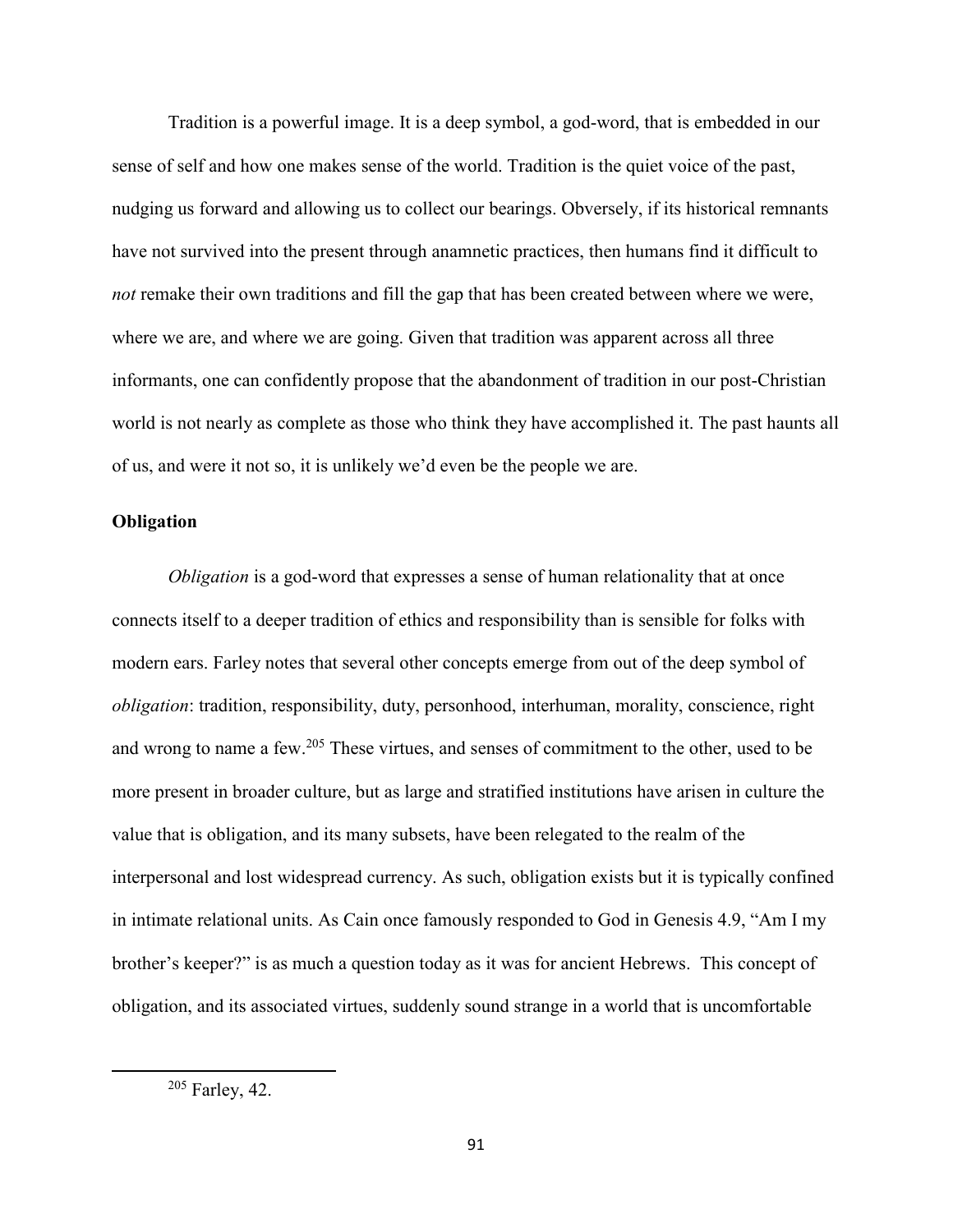with a universal moral truth or religious norms that could make demands on one's actions. If Cain asks the proverbial question, one interview participant answers with a post-modern dictum, "we are not looking to be proselytized, we have our own sense of truth."<sup>206</sup> What role does obligation have in such a world if, as a concept, it is not part of one's own sense of truth?

 What I discovered in the interview process is that obligation is a complex *given* that was embodied by all three participants, some to greater extremes than others. It was an instinct that was *never* the occasion of conscious reflection in any interview. A primary characteristic of obligation is that it suspends the egocentrism of persons in an age of authenticity and temporarily allows higher time to negotiate the secular. The suspension produces a mandate within the person that feels obligated, a feeling that is apart from any written rule or law. This pull toward the other, in a willful act of self-suspension, is a hallmark of this deep symbol that finds freedom in being for the face of the other.<sup>207</sup> While many religious persons might direct attention to the founder of their religion as moral exemplar of obligation, obligation doesn't need a specific religious value set to make its appearance. It seems to be a transcendently embedded impression, that grasps and nudges persons out of a deep interhuman need for more than atomism.

 As a concept, obligation appeared deeply and across a wide swath of question types: experiential, narrative, and deductive. The following are examples of questions that elicited the concept of obligation:

<sup>&</sup>lt;sup>206</sup> The question that elicited this response was, "If you could say anything to the church writ large, what would you say?" The operative definition of post-modern I use here is from Jean-Francois Lyotard, *The Post-Modern Condition: A Report on Knowledge*, Trans. Geoff Bennington and Brian Massumi (Minneapolis: University of Minnesota Press, 1984), 31-41.

 $207$  For details on this Levinasian exegesis see Farley, 47-54.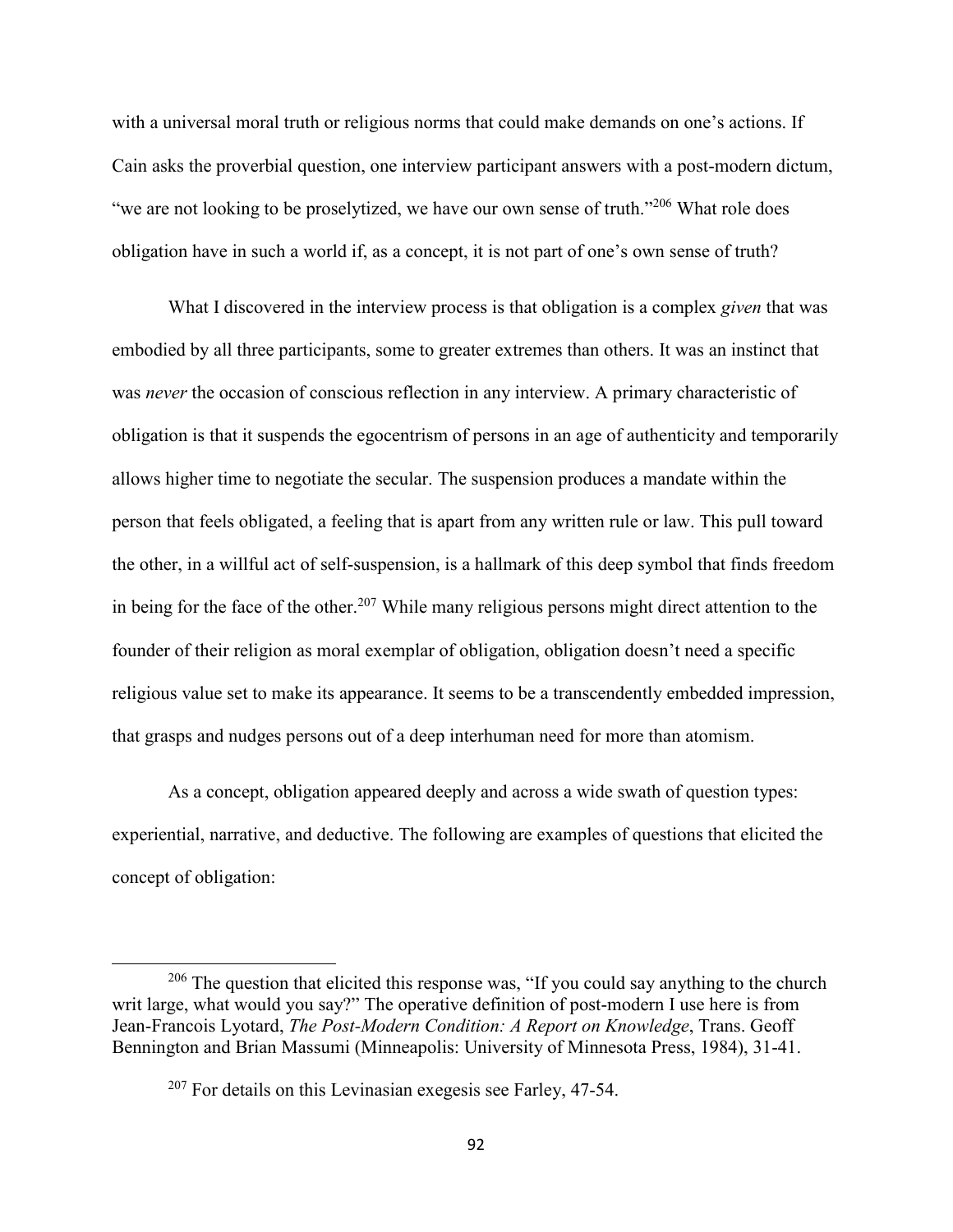- Do you read books? If so, what sorts of books do you read regularly?
- What sorts of qualities did you look for in a spouse?
- Is there anyone in your life your observed as a child that inspired you into your current field of work?
- If your life was a solar system, what is the sun whose gravity holds all your planets in orbit?
- Can you describe an event that happened in your life that changed your worldview and this change is still a part of your everyday?

The replies to these questions, and several others, made distinct connections to obligatory feelings that pushed one outside their sense of self. In other words, obligation as a deep symbol appeared more widely, and frequently, than any other symbol or signal. One question was of notable importance due to the depth implied in the response. I will give the question, the reply, and them summarize the location of obligation across the other interviews.

*Question: Can you describe an event that happened in your life that changed your worldview?* 

Without a pause, one participant said, "childbirth." She followed with this reply,

*To go from young and wild and doing my own thing, to then suddenly the birth and pain…that I helped make a life and am now in charge of taking care of this life. Love for another creature…A huge part of being human is to have someone else to take care of. I learned what it was to take care of my own, as well as help 40-50,000 people take care of their children through my profession.* 

The example of motherly obligation should be noted because it is both obligatory *and* loving. Obligation and love are not mutually exclusive; in fact, they often go hand in hand, as obligation in its purest form is responsibility for the other even to the limit of its own vulnerability, including its murder (loss of life). In this respect, there is no greater deep symbol than the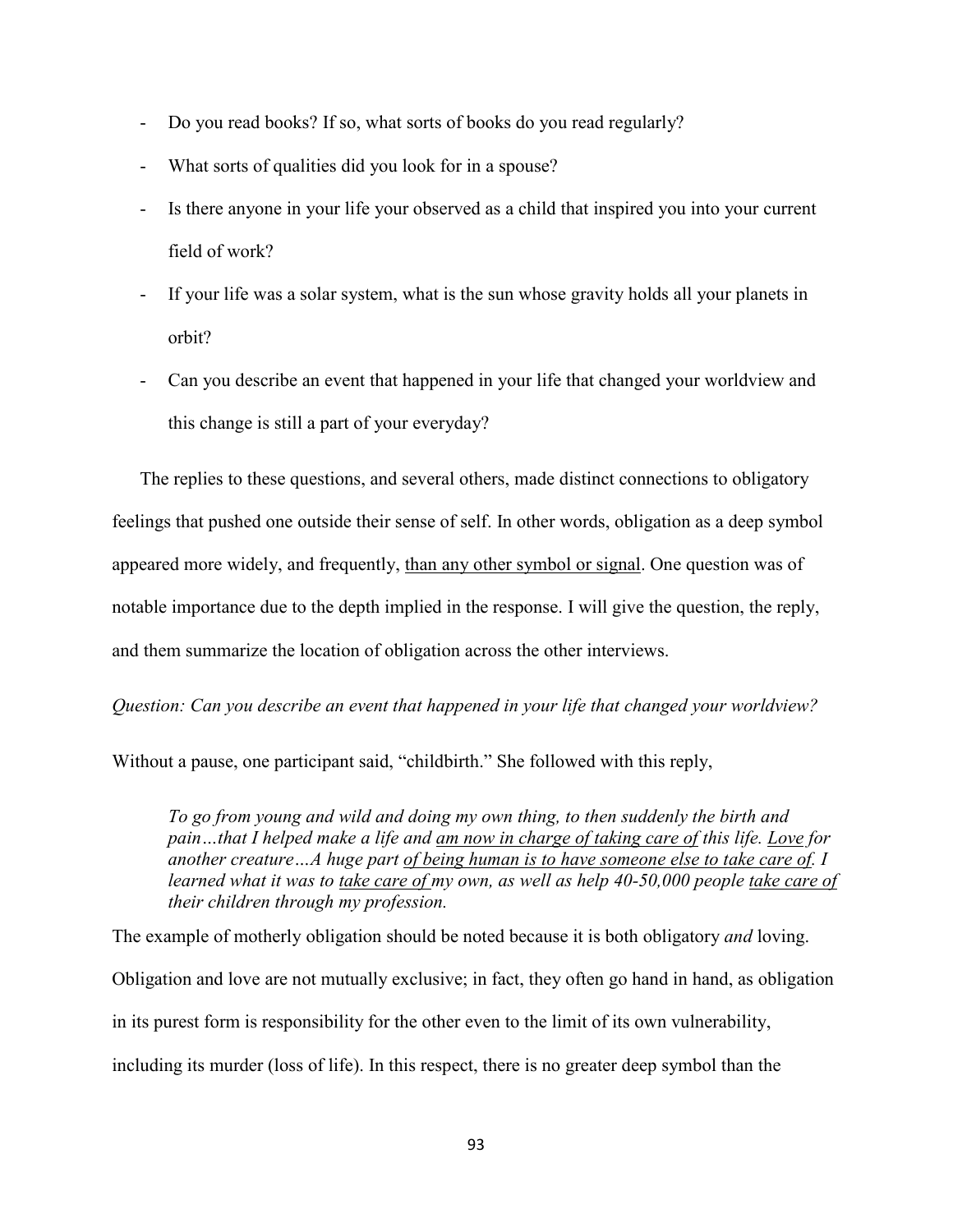obligation a mother has for a child.<sup>208</sup> The other female participant in this study also shared the obligatory tone of maternal and spousal obligation.

 Other forms of obligation noted by participants included the obligation to serve others from out of a deep sense of calling: one a restaurateur and one a lactation consultant. The latter is an instance of a supreme form of responsibility for others who have no direct impact on the life of the caregiver. The caregiver is grasped by a sense of responsibility that supersedes the benefits of social stratification and gives as much as she can even though the task seems impossible. In this sense, *obligation* and *vocation* are closely related, especially if vocation is also toward a suspension of the self in its actualization.

The former is possessed by a sense of calling to nurture others "body and soul" with special attention paid to the younger generations of employees who have no mentors. His obligation is to serve a product he can be proud of, to feed the bodies and warm the souls of customers, and to do so while mentoring the souls of those around him. When younger, his motivation was power and money, but now it is service and relationships. This same participant recalled the deep need he has for a family, for children, and expressed how he had even stayed in a relationship much longer than he should have out of a desire to be a father figure for children who had no father present. To be sure, this commitment could be analyzed deeply but is outside the parameters of this project. What should be noted is his sense of *obligation toward the face of the other*, even the most vulnerable, as a deep symbol active in his life. This obligation was so intense that it was occasion for the suspension of self-realization in a possible future relationship he has always wanted.

<sup>208</sup> Farley, 50-52.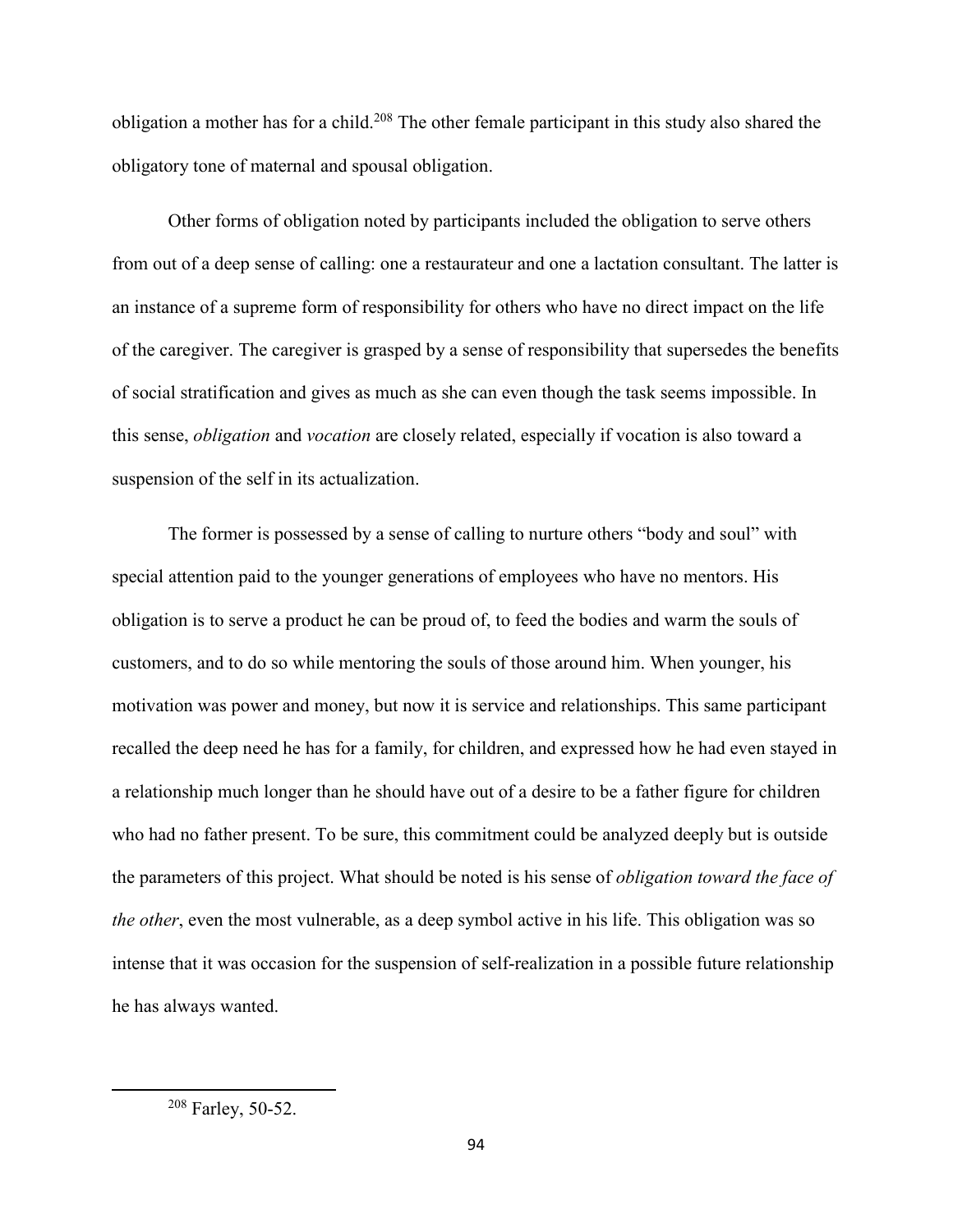Finally, one participant noted that her mother was not a good cook, so as early as 6 years old she was cooking for the family out of a *sense of duty* (*obligation*). What six-year-old would feel so compelled? It could be as simple as the child wanting to taste good food or it could be a deep sense that the family needed more than it was receiving. Being grasped by obligation in this form is an intimation she can do no other, even at six years old. By what, and from where, would one be so grasped, and therein, obligated?

These examples do not portray obligation as restraint but obligation as *freedom to be for the other* and *from* ones-self. This deep symbol was intensely present as a transcendent signal that emitted god-like virtues amidst those who may not know such virtues were ever the territory of gods. Even more interesting, while all three subjects possessed the deep symbol of obligation, *not one* ever used the word directly. For persons come of age in the age of authenticity, this omission is not surprising, but neither is its embodiment. The self can often be fractured. The symbol is present, but it is weakening as a cultural language game. As such, there are strong semiotic possibilities within embodied practices that may conjoin the sacred and profane at the intersection of the mysterious connection between *tradition*, *obligation*, and the *interhuman* locus of both.

### **Play**

In contemporary language, *play* may immediately conjure images of games or sports. While these forms of play may be included in this category, play is not confined to athletics. Play is a more complex category that includes a sort of dance with the angels than a mere running around basepaths. Play is an everyday experience that establishes a separate discourse, that for a set period, has its own rules quite apart from the rules of the "real" world in which the play happens. As such, it carves out a liminal space alongside the real world, suspending time and

95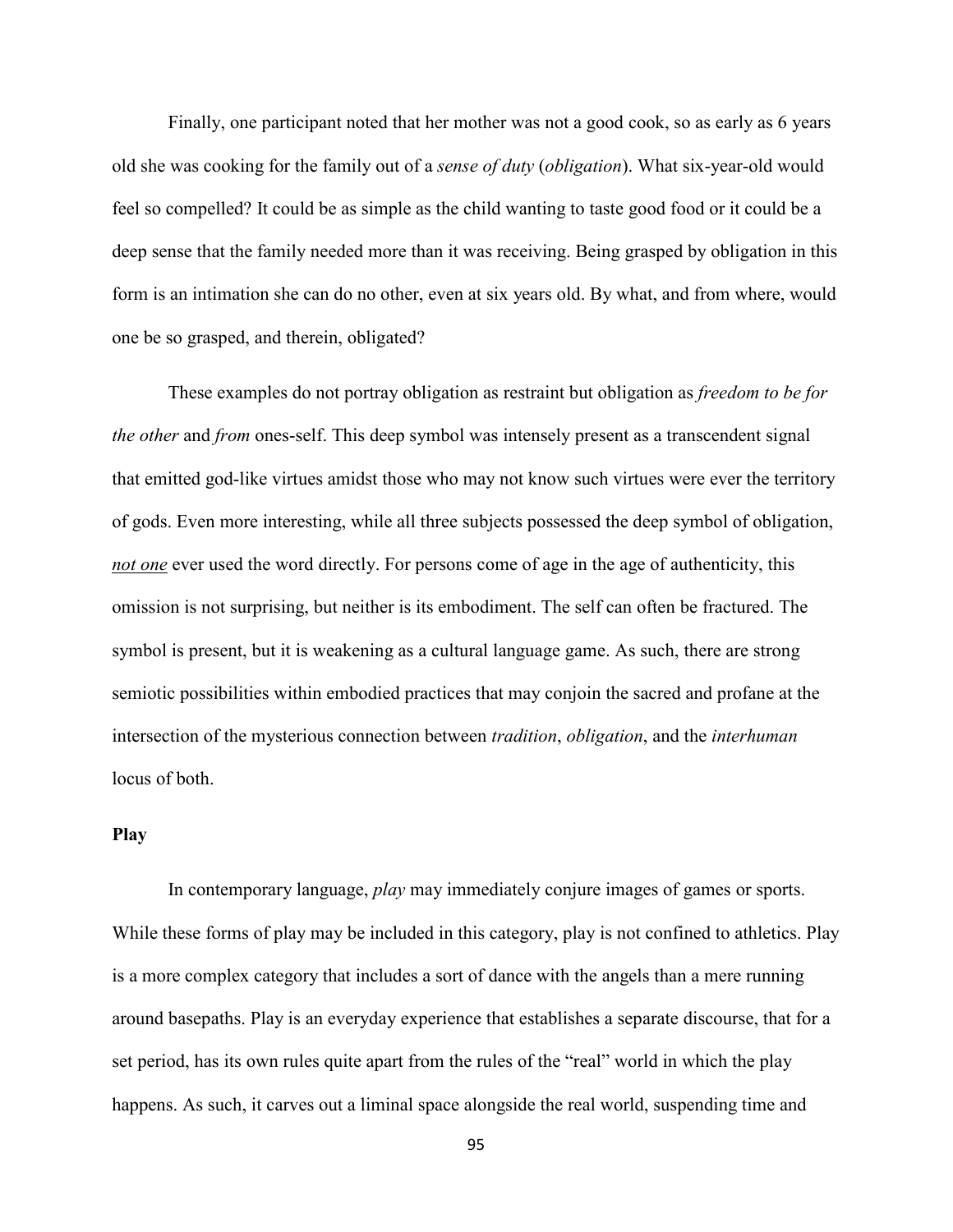allowing participants to experience a certain transcendence of even their own sense of being and doing. For a few moments, it is no exaggeration to say that time becomes eternity.

The intent of play is always to take a break from the real world and to search for joy. The focus on joy is crucial because play serves a much larger function; when we play, we forget not only our problems, but our ultimate problem: our own death.<sup>209</sup> No one considers death when they play, and in fact, even in the face of death many continue to play because play provides an alternative world not grounded in one wherein death has the final word (think the orchestra on the deck of the Titanic or someone writing a book even when they have a terminal medical condition). Play is the active protest of humanity that joy, and not death, has the final word; it gives us access to another *place* alongside the place where we *are*.

The important thing is that while this may have mystical elements, it is not mystically derived. It is inductive, but it is also incarnate. Play is an intentionally engaged act. Yes, play does provide a break from reality, but *why* is a break even necessary? What does one *need* that only a form of play provides? The intention is to gain access to *what is beyond* the play, to what is experienced *in* it, and thereby to a supernatural sort of vindication of joy over death and a sense of wholeness that serious time cannot provide. Ultimately, play leads to a *transcendent* joy; it leads to a place of fulfillment, peace, and exuberant unity to what is only accessible through it. It is simultaneously a primordial, and contemporary, human expression, and to neglect such a large part of the human experience as indicative of inductive faith and transcendence is to turn play into an editorial on a sports page instead of seeing it for the poetic action that it is.

<sup>209</sup> Berger, 57-59.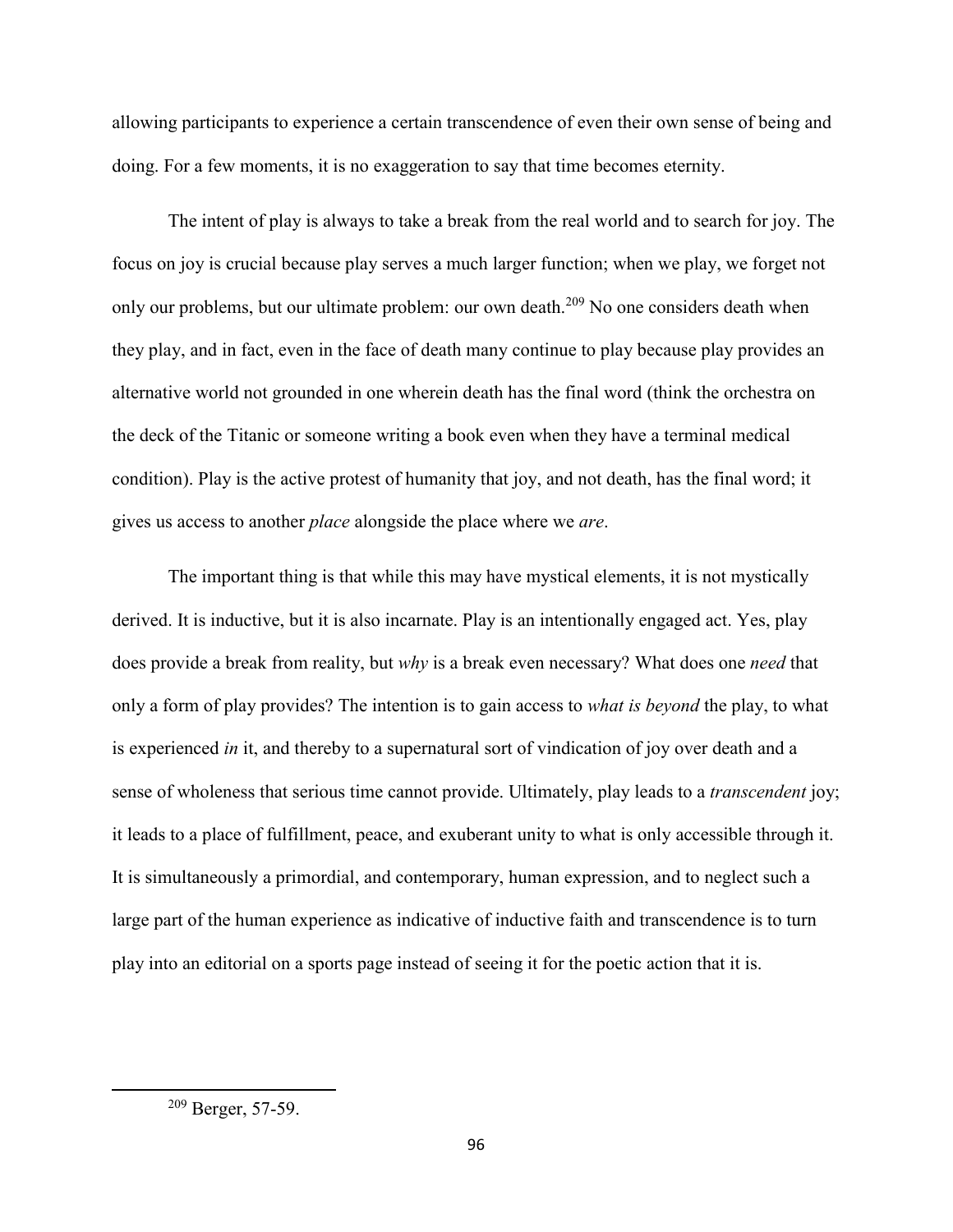Play is also a strongly anthropological category that is best described through its expression. Of all the deep symbols and signals ascertained in this study, play was the most frequent *conscious* signal (act) that was performed. There was, in fact, something that satisfied a deep need in acts of play. To investigate this signal of transcendence as naturally occurring phenomena, it was important to avoid asking a direct question about play as a subject. Instead, I let the following two experiential questions lead participants to their own narratives:

*Question: Can you describe a time when you lost track of time? What happened? What were you doing?* 

*Question: What, if any, relationship do you have with music?* 

Replies to the former question provided intimations that the second question may be one to incorporate into all interviews. Thus, all three participants were asked about music. The forms of play that were most salient for all three participants were expressive of not only specific actions but of feelings, suspensions of time, and access to an otherness, that was not granted in normal time. These forms of play included listening to music, playing music, gardening, and cooking.

 Music was a notable act of play because of its seemingly religious connotations. It was a magical portal whereby something was keenly *felt*, and accessible, but was unable to be spoken. Music didn't always have this effect, but there were instances wherein *more* than music took place and the forward movement of death and despair in life was suspended. The passionate way in which music was described, and the regularity of its engagement, provided intimations of a liturgy. Thereby, this signal was entangled with the deep symbol of *tradition* and served as a sort of sacramental act that allowed participants a foretaste of heaven. Note the compelling way music was described by one participant:

*Music is introspective for me. I am drawn to the tonally spiritual music. Someone's lyrics the other night, got me, written by Jackson Browne whom I have never appreciated. It*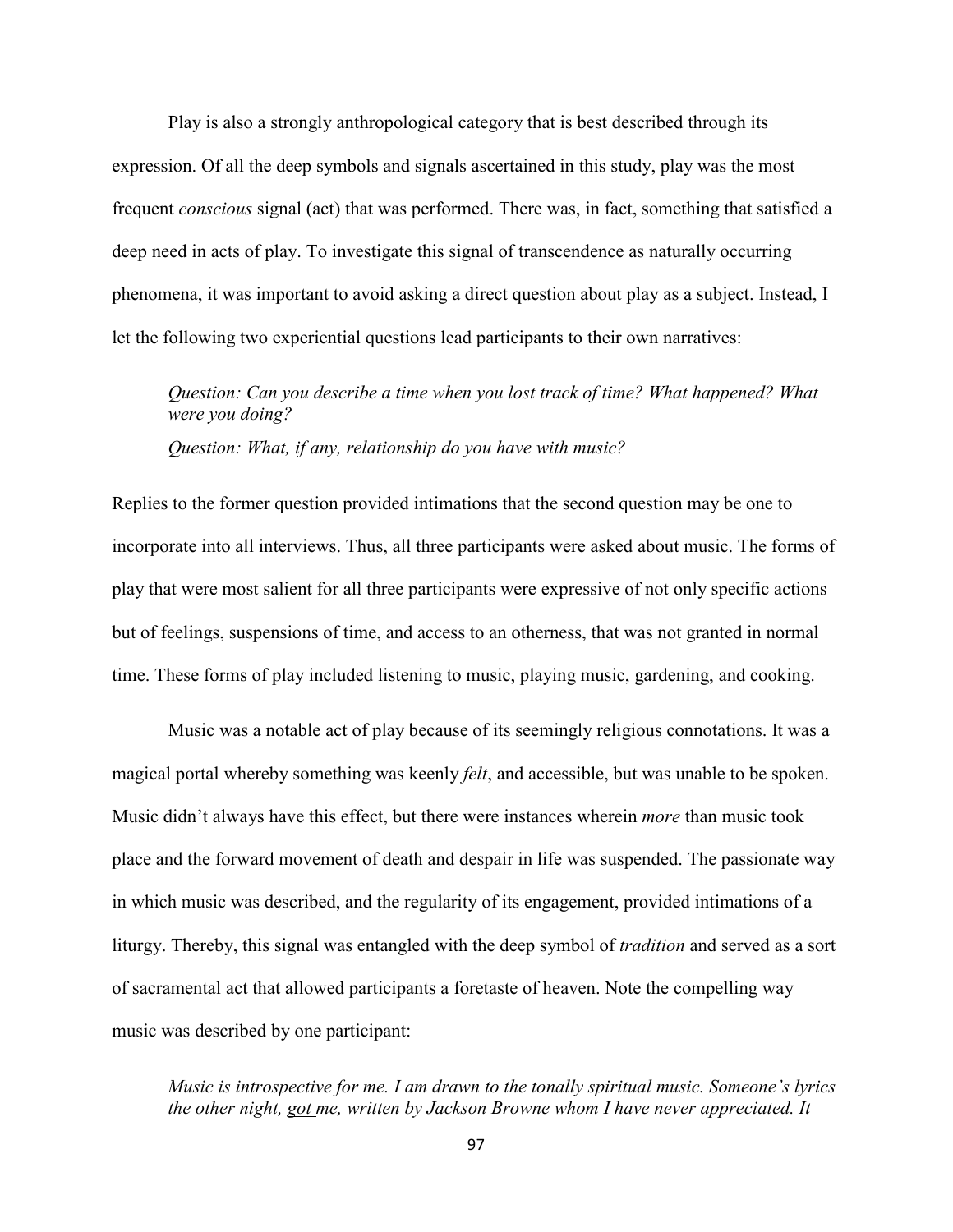*was kinda old people music, even when we were kids our super hip grandparents would have listened to. But it got me, and I listened to that song for 2 hours straight. Dude on piano singing a song that he wrote 40-50 years ago, with perfect tone and inflection. I sat for 2 hours, and I lost it, I cried for 2 hours, in that moment you are all In your feels.<sup>210</sup>*

In this instance note the suspension of time. Hours went by as he was captured in this transcendent moment. He paused and forgot where he was. This play took him somewhere else in the face of his own human limits.

 I also learned in the discourse about music that he played guitar. I inquired about when his relationship to music started. He noted that he had been drawn to music at 4-5 years of age and that as he matured, he began to write his own. Coincidentally, the arrangement of our interviews happened to intersect at a time he was being intentional about being playful after work with his guitar, staying up until 2am each night playing. Then he made this notable statement about *why* he plays and *what* playing has the potential to do:

*I have not written music since was 17, but last week I wrote again. Music allows you to transcend yourself. Redirect. A state of zen that is created when you are trying to nail a certain lick, or feel a chord progression, or get something on paper…make all that happen at one time…there is no thought of anything else. There is Nothing else in my life that I am able to do that with. When I am in the zone, it is a suspension of time*.

These are critical examples of play. In earlier interviews, this participant expressed a deep hope and longing similar to the expressions of the song he heard and in the music he chooses to play. Music is a playful retreat, and expression, from that oppressive personal and emotional longing that haunts him. In the face of existential angst, what could be interpreted as an emotional Titanic

 $\overline{a}$ 

<sup>210</sup> Music as a journey into feelings, and away from the real world, was a strong theme in another participant as well. I asked if she had to choose only one form of art to enjoy for the rest of her life, what would it be? Emphatically she stated music was a *need* of hers. In particular, she noted the importance of live shows as "an experience" and that songs "take her back to other places in time." If sacrament is defined as conduit of grace and mediator of otherness, then this description of music as play is borderline sacramental. From the *nothing* she runs into music.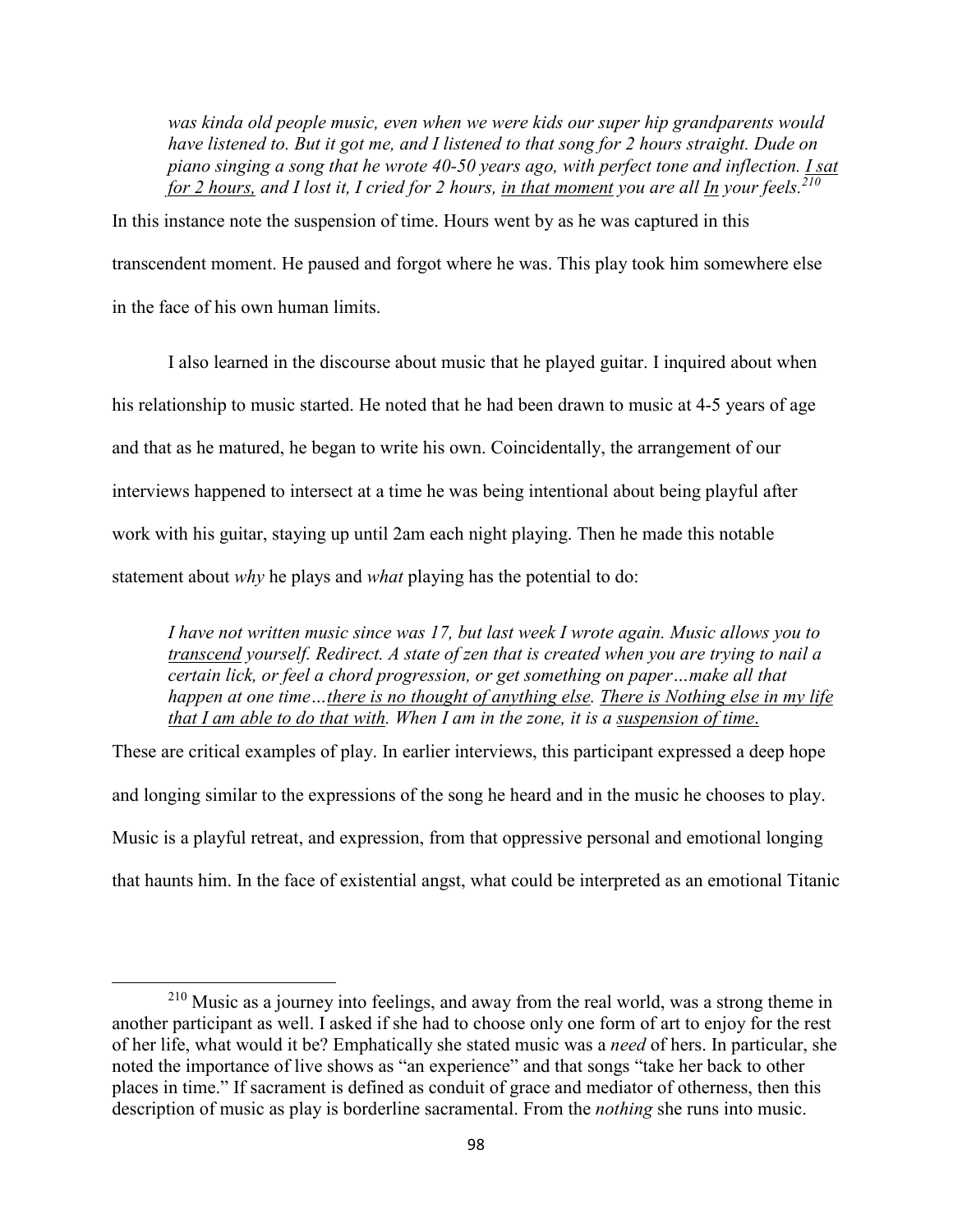that is buoyed by Hope (to be discussed below) he turned to play in his quest for joy and to say "no" to death and despair as final word.

 Play was also expressed as an act of cooking. The act of being with others, assisting others, preparing for others, and participating in something that connected them with their past suspended time and provided a regular sense of joy. When I asked a participant the context in which she often loses track of time, she quickly replied:

*This usually happens when I am in my kitchen…barefoot in my kitchen cooking. Get caught up in something I really enjoy, cooking and gardening, or decorating cakes. Hours and hours go by, and I don't realize, and I don't even care.* 

Note the language of en*joy*ment in cooking and this language of "caught up" that is eerily like the notion of being grasped within *tradition* or by *obligation*. The fusion of time and eternity is also present in this description as seconds, minutes, and hours become blurry. The mysterious character of play and its transcendent qualities are tacit in confessions like the above.

A similar feeling was expressed by another informant that noted she cooks "to connect with the past." She said she "intentionally cooks things her mom would have cooked as a means of *re*-*membering* her" and will go to her kitchen to engage in purposeful time-travel when death no longer separated them. In this way, cooking is an intentional playful act that led to the joy of good memories and a sense of belonging/home, which stands in stark contrast to the distance between there, and here, that separates us from the dead and reminds us of our own impending demise.

The above descriptions and examples disclose that there is much more going on in playful acts than the mere act of playing. Mindful playing is not the wasting of time. Its actualization are the places in history where the divine and human meet phenomenally. Play is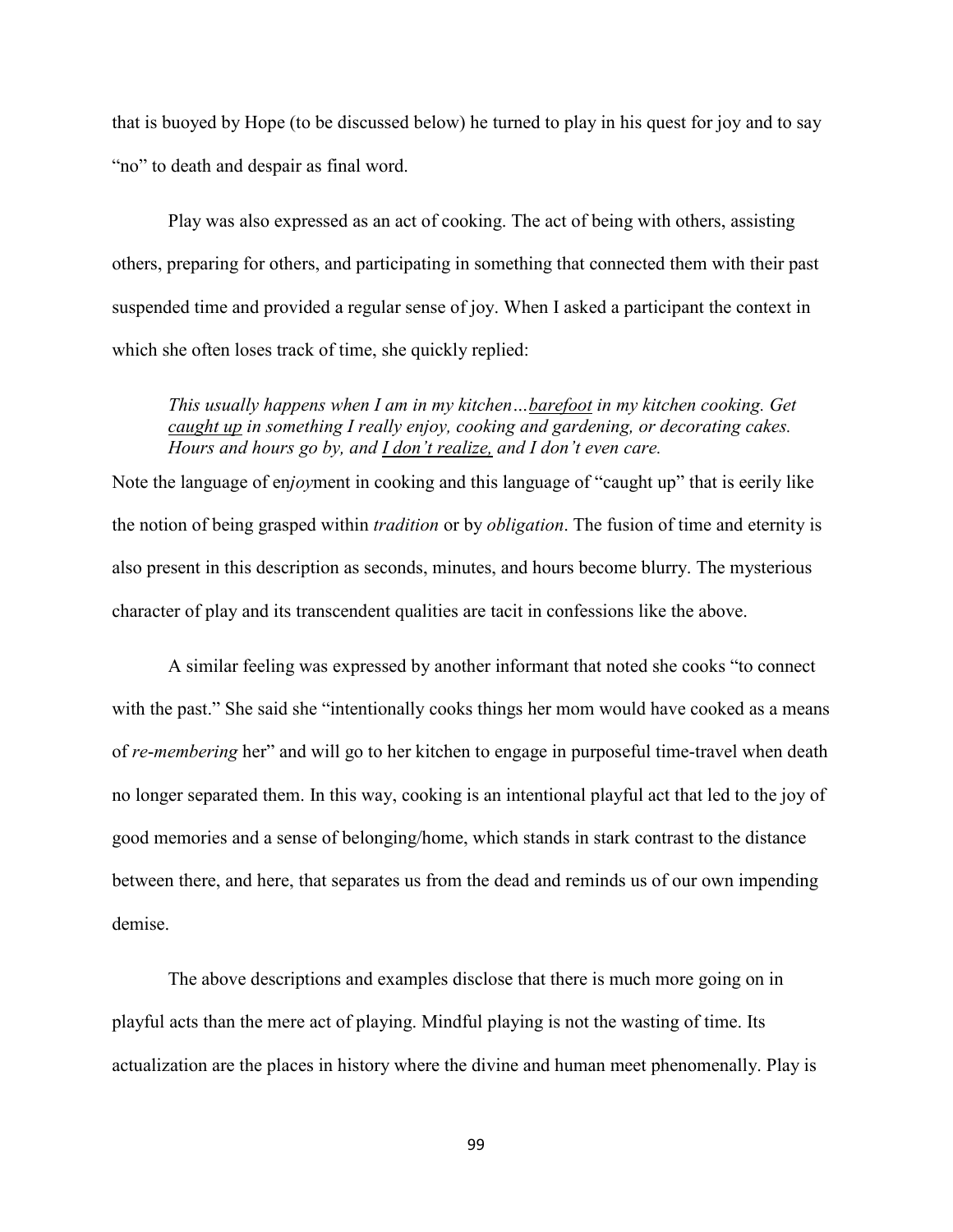our means of protest, an essential aspect of human being because it allows us to temporarily experience what it must be like to see behind the curtain of time and eternity.

# **Damnation**

The deeds that cry out for hell, and reach out to heaven for justice in hell, concern us here. Peter Berger provides a salient description of this transcendent signal, "There are certain deeds that cry out to heaven…deeds that cry out to heaven also cry out *for* hell."<sup>211</sup> The signal of damnation refers to an event, or events, that happen to us, or in our world, that immediately provokes a visceral response of impossibility. The act is so impossible, it seems, that its performance/occurrence is monstrous. Without any prior religious or theological underpinnings, it is something that when we see it the only reasonable response is one of damnation because only God could right such a terror filled wrong. In a word, the condemnation takes on the status of a universal *Truth*, capital T. The human code of law, no matter how rigorously judgmental, fails to give any peace-filled judgment in these instances. Justice doesn't seem to be enough.

To be sure, there are certain socio-historical analysis that would seek to explain away such acts. Such monstrous and evil acts can be attributed to social conditions or cultural norms, but these sorts of acts are of such a character that such an excuse requires *effort* to perform them because the initial human response in the face of this evil is to suspend such relativization. The important part is not how evil can be explained away, but the *character* and *intention* of the immediate condemnation that we share.<sup>212</sup> This immediate response is of a theological nature since it is religion that provides a context for such a reaction. To be justified in damning or

<sup>211</sup> Berger, 67.

 $212$  Ibid., 65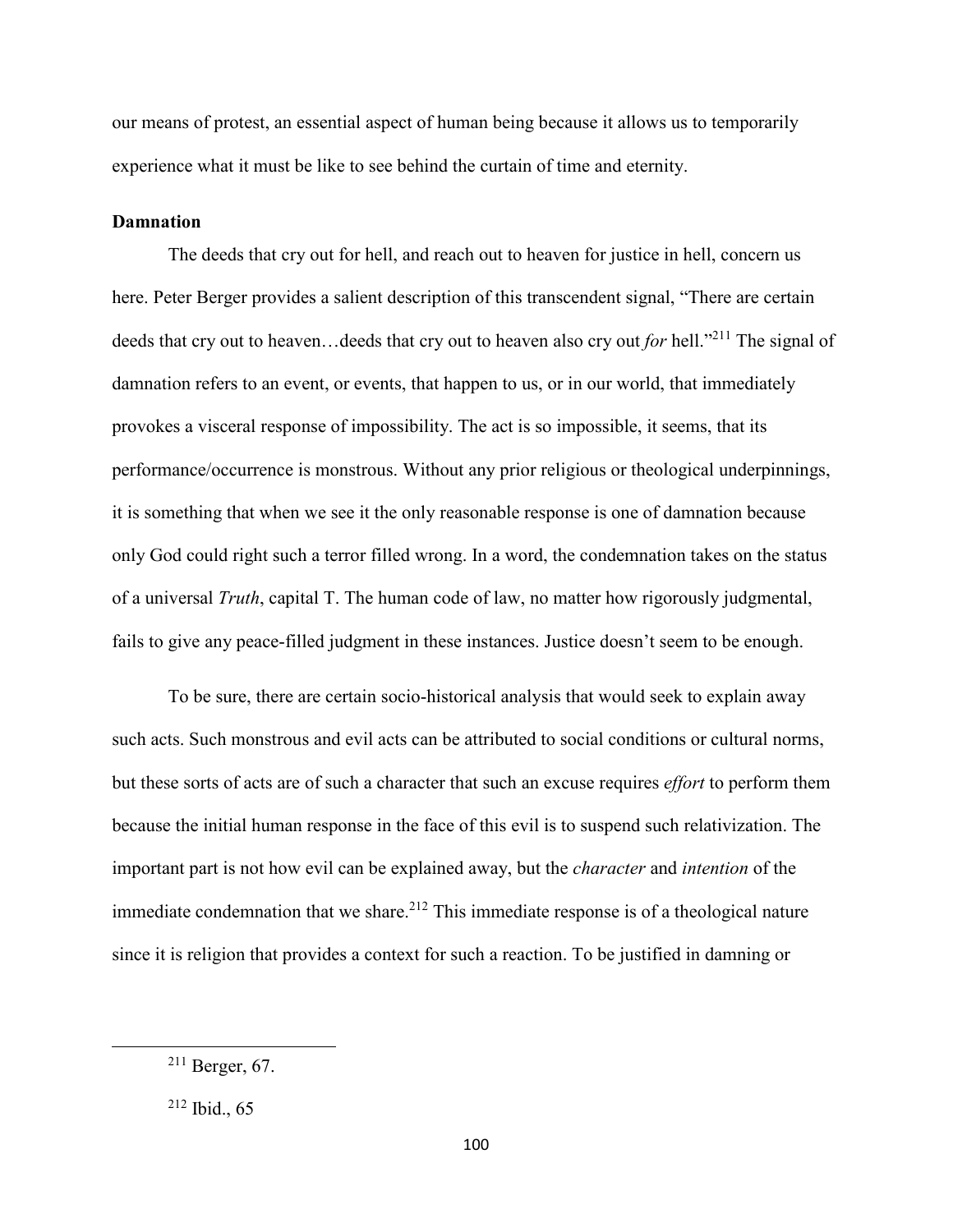condemning something as "wrong," without any logical persuasion, is a remnant of a time when certain values still had roots in theological ground and conditioned human sensibilities.

To discern where this transcendent signal may emerge in interview participants, I wanted to ask the question about damnation without asking it. What I was looking for was a reaction to something that when at first seen, was interpreted as heinous, apart from any religious moorings to lead to this conclusion. The example Berger gives in his text of monstrous evil were the war crimes committed against humanity by Nazi Germany. Rightly, this evokes a visceral response. This project, however, wouldn't necessarily discover anything so heinous in participants, but this was not the goal for this line of questioning. The goal was, *first*, to explore damnation or condemnation as a concept in the mundane of life and, secondly, to see *if*, and *where*, there was a reaction against an evil so striking that one need not know the Ten Commandments to determine its character as damnable or wrong.

I share as evidence of this transcendent signal responses from two participants. Recall, one was raised in a religiously fundamentalist home, but never shared a confession of faith and from 12 to 50 years old has been outside the confines of institutional religion. As an aside, the children she raised became atheist and agnostic, yet here is her reply. I posed the question as follows:

# *Question: Can you describe an event that the first time you heard about filled you w/ legitimate shock and horror?*

*Reply: When we were in Utah in the Mormon church, we were called to a service where the preacher told us God told him to take a second wife. The woman he named, however, was married to another man. They announced this. This was how this is going to be. Period. This was one of the most shocking moments of my life. I knew that was wrong, not right…but I was 12. I wondered if would be told to be someone's wife? The shock that someone with power can take something away. There are things you just know aren't right: killing people and taking someone's wife is one of those things.*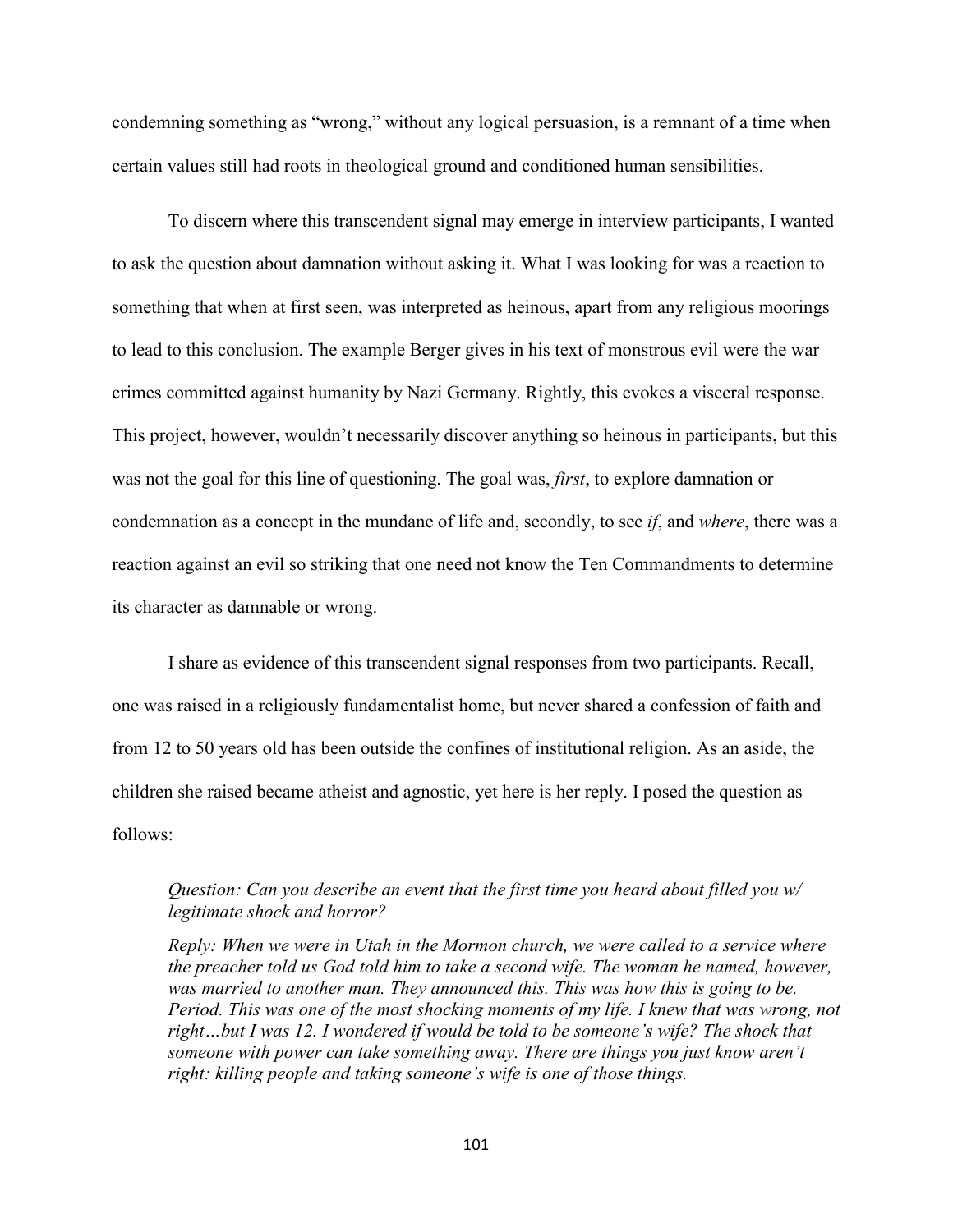In follow up mini-tour questions of this incident there was never any moral instruction for, or against, this sort of religious malpractice. Yet at such an impressionable age she recoiled at the evil power on display, and as an adult, she equated taking the wife of another man to the same sort of act as murder: reflexively damning and wrong. She expressed the sense that what belongs to someone else: property, belongings, people, should not be violated. The locus of her morality was placed in this interhuman dimension even though she had no moral instruction to guide her here.<sup>213</sup> There can be no doubt that the sight of another human having the power to terminate marital law, and thereby take another person as an object of desire, is indeed a damnable evil.<sup>214</sup>

This same question posed to another participant, invoked a similarly horrifying sexual reply. She did not use a personal example but did use an experience not uncommon in one of her hobbies: horror films and the oft included rape scene. She said the very act of witnessing rape makes her feel gross, dirty, and she wants to bath after she has witnessed them cinematically. She went on to describe with disgust Rob Zombies *Halloween* and talked about the rape scene that is exclusive to the "Directors Cut." She noted that "the rape scene has nothing to do with anything, serves no plot points. I cannot. It makes me feel sick and gross." She went on to say, thankfully, most scenes like that can be avoided now adays with advance previews. For many in our culture, the barriers between offense and entertainment are often blurred, the popularity of

 $\overline{a}$ 

<sup>213</sup> Farley, 21.

 $214$  This example is not an argument against polygamy. While I find the practice troubling, there is no place to debate that issue here. This example is a testament to the initial reaction of a twelve-year-old girl apart from all religious instruction in the affirmative, and to her fifty-year-old self, who still recalls this tragic memory.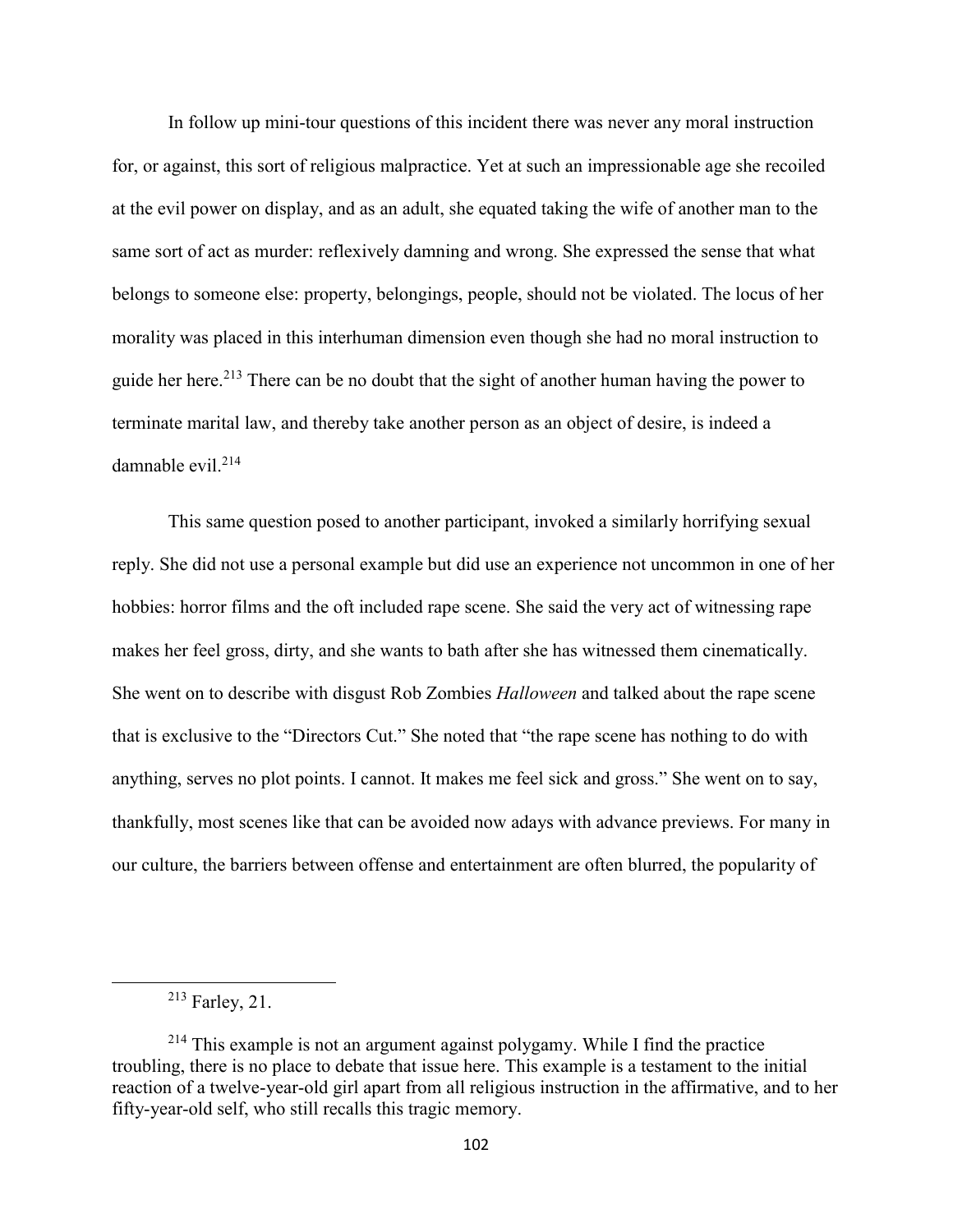the *Saw* movies being exemplary in that regard, but for this participant there is nothing more offensive than witnessing a rape.

A common thread, even with the participant I did not list, was the important role that sexuality signified in one's sense of moral recoil and damnation. Sexuality goes to the core of human identity. Violations, confiscations, and abuse of sexual relationships are visceral acts that bring out the worst cases of judgment against others. One need only recall the recent "Me Too" movement and the myriad sex scandals that have rocked the political and entertainment world in the recent past such as Harvey Weinstein or Jeffrey Epstein.

What causes such universal condemnation when sexuality is abused and the *other* violated in an act of sexual violence or obfuscation? Sexuality is precisely the one thing we all have that should only be accessible at our choosing. Even then, what we possess sexually is still, to a degree, not even fully accessible by us. It represents a deep interiority of the human being that is theirs and theirs alone: sexuality is the realm of the gods. To *know* it is to know the person. To find that a temporal reality can somehow be granted access, via sheer power, over something so infinite and immeasurable, and yet extremely personal, is to stand aghast before the reaches of human evil.

Finally, unlike Berger's global example of the Holocaust, each of my participants listed either personal *experiences* or a personal *feeling* with events of a sexual character. None of them discussed a global sense of evil or a detached example. This is telling: the sense of self is more regulative than global or national events, at least as far as distinct memories of evil go. One's *experience of phenomena* matters more than one's knowledge of the experience of others. We are all limited to, and biased, toward our bodies. One could think of events such as 9/11, school shootings, or sex trafficking, as ontologically evil acts. Instead, personal experiences were more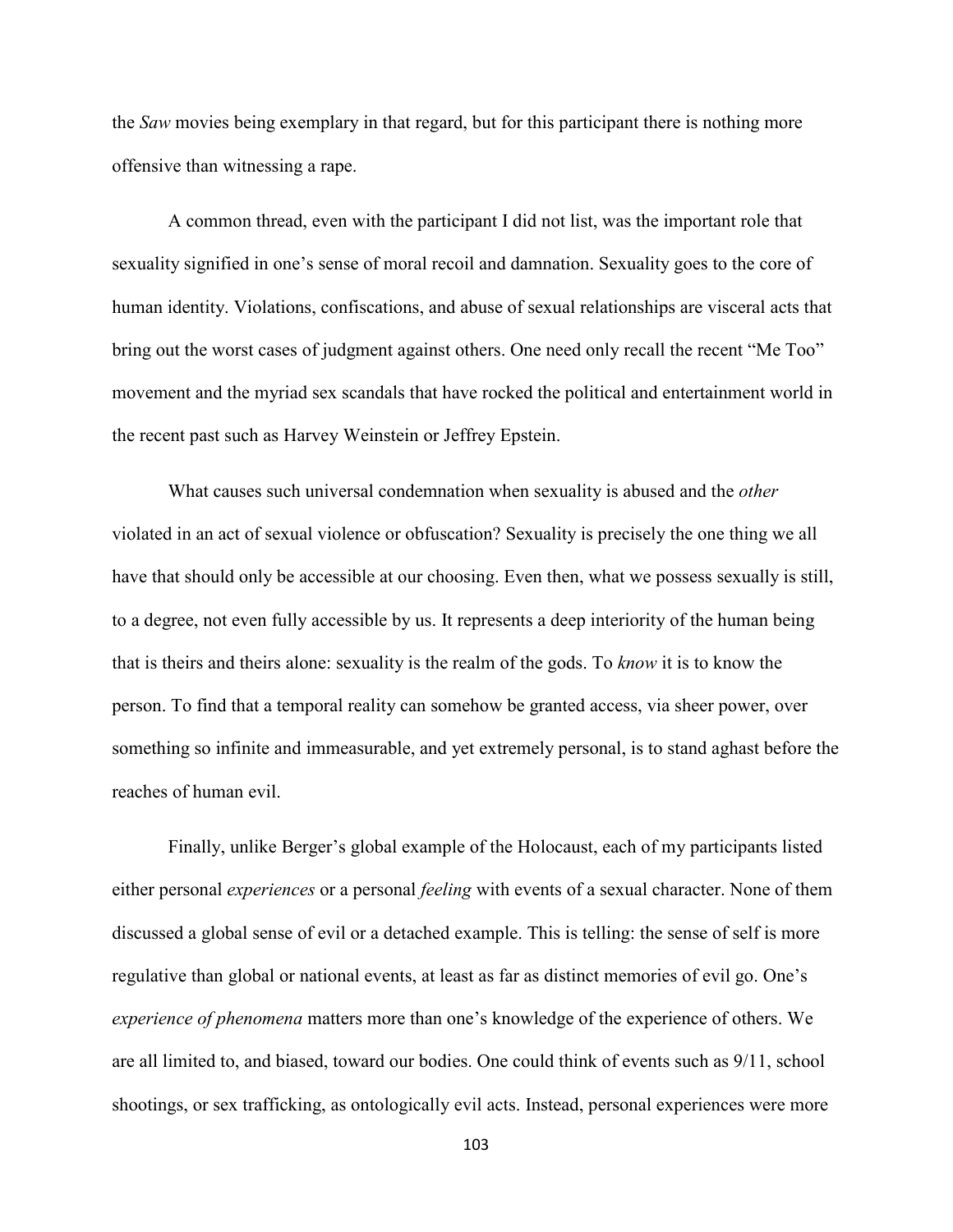impressionable than events in the world writ large. Yet each participant had an example of an evil, quite apart from any theological reason, that they knew was real when experienced or seen. Such examples are signals of transcendence that make even the most humanist among us condemn them without question, and in many instances, issue edicts of damnation.

## **Hope**

When religious persons hear the word "hope" it often conjures images of life everlasting, the heavens above, the *final* healing of all that is broken. The misery of today is vindicated in the hope of tomorrow or eternity. Multiple temporal wrongs are held within the context of a greater eschatological right. Even smaller everyday hoping is merely a subtext for this grander vision. However, this impression of hope fails to encapsulate how this deep symbol functions within non-religious persons. The larger objective eschatological sense of hope does not have the final say on the concept, but neither do the subjective inklings of mundane hoping that, on the face, seem to reduce hope to emotive whims.<sup>215</sup> Hope is the place where objective sense, meets subjective force, to construct and believe in a reality that makes life both bearable and worth living. It is an embedded part of human fabric that grounds specific actions but also takes concrete form from out of its own framework.

Farley identifies the locus of hope within a community, "Hope is something at work in a community and it arises in individuals as they partake in that."<sup>216</sup> Hope is at home within

 $\overline{\phantom{0}}$ 

<sup>&</sup>lt;sup>215</sup> Farley does an admirable job grounding hope in the individual/community but fails to acknowledge the remaking of hope by secular people, which is a religious act and an individual longing that desires more than self-satisfaction. Hope, as a functional concept, is not unlike a realized eschatology. None-Religious persons are not waiting for a cosmic event, but they are also aware that their deep hopes transcend themselves and tap into something *real*.

<sup>216</sup> Farley, 98.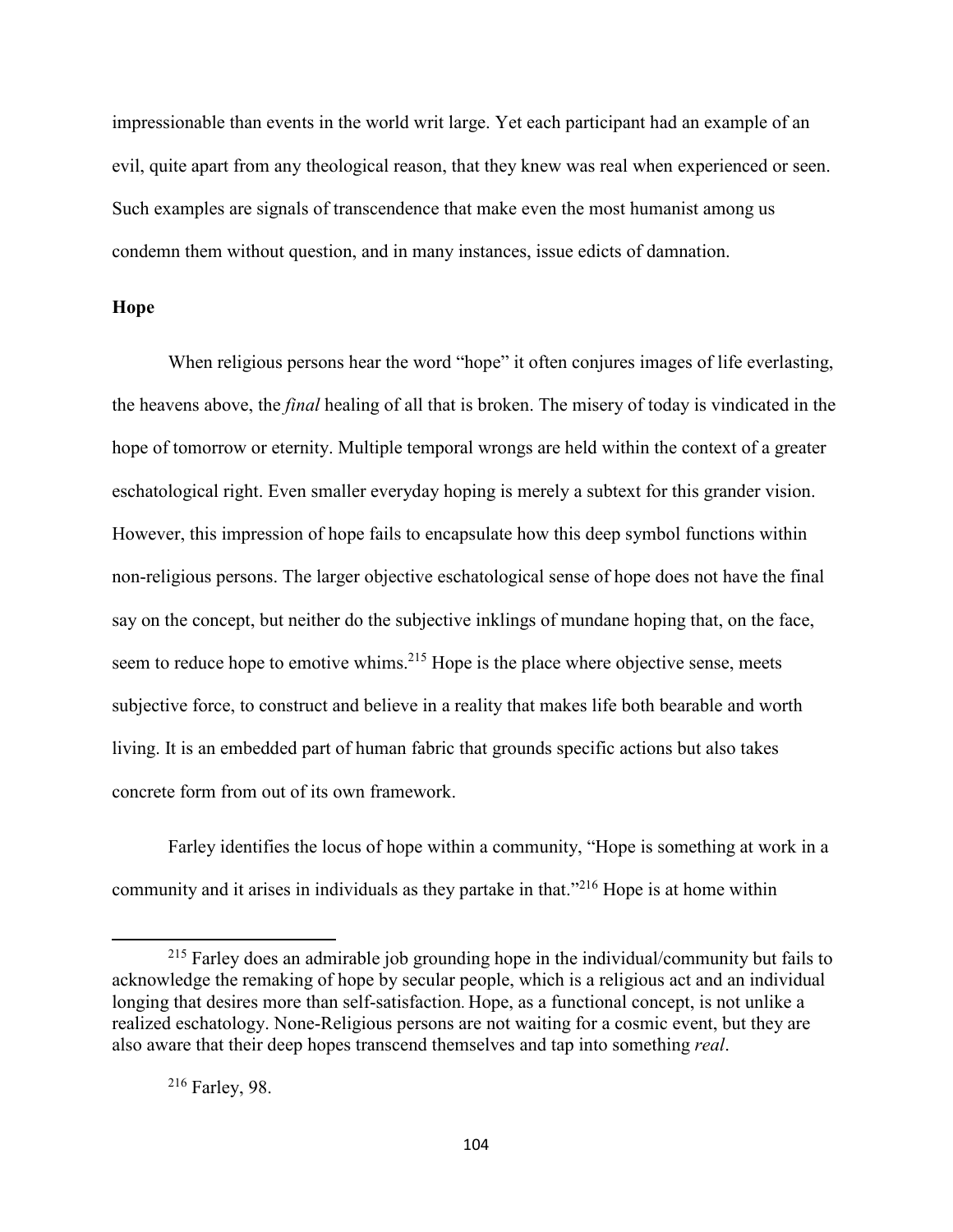persons, but it is also the result of communal aspirations. People, and groups of people, hope. In addition, it is also the place where community and individual come together, if not for the sake of originating community but possibly to create a *new* communal reality, which is what happens apart from ecclesiastical communities. Therein, individual, and communal hoping are welded. Without a community it is questionable whether hope can exist. Likewise, without an individual in which hope can reside, it is questionable whether communal hopes could ever be actualized considering that to hope is also to act, either by will or by state of being.<sup>217</sup>

 Further paradoxes follow. Hope is often strongest when the outlook of life is most dire; when the world looks the bleakest, hope shines the brightest. Precisely when it should be negated, it is realized.<sup>218</sup> This sense of hope can often be the fiercest in the face of death, with people praying through their persuasion of hope. We have all witnessed a friend whose hope often grows strongest in the face of the death of a loved one. But death need not be characterized as biological end of life. Death can include any sense of loss, real or perceived. When marriages are on the verge of dissolution, one often hopes the deepest for their healing. When future relationships look allusive, regardless of reason, hope often provides deep purpose and resilience. When our children seem to be overtaken by slothfulness, or substance abuse, or bad influences, hope takes a stronger footing in parents. For religious groups, when the world looks bleak eschatological hopes are seeming impassible. Farley summarizes these sentiments, "because we hope in the midst of hopelessness, hope is never trivial."<sup>219</sup>

 $\overline{a}$ 

<sup>217</sup> Farley, 100-101.

<sup>218</sup> Interestingly, the Book of Job was noted as an example of this by one participant. <sup>219</sup> Farley, 99.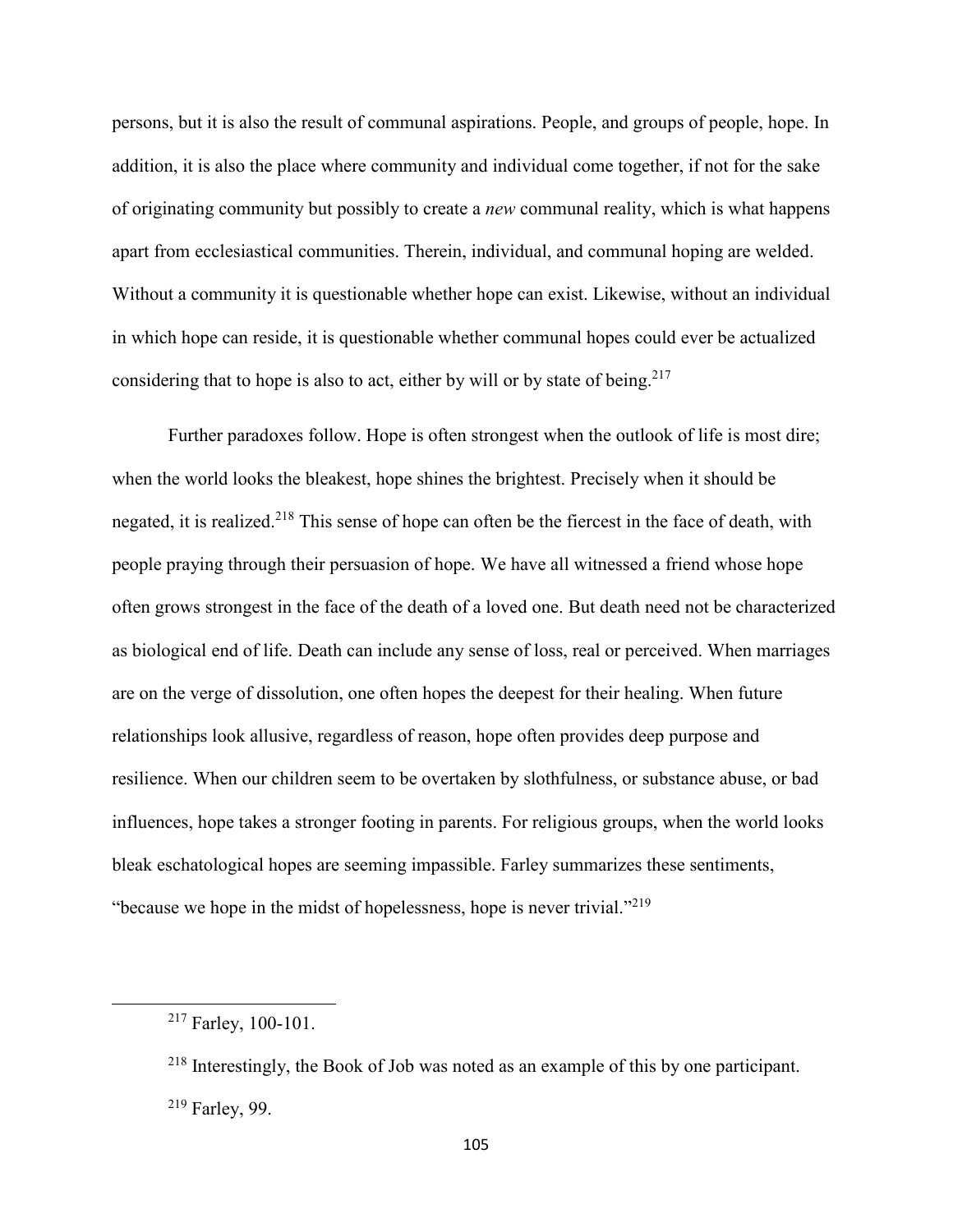Lastly, hope is not passive. It is both waiting and the action of waiting. Human actions within hope can often prepare the way for the *hoped for*. The realization of hope is never guaranteed. Despair and depression are options in dire situations, yet when one embodies hope, one does not live as if there is no hope. Steps are taken to condition the mind and heart in hopeful ways, and to lean into the future that is the destination of deep human longing. As such, not only is hope an active waiting, but it is also a disposition within circumstance that can transcend one event and become a prevailing sentiment in individual persons across the landscape of life's challenges.<sup>220</sup> This aspect of hope becomes a structural part of the human psyche; it becomes a regulative psychological state that proves useful time and again since the only certainty in life is eventual loss.

 In interviews with participants, hope was an emotional category, and emerged in the face of loss, death, and despair. The intense life experiences in which these persons were, and are, filled with hope, were revelatory as to the deeply penetrating power of this symbol and it's signaling to more than material circumstances. The ideas of *home*, *relationships*, *belonging*, *survival*, and *wisdom* were all smaller embodiments that emerged in discussions. The thread that held these together, however, was the idea of the interhuman. Hope was *never* divorced from others. Not one participant hoped for the frivolities of wealth, power, or a different political regime. When hope emerged, it did so within deep human intimation and was filled with emotion, and in *every* instance, what was described in hope was something that could not be attained by sheer will. In a word, the employment of hope was the recognition of transcendence.

I begin with a discussion of hope and relationships. I posed the following:

 $\overline{\phantom{0}}$ 

<sup>220</sup> The paradoxes noted above: hope/hopelessness, active/waiting, particular/general, are all noted by Farley.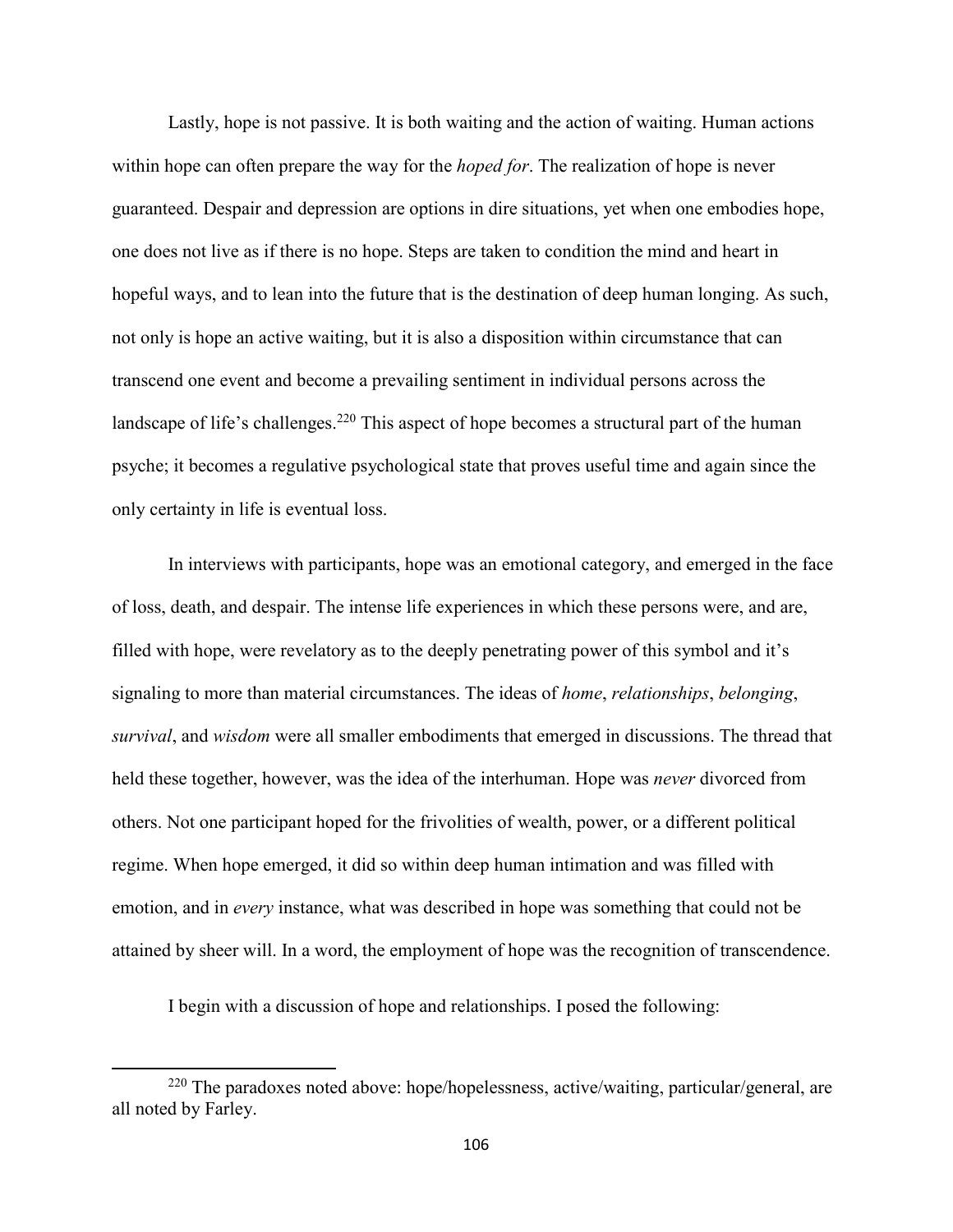*Question: If your life was a solar system, what is the sun whose gravity holds all your planets in orbit? What keeps everything moving, the axis, around which it all revolves?* 

*Reply: The Sun is the good woman that holds my system in place I have been sober for 4 years and a quarter. I knew I was never going to have that thing which I wanted most if that was a part of my life.* 

This reply was a stunning admission and was not preceded by any discussions of hope. In fact, the preceding question was about influences in child and adulthood. When he replied with an answer about work, and how he had come to this point in his life, I thought a good pivot toward value systems was appropriate. Then, came this reply. More than any other past, or current human influence, his single *largest guiding feature was a hope for a relationship* that would offer him a sense of fulfillment as a person. I did not get the sense that this was a shallow desire for marriage; his tone and inflection gave this confession an Edenic quality. He is actively shaping his life in such a way to prepare it for a companion he knows he *needs*. Thus, hope is active and waiting, within him. This man is a business owner, quite intelligent, and well spoken, yet the thing that keeps his planets in orbit is the *hope* of what will be with someone else. In this way, hope is both the disposition through which he acts and that which determines his actions.

 I followed this with mini-tour questions. If this was his hope, how did he understand the concept of home?

*Question: What does the image of HOME connote for you?* 

*Reply: A group of people that you return to when your day is done.* 

*Question: Does a home exist where there are no people?* 

*Reply: There is no home without people*.

This powerful, poignant, exchange revealed that the participant hoped for home. It wasn't about the relationship. It was about being homeless at 42 years old. This was evident when we talked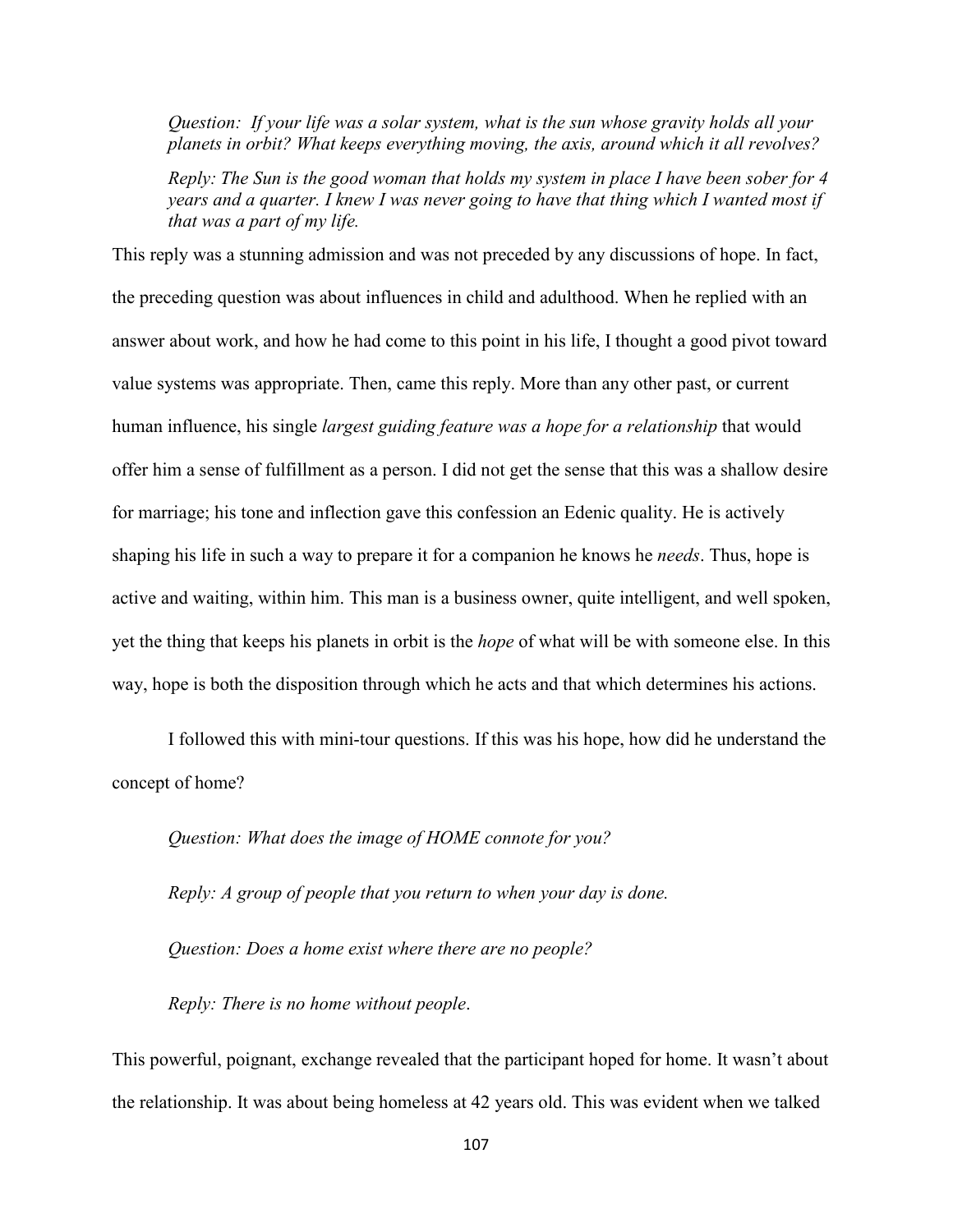about holiday observances and the ordering of everyday life. When I asked him about such, his reply was "well, holidays aren't much different from regular days when you are single." The theme of finding a home and finding it with others was not a subjective frivolity. It was a deep symbol also embedded in his understanding of families and their purpose (i.e., *tradition*). During the same conversation he noted that his grandparents were not divorced and that his grandfather had an impeccable work ethic. The Promised Land for this participant was a place that would one day arrive if he continued its preparation. It is a place where he will one day wipe tears from his eyes, share life with someone that would be loyal, and be at home with him, much like what he observed growing up with his grandparents. He was tired of sleeping beneath an overpass.

 A similar expression of hope was expressed from another participant following a different line of questioning.

*Question: Can you describe an event that happened in your life that changed your worldview?* 

*Reply: Divorce. I was madly in love, and he was not. I realized that you have no idea what is in the head of someone else. Me and my son did it alone thereafter.* 

We went on to have a discussion of further lessons learned and how she coped with this abrupt change. She mentioned her many attempts to numb the hurt, the many people she met, and the breakdown of order that ensued after the divorce. As the conversation continued, I was able to ask her about qualities she was looking for in a spouse, how her home was different than that of her raising, and her understanding of family. We even discussed her favorite novels and the characters she was drawn toward. Her responses to these now were a direct result of this change in worldview. After her divorce, a unique sort of death, she was left trying to reconstruct a life from out of the ashes. She had negative examples in her rearview mirror, so whatever the future held it must hold the opposite of the past.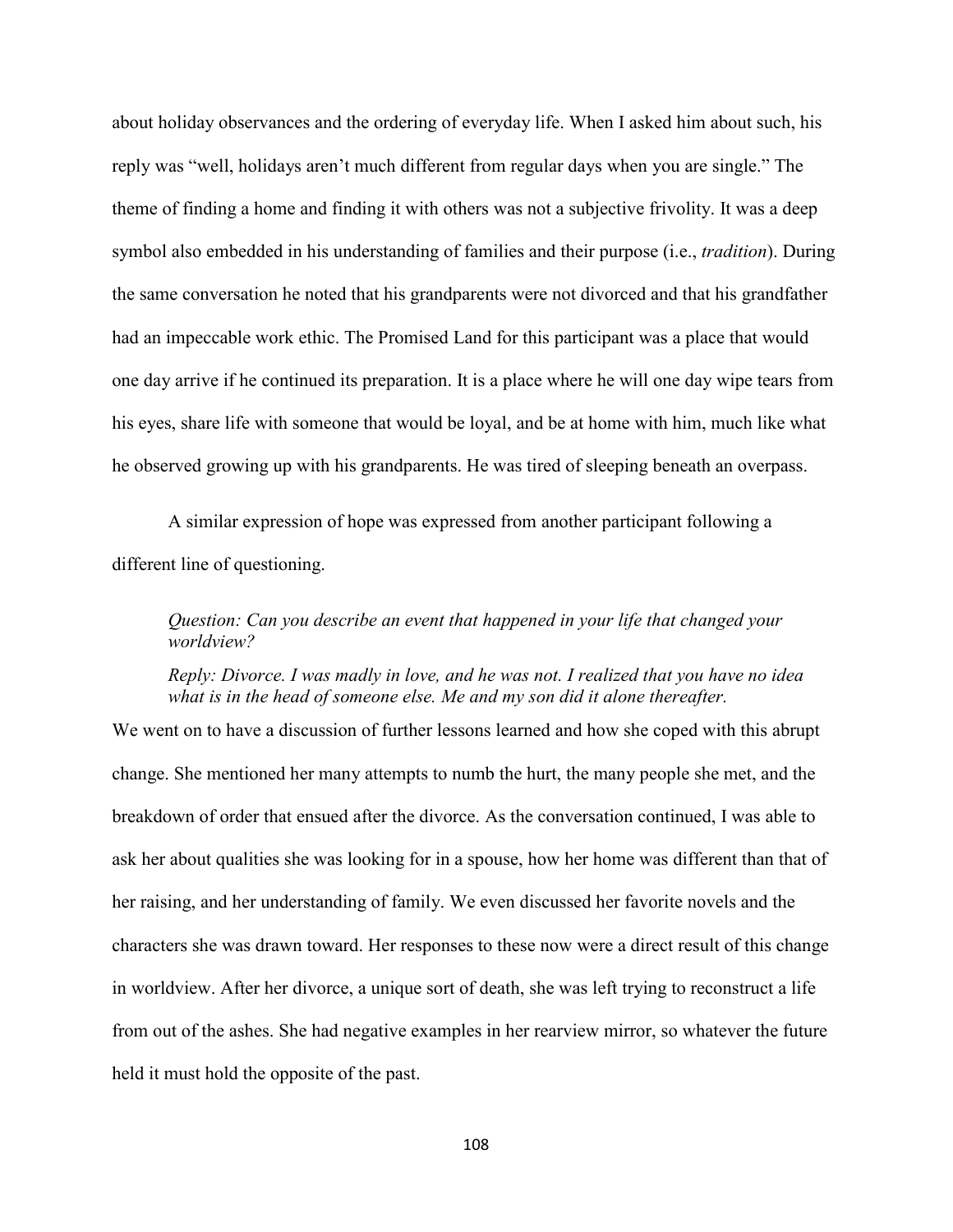While she never used the language of hope, it was evident that if hope was not operative, she could have easily despaired. Her hope for a home is a direct result of the place that hope has played in ordering her life.<sup>221</sup> And like the first example, home is space, but more importantly, it is space with people who accept you<sup>222</sup>, support you, and can provide a sense of safety and belonging. Metaphorically, her divorce left her homeless. She spent the ensuing years living in a homeless condition, but the grief of that loss gave way to hope. She was remiss to find support or acceptance for who she was. She needed a place to belong and believed that one day it would arrive even though life chuckled at her efforts. Thus, in this instance, hope was interpreted as an important concept at work within her, even though she never gave voice to the idea in language. Her *life is the text,* and the text told the story of something transcendent; it told the story of hope.

Lastly, one participant exuded hope via the endurance of wisdom. This was akin to what Berger expressed as a time when hope was strictly communal in orientation.<sup>223</sup> This participant also expressed the concept of hope via survival, but we will limit our discussion to wisdom for this last illustration. We were talking about her work as a lactation consultant and its impact on others. Here is someone that works with new mothers every day; she sees new life every day. Might she ever despair that new life is being brought into a globe that is interdependent to an unprecedented level, with increasingly complex global problems, and a social fabric in this country that seems to be tenuously fraying. So, I asked,

 $\overline{\phantom{0}}$ 

<sup>&</sup>lt;sup>221</sup> This participant's physical living space (home) was described above in the sanctuary example.

 $222$  Her favorite books to read are Jane Austin novels. Not surprisingly, the characters she most identifies with are the outcasts.

 $223$  Berger, 61.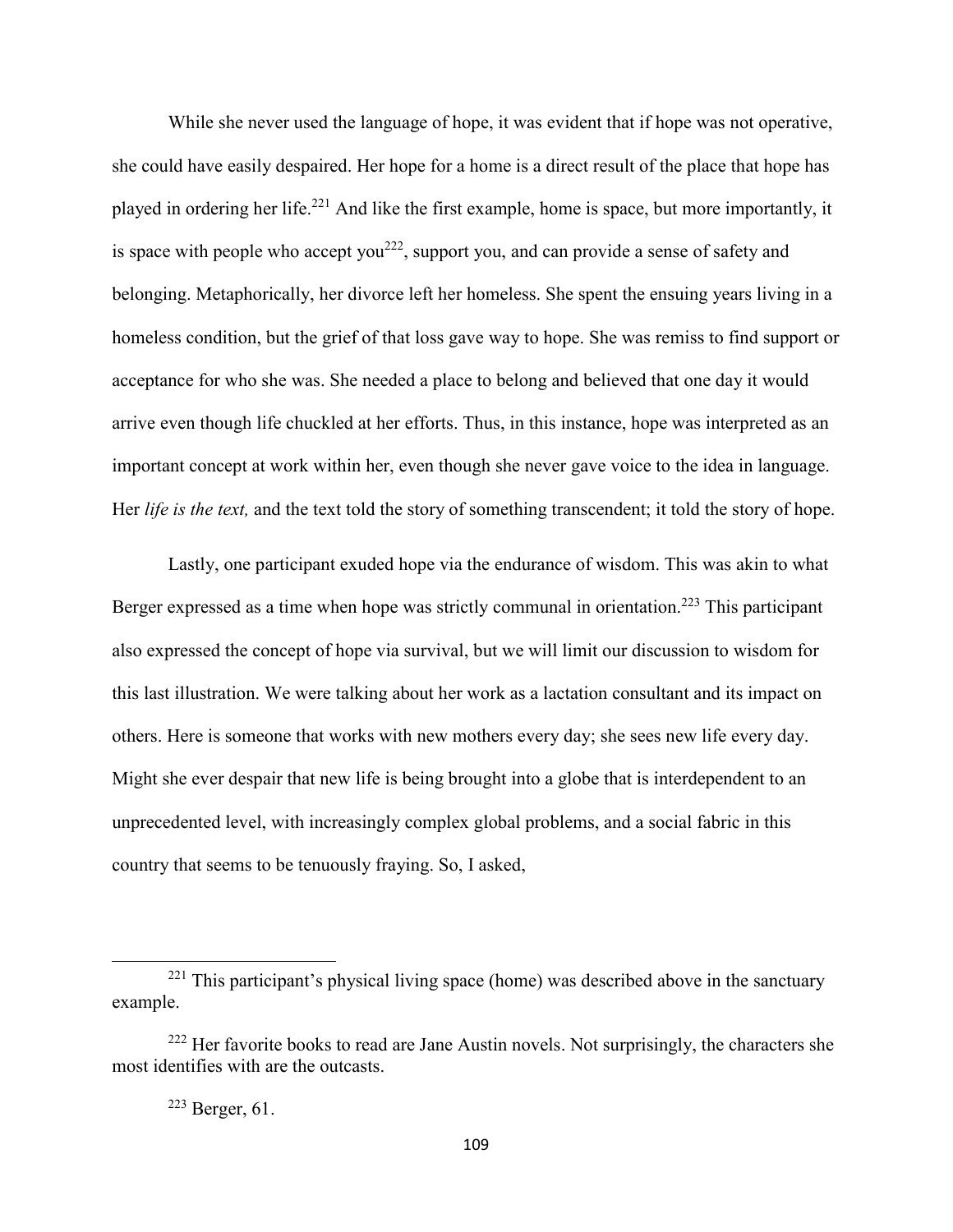*Question: Considering the world we live in, and all the negativity and uncertainty, how does that make you feel for expectant mothers and their children?* 

*Reply: I often look at newborn babies and think 'well, there is the hope of the future." That there are people, at least for those who planned their pregnancy, that have enough hope in tomorrow that they are willing to PLAN a family for it, for them. Who would have a family if they didn't have hope for the world to come? And we still have love. I am hopeful that the wisdom I can impart will carry over to the next generation.* 

It is difficult for even the most resilient among us to continue to hope in a world with so much perceived and experienced negativity. There are so many crises and so few who seem intent to help solve them. She admitted that, at times, she wonders if her work is worth it, if she will be remembered, if her wisdom will take root, yet that agnosticism is not strong enough to paralyze her. She believes in her work, and its impact on mothers and children, more than on what seeds fall onto stony ground. At 50, she confessed that she has acquired wisdom that needs to be shared and she continues to share in *hopeful* expectation that it will change the lives of those around her. This is much more than hoping it won't rain. One key thing to notice is that hope is not grounded in the realm of ideas; hope is not esoteric. It is grounded in the place of its deposit: other humans, their offspring, and a yet uncreated future. This is cosmic in significance and transcendent in value as it can span even the longest of human lives. To hope, is to hope for the world and others. To act because of that hope is faith.<sup>224</sup>

 As a researcher, I was unsure where hope would emerge or if it was an operative concept in the same way that it is for religious persons. What I discovered was that not only is this symbol entangled with other symbols, but like *tradition* above, it is in the process of being remade, and embodied, toward different ends than that of a religious persuasion even if what is hoped for is made fertile in fallow theological ground. The irony is, however, that all hope takes

 $\overline{\phantom{0}}$ 

 $224$  Hebrews 11.1 "Now faith is the assurance of things hoped for, the conviction of things not seen."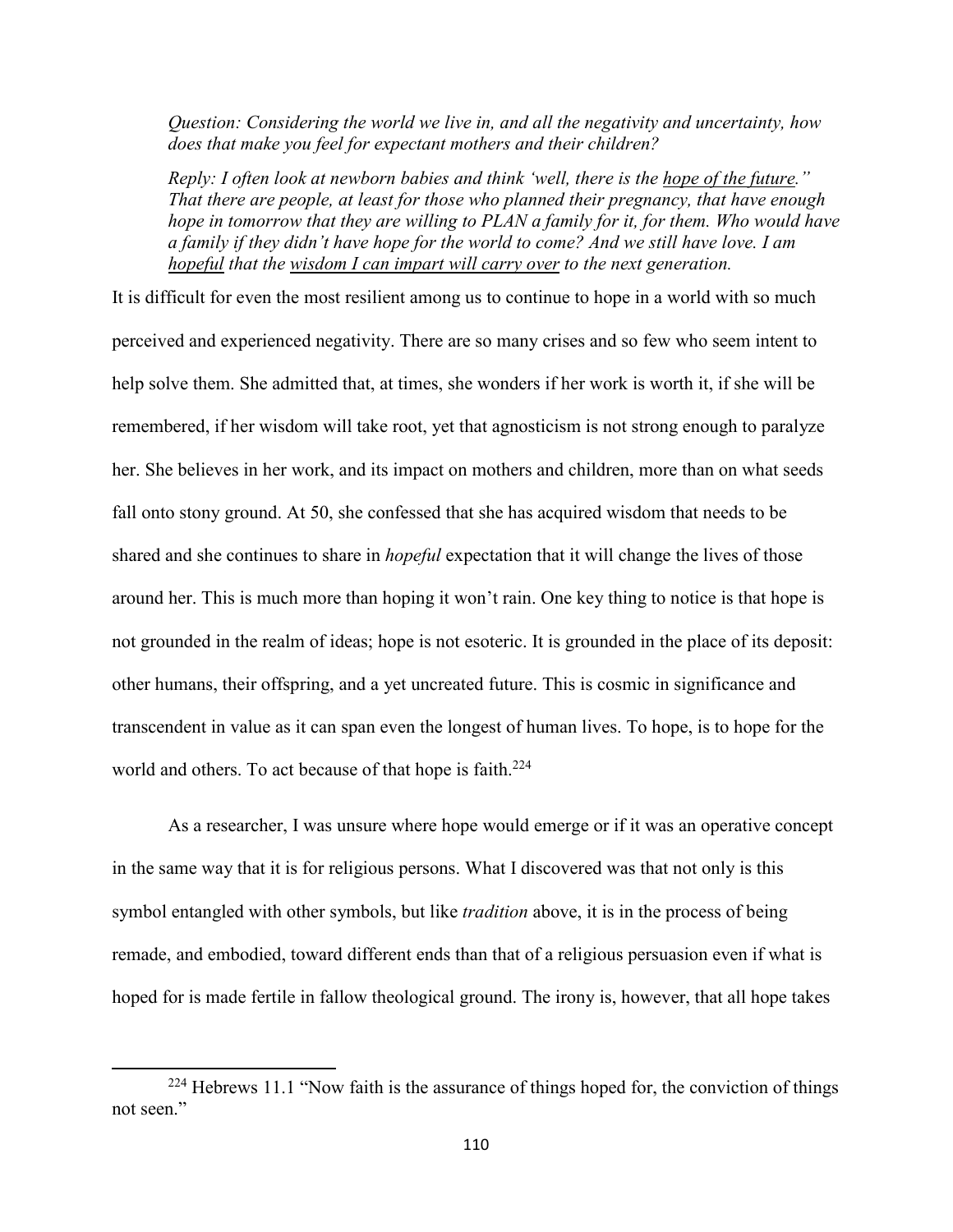material form. *Not one* participant hoped for anything immaterial or metaphysical. This holds as true for the grand hope of a humanity that employs our wisdom as it does for the hope that our individual lives lead us to fulfillment with others. The world is composed of a plurality that is not reduced to an individuality. Individuality is not powerful in and of itself unless it influences its world.

As with all history and human phenomena, hope is a condition of existence. Even grand eschatological hope is unrealized for the living, let alone what can be said for the already dead. In this way, I discovered that the concept of hope was quite Hebraic in its function: what is hoped for is not a land far away in a disembodied place where all wrongs are made right. What is hoped for is a Promised Land, if you will, wherein life can be lived in peace, love can be experienced to the fullest, and the generations after us walk past the stones of our memories with boldness into the great unknown that is our collective future.

#### **Strengths and Weaknesses of Methodology**

 This study was qualitative in nature, so understanding the *depth* of limited human experience was the primary goal, especially in relation to inconspicuous semiotic domains. This was a deep dive into a few participants to write their lived experiences in relation to signals of transcendence. However, a study with a larger population base may have provided insights into other signals, their rate of occurrence, and the sorts of experiences in which these phenomena were more salient. Regardless, the quality of the information discovered in this research is sound even if it not as expansive as some readers may find compelling.

 The best sociology or anthropological theorizing is one *from out of* a shared experience of researcher with her subjects. The glaring limit of this thesis, then, is that I could not *live* with the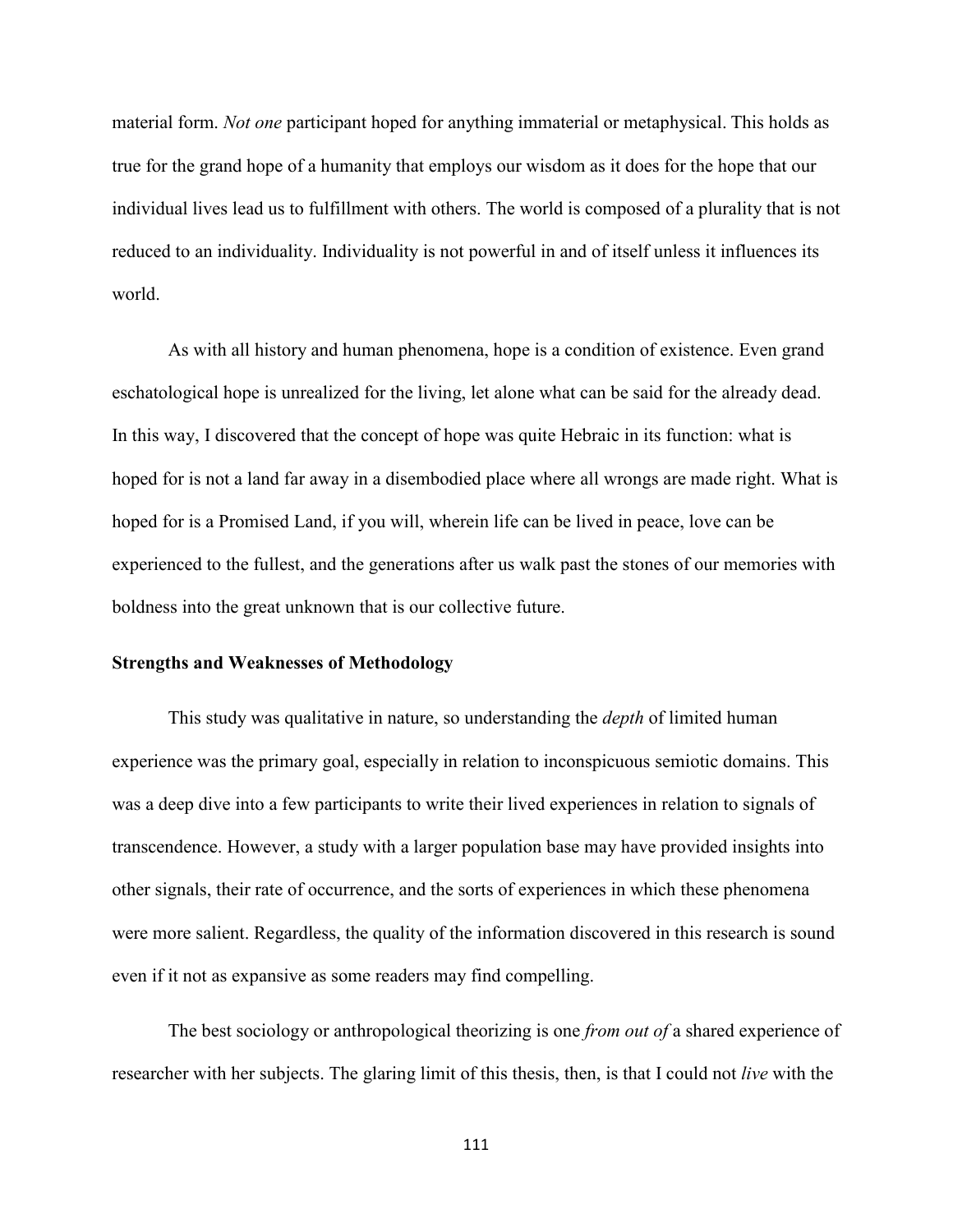participants. The study is limited to the degree that it did not observe its subjects in the wild and had to presume that confessions, or interview narratives, were accurate portrayals of embodied practice. This weakness was partially overcome by sharing a broader culture (an American Secular/pluralistic one) via reflexive emic practice.

 These being the primary methodological weaknesses, there are a few concluding operational weaknesses that should be stated. First, participants being aware that this study was a religious study of sorts could have conditioned their responses. On occasion I did intimate that this was the case and felt like they were attempting to lead me. I would typically dismiss these sorts of leadings and ask probing questions for which there was no presupposed information. Secondly, I could have extended the participant criterion to include no religious elements in their raising whatsoever to get as pristine of a secular picture as possible. All candidates met the criteria initially established and stated above, but it was clear that *any brush* with religion in early childhood did make one more religiously sensitive. I had not considered this as a potential setback, whereas I knew that a former Christian would have obvious religious haunts. Lastly, the study could have been strengthened had I been able to include a participant of another ethnicity or sexual preference.

Weaknesses noted, this method also had some notable strengths. Spradley's method of contrast, narrative, and experiential questioning was insightful. Beginning interviews with a grand-tour question and then inductively allowing those responses to lead to further explorations via mini-tour questions allowed for a fluid movement in the interviews that made the conversations feel natural. There were no awkward moments to overcome by this novice ethnographer. The strength of this method was reinforced when, at the inception of my first interview, I saw the limit of deductive questions for qualitative research. When I recognized a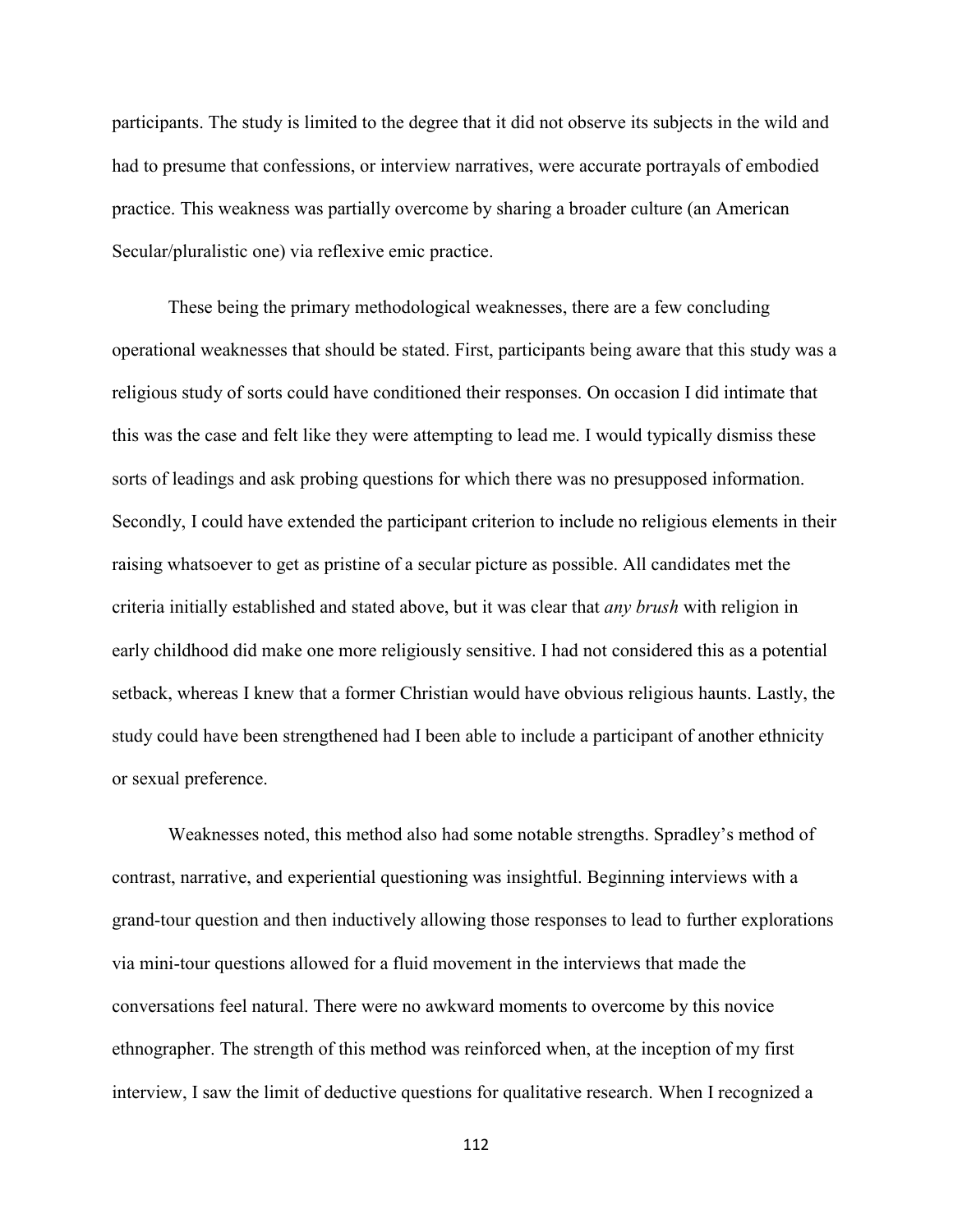deductive approach led to truncated replies, I embraced Spradley's method fully and leaned heavy into Berger's sense of inductive faith. As such, the process taught me to ask qualitative touring questions that made the project stronger than originally conceived. Further, Spradley's questioning resisted participant attempts to feed me answers and required more of their creative power to engage their own sense of self and daily practice.

As a study grounded in anthropology, it was less threatening to participants. They knew the goal was to learn from them, not proselytize them. Coming to them from within secular method allowed participants a level semiotic field. They knew I was not there to argue about religion (which had a unanimous negative vibe for all participants) but to honestly learn from them. Grounded in phenomenology, this study was intensely interested in the *feeling* incased within experiences of the mundane. It was important to discover not only how life was lived, but how they felt while living it, feeling and action being co-dependent states. Ethnography as a method allowed the researcher to listen intently and write expressively. Lastly, this thesis was strengthened by an acute reflexive awareness on the part of the researcher to write what he learned as a means of producing an intensified taxonomy that can provide semiotic conjunctions between church and culture.

#### **Haunted by Transcendence**

To be haunted is to be pursued by something other than oneself. The pursuit is not a secretive arrangement. It occurs in the routine events of life: going to the grocery store, listening to music, making love, or coming home from work. It happens when we put our hands in dirt, cry while cooking, and wonder what it all means. There is no place from which one is hidden from the haunting presence of being grasped by something greater than ourselves. The Psalmist felt the same way several millennia ago, "Where can I go from your spirit? Or where can I flee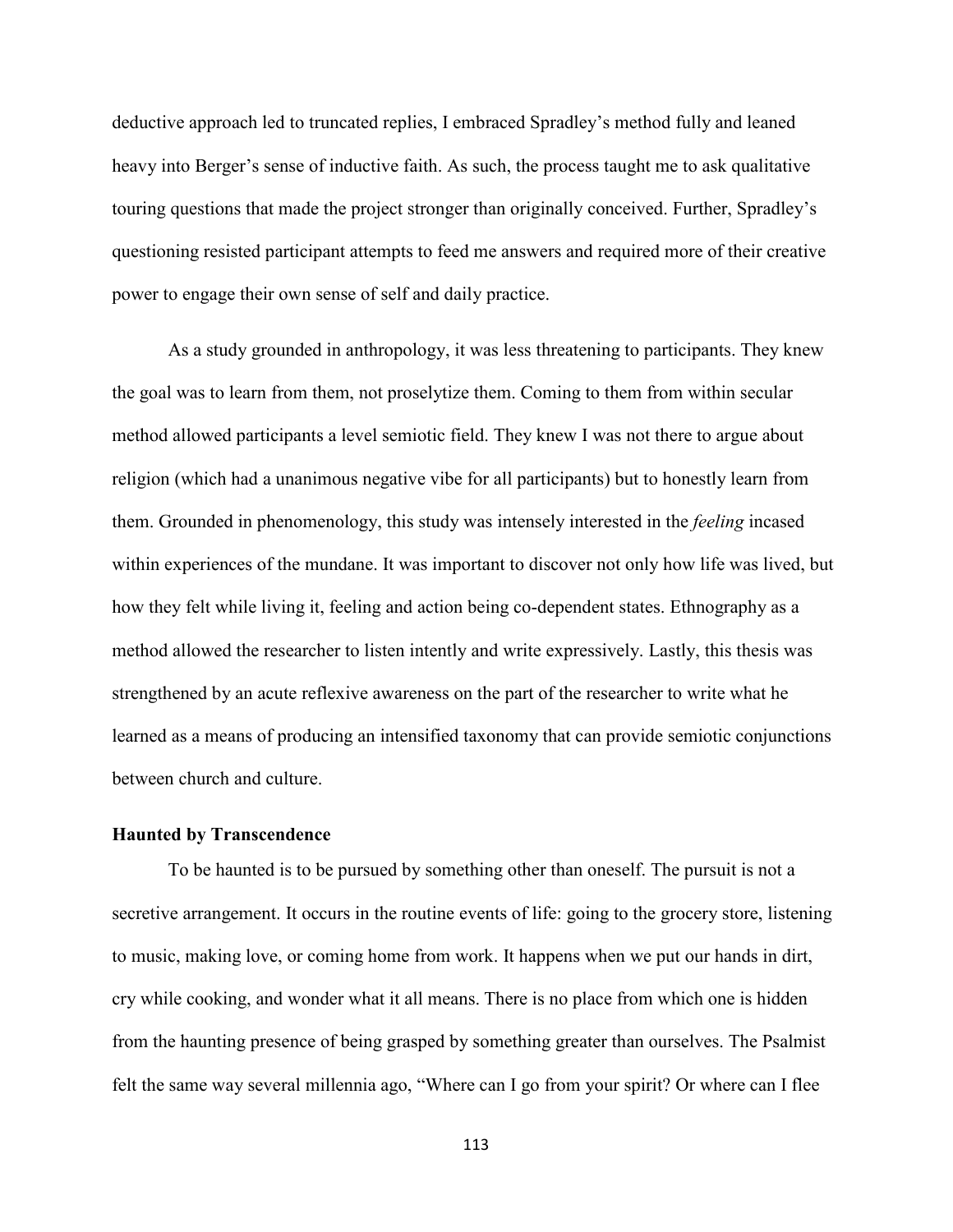from your presence? If I ascend to heaven, you are there; if I make my bed in Sheol, you are there."<sup>225</sup> Perhaps the participants in this study would not be as certain as the Psalmist that this something is the Lord, the God of Israel, but there is certainly an ineluctability that presses from the inside out.

This study demonstrated the powerful presence of signals of transcendence and deep symbols as contributing value sets for individuals that do not share the theological presuppositions from which those signals emerge. For all participants, personal experience was the arbiter of action and the giver of wisdom, yet many commitments (concepts) were granted *a priori* status apart from any empirical justification. Appeals were made to immaterial concepts such as loyalty, honesty, love, and feelings. On more than one occasion, each participant confessed to being overtaken by experience itself. By *what* were they overtaken? Themselves? How does one survive a childhood from hell? From where does perseverance come? How does modern empiricism warrant hope when all seems hopeless? The only answer to these sorts of questions is that there are structural elements of the human experience, grounded in theistic days of yore, that have remained with moderns no matter how scientific or humanist we have become. While one might be reluctant to name it anything more concretely than Hegel's universal spirit, one must name it, even if that name is as one participant confessed, "I don't know what it is, but there's something." Instantly, one is now back with Moses at the sight of the Burning Bush. We hear it, we see it, we feel it, we experience it. What do we call it? It just "is" or in biblical parlance, "I Am." Much is in a name and much reside in our words. It is. We are.

 $\overline{a}$ 

<sup>225</sup> Psalm 139.8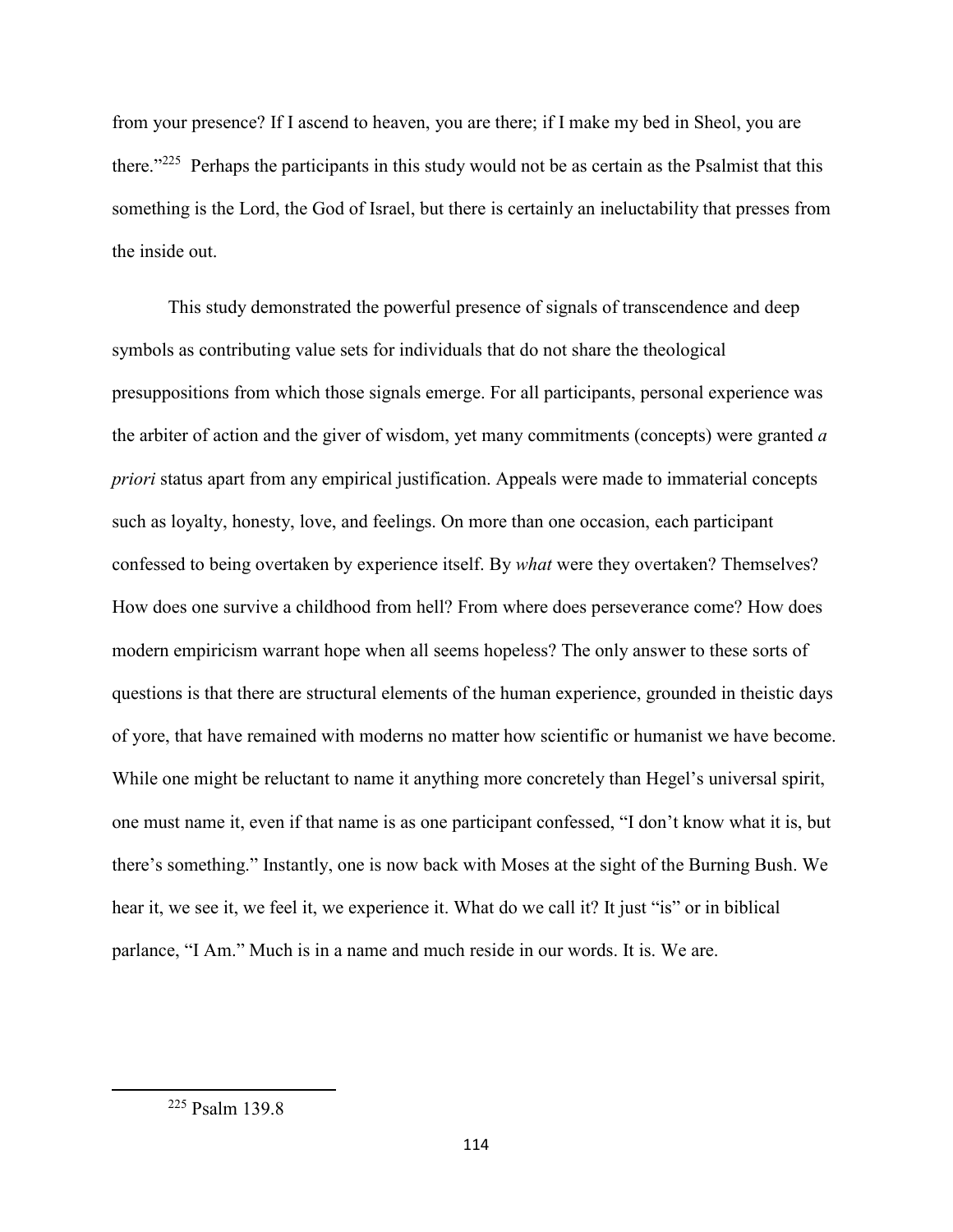#### **CHAPTER 5**

#### **LANGUAGE AS AT-ONEMENT**

What kind of Truth are we talking about? Not a kind that may be logically demonstrated, that may be scientifically proved, that may be calculated. It is a matter of a truth "we stumble upon," to which I cannot not adhere, that totally, fatally, subjugates me, that I hold for vital, absolute, indisputable: *credo quia absurdum*. A truth that keeps me, makes me exist. Rather than being an idea... might it be an experience?<sup>226</sup>

#### **Developing a Language: A Semantics for Missiology**

This project thesis proposed to achieve three goals. First, it proposed to determine the points at which Peter Berger's signals of transcendence and Edward Farley's deep symbols occur in the lives of non-religious persons. Given the evidence of our interview processes, this goal was firmly established, and examples provided. Secondly, it proposed to demonstrate that the presence of such signals imply that the lives of Nones are more than empty immanent frames of reference. The passionate descriptions of the participants of this study are testimonials that while immanence may be closing in, it does not have the final say; there is *an unseen tug for more*. This study suggests that immanence is often suspended as participants were enraptured in events, busy organizing their homes, and relating to others. Lastly, the project proposed to lay semiotic foundations that might help mediate the construction of a missional practice within a local church community that takes seriously the reality that transcendence can be mediated in everyday secular experience as demonstrated in the lives of Nones. This final object was achieved through the development of our own intensified taxonomy of deep symbols.

The study confirmed, extrapolated, and articulated, newer arenas in which transcendent value sets are as deeply embedded in the non-religious secular person as they are in admittedly

<sup>226</sup> Julia Kristeva, *This Incredible Need to Believe* (New York: Columbia University Press, 2009), 3.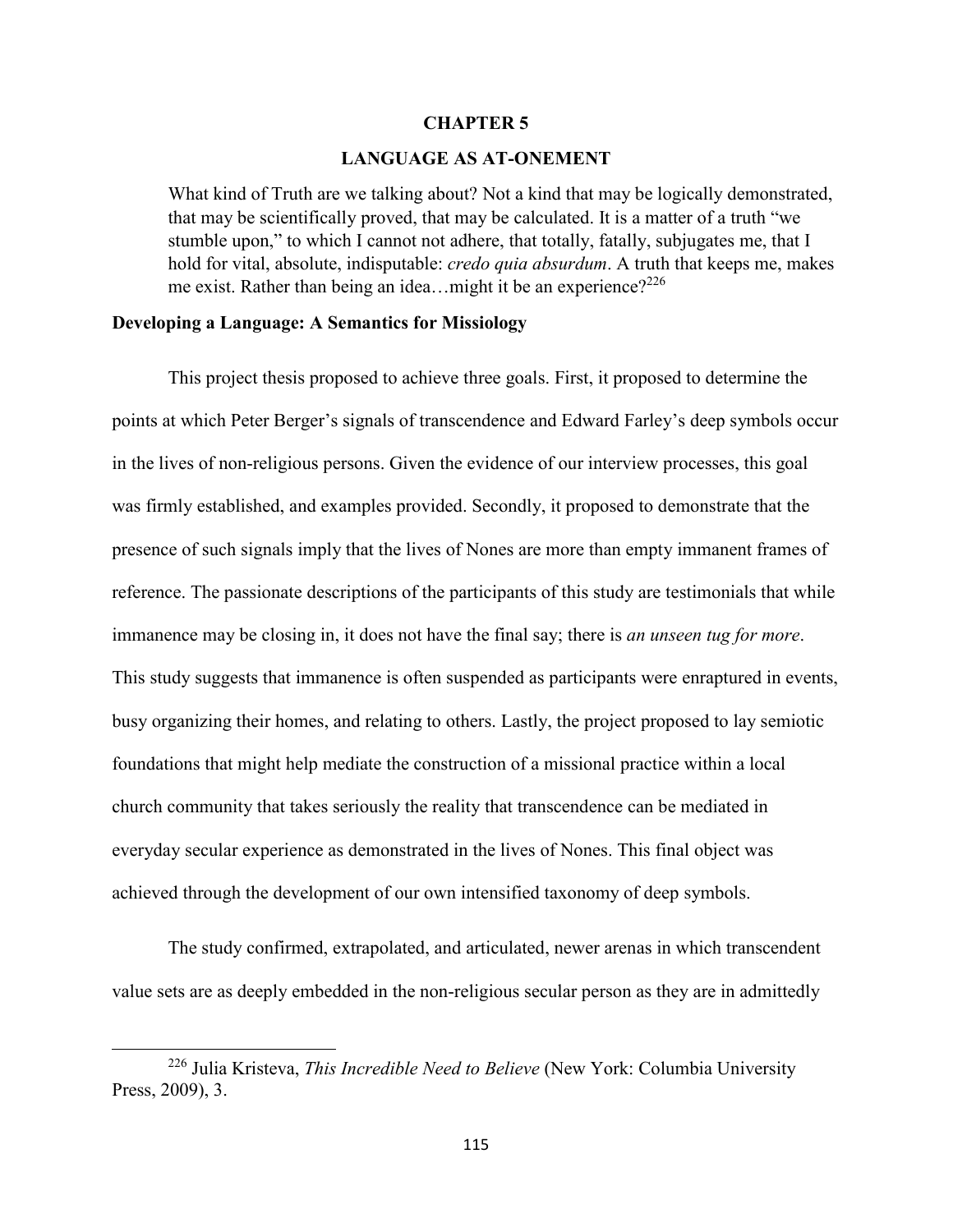religious persons. To effectively communicate across cultural boundaries, even inside a culture of different values, establishing a common language is paramount. Through the mining of transcendent signals and deep symbols, this thesis is attempting to provide a common language game through which a biblical or religious framework can communicate effectively with a secular framework occupying the same geography. Like our pluralistic world, it can be frustrating not speaking the same language as someone who just moved next door or who is trying to offer a service in public; Understanding can remain elusive. Likewise, the church cannot understand secular, or non-religious culture, through assumption; $^{227}$  it can only do so by learning the language. Languages are more easily learned when one discovers there may be something the new language shares with our native one. This applies to both the signals of language and the concepts through which languages (and therefore lives) are built.

Language builds worlds, but more importantly, one's actions are indicative of the language games that are played in a culture. Language is structurating but is not limited to speaking; it is also a means of organizing, relating, using symbolic gestures, acting, idealizing, and observing. Language creates a narrative in which the stories we tell ourselves become the stories we inhabit; unspoken language becomes the givens with which we organize life and determine what matters. Thus, what is spoken, and incarnated, are viable means for determining the perpetual haunting of the West by something greater than itself. By establishing latent presences of transcendent categories as value sets and linguistic signals that organize mundane life, one can identify places of deep convergence between those who are explicit believers and

 $227$  For an excellent critique of anecdotal descriptions of church and culture, and advocacy for ethnography as a means of establishing what's real, see Nicholas M. Healy, "Ecclesiology, Ethnography, and God: An Interplay of Reality Descriptions" in *Perspectives on Ecclesiology and Ethnography*, ed. Pete Ward (Grand Rapids: Eerdmans, 2012), 182-199.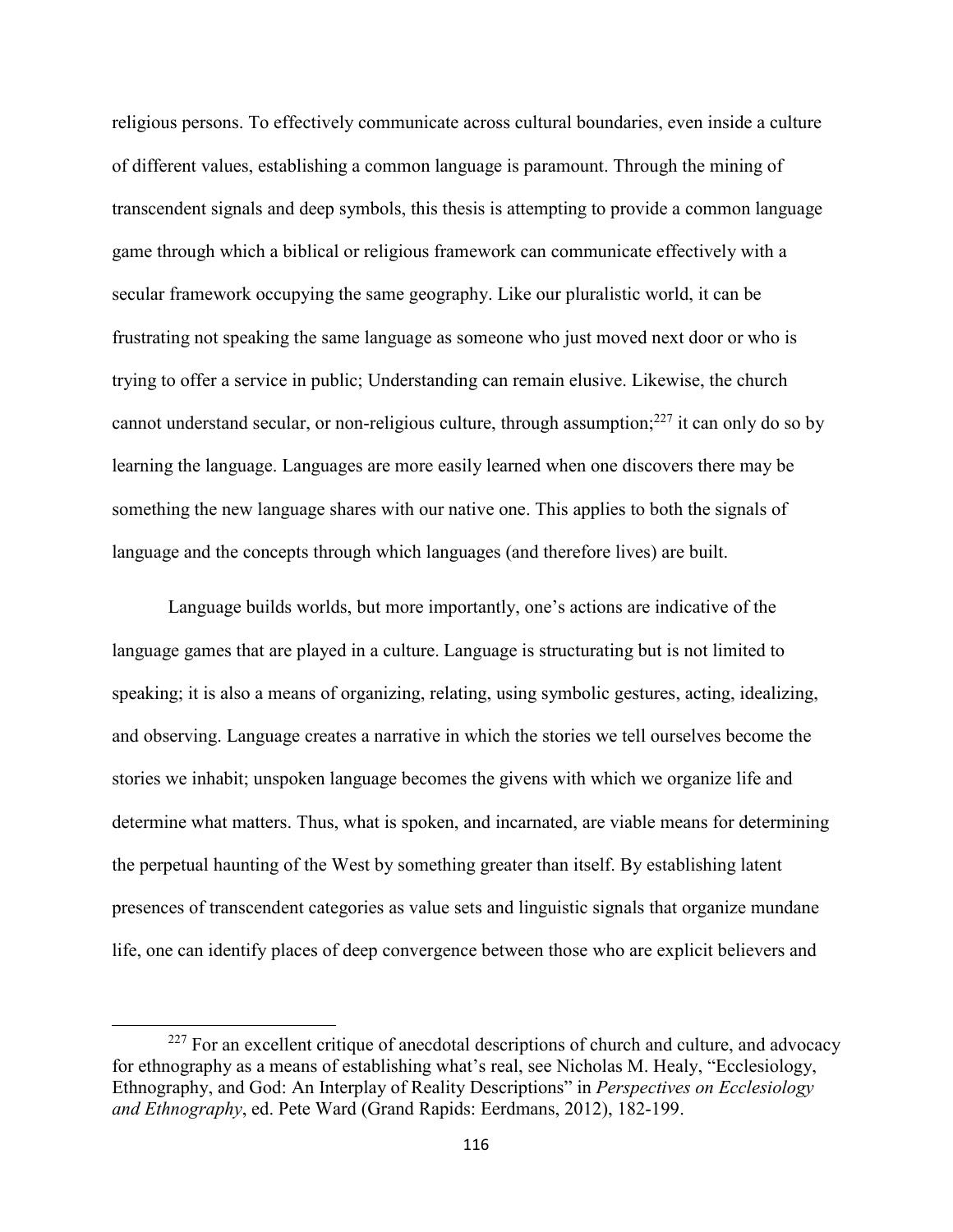those who are not. Furthermore, not only are we identifying common value sets, but it is the identification of *operative constructs* apart from which life looks vastly different.<sup>228</sup>

In other words, *tradition* matters. *Obligation* matters. *Play* matters. These concepts are shared means of living life for both the religious and the secular person, even though one group grounds them in a religious framework while the others do so through an empirical one. These are embedded thumbprints of a time when the divine's hands were more clearly identified. Thus, transcendent signals and deep symbols provide deeply embedded value sets whereby the religious and secular may comingle in practical and dialogical ways. As we saw in our biblical examples above, the Psalmist and Paul did not engage culture by speaking past it, but through *shared* commitments, shared language. Therefore, transcendent signals provide a capstone by which two disparate domains, the religious and the secular, may come together. Ironically, if one should leave the capstone and go down any side of the arch that it constructs, one will find both columns proceed from the same ground. For the contemporary church to take seriously it's missiological mandate of sharing the gospel, it must first learn how to speak the language of its context. Transcendent signals provide a means of doing so because they establish a shared means of doing life.

<sup>228</sup> Kristeva, 12. While this thesis' focus was on the discovery and embodiment of transcendent signals in the mundane as a connection to higher times of transcendent, i.e., religious value sets, Julia Kristeva proposes a pre-religious sentiment that is imbibed with the need to believe. Anthropologically it appears if humans are anything they are *things* that believe. Citing the development of individuation from out of Freudian theory, she notes that allowing "a more complex understanding of the psychic apparatus, reveal how much the need to believe is part and parcel of the speaking subject "before" any strictly religious construction and of course within secularization itself."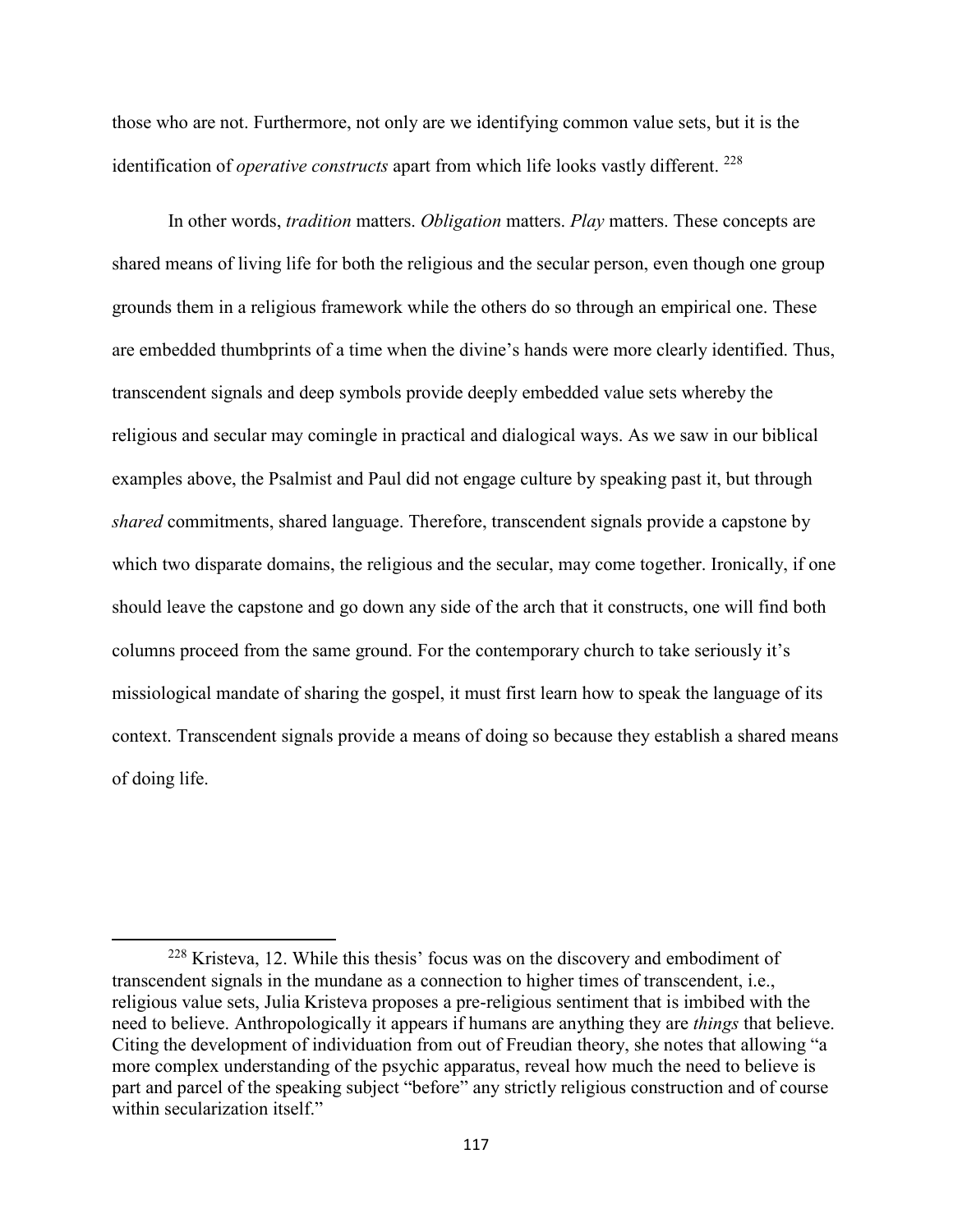## **A Taxonomy of Deep Symbols**

 One of the most significant results of this research was the resultant intensified taxonomy predicated on the initial taxonomy of Berger and Farley. They provided concepts through which I was able to gather my bearings in the storied worlds of the participants. They provided me a "lay of the land" as I was about the process of listening, auding, and indexing observations.<sup>229</sup> This taxonomy is of pivotal importance because it intensifies as it moves from broader categories to narrower forms of embodiment. The discovery of these embodied forms of signals and symbols are the things from which a semiotic foundation and a local theology may begin to be constructed because they are localizable expressions of otherwise esoteric concepts; they are the world of ideas become the world of life. I suspect my religious readers who share a confession of faith may find significant overlap between these embodiments and their own lives. The taxonomy offered in Appendix F is not absolute, but it was constructed from out of the most noteworthy expressions of participants and gives the best arial perspective of the large amount of data collected.

The taxonomy should be understood as beginning with the larger categories of Berger and Farley. From there, one can see the interpretive moves I make from storied practice, grounded within deeper symbols and transcendent signals, to smaller expressions of these symbols. It is one thing to say that the symbol of obligation is a notable signal, but what does that look like? What does it look like to suggest *play* is a transcendent signal that testifies to a larger reality that constitutes a necessary part of the human being? These smaller expressions provide some answers to these sorts of questions. They are what signals look like when

 $\overline{a}$ 

<sup>229</sup> Johnson, 66-80.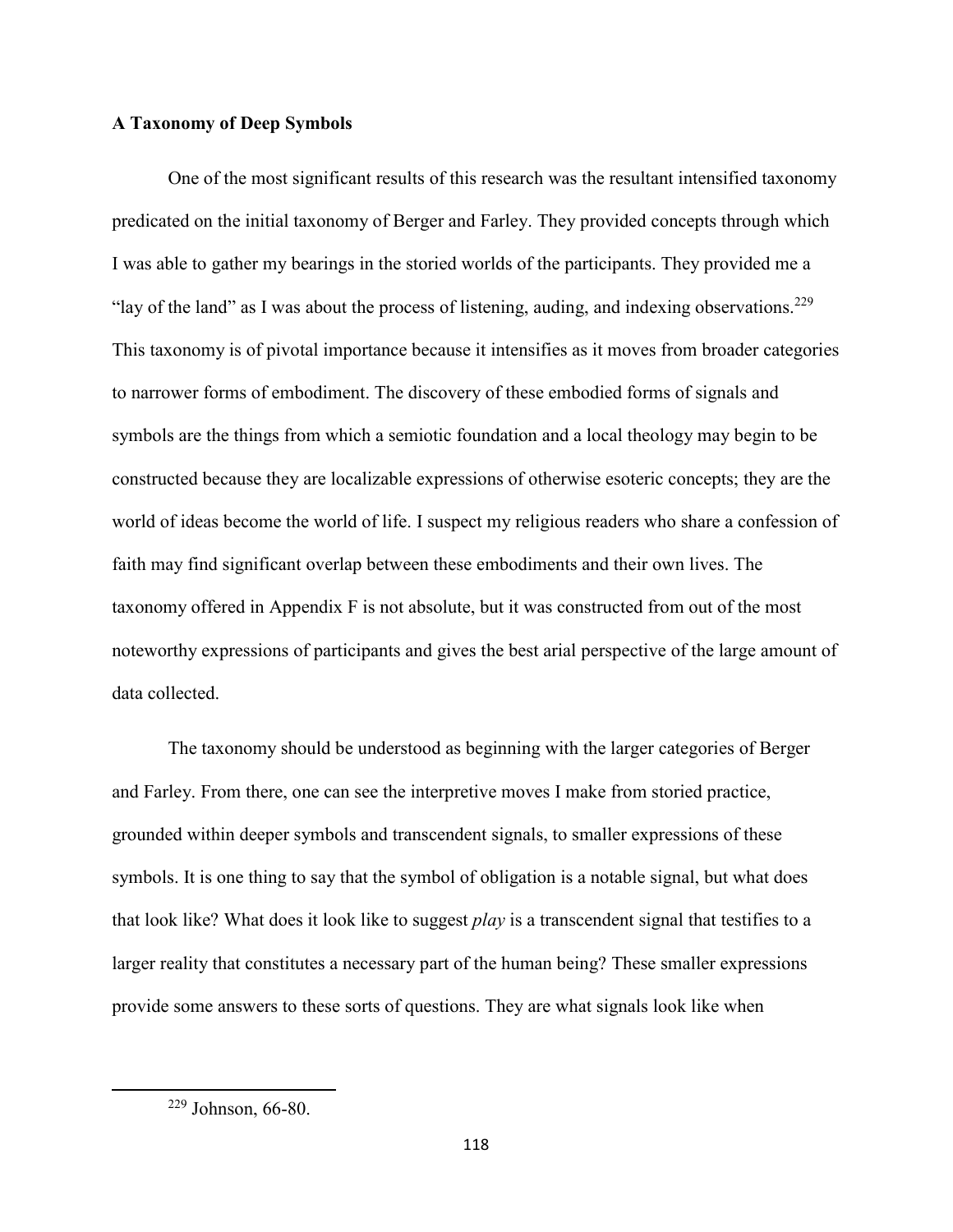embodied across various categories. Thus, the taxonomy represents semiotic layering that moves from language to practice, a place within which church and culture (sacred and secular text) can engage because they are shared expressions of humanity.

#### **Local theologies: Home - Root Metaphor, Incarnation as Imperative**

In his seminal missiological text, *Constructing Local Theologies*, Robert Schreiter explains how metaphors can hold together entire semiotic domains. I propose a major finding of this project is that *home* is *the* root metaphor that binds the semiotic domains of deep symbols and transcendent signals into intelligible expressions of life. This needs further exploration, but a brief defense of this statement and its potential for further study can be offered.

Metaphors occur when two discrete signs are identified with each other and brought together to express a deeper meaning in both signs. For example, Jesus as the bread of heaven is a metaphor. Jesus is not bread and bread is not Jesus, but when brought together they inform the nature of Jesus' activity and his place of origin. Thus, when two signs are brought together in this way, they communicate more together than they do apart. Schreiter reminds us that metaphors are "central to the functioning of culture texts, especially those culture texts that express in a special way the structures of identity."<sup>230</sup> Metaphors become even more powerful through the metonymic process whereby a part of the sign can depict the whole. Using the example above, when the priest breaks bread over the table at Eucharist, the *bread alone represents* the multiplicity of functions that is Christ to the church and world, yet bread can do this without mention of Christ. This dynamic association creates further possibilities of communicating across the culture within which the metaphor is understood.

 $\overline{a}$ 

<sup>230</sup> Schreiter, 80.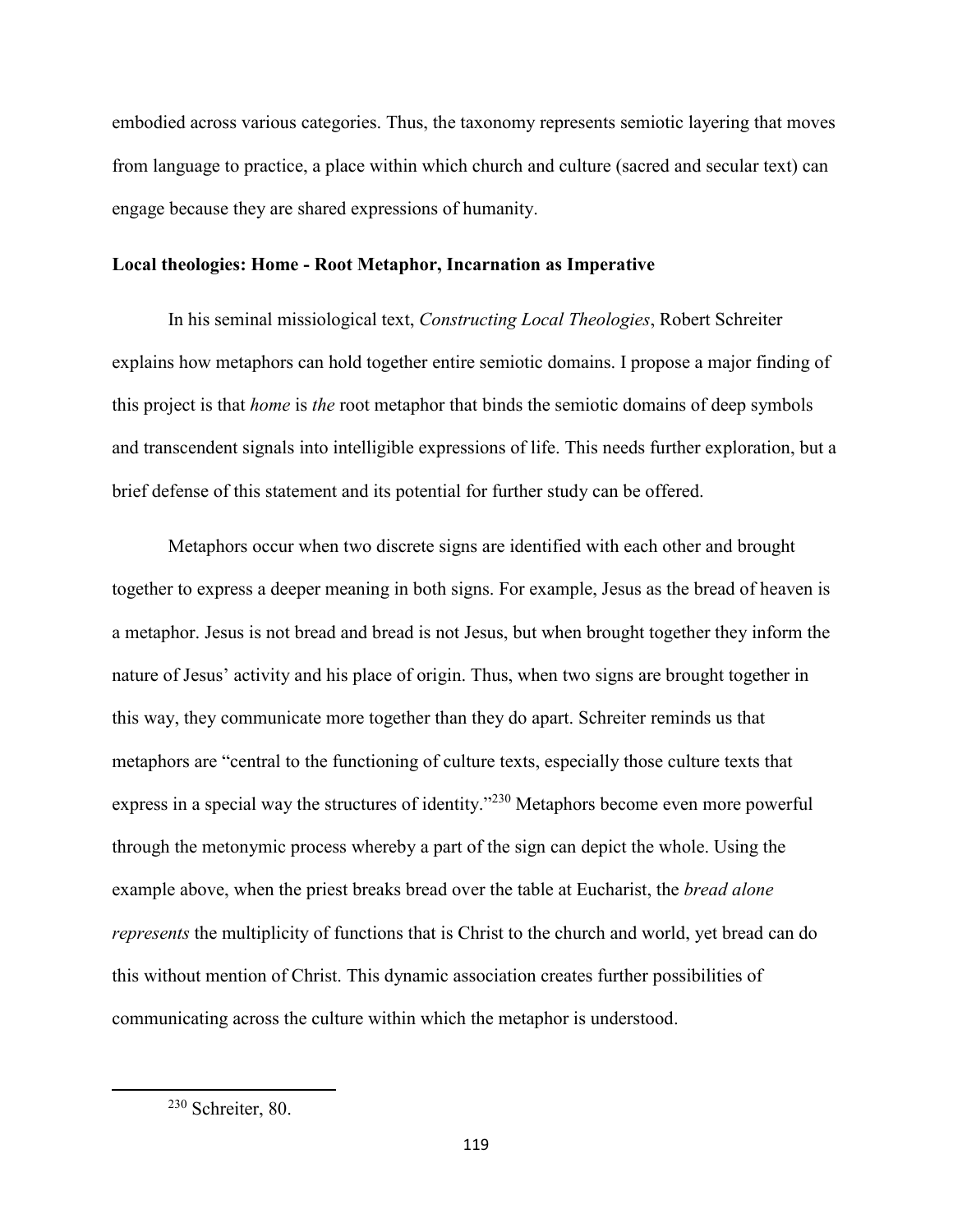Metaphors merge into semiotic domains when "the complex sign, code, message and metaphoric process spreads itself over an area of culture and brings it together as a constellation of meaning."<sup>231</sup> In other words, the semiotic domain is the habitus of multiple cultural texts and languages games (think embodiments of signals and deep symbols) that are organized together into smaller subsets of activities, which often include metaphors. For example, *obligation* would have its own semiotic domain, so too would the deep symbol of *hope.* They could also exist as part of *economic* or *religious* domains. It is the task of sociology to make these delineations. Metaphors can be a part of domains of meaning; they can also ground them. A domain may be governed by a metaphor, even as it has metaphors within it. For example, marriage could be a metaphor for the domain of obligation. It could be the image that regulates obligatory acts for some cultures. Culture is what happens when multiple semiotic domains come together to express a portrayal of human behavior in a specific time and place.<sup>232</sup>

I propose *Home* as root metaphor from which all other deep symbols and signals flow. Humans are born into a journey not chosen and from our first breath we have no choice but to go *somewhere*. Our being is our forward trajectory. The place to which we are going is *home*. It seems to be a structural propensity to move toward a *place*. The choices one makes and the values one adopts, are intimately linked to going home, eventually. The Christian church has long understood this in its theological developments of eschatology and its concepts of ultimate rest in God. Musical expressions exist in the form of old hymns such as "I Feel Like Traveling On" and "I'll Fly Away." Home is more than a concept; it is a deep human need, whether this or that side of eternity. Since this side of eternity leaves so many feeling homeless it only makes

 $231$  Ibid., 80.

<sup>232</sup> Ibid., 81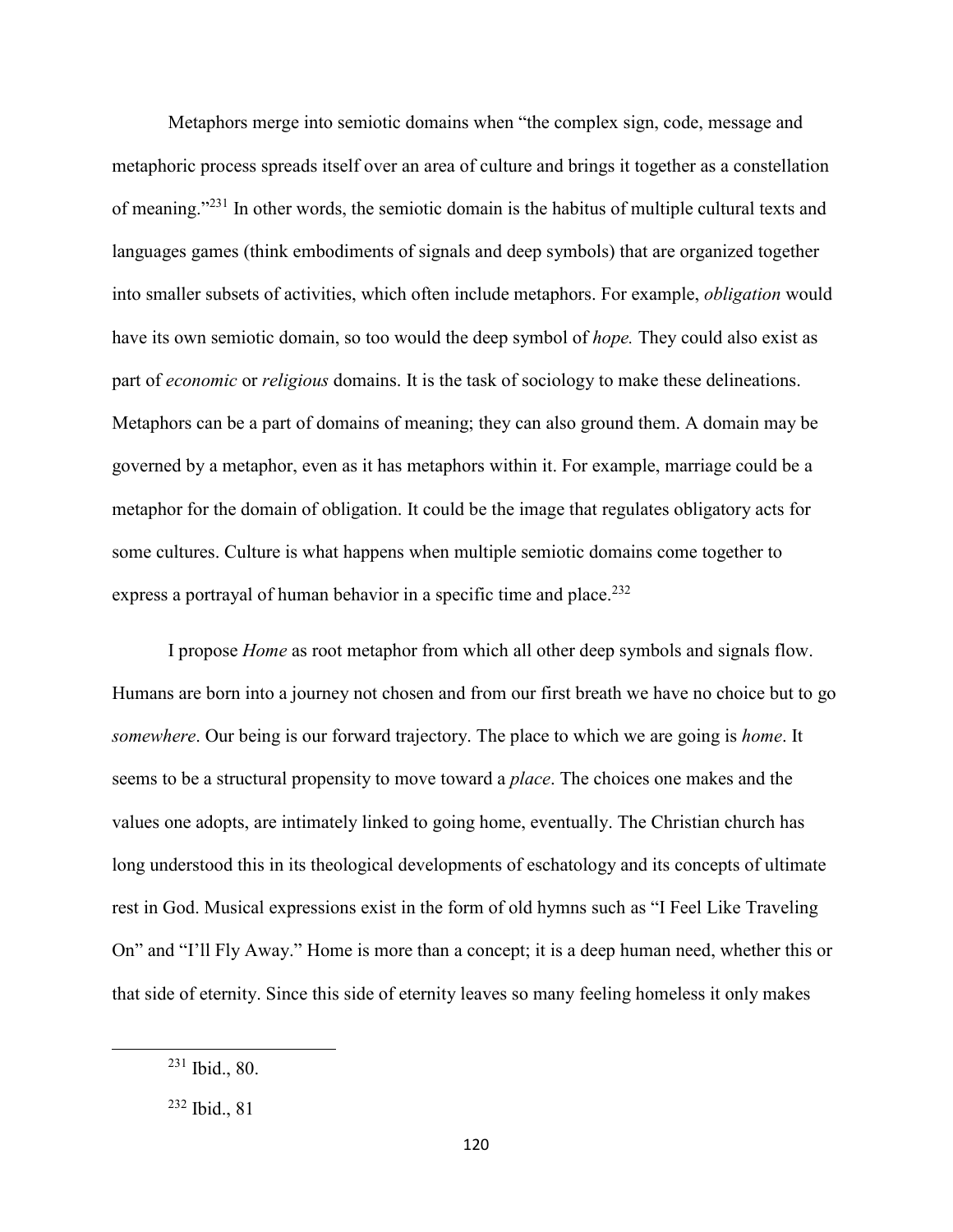sense that streets of gold in a land far away carry so much appeal. Likewise, it makes sense that for those of a material persuasion, home is not an ethereal place in the heavens, but a place where they can find rest *before* they die.

Home is the root metaphor that grounds all others, and regulates domains, because of its subtextual connotation of *belonging*. Perhaps more than any other deep symbol or transcendent signal was this need to *belong to ourselves, to a place, and to others*. Many signals found expression in an attempt to belong someplace. It was as if all other signals functioned to move one closer to belonging and home. It may be in ones need to have a home as a sanctuary, in the need to be accepted by others, or in the need to find the relationship that could be our place of rest. Whether it be play, obligation, hope, tradition, or damnation, all functioned to take the participant home or to keep their home intact. The goal of participants may not have been a rest from toil and travail in heaven, but rest from toil and travail were the result of finding one's home and not getting expelled from it as modern-day versions of Adam and Eve.

The incarnation is a valuable theological symbol at this point. Home is where humans are. It is embodied and felt and experienced with others. Of all the existential needs that were noticed in these interviews, all transcendent signals seemed to be employed for the mission of going home to others. The feeling of estrangement and longing for inclusion was encompassing across all candidates.<sup>233</sup> But that inclusion only meant something if it included others: those with bodies that could be loved, embraced, and offer comfort. There is no inclusion where this is no embrace.

<sup>&</sup>lt;sup>233</sup> W. Paul Jones has offered other workable concepts in response to this obsessio via the atonement. See his *Theological Worlds: Understanding the Alternative Rhythms of Christian Belief* (Nashville: Abingdon, 1989), especially theological world one, 45-56.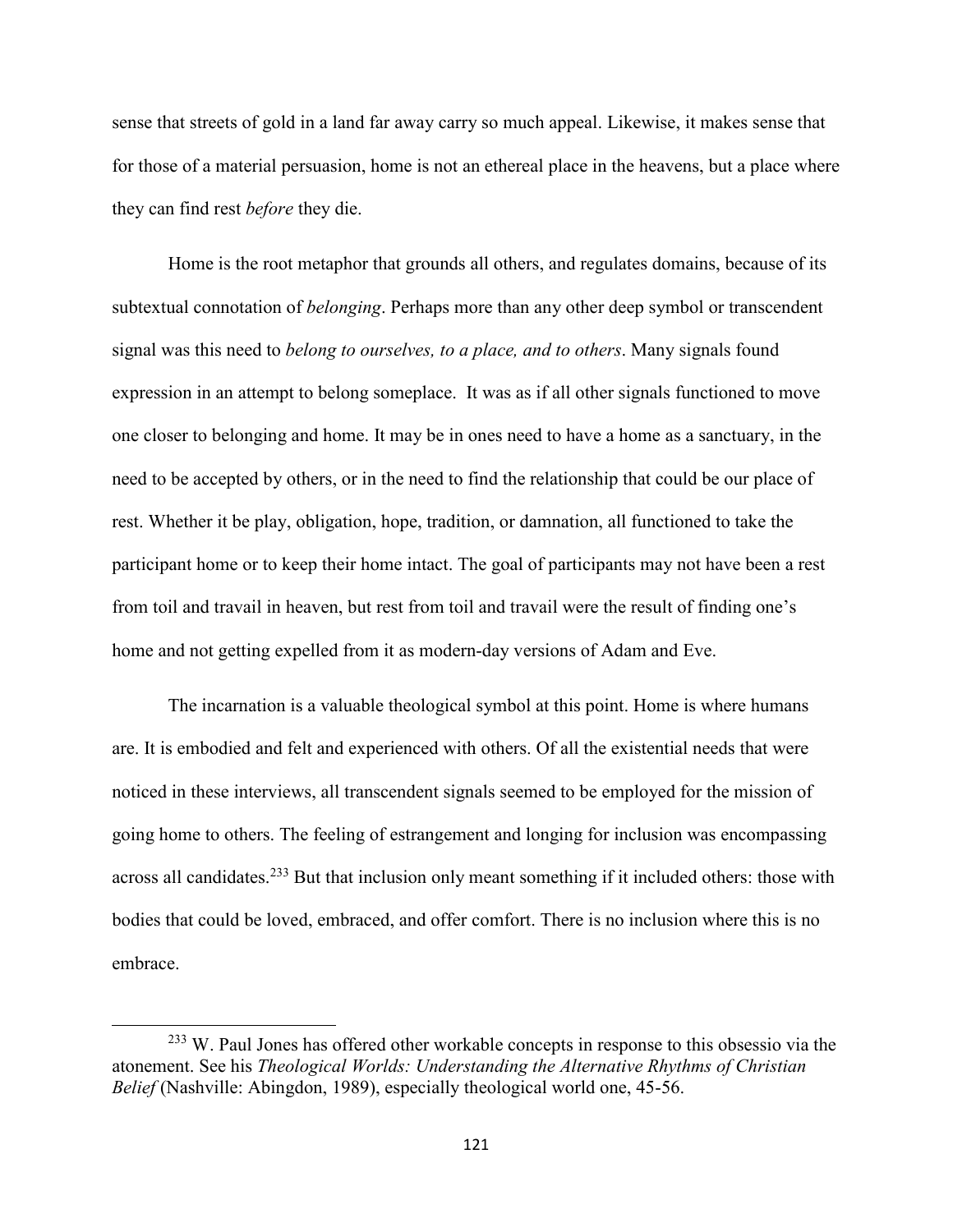The incarnation is the theological statement that God is quite aware of this human need, a prerequisite for any act of salvation. The body of God experienced in Jesus is a theological testament that embodiment matters to such a degree that God had to make gods-self available. Humans could not come home to God, or feel at home with God, without a physical manifestation of heavenly embrace. The Gospel of John discloses this divine act in the lifted-up sayings of Jesus. In these sayings, Jesus forebodes his manner of execution and his redemptive act simultaneously, his being "lifted up" on the hill and his arms outstretched on the cross as the embrasure of the world.<sup>234</sup> Only bodies can belong anywhere. So long as being human is connected to having a body, belonging and home will be bound together as an essential human need, if not *the* need, that if not met, creates catastrophic consequences for persons who remain home-*less*. 235

#### **The Great Commission as Ethnographic Mandate**

l

 This projects methodology has also shaped my understanding of mission and witness, so much so that I propose the ancient mandate of the Great Commission be understood as an ethnographic mandate. The churches must shift their understanding of mission from one of *telling* to one of listening, and from one of dictating, to one of writing (which *is* partnering). In other words, this project has led me to believe that if we take the context Charles Taylor describes seriously, or even if we consider Berger's small objection to be accurate, the contemporary context the church finds itself will only be discerned via the ethnographic process. The quest for transcendent signals has demonstrated that there is much to be found in common

<sup>&</sup>lt;sup>234</sup> The "Lifted Up" Sayings may be found in the Gospel of John: 3.14, 8.28, & 12.32.

 $235$  Kristeva, 17-20. She traces the development of the ego to this foundational need to believe in an authority that can name us.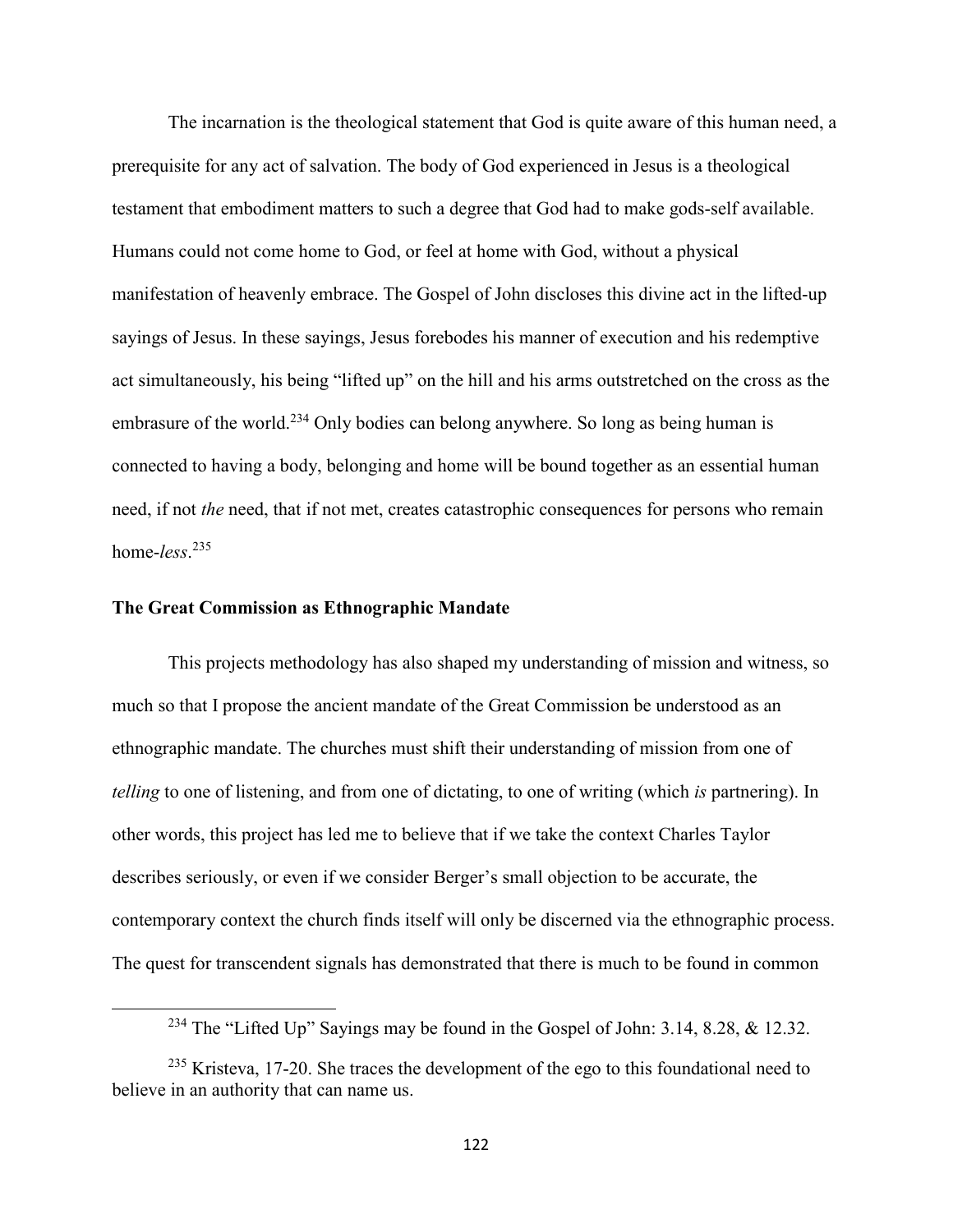with our secular, non-religious and humanist neighbors, but there is also much that we do not know. We are all human, but we are not the same.

Writ large, the churches are categorically stuck on the Translation or Countercultural model of contextual theology.<sup>236</sup> Conservative evangelistic wings are mostly countercultural and engage culture by being against it, trying to present a spiritual solution to a spiritual problem that many persons in the West do not know they have. The liberal wing of the church, represented by mainline denominations, are either not sure they have a Truth worth sharing or they are so concerned about offending others that their proclamation is timid. In this instance, the Gospel is silenced as a benign notion of love removed from any dogmatic utterances. Surely there must be a middle way since both approaches are predicated on an understanding of the gospel as a countercultural force.

The Western church is truly in an odd place; it is at home in a culture with a vast multitude of people that share some cultural strands but do not share theological frames of reference. It is the ultimate vin diagram wherein religious and secular frameworks are on the outside of overlapping rings. It is also the perfect context to assume much of our neighbors. The situation is made more complex if one considers that the church is also more secular than it believes because *it is in this culture*. Berger describes the scene admirably,

"For the faith of individuals, the implication of this is simple and exceedingly important. For most, religious believers' faith and secularity are not mutually exclusive modes of attending reality; it is not a matter of either / or, but rather, both/and. The ability to handle different discourses is an essential trait of a modern person."<sup>237</sup>

<sup>236</sup> Bevans, 31-32.

<sup>237</sup> Berger, *The Many Altars of Modernity,* 53.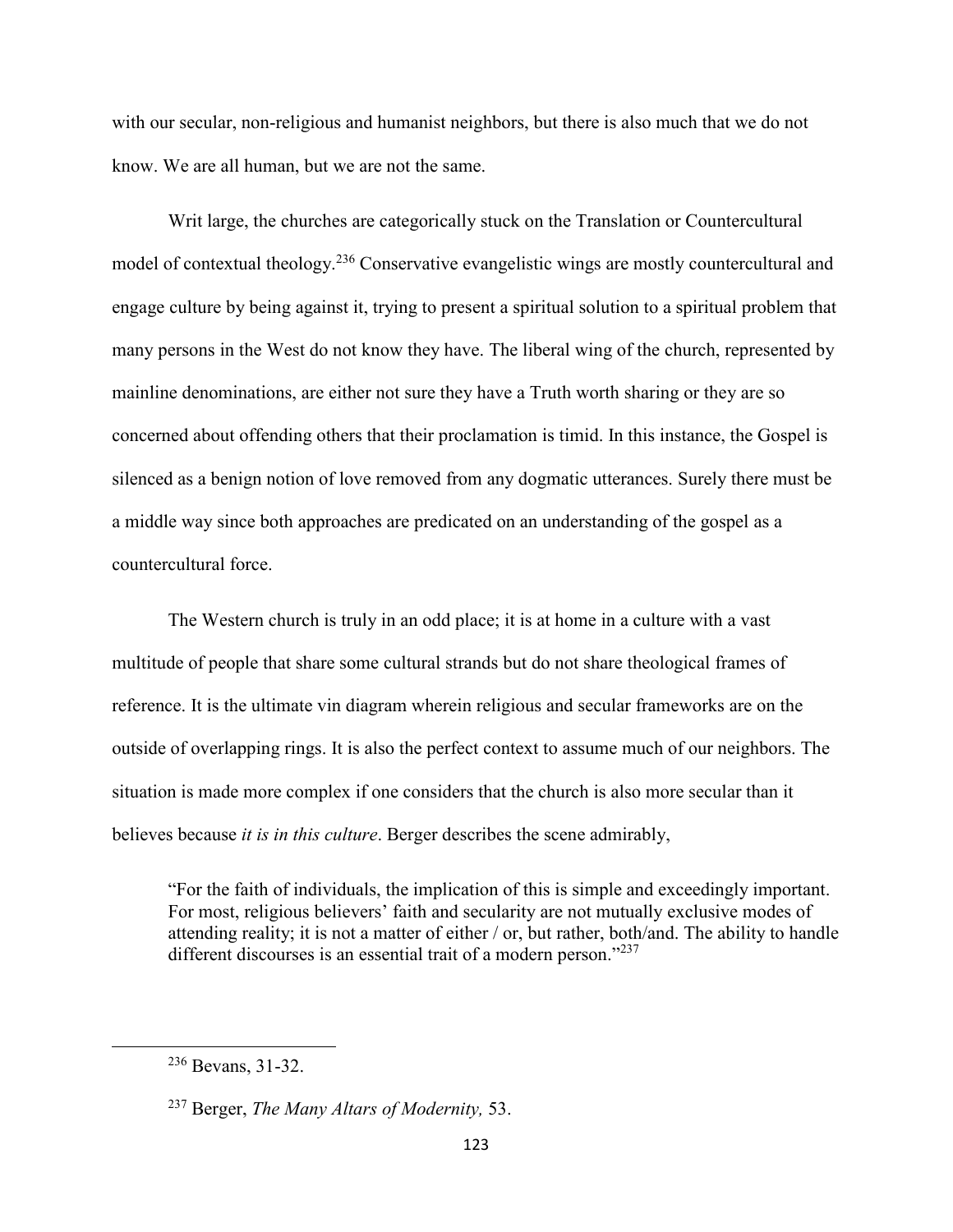As such, there are two ethnographic moves that must be made. First, each local church should be understood from out of an ethnographically developed understanding of itself. One cannot make declarative statements such as "the church believes x" or "the church does x." These statements are only true regarding their local embodiments in real churches. What does this church believe? What do its members believe? What are its practices? Churches must have an ethnographic understanding of themselves before they can even begin to understand others.

Secondly, churches cannot assume what people need, what they believe, or what they do. Each person is different. Each community is different. Contexts are infinitely complex, blending the secular with the plural. To step into any cultural domain and attempt to speak without first knowing the parameters of the domain is haphazard and irresponsible. Neither the Psalmist nor Paul shared the gospel so ignorantly. Too many churches operate under old assumptions of bygone eras in which religion was a perceived solution to personal, spiritual, or emotional problem. Today many perceive religion as a problem, not a solution. These assumptions are then rolled into missional approaches that are stagnant and implemented without any means of communicating to an audience that does not share the same worldview. In other words, the Roman Road may not exist as a means of going anywhere in our cultural moment.

The way forward is through an ethnographic mapping of the world that must begin with Christian professionals, and lay ministers, taking upon themselves the duty of listening, and understanding, before they speak.<sup>238</sup> Ethnography, at its basest, is learning to listen, write, and understand the story of others; it is a faith seeking understanding. We have come to a place in

<sup>&</sup>lt;sup>238</sup> For an insightful analysis of this post-structural reality see George Yip, "The contour of a post-postmodern missiology," *Missiology: An International Review* 42. 4 (2014): 399-411.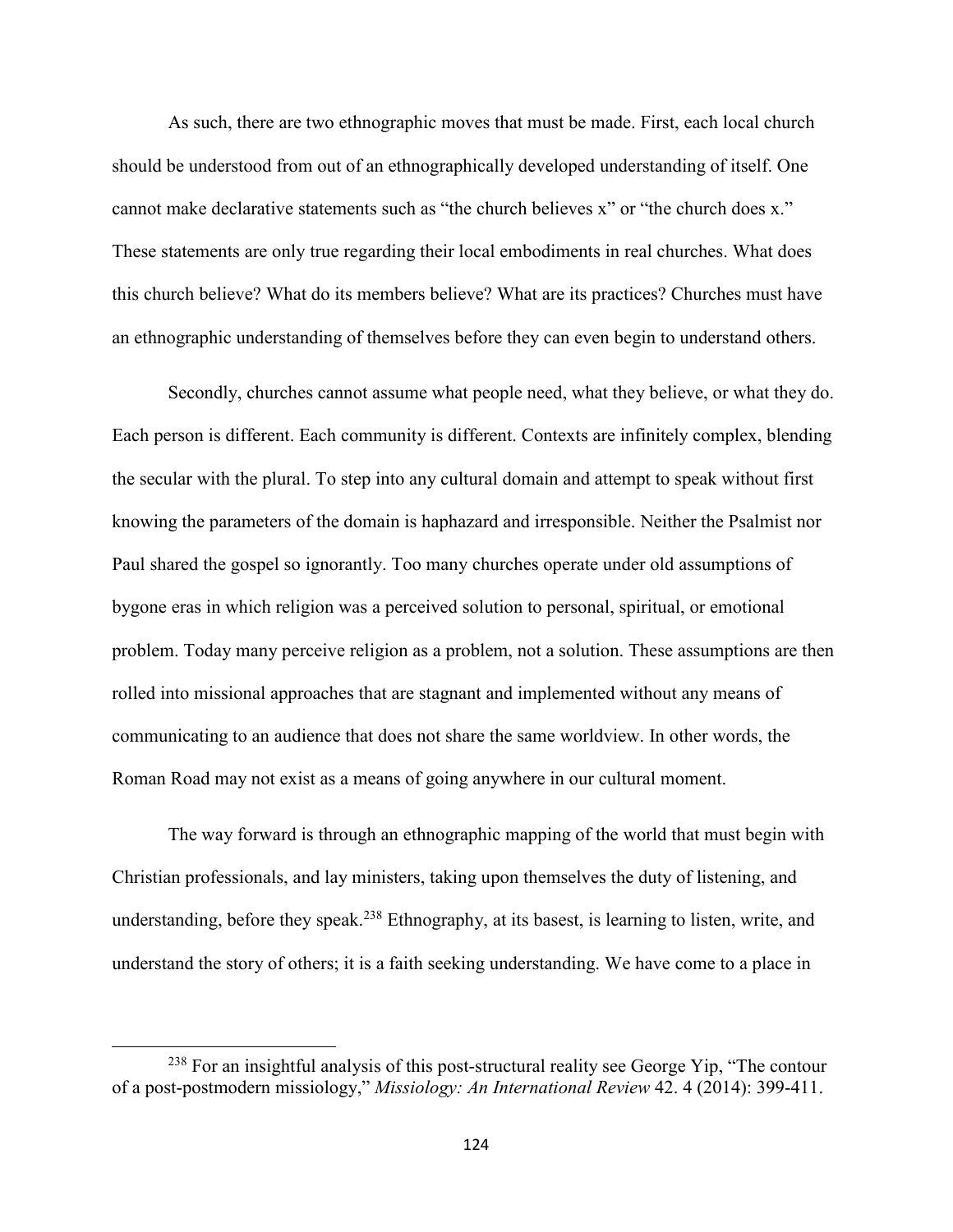culture where listening is more important than ever because *nothing* can be assumed. The stakes have never been higher. Ronald Johnson reminds us of its importance,

Learning how to listen will make us better tellers of the gospel. As we learn to listen and develop skills in the art of listening, evangelism can become more natural for us. This is because we will move evangelism from the realm of sales pitch to the realm of human caring and dialogue that meets needs…don't be misled, however. An evangelism based upon listening to others will cause you to invest yourself in the life of another.<sup>239</sup>

From a theological perspective, ethnography as mission is the weaving of a theological narrative. <sup>240</sup> God is at work; it is the churches task to join God *there* but we must first understand where *there* is and in *what* it is couched. Understanding must precede proclamation in a secular world. Sharing the Gospel will happen along the long road of becoming friends with others, asking more about them then you tell them of yourself, and asking the Holy Spirit to help you see their life as a representation of a culture that is both shared and foreign. This will not be done out of dreadful obligation, but out of love to share what God has done for us.

There are several future areas of study that can be explored to fully implement ethnography as missiological method. First, we should explore the development of pastoral ethnographic techniques that allow the great commission to be slowly embedded in various secular and plural worlds of our congregations. The skills of ethnographic interviewing, writing, and analyzing should be developed into a class for pastors or lay professionals. The class would teach basic interviewing skills and data coding, as well as how to listen and organize materials for assimilation. This class could be developed for local churches, dioceses, or even as continuing education credits for pastors who would like to learn ethnography as missional

<sup>239</sup> Johnson, 80.

<sup>240</sup> Moschella, 215-236.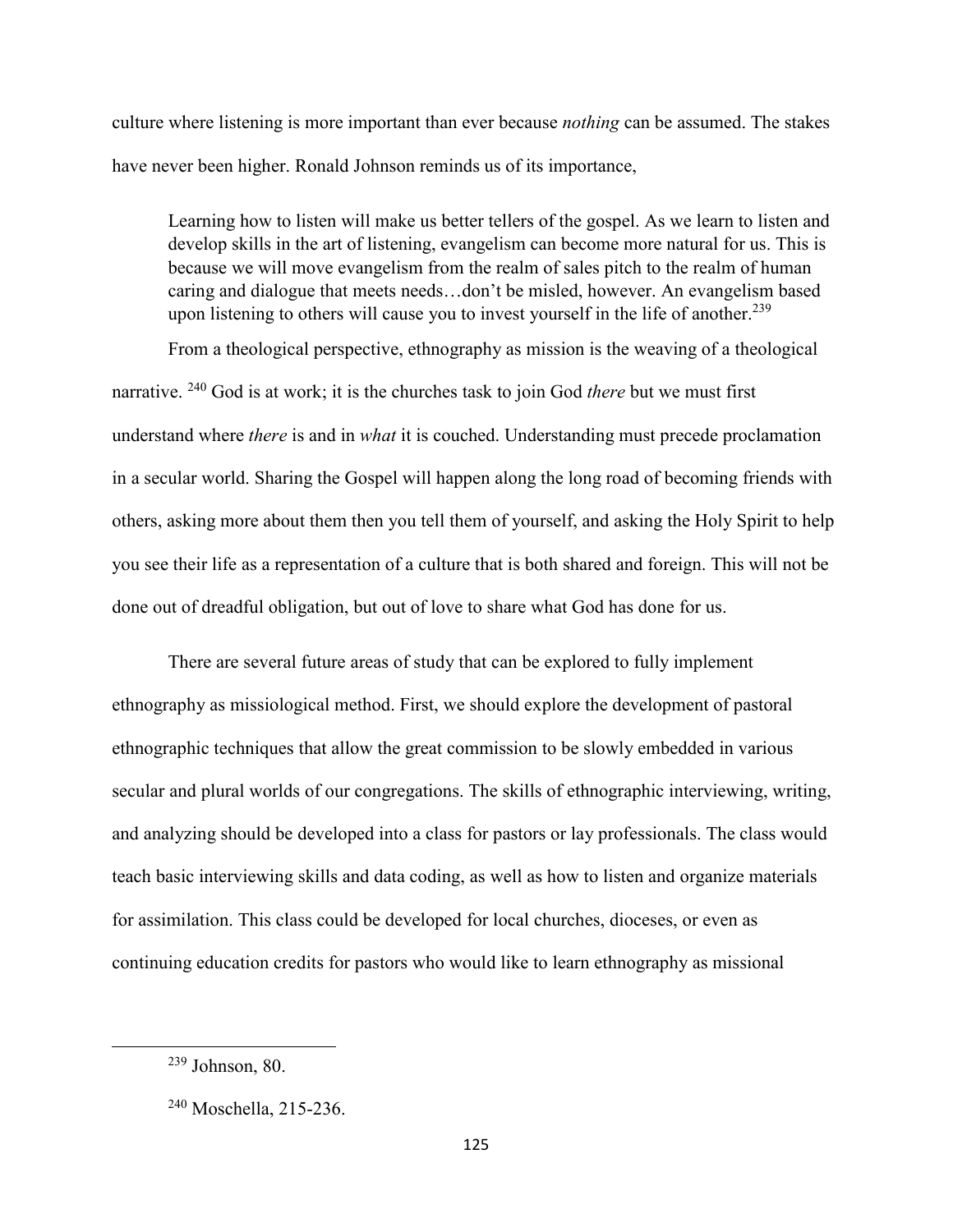method from pastors knowledgeable in the field. When I shared this idea with a ministry colleague, he was intrigued and told me he would commit funds to do practical continued education with me in person. He saw the results of my work instantly applicable to ministry.

Second, pastors trained in the practice of ethnography could do a study of their own local context as a means of self-understanding before exploring the means of doing mission in their community. It is difficult to be aware of the other when one is not entirely sure of oneself. Third, pastors and church leaders could help establish the need for ethnography in their churches by demonstrating the true lack of real knowledge of those around them. If Taylor and Berger are correct, then the world of Billy Graham is gone and so too are many for whom that message made sense. Indeed, how will they hear if we do not listen? Fourth, I have been invited to do some embedded ministry wherein I could have the opportunity to write an ethnography on the American Spirit, doing ministry at a National Park that sees thousands of visitors a year. This could be used as a means of truly connecting culture and church via a shared language. Lastly, an approach to theology that explores the intersection of ethnography and phenomenology would lend insights into the human experience of the world and ground Christian mission incarnationally.

The Gospel has commanded us to go and make disciples. While our context is not necessarily novel (the early church faced cultural challenges), the contemporary church is coming face to face with sharing the gospel in a world where the pillars of Christendom continue to cascade into rubble. Ethnography is a tool that can be used to understand, write, and communicate with persons that look like us, even share our culture, but reside in a frame we've never seen. As such, the task of sharing the gospel has never been more important or *novel for us*.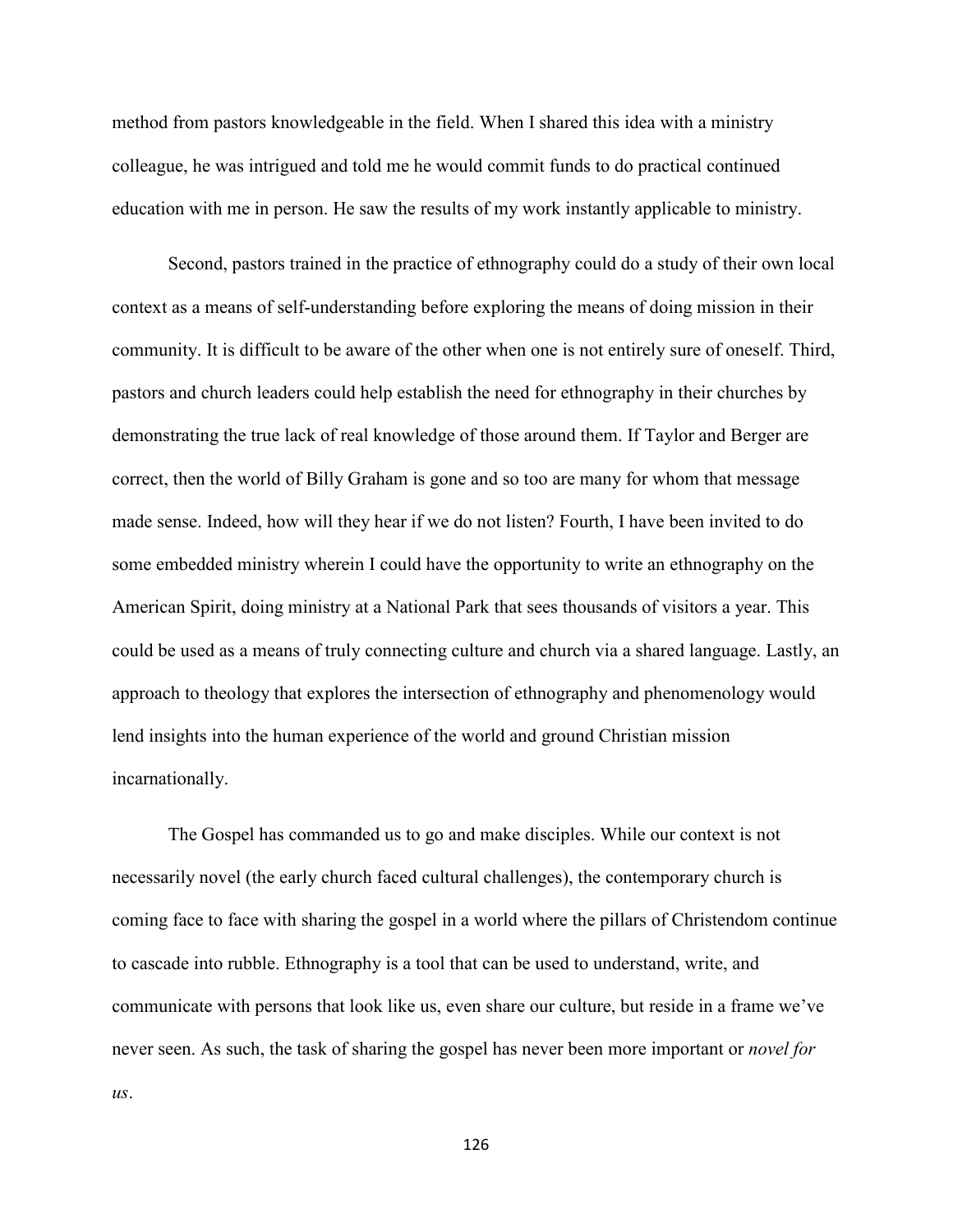# APPENDICES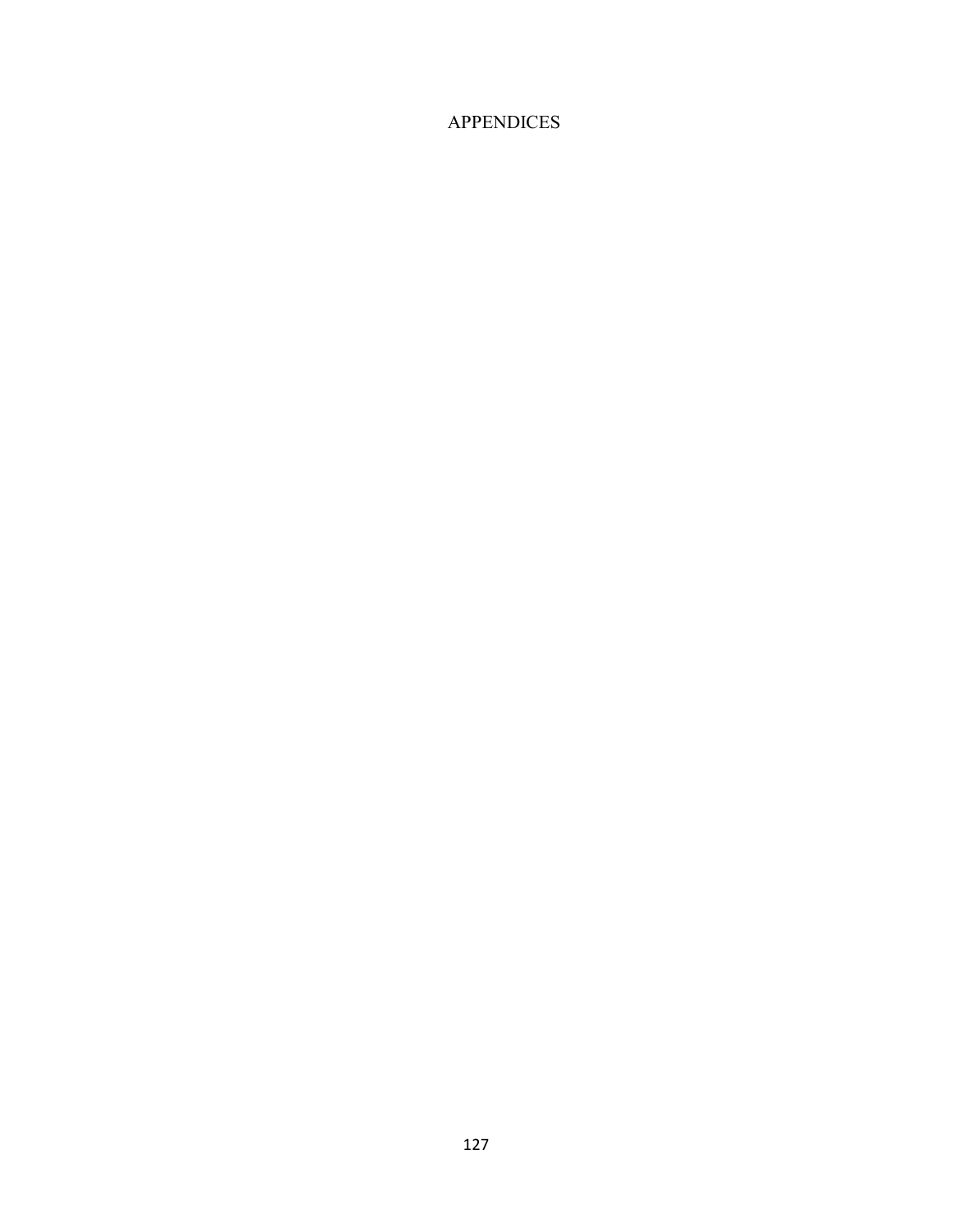## **Appendix A: Example Grand Tour and Mini-Tour Interview Questions**

*(Questions framed from out of Peter Berger and Edward Farley's registers)*

- 1. To begin, could you please tell me your age, education level. Did you have a religious upbringing, occupation, and reason you agreed to participate in this study?
- 2. Can you tell me a little about where you grew up, how you were raised?
- 3. Do you have a routine? What does your routine look like and how did it take shape?
- 4. What sorts of things do you look forward to the most? What did your family value the most in your childhood years? What does your family value now?
- 5. Did you celebrate Holidays as a child? What were they like? Were they meaningful? Why/Why not?
- 6. Thank you for sharing all this with me. You agreed to participate in this research as someone who identifies as a non-religious person. Is there anything in your childhood or experiences that led you to this position?
- 7. To begin, can you share with me why are you identify as non-religious? The floor is yours. I'd like to hear your story, any details you'd like to share.
- 8. Was there anyone or anything that made you non-religious?
- 9. If you had to describe your life as a movie, or a story you've read, what story is it? Why/how do you connect with this story?
- 10. Do you believe in Truth, capital T? If so, what is it? How do you locate it? If not, why not?
- 11. When you say something is beautiful, what do you mean? What is something beautiful?
- 12. What is your favorite memory as a child? As an adult?
- 13. Do you have any family traditions? What are they? (follow this path of questions)
- 14. Would you describe yourself as organized? (Questions that get at order)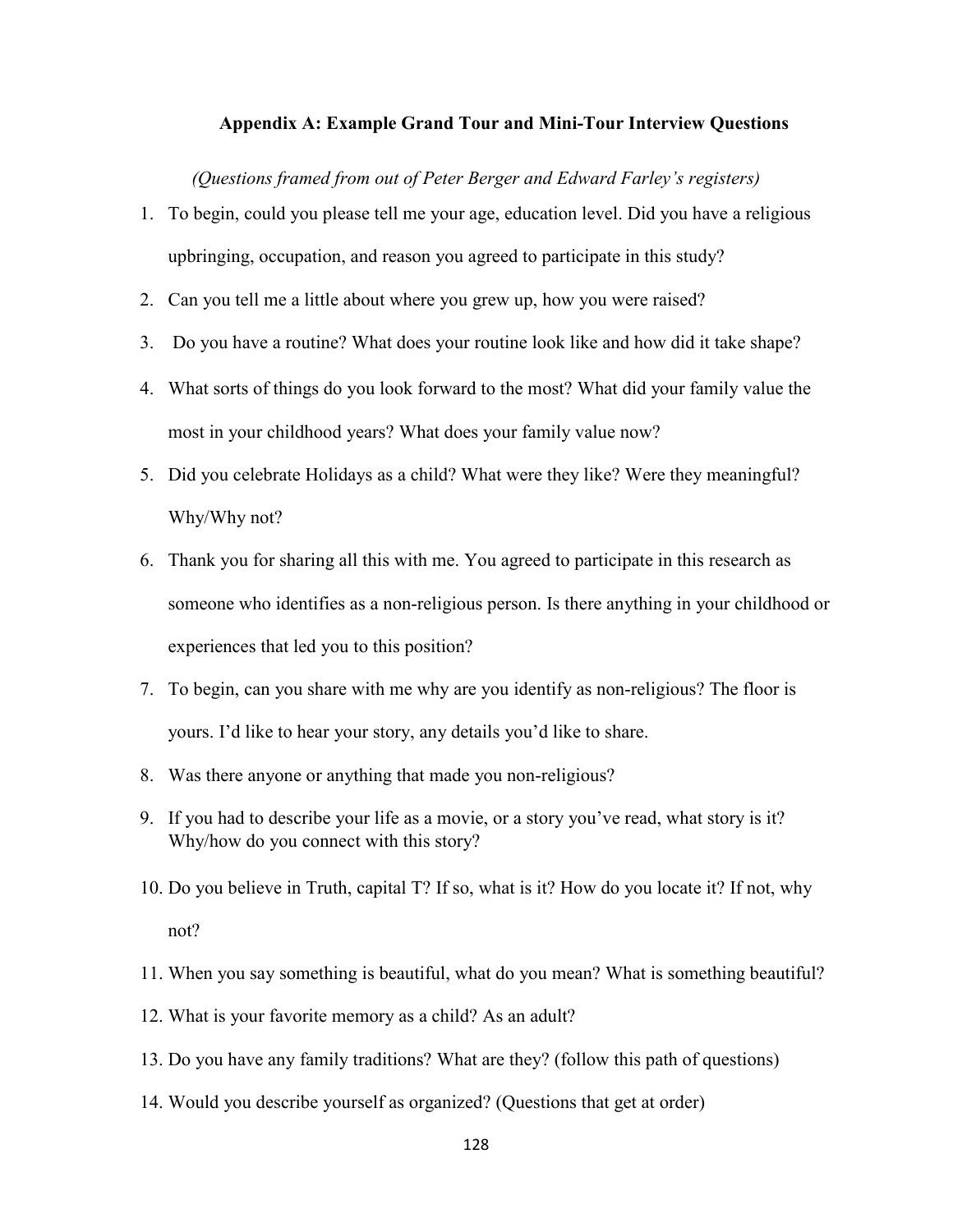- 15. Describe an event that filled you with shock or horror when you heard about it. What do you think made you feel that way?
- 16. What does it mean to be a moral or immoral person? Are there things a person can do that is punishable by something as extreme as the death penalty? Why do you believe this?
- 17. What do you do for entertainment? Can you describe a time when you were so deep in play that you lost track of time, perhaps even track of yourself?
- 18. What unanswered questions about life do you have? If there is a God, what sorts of questions would you ask God if you could?
- 19. Can you explain things that make you laugh? What sorts of things bring you joy? Can you explain your feeling of joy or laughter?
- 20. Do you believe in right and wrong? Do you believe in evil? How do you determine these things?
- 21. Have you ever had anything happen to you that changed the way you look at life? Did it change how you understand the world?
- 22. Can you describe a typical day? How does it start, how does it end?
- 23. What is it that you value most? What reference do you use when making important decisions?
- 24. What values do you share with your parents? Do you have any values that differ from theirs? From where do your values come?
- 25. Do you find meaning in nature? If so, what images stick out the most and why? Where is your favorite place in nature to go?
- 26. With which political party do you affiliate? Why or why not?
- 27. Do you ever hope for anything? If so, what?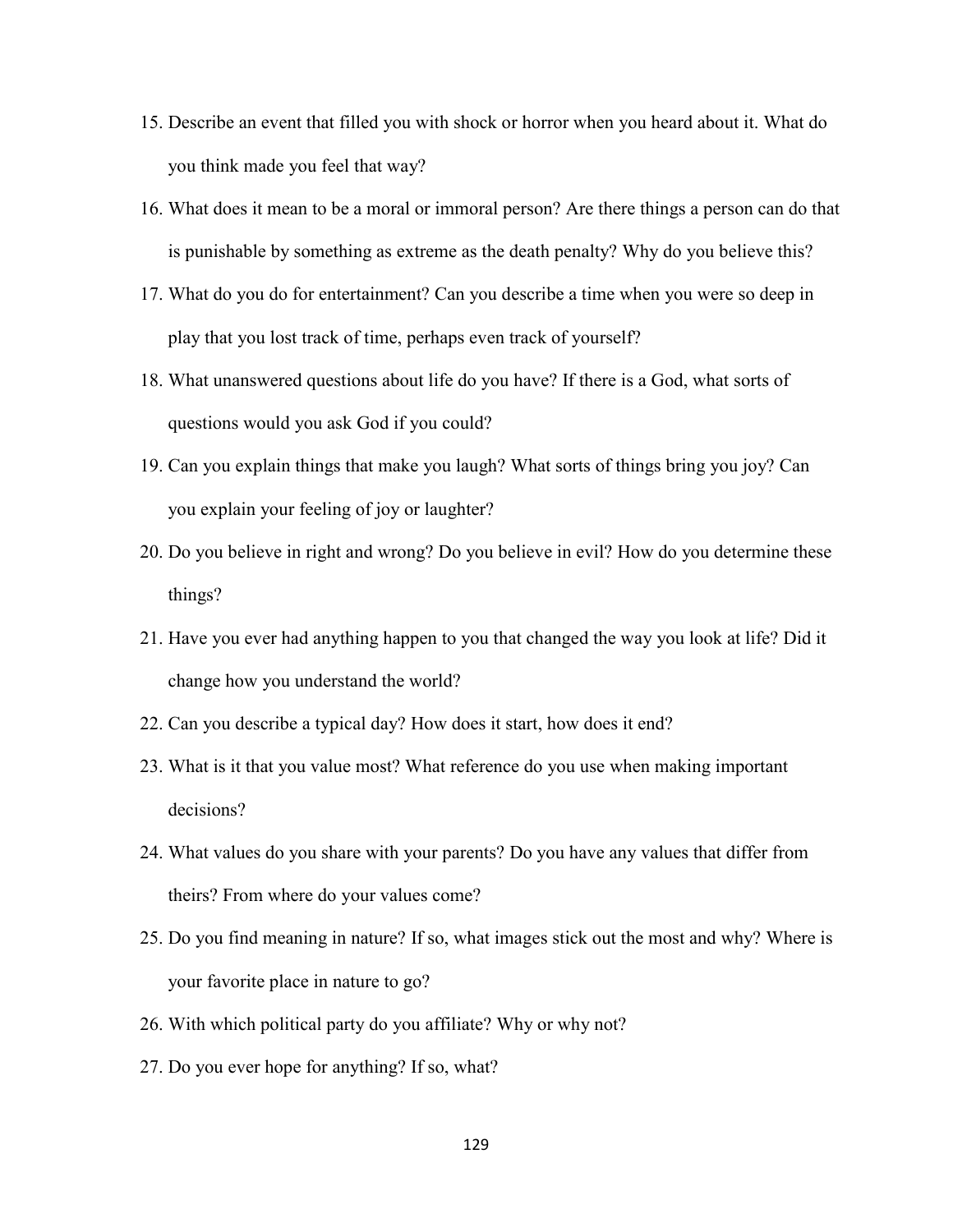# **Appendix B: Entrance Interview Assessment**

- 1. Circle one. Are you a Religious or Non-Religious person?
- 2. Circle one. Were you at one time a practicing religious person and decided to leave your religion? Yes / No. If yes, how long ago?
- 3. Circle one. Were you raised in a religious home? Yes / No. If yes, did you ever take up the practice of said religion in adolescence or adulthood? Have you raised your own children with a religious piety? Yes / No
- 4. Circle one. In the event of a marriage, birth, or death of either yourself or a loved one, are you likely to invite a minister of any kind to be a part of that event? Yes / No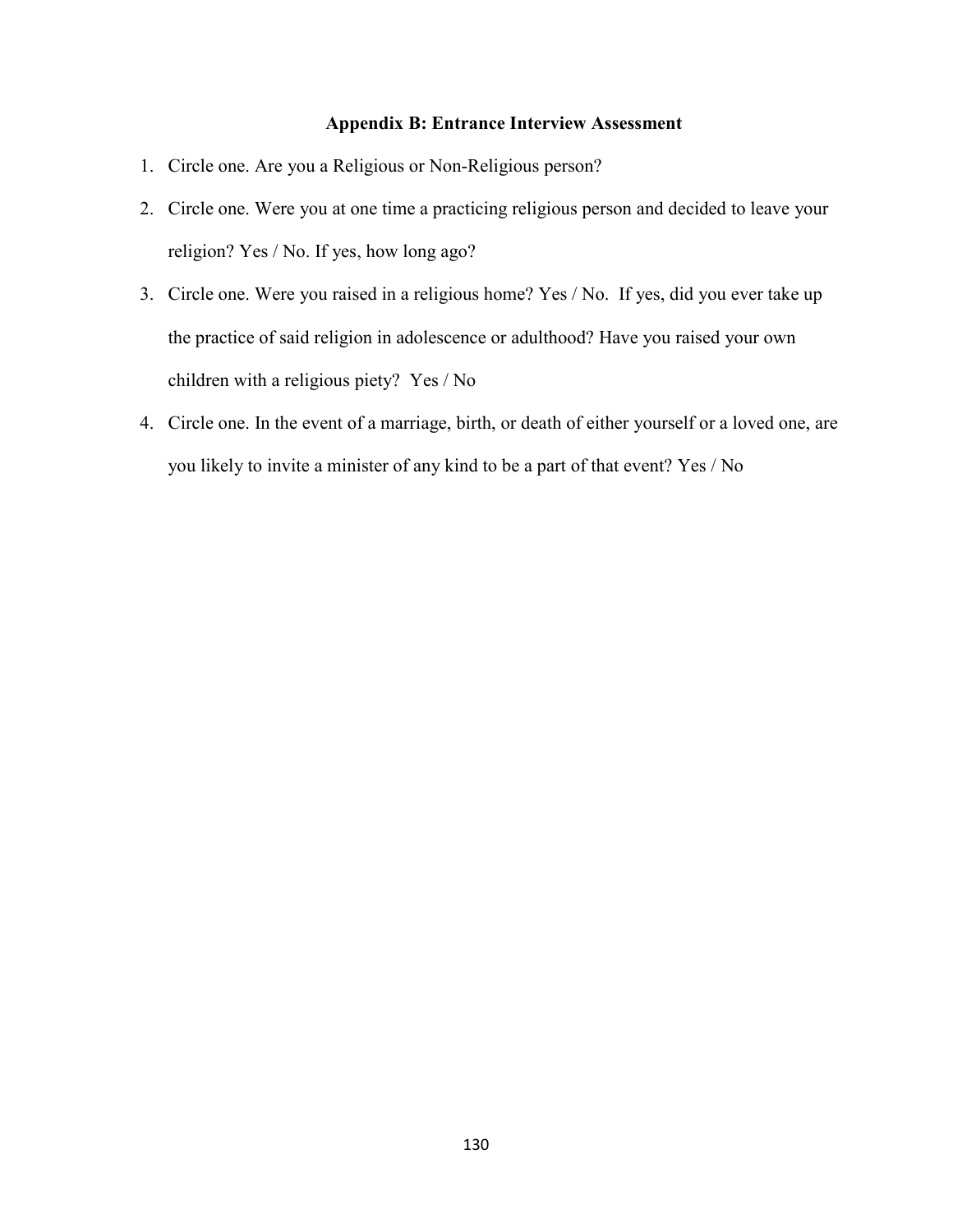# **Appendix C: Exit Interview Questionnaire**

- 1. Did you feel like you were listened to during this research project?
- 2. Did you feel the investigator respected you and valued your story?
- 3. Did you feel like the questions allowed you to express your values as a non-religious person? Did you ever feel tempted to be dishonest in any answer? If so, why?
- 4. What have you enjoyed most about participating in this project and what have you enjoyed the least? Do you have any recommendations for the interviewer?
- 5. If there was one thing you would want religious people to know about those who identify as non-religious, what would it be?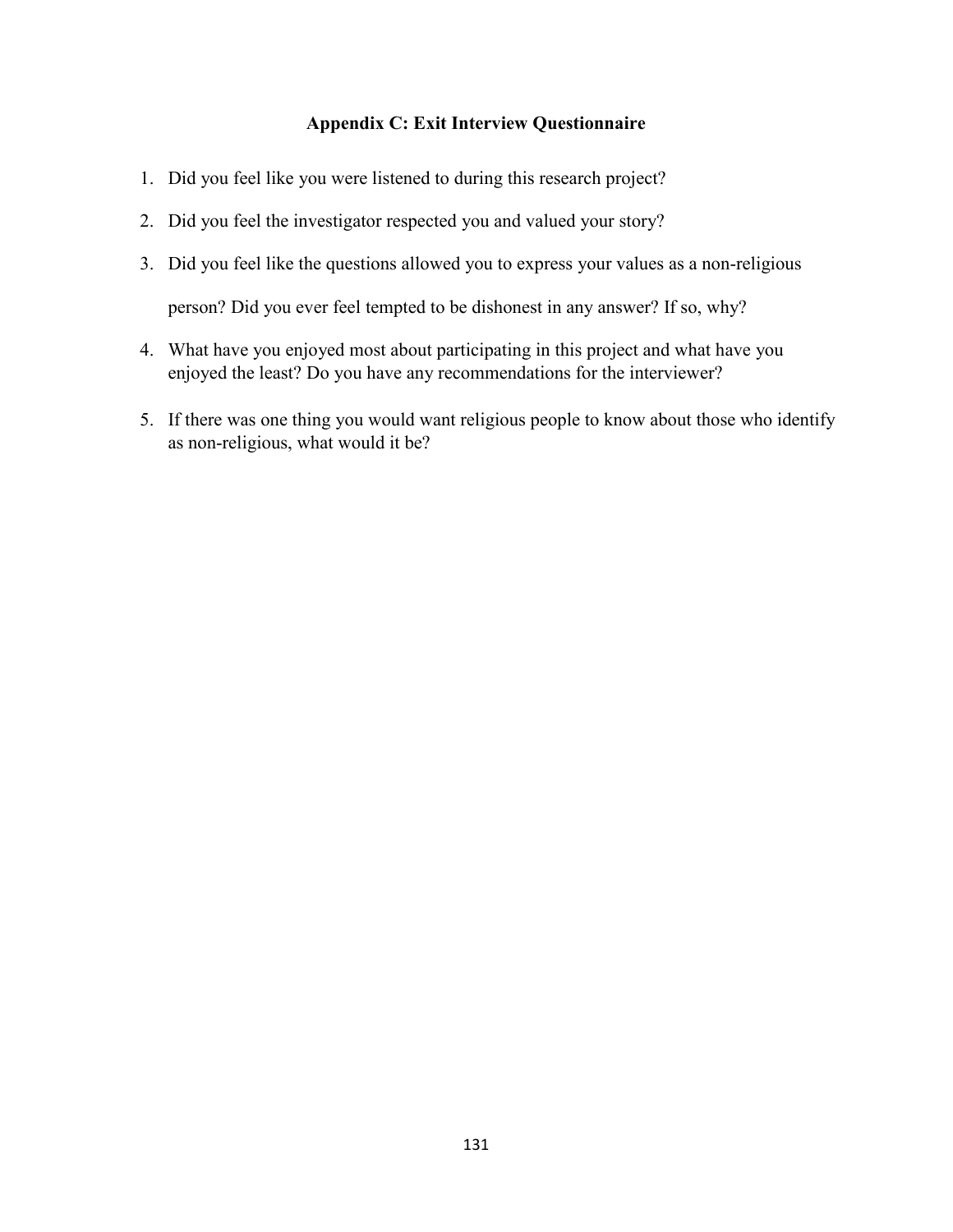**Appendix D- Double Blind Sampling Invitation** 



*James and Carolynn McAfee School of Theology* 

February 19, 2019

Dear Potential Research Participant,

 My Name is Nathan Napier and I am a doctoral student at the Mercer University, McAfee School of Theology, in Atlanta, GA. I am currently recruiting participants for my Doctoral Thesis Project titled, "Haunted by Faith: An Ethnographic Study of Signals of Transcendence in Nones." The primary goal of the research is to provide churches and pastors with an understanding of the values of non-religious persons and to demonstrate how non-religious and religious persons may share similar value sets. This research is designed to hear your story, learn from you, and identify clues in the way you tell your story that provide insight into how you make sense of life and how you make meaning.

 One of the primary convictions of this research is that all people, religious and nonreligious, share values that are a part of our collective human experience. It is these values that connect us as a human community and bind us together regardless of religious creed. Understanding how these common values are experienced in your everyday life will allow this research to develop bridges of communication between religious practitioners and non-religious persons.

 To participate in this study, you must: 1.) be of legal adult age 2.) not be a former Christian 3.) self-identify as non-religious and 4.) in all likelihood refuse a ministers help at threshold moments of your life (marriage, births, deaths, etc.). The research will consist of interviews. Each interview session will be approximately 1 hour a week, for 4 weeks, and will consist of guided interview questions to help you share the depth of your experiences. You will be asked to sign a consent form which will outline the parameters of the study and the ways in which your experience will be studied and protected.

 If you would like to participate in this research, please contact Nathan Napier at 423-716- 5327. We welcome the opportunity to hear your story and learn from you. I hope you will strongly consider sharing a small part of your life with me.

Regards-

Nathan Napier, MDiv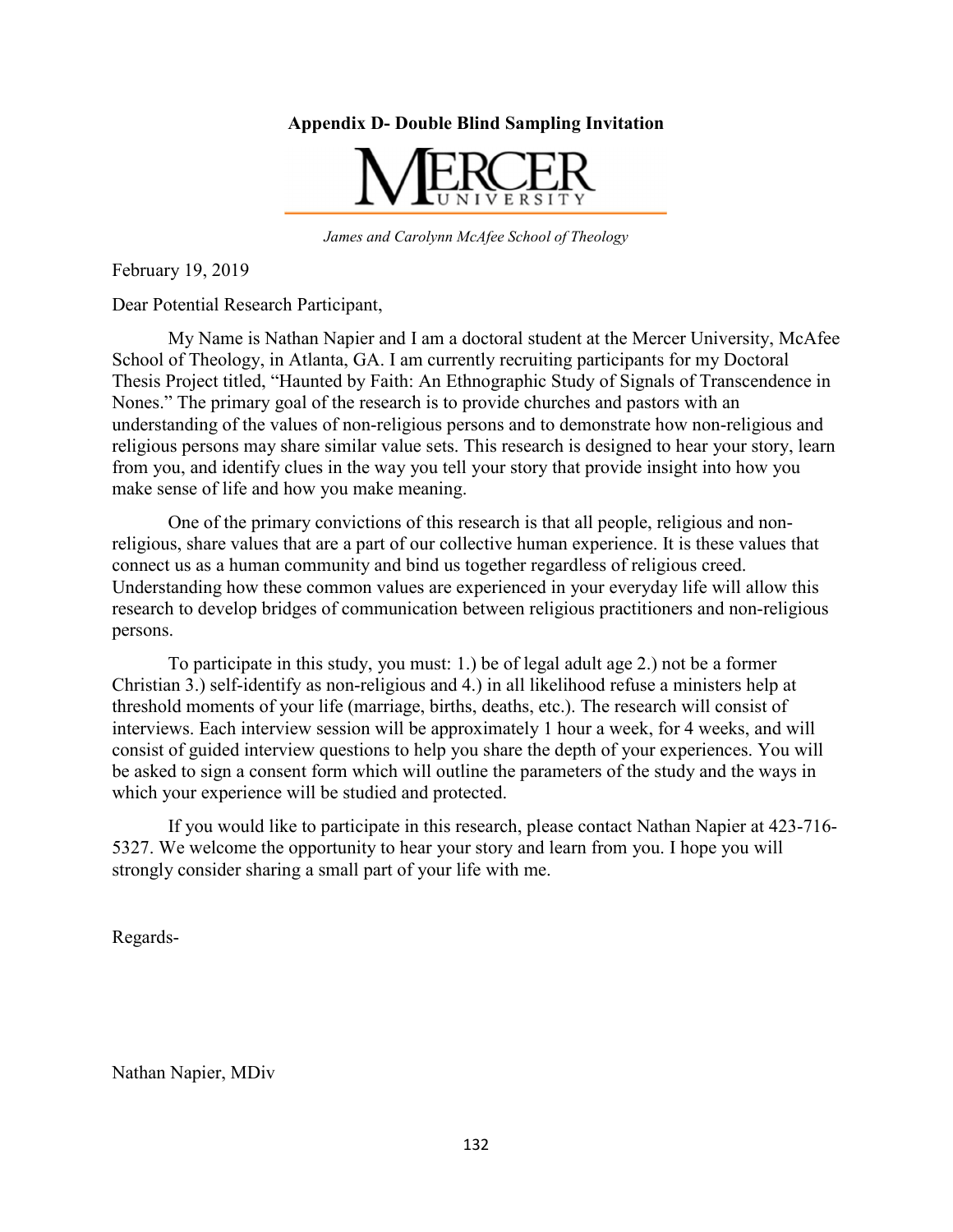**APPENDIX E – Informed Consent** 



*James and Carolyn McAfee School of Theology* 

# **Haunted by Faith: An Ethnographic Study of Signals of Transcendence in Nones**

# **Informed Consent**

You are being asked to participate in a research study. Before you give your consent to volunteer, it is important that you read the following information and ask as many questions as necessary to be sure you understand what you will be asked to do.

# **Investigators**

Nathaniel J. Napier, MDiv., Doctor of Ministry Candidate, Mercer University, McAfee School of Theology 3001 Mercer University Drive, Atlanta, GA 30341, 678-547-6474. Faculty Supervisor, Dr.

Graham R. Walker

# **Purpose of the Research**

This research study proposes to search for, ascertain and identify words of transcendence in the lives of "Nones" that meet the studies criteria. It seeks to explore the following: are there words of transcendence (higher meanings) in the lives of those who identify as non-religious, and if so, how are those signals manifested? This research is designed to study the language and images used by Nones in order to make sense of everyday life experiences and to discover any common ground between religious and non-religious orientations to life.

The data from this research will be used to help the researcher, pastors, and churches to connect and understand None religious persons and their values.

This research will fulfill the requirements for the Doctor of Ministry Degree for the said researcher

# **Procedures**

If you volunteer to participate in this study, you will be asked to respond to questions about your life, how you find meaning in life, and to share your of non-religious expressions with someone who wants to learn from your story. The questions asked will allow you to explore your feelings and attempt to understand how you make sense of life and how you embody universal human values. You will be asked to share freely, and openly, without fear of judgment. The interviews are about learning from you through guided questioning and attentive listening.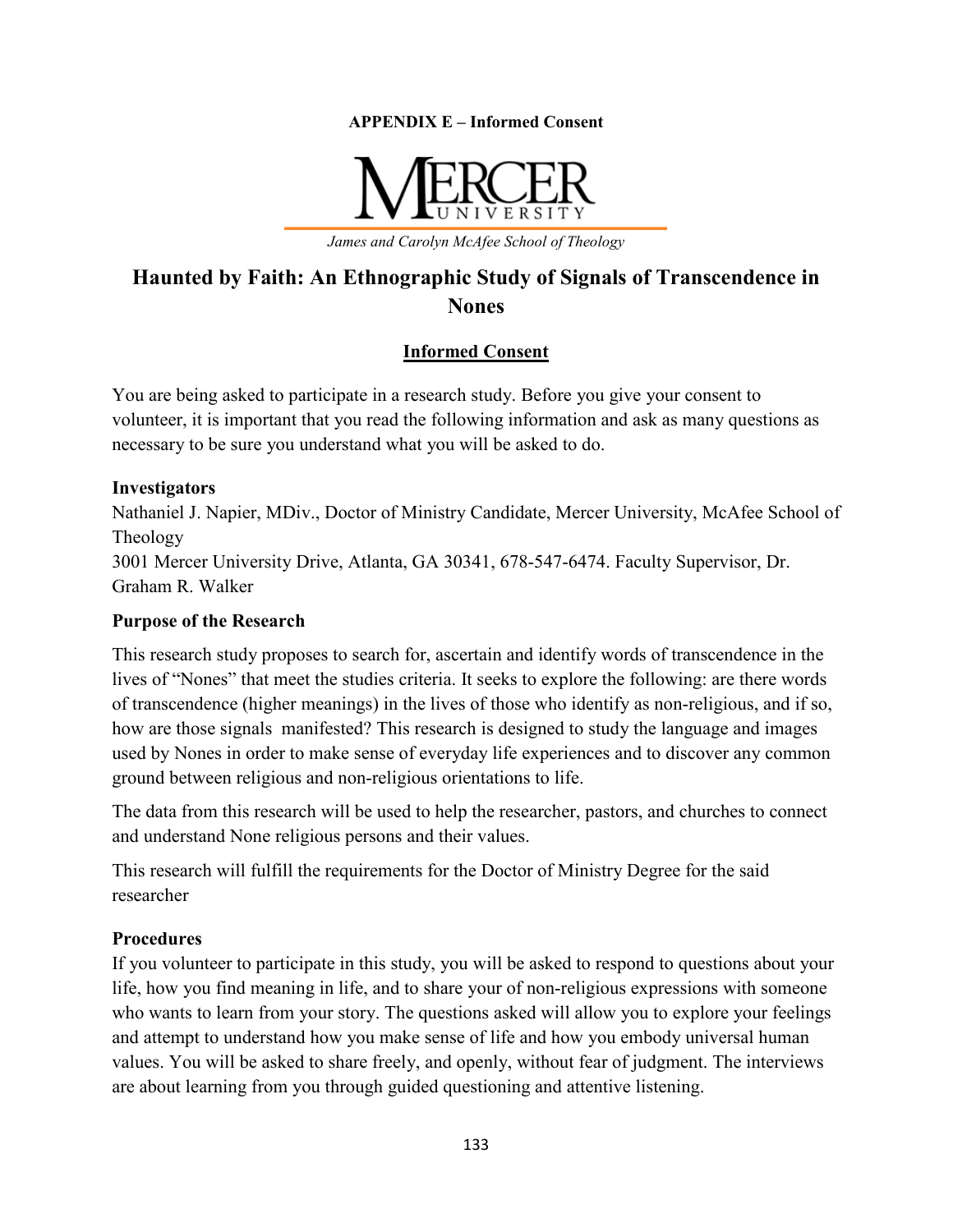The investigator will be listening for language that helps him identify how you make meaning and relating certain language or themes to broader language categories.

Your participation will take approximately four weeks. You will be asked to participate in four, 1-hour interview sessions, once per week, in a public setting, such as a coffee shop or restaurant. The researcher will take notes and use an audio recorder. All your information will remain confidential.

The investigator will have a loose format of questioning to begin the interviews, but remains open to the fluid nature of where your story leads

# **Potential Risks or Discomforts**

This research is physically non-invasive, and while there are no foreseeable physical risks, there are emotional concerns to consider. Many individuals have difficulty communicating feelings or expressing ideas. Not all individuals will be comfortable answering every question. Given the sensitive nature of personal stories, participants will be protected, and their emotional states guarded, the following ways.

First, in double-blind selection and snow ball sampling, participants will be told about the project and given opportunity to volunteer. They may decline and not participate if the research does not interest them. Secondly, all participants will be granted anonymity for the purposes of the study. Third, all participants will sign a consent form in which they agree to be recorded via voice memo and the researcher agrees to delete all recordings when the research has been complete. Lastly, the participants will be given the choice to leave the study at any time prior to its conclusion if they feel they are unable to emotionally continue.

# **Potential Benefits of the Research**

A benefit of participating in this study is the participants ability to be heard and understood. This project is about learning and research, but it is also about offering a listening ear to you. As a None religious person, you can communicate your feelings to a field of professionals that can use your story to better help religious people and institutions understand you. Sharing your feelings and values, and allowing your story to be written, can be a way of helping you more completely think through your own value system even as you communicate it to a world of people whom it is often presumed isn't interested in your values.

This study will add to the growing literature of ethnography as research, which could provide an example of how the church can listen to the world around it and how people of faith can listen to those who have much to say to the churches or folks in established religion. Ethnography is simply a word that means "writing your story" and framing all the pieces together so that we can better be understood by others. It will help me as a pastor to learn and embody ethnographic technique as a means of relating and understanding the growing population of those who are non-religious and do not actively engage in a faith community.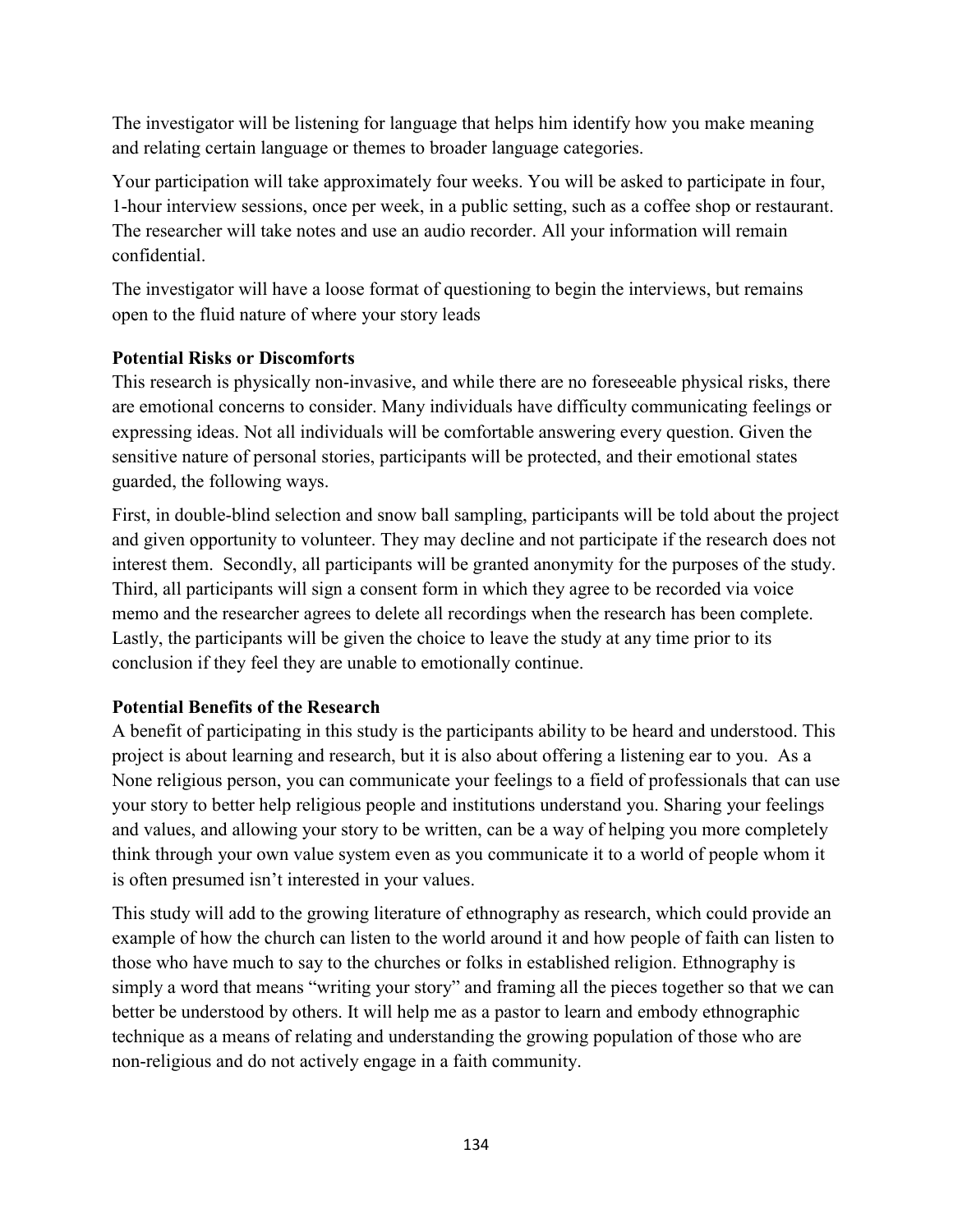This study will allow for the discovery of a common language between Nones and persons of faith. It is often assumed that people outside the church are not religious, or that God is "far from them." The wider church could benefit from a greater appreciation of the way in which all people embody elements of the divine in their daily lives. The one thing everyone shares is language and listening to your language will help establish common values from which persons of faith can begin to relate non-religious persons.

## **Confidentiality and Data Storage**

To ensure your confidentiality, your name will be shared with no one except the faculty advisor. During the project, you will be given a pseudonym to disguise all identifying markers, both in field notes and audio recording.

All research data will be stored on the investigators personal recording device or in my notebook of field notes. This data will always be kept with the investigator and secured in his office, in a safe, when not in use. All recordings will start with your pseudonym, so that if the data is outsourced for coding your name will remain confidential

The recordings will be used as means of repetitive listening in order to code and organize interview data. It will be used for no other reason but to listen for particular markers and relate those markers to broader anthropological themes. All recording will be destroyed when the project is completed.

### **Participation and Withdrawal**

Your participation in this research study is voluntary. As a participant, you may refuse to participate at any time. To withdraw from the study please contact Nathaniel J. Napier, at 423- 716-5327.

To withdraw from the study, simply notify Nathaniel with a call, specifying your inability to continue in the study. You will be asked to put your withdrawal in writing so that we can move onto alternate participants. This notice can be in the form of email or a physical letter. Please note: Since the data will be anonymously coded, once all data is collected participants cannot withdraw their data from use.

### **Questions about the Research**

If you have any questions about the research, please speak with Mercer University, McAfee School of Theology, 3001 Mercer University Dr., Atlanta, GA, 30341. 678-547-6474. Faculty Advisor: Dr. Graham R. Walker

### **In Case of Injury**

It is unlikely that participation in this project will result in harm to subjects. If an injury to a subject does occur, the participant is encouraged to see their medical provider. All expenses associated with care will be the responsibility of the participant and his/her insurance.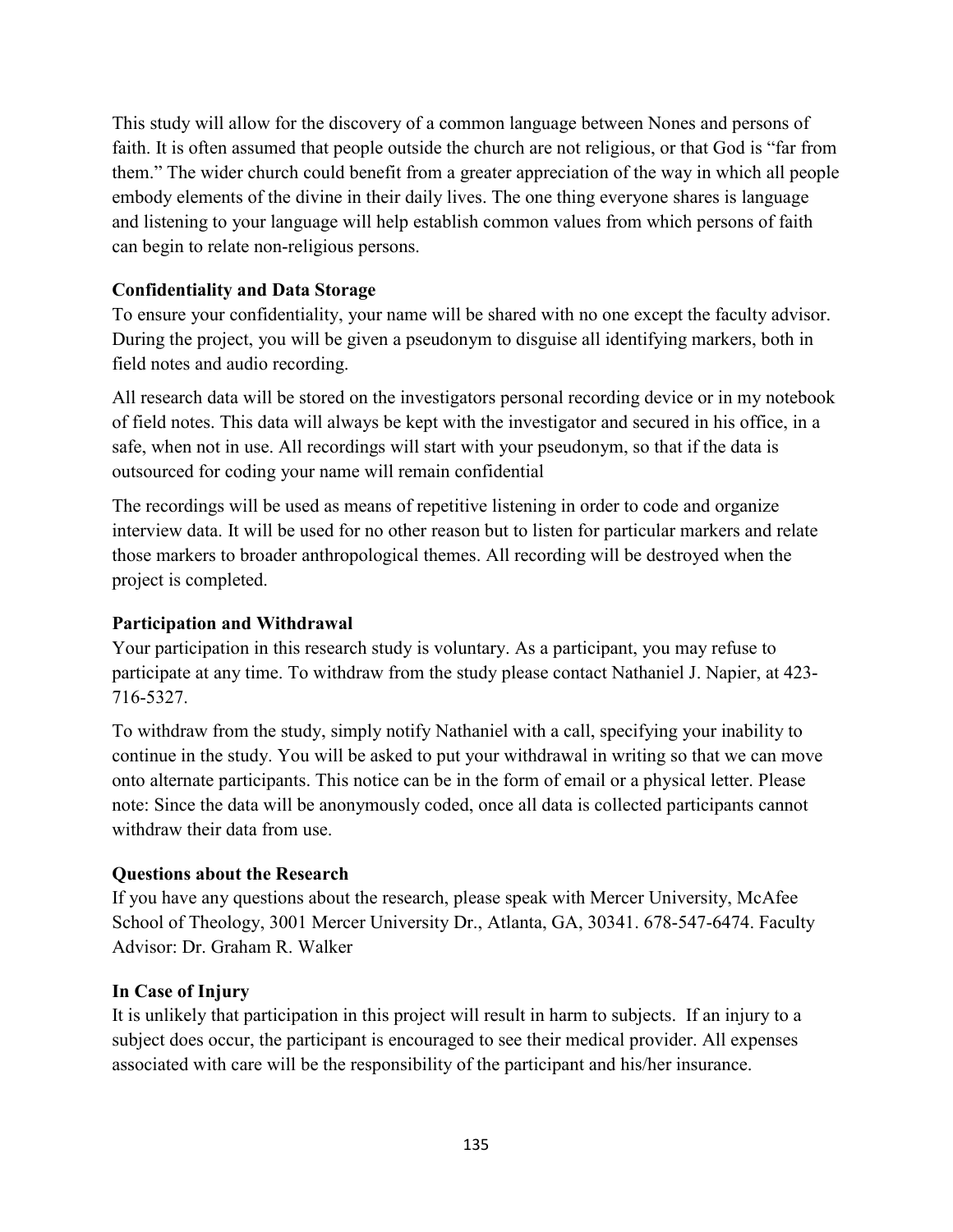#### **Audio or Video Taping**

Audio taping will be used but the data gathered will in no way compromise the identity of participants. Audio recordings may be used as verbatim in the body of the project, but anonymity will be maintained.

#### **Reasons for Exclusion from this Study**

This research is not clinical in nature. It is sociological, anthropological, and pastoral. You may wish to be excluded from this study if you do not meet the criterion or cannot fulfill the requirements of the study.

This project has been reviewed and approved by Mercer University's IRB. If you believe there is any infringement upon your rights as a research subject, you may contact the IRB Chair, at (478) 301-4101.

You have been given the opportunity to ask questions and these have been answered to your satisfaction. Your signature below indicates your voluntary agreement to participate in this research study.

| <b>Research Participant Name (Print)</b> |  |
|------------------------------------------|--|
|                                          |  |

 **Name of Person Obtaining Consent (Print)** 

**Research Participant Signature Person Obtaining Consent Signature** 

**Date** Date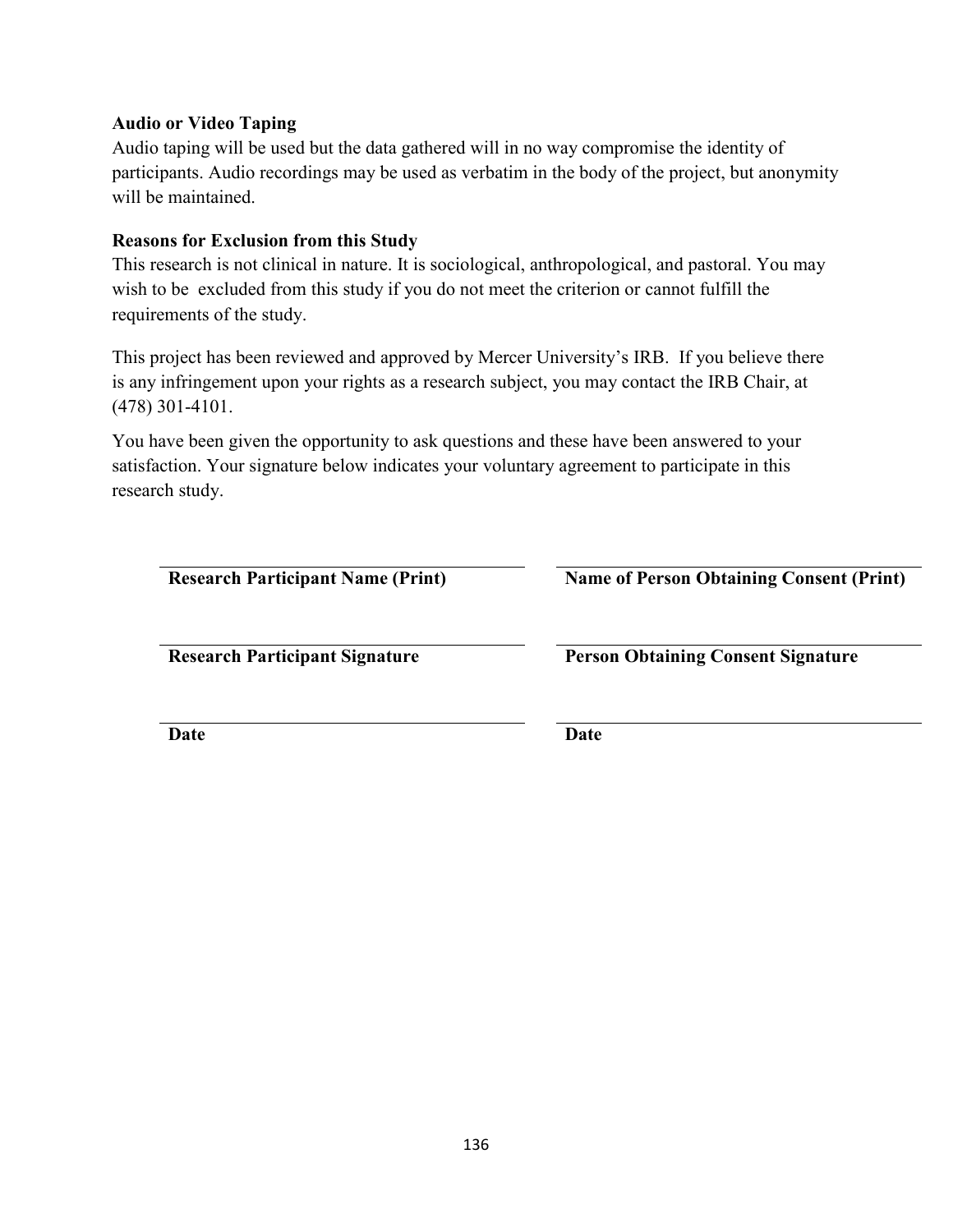| Taxonomy of  | Obligation              | Marriage                      | Truth teller                                                  |
|--------------|-------------------------|-------------------------------|---------------------------------------------------------------|
| Deep Symbols |                         |                               | Support                                                       |
|              |                         | Service For<br>Others<br>Work | Loyalty<br>Cooking<br>Calling<br>Parent<br>Provide for family |
|              |                         |                               | Faithfulness<br>Food Preparation                              |
|              | Law                     | Morality                      | Abuse of Power<br>Rape (Evil/Berger)<br>Murder                |
|              |                         | Order (Berger)                | Scheduling<br>Choas contained<br><b>Fitting Roles</b>         |
|              |                         | <b>Boundaries</b>             | Private Property<br>Promiscuity<br>Car Traffic                |
|              | <b>Tradition</b>        | Home                          | Safety/Security<br>Personal Expression<br>Love                |
|              |                         | Community                     | Inclusive<br>Chosen<br>Non-judgmental                         |
|              |                         | <b>New Traditions</b>         | Thanksgivings<br>Cosplay<br>NewTotem Objects                  |
|              | Real                    | Music                         | Emotion<br>Play (Berger)<br>Introspective                     |
|              |                         | Nature                        | Child Birth<br>Dirt/seeds<br>Darkness                         |
|              |                         | Interhuman                    | Spouses<br>Grieve with others<br><b>Communal Eating</b>       |
|              | Hope<br>(Berger/Farley) | Ends                          | Money<br>Responsible Children<br>Wisdom Imparted              |
|              |                         | Relationships                 | <b>Future Spouse</b><br>Loved Unconditionally<br>Belonging    |
|              |                         | Survival                      | Humor (Berger)<br>Children<br>Book of Job                     |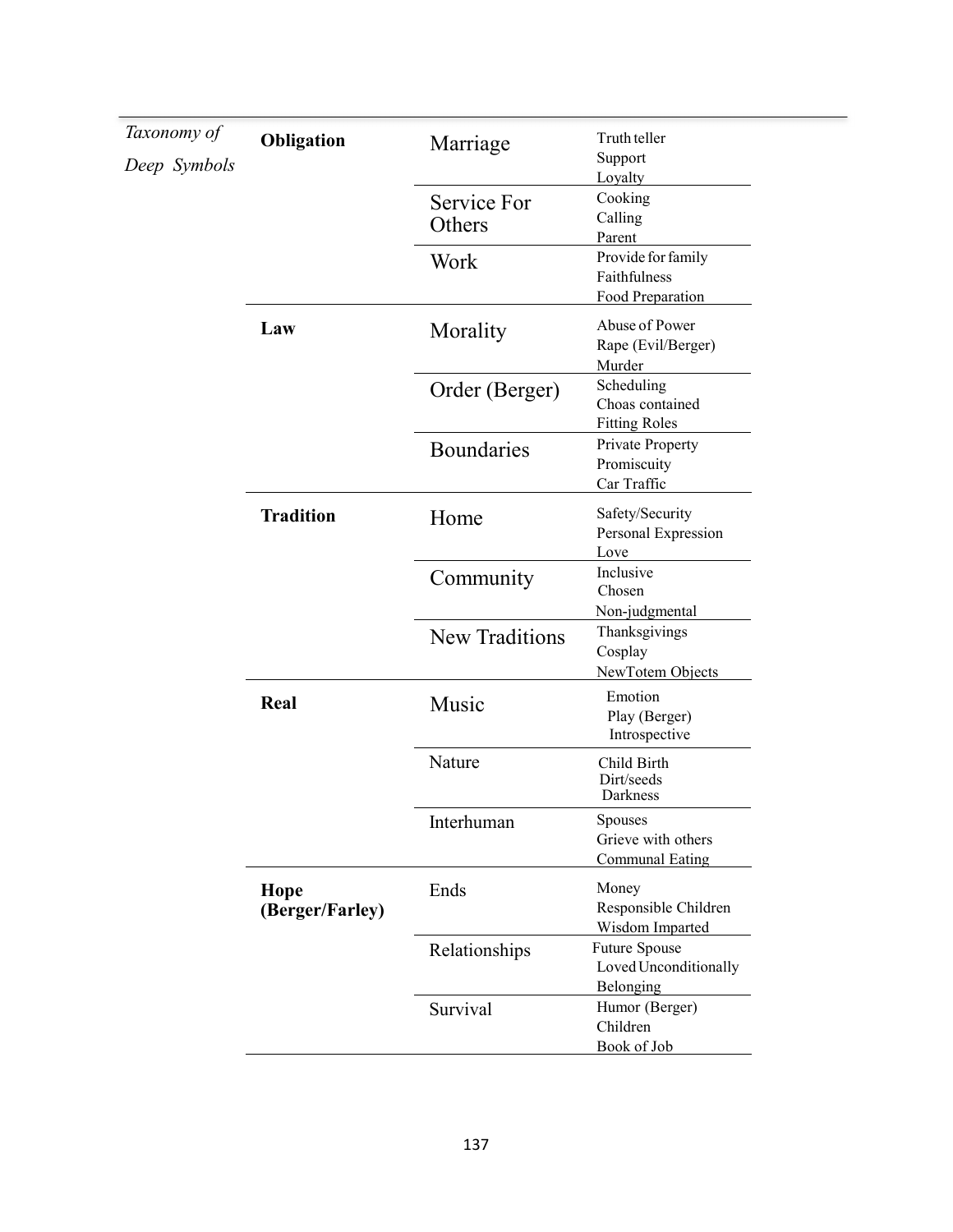#### Bibliography

Anderson, Bernhard W. *Understanding The Old Testament*. 4<sup>th</sup> ed. Upper Saddle River, NJ: Prentice Hall, 1998.

Baum, Gregory. "The response of a theologian to Charles Taylor's A Secular Age." *Modern Theology*. 26 no 3 (2010): 363-381.

Bass, Diana Butler. *Christianity After Religion: The End of Church and the Birth of a New Spirituality*. New York: HarperOne, 2012.

Barna, George & David Kinnaman. *Churchless*. Austin, TX: Tyndall Momentum, 2014.

Berger, Peter. *A Rumor of Angels: Modern Society and the Rediscovery of the Supernatural*. New York: Doubleday, 1970.

\_\_\_\_\_\_\_\_\_\_\_. *The Many Altars of Modernity: Toward a Paradigm For Religion in a Pluralist Age*. Boston: De Gruyter, 2014.

Bevans, Stephen B. *Models of Contextual Theology*. Maryknoll, NY: Orbis, 2004.

Bourdieu, Pierre. *Outline of a Theory of Practice*. Cambridge, MA: Cambridge, 2013.

Bourdieu, Pierre.,& Wacquant, Loic J. D. *An Invitation to Reflexive Sociology*. Chicago: Chicago, 1992.

Bruce. F. F. *The Acts of the Apostles: Greek Text with Introduction and Commentary*. Grand Rapids: Eerdmans, 1990.

Brueggemann, Walter. *Theology of the Old Testament*. Minneapolis: Fortress, 1997.

\_\_\_\_\_\_\_\_\_\_\_\_\_\_\_\_\_\_. *New Cambridge Bible Commentary: Psalms*. Cambridge: Cambridge, 2014. Kindle Edition.

Campbell, Susan. "Scratching the Itch: Paul's Athenian Speech Shaping Mission Today." *Evangelical Review of Theology.* 35 no. 2 (2011): 177-184.

Chesterton, G.K. *Orthodoxy*. Reprint ed. San Francisco: Ignatius Press, 1995.

Danker, Frederick William. *A Greek, English, Lexicon of the New Testament and other Early Christian Literature*. s.v. "επιλαµβανοµαι."

deClaisse-Walford, Nancy and Rolf A. Jacobson, and Beth LaNeel Tanner. *New International Commentary on the Old Testament: The Book of Psalms*. Grand Rapids: Eerdmans, 2014.

deClaisse-Walford, Nancy. *Introduction to the Psalms: A Song From Ancient Israel*. St. Louis: Chalice Press, 2004.

de Saussure, Ferdinand. *Course in General Linguistics*. 16th ed. Peru, IL: Open Court, 2006.

Drescher, Elizabeth. *Choosing Our Religion: The Spiritual Lives of Americas Nones*. New York, Oxford, 2016.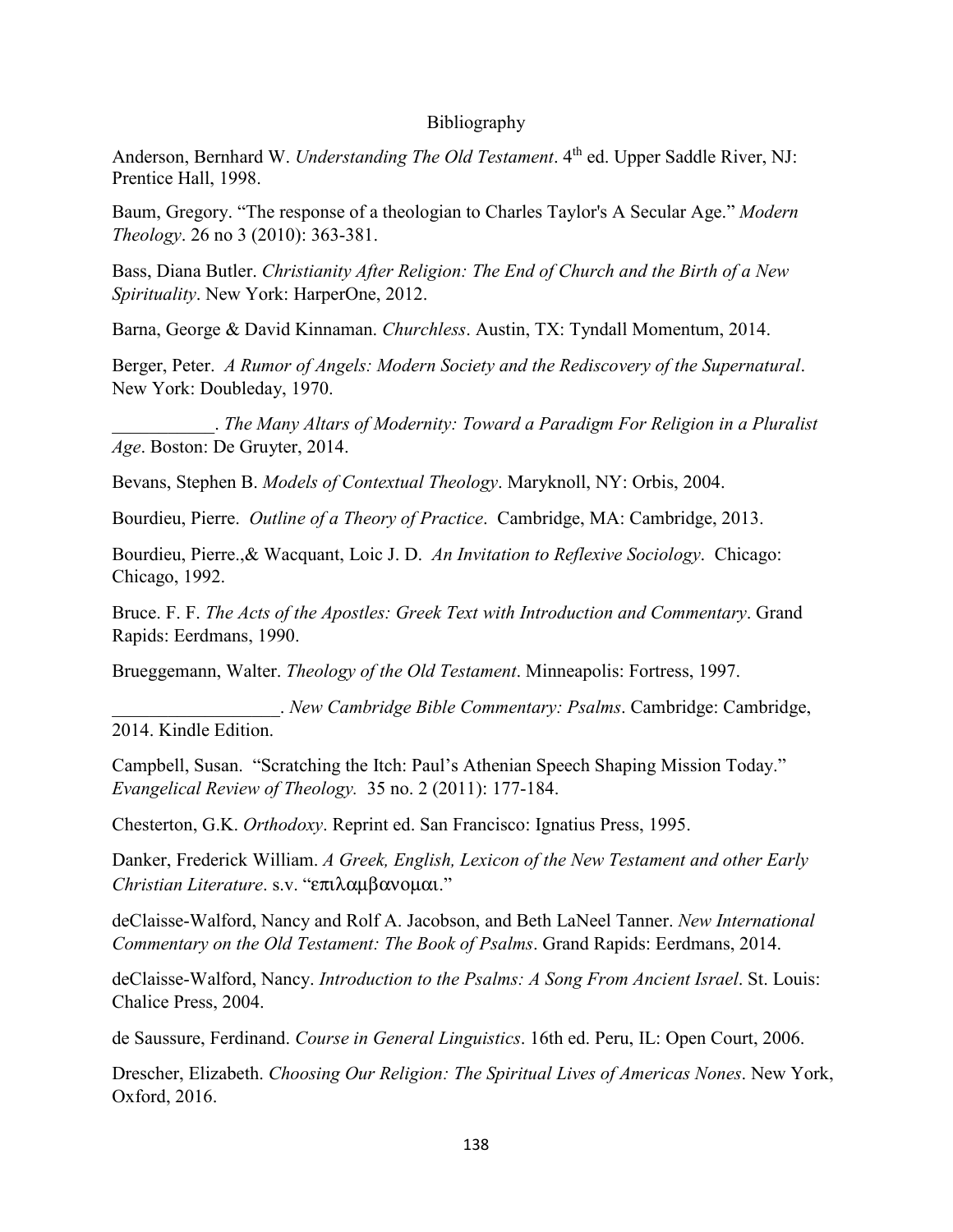Emerson, Robert M., Fretz, Rachel I., and Shaw, Linda L*. Writing Ethnographic Fieldnotes* 2d ed. Chicago: Chicago, 2011.

Farley, Edward. *Deep Symbols: Their Postmodern Effacement and Reclamation*. Valley Forge, PA: Trinity Press International, 1996.

Fiddes, Paul S. "Ecclesiology and Ethnography: Two Disciplines, Two Worlds*?"* In *Perspectives on Ecclesiology and Ethnography*. Edited by Pete Ward. Grand Rapids: Eerdmans, 2012

Fitzmyer, Joseph A. *The Anchor Bible: The Acts of the Apostles*. New York: Doubleday, 1998.

Foddy, William. *Constructing Questions for Interviews and Questionnaires: Theory and Practice in Social Research*. Cambridge, UK: Cambridge, 1993.

Ford, David. ed. *The Modern Theologians*. 2nd ed. Malden, MA: Blackwell, 1997.

Healy, Nicholas M. "Ecclesiology, Ethnography, and God: An Interplay of Reality Descriptions." In *Perspectives on Ecclesiology and Ethnography*, edited by Pete Ward. Grand Rapids: Eerdmans, 2012.

Hecht, Jennifer Michael. *Doubt a history: The Great Doubters and their Legacy of Innovation from Socrates and Jesus to Thomas Jefferson and Emily Dickinson*. New York: Harper Collins, 2004.

Hemer, Colin J. *The Book of Acts in the Setting of Hellenistic History*. Winona Lake, IN: Eisenbrauns, 1990.

Hewitt, Roderick R. "The Changing Landscape of Christianity and the Challenging Context of Secularism." *The Ecumenical Review.* 67 no 4 (2015): 543-558

Hurst, Andrea. *Derrida Vis-à-vis Lacan: Interweaving Deconstruction and Psychoanalysis*. New York: Fordham University Press, 2008.

Reinhard Hutter. *Suffering Divine Things*. Grand Rapids: Eerdmans, 1997.

Jipp, Joshua W. "Paul's Areopagus Speech of Acts 17:16-34 as Both Critique and Propaganda." *Journal of Biblical Literature*. 13,1 no 3 (2012): 567-588.

Johnson, Ronald W. *How Will They Hear If We Don't Listen*. Nashville: Broadman & Holman, 1994.

\_\_\_\_\_\_\_\_\_\_\_\_\_\_\_. *From The Outside In: Connecting to the Community Around You*. St. Louis: Lake Hickory, 2006.

Jones, W. Paul. *Theological Worlds: Understanding the Alternative Rhythms of Christian Belief*. Nashville: Abingdon, 1989.

Kaufman, Gordon. *In Face of Mystery*. Cambridge: Harvard University Press, 1993.

Kristeva, Julia. *This Incredible Need to Believe*. New York: Columbia University Press, 2011.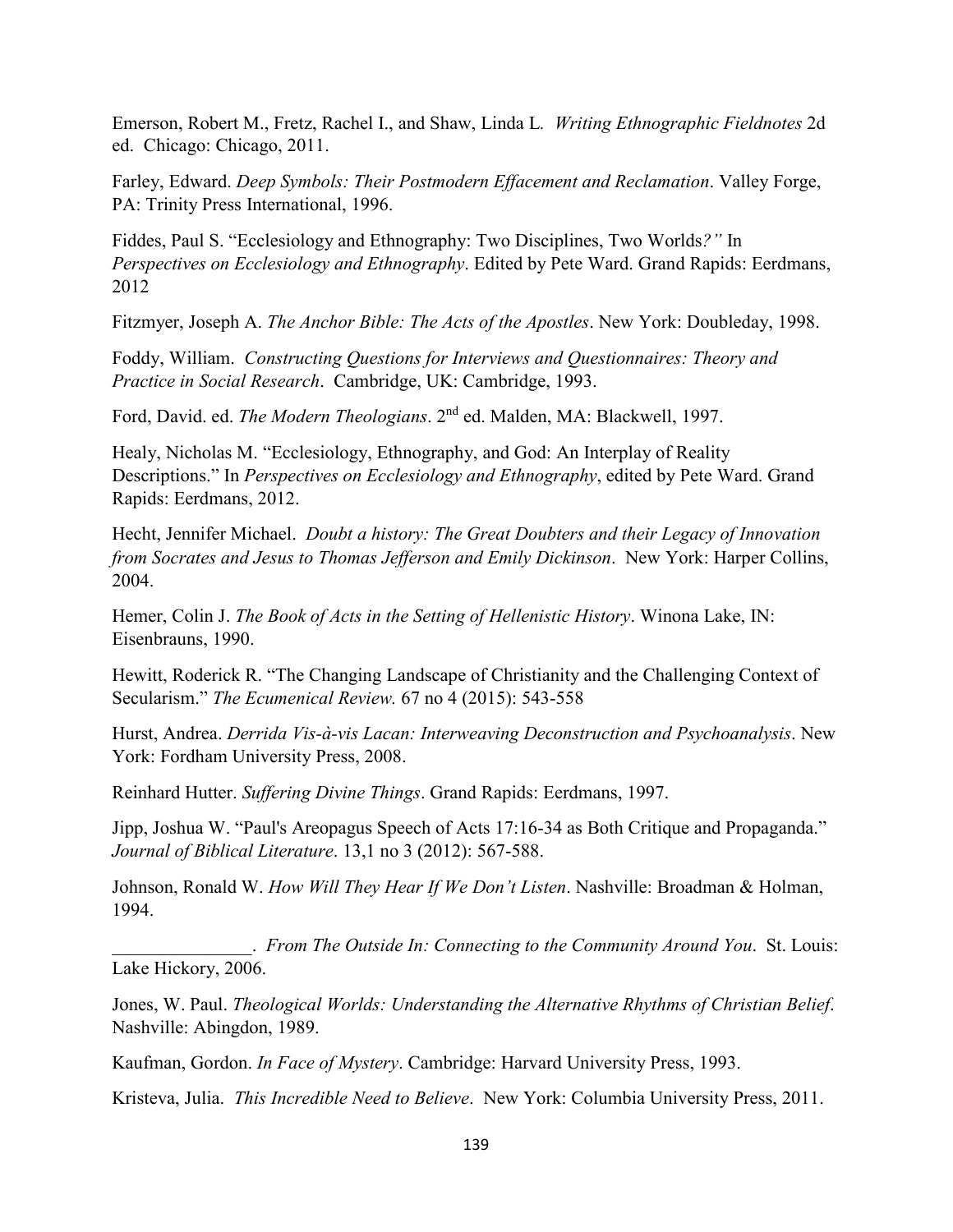Long, A. A. *Epictetus: A Stoic and Socratic Guide to Life.* Oxford: Clarendon, 2002.

Lyotard, Jean Francois. *The Postmodern Condition: A Report on Knowledge*. Trans. Geoff Bennington and Brian Massumi. Minneapolis: University of Minnesota Press, 1984.

Macquarrie, John. *Principles of Christian Theology*. New York: Scribners, 1966.

\_\_\_\_\_\_\_\_\_\_\_\_\_\_. *God and Secularity*. Louisville: Westminster Press, 1967.

McClendon, James Wm*. Systematic Theology Vol. I: Ethics*. Nashville: Abingdon, 1986.

Michael Lynn Gregg, "Becoming Strangers: Discovering The Presence of God By Receiving Hospitality In Communities Outside Northside Drive Baptist Church" DMin. Thesis., Mercer University, Atlanta, 2014, LB 2386. G735 2014.

Milbank, John. *Theology and Social Theory*. New York: Blackwell, 1993.

Milegan, Brantley C. "A Critical Examination of Key Claims Karl Rahner Makes About His Thesis of the Anonymous Christian." *MA Thesis*. St Paul Seminary School of Divinity: University of St. Thomas, 2015.

Moschella, Mary Clark. *Ethnography as a Pastoral Practice: An Introduction*. Cleveland: The Pilgrim Press, 2008.

Myers, Bryant L. *Engaging Globalization: The Poor, Christian Mission and our Hyperconnected World.* Grand Rapids: Baker Academic, 2017.

Nietzsche, Friedrich. *The Gay Science*. Walter Kaufmann ed. New York: Vintage, 1974.

Newbegin, Leslie. *Foolishness to the Greeks: The Gospel and Western Culture*. Grand Rapids: Eerdmans, 1988.

\_\_\_\_\_\_\_\_\_\_\_\_\_\_. *The Gospel in a Pluralist Society*. Grand Rapids: Eerdmans, 1989.

Pannenberg, Wolfhart. *Anthropology in Theological Perspective*. Translated by Matthew J. O'Connell. Philadelphia: Westminster Press, 1985.

Patton, John. *Pastoral Care in Context: An Introduction to Pastoral Care*. Louisville: Westminster John Knox Press, 1993

Pruyser, Paul. *The Minister as Diagnostician: Personal Problems in Pastoral Perspective*. Louisville: Westminster Press, 1976.

Rahner, Karl. *Foundations of Christian Faith: An Introduction to the Idea of Christianity*. Trans. William V. Dych. New York: Crossroads, 1989.

Ronald William Handlon, "A Case Study of the Guest-Assimilation System At Buckhead Baptist Church" DMin. Thesis., Mercer University, Atlanta, 2013, BX 6480. A74 B7 2013.

Root, Andrew. *Faith Formation in a Secular Age*. Grand Rapids: Baker Academic, 2017.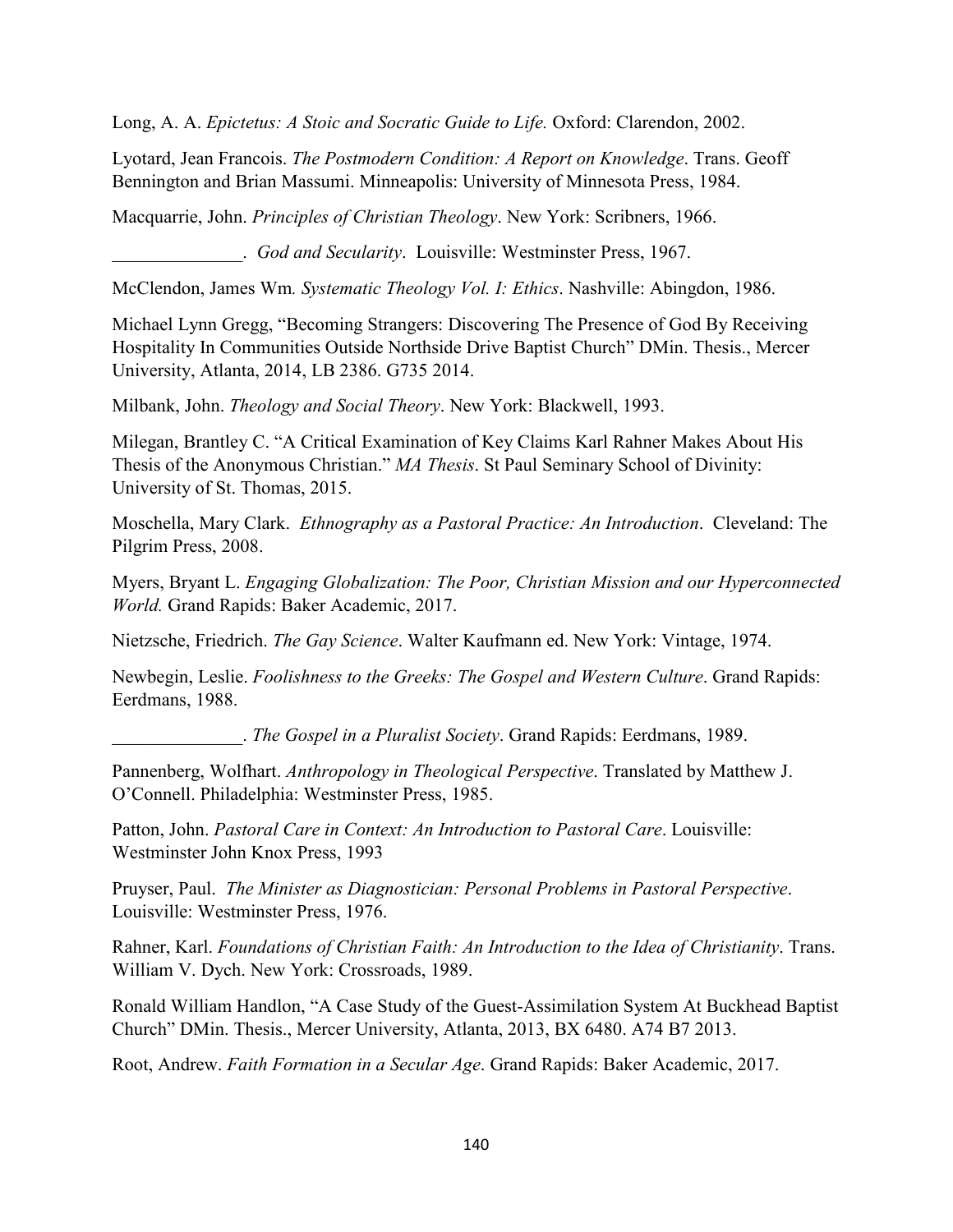Ritchie, Jane R., and Lewis, Jane. *Qualitative Research Practice: A Guide for Social Science Students and Researchers.* London: SAGE, 2003.

Saldana, Johnny. *The Coding Manual for Qualitative Researchers*, 3rd ed. London: Sage, 2016.

Scharen, Christian. "Ecclesiology "From the Body." In *Perspectives on Ecclesiology and Ethnography*. Edited by Pete Ward. Grand Rapids: Eerdmans, 2012.

\_\_\_\_\_\_\_\_\_\_\_\_\_\_\_. *Fieldwork in Theology: Exploring the Social Context of God's Work in the World*. Grand Rapids: Baker, 2015.

Seneca. Epistles. *Volume II: Epistles*. *Loeb Classical Library*. Trans. by Richard M. Gummere Cambridge, MA: Harvard University Press, 1920.

Sheehan, Jonathan. "When Was Disenchantment." *Varieties of Secularism in a Secular Age*. ed., Michael Warner, Johnathan Vanantwerpen, and Craig Calhoun. Cambridge, MA: Harvard, 2010.

Schreiter, Robert J. *Constructing Local Theologies*. Maryknoll, NY: Orbis, 2015.

Sensing, Tim. *Qualitative Research: A Multi-Methods approach to Projects for Doctor of Ministry Theses*. Eugene, OR: Wipf& Stock, 2011.

Sommer, Benjamin D. "Nature, Revelation, and Grace in Psalm 19: Towards a Theological Reading of Scripture." *Harvard Theological Review.* 108 no 3. 2015. 379-390.

Smith, James K. A. *How (NOT) To Be Secular: Reading Charles Taylor*. Grand Rapids: Eerdmans, 2014.

\_\_\_\_\_\_\_\_\_\_\_\_\_\_\_. *Speech and Theology: Language and the Logic of the Incarnation*. New York: Routledge, 2002.

Strandenaes, Thor. "The Missionary Speeches in the Acts of the Apostles and their missiological implications." *Svensk missionstidskrift*. 99, no 3 (2011) : 341-354.

Strom, Mark. *Reframing Paul*. Downers Grove, IL: Intervarsity Press, 2000.

Spradley, James. *The Ethnographic Interview*. Long Grove, IL: Waveland Press, 2016.

Swinton, John. "Where is Your Church? Moving Toward a Hospitable and Sanctified Ethnography."In *Perspectives on Ecclesiology and Ethnography*. Edited by Pete Ward. Grand Rapids: Eerdmans, 2012.

Taylor, Barbara Brown. *An Altar in the World: A Geography of Faith*. New York: HarperOne, 2009.

Taylor, Charles. *Hegel*. Cambridge: Cambridge University Press, 1975.

\_\_\_\_\_\_\_\_\_\_\_\_. *The Ethics of Authenticity*. Cambridge University Press: Cambridge, 1991.

\_\_\_\_\_\_\_\_\_\_\_\_. *A Secular Age.* Cambridge, MA: Belknap Press, 2007.

Taylor, Mark C. *After God*. Chicago: Chicago, 2008.